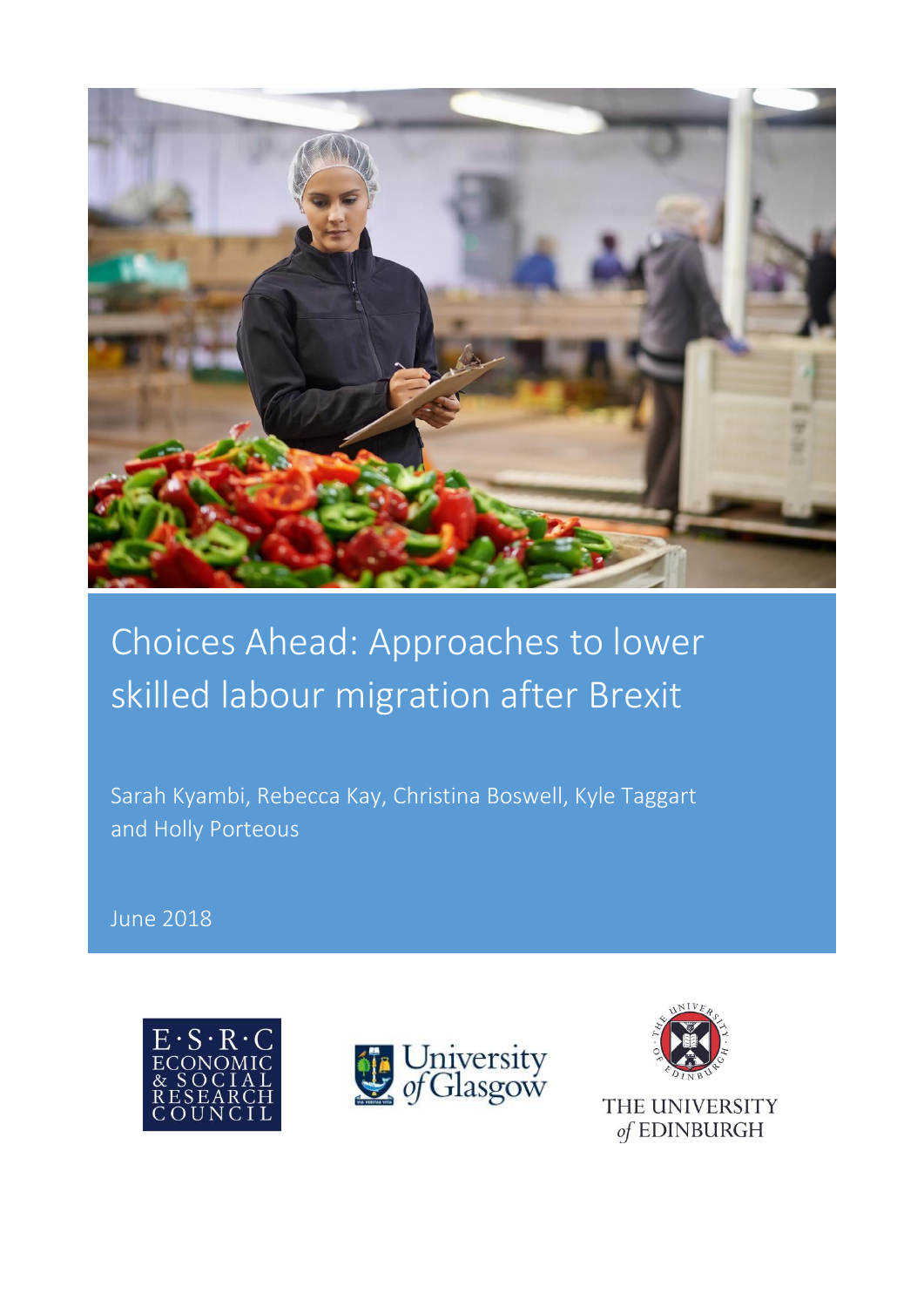# <span id="page-1-0"></span>Acknowledgements

# *The authors would like to thank the following people who contributed to this research project*

Dr Mike Slaven (University of Lincoln) researched and wrote the case studies on the Canadian Live-in Caregivers programme, the Manitoba Provincial Nominee Programme and New Zealand's Recognised Seasonal Employer programme.

Dr Paulina Trevena (University of Glasgow), Jonathan Chaloff (OECD), Prof Joaquin Arango (University of Madrid), Dr Norbert Cyrus (University of Bremen) and Dr Dita Vogel (University of Bremen) provided expert input and took time to comment on various aspects of the report.

David Campbell (Scottish Government) provided a summary of Scotland-only data for EEA-born employees by major and minor occupations.

Rachel Sunderland (Scottish Government) and Angela Hallam (Scottish Government) provided further expert input and commented on the draft report.

The CoSLA Strategic Migration Partnership team provided the facilities and support to host a conference April 2018 at which participants generated valuable insights that into the final report. Special thanks to Andrew Morrison, Lorraine Cook and Mirren Kelly who facilitated break-out group discussions.

Many people were helpful in arranging focus groups and sourcing focus group participants, including Claire Needler (Peterhead Language Café, Aberdeenshire), and Linda Aird (North Ayrshire Council) and John McGuire (North Ayrshire Council).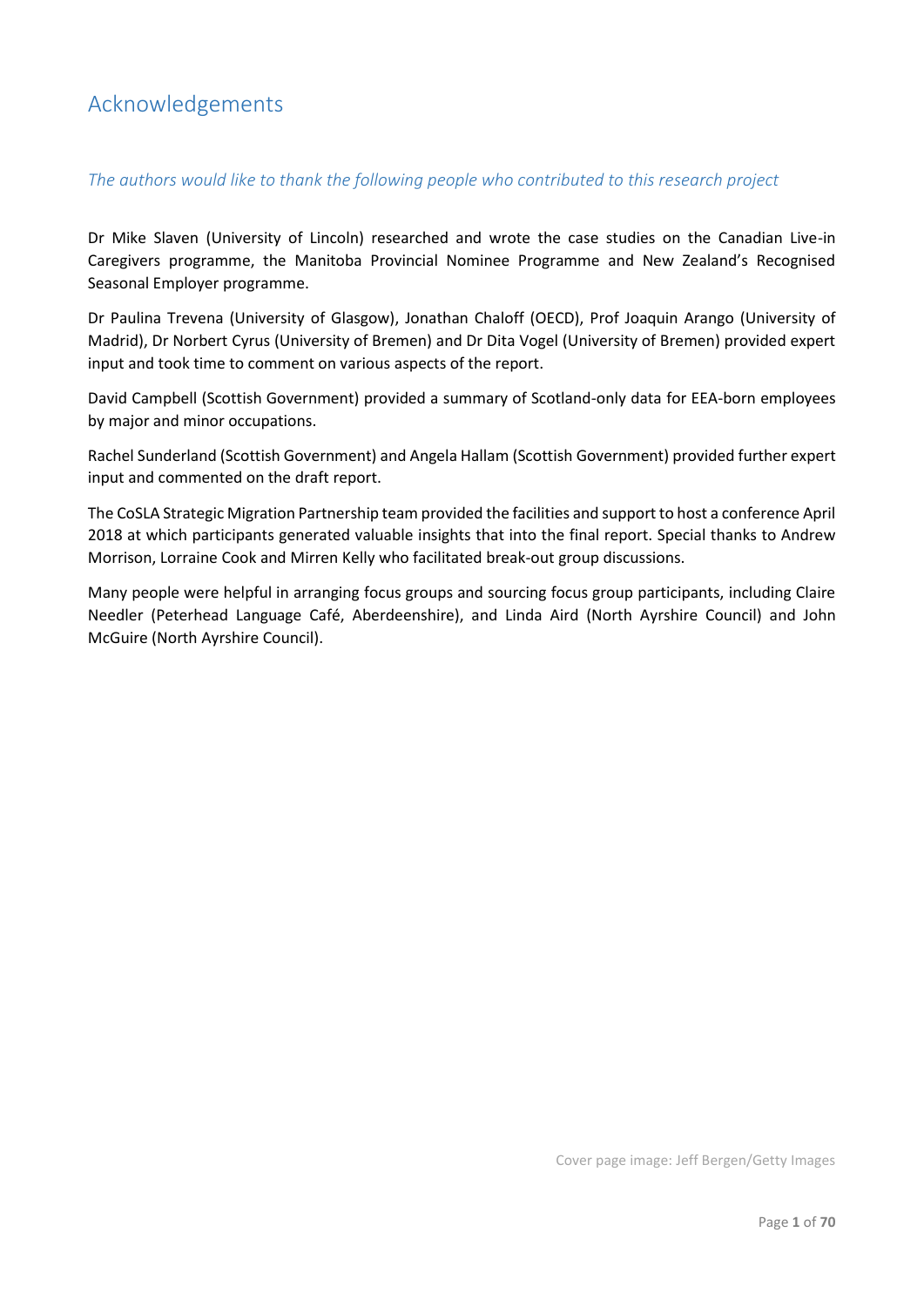# Contents

| Immigration programmes for lower-skilled work in industrialised countries  9<br>1.1 |  |
|-------------------------------------------------------------------------------------|--|
| 1.2                                                                                 |  |
| 1.3                                                                                 |  |
|                                                                                     |  |
|                                                                                     |  |
|                                                                                     |  |
|                                                                                     |  |
|                                                                                     |  |
|                                                                                     |  |
| Annex 2: Background: Free Movement Migration and Lower-skilled Work in the UK37     |  |
|                                                                                     |  |
|                                                                                     |  |
|                                                                                     |  |
|                                                                                     |  |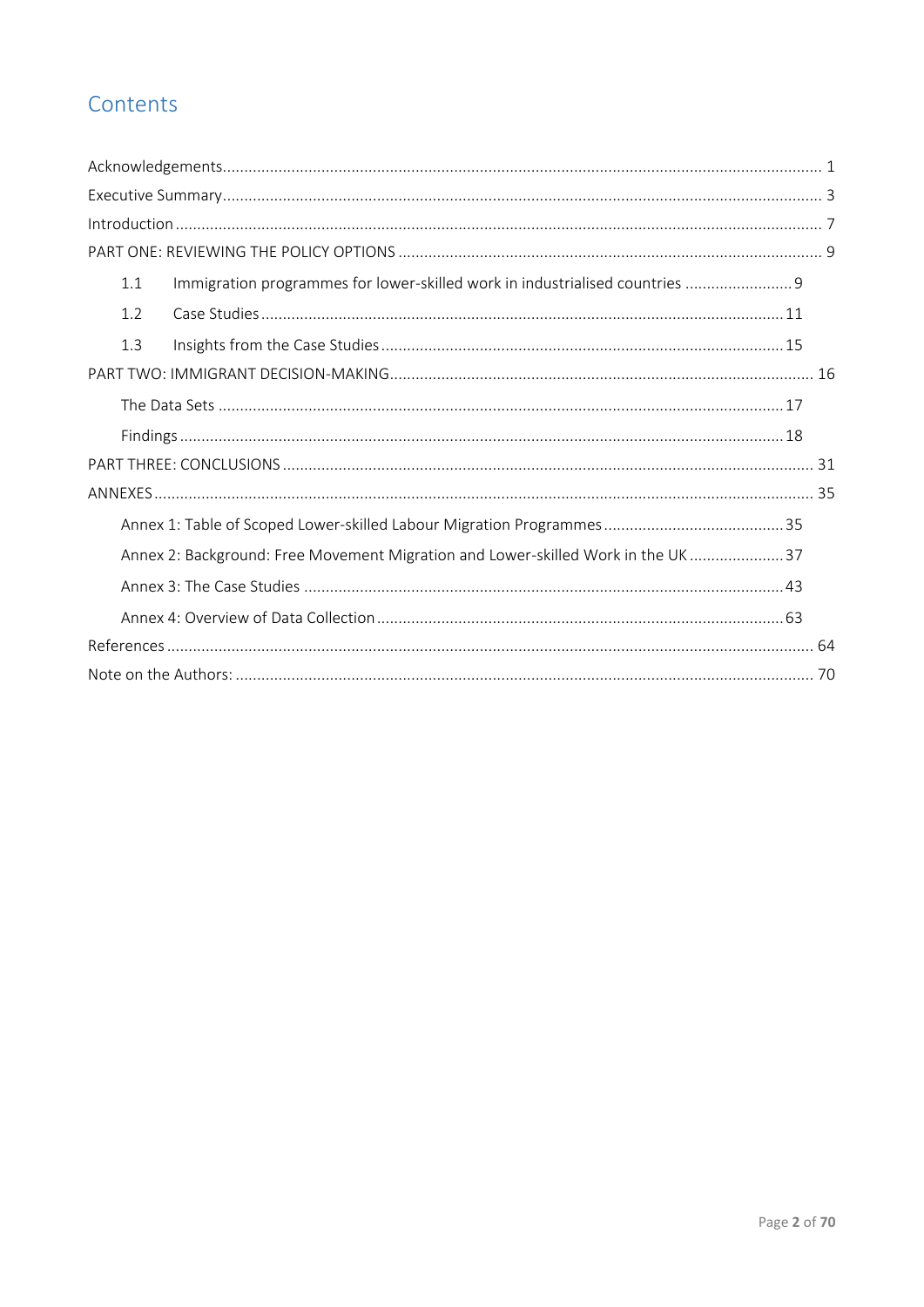# <span id="page-3-0"></span>Executive Summary

The UK's departure from the European Union (EU) implies the end of free movement rights for European Economic Area (EEA) and Swiss nationals to the UK. This is likely to have substantial impacts on the supply of EEA nationals to the UK labour market, including immigration to lower-skilled jobs. Around 220,000 EEA nationals enter the UK each year, of whom the majority work in lower-skilled, lower-paid jobs, which do not meet the skills or salary thresholds for admission under Tier 2 of the UK's points-based system. Key questions therefore arise as to how a post-Brexit immigration system will affect the supply of workers into lower-skilled jobs in the UK; and what kinds of programmes should be put in place to regulate such flows.

Policy debates thus far indicate that low-skilled immigration might be regulated through sectoral and temporary programmes. This would be in contrast to current provisions on free movement, which offer a generous and flexible framework, allowing EEA immigrants access to extensive rights, including family reunion and pathways to settlement. They also allow immigrants in low-paid and insecure jobs to supplement their income through tax credits and welfare benefits, to switch and combine part-time or short-term jobs, and to freely move between places of origin and destination.

Replacing the free movement framework with more restrictive provisions could therefore have wide-ranging consequences for the mobility and settlement of migrants. The aim of this paper is to (1) explore the options for regulating immigration to lower-skilled jobs after Brexit, drawing on examples from other industrialised countries; and (2) to assess how successful different types of programmes would be in attracting and retaining (especially EEA) immigrants.

# *Reviewing the Policy Options*

The report analyses a range of schemes designed to meet labour market, demographic and social goals. *Sectoral schemes* focus on recruiting workers to particular sectors or occupations; they aim to address specific sectoral or occupational shortages, at a range of skills levels. *Employer-led schemes* select workers based on employer demand; they assume that employers are best placed to identify shortages, and often build in 'tests' for employers to demonstrate they cannot fill vacancies from the domestic labour force. *Human capital schemes* select workers based on their individual characteristics, such as work experience, family status, language skills or ties with the country/region, and allow them more generous rights and flexibility in choosing employment. These schemes are often targeted at immigrants with higher skills, but may also be aimed at attracting those with lower skills, in order to address aggregate shortages and/or to meet demographic goals.

These three types of programme can be further subdivided according to the package of rights they grant. Possible rights include: opportunities for switching job or employer (employer mobility); opportunities for switching location within the host country (regional mobility); access to welfare; family rights, including family reunification; length of stay; and pathways to permanent settlement or citizenship. Typically, these dimensions are grouped together across schemes: thus schemes that restrict migrants' access to welfare and rights tend to operate on the basis of short-term stays; where migrants stay longer, a more generous package of rights is needed. The study explores 6 case studies from other industrialised countries, including examples of each type of programme and with a variety of associated packages of rights.

*Sectoral schemes:* The sectoral schemes studied include two restrictive regimes which recruit workers mainly into agriculture – the New Zealand RSE programme and the German Temporary Seasonal Worker programme. These both provide short-term, often circular, migration to fill seasonal labour demand, with an emphasis on enforcing return (at 9 months in New Zealand and 3 months in Germany). There are no opportunities to extend stay or switch to another status, and no family rights or access to welfare.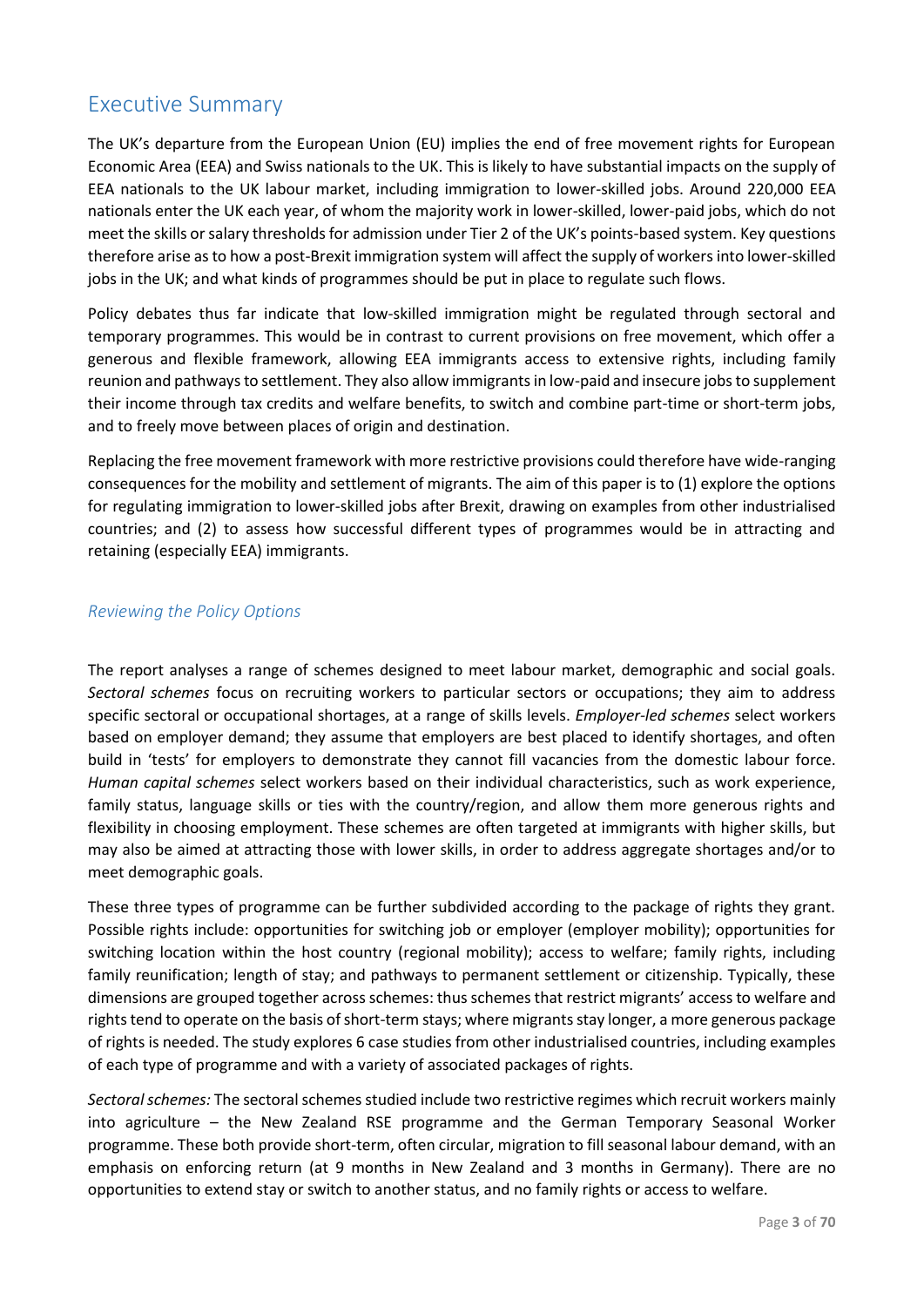Both schemes are regulated through bilateral agreements, which ensure the return of migrant workers. The programmes also meet various foreign policy and development goals.

By contrast, the Canadian caregiver programme enables households requiring live-in care to hire a foreign worker, subject to a labour market test. Caregivers can apply for permanent residence after 2 years, and can be accompanied by their family under certain conditions. The generosity of the scheme reflects the challenges in attracting suitable candidates for this kind of work.

All of these programmes tie migrant workers to an employer, and this can make workers more vulnerable to exploitation. The more generous Canadian scheme has attracted workers with higher skills levels who trade off working at the level of their qualifications with the opportunity to access more generous rights and settlement in Canada after the initial 2 years.

*Employer-led schemes:* The Swedish 2008 Immigration Law and the Spanish Catalogue of Hard-to-Fill vacancies both allow employers to recruit across the skills spectrum, including to lower-skilled, lower-paid jobs. Both also grant increasing access to social and family rights and pathways to settlement over time. Under the Swedish scheme permits are granted for 2 years for migrants with job offers; permits may be extended for a further 2 years, after which migrants can apply for permanent status. Access to welfare rights and family reunion is granted after the first year. The Spanish scheme operates a similarly staged route (with some variations). Both systems have been flexible in adapting to changing employer demand.

In both countries, the more generous rights are partly driven by the need to attract migrants to settle, in order to offset ageing populations. In Sweden, there is also concern about attracting migrants, given language barriers. In Spain, the key factor driving the more generous approach is the desire to channel irregular flows through legal routes. The relative generosity of these programmes also shows that social norms and values are reflected within immigration systems. In both Spain and Sweden ideals of equality and non-discrimination work against a stratification of rights that excludes immigrants in the longer term.

*Human capital schemes:* The Manitoba Provincial Nominee Programme is a points-based system, which selects migrants at a range of skills levels, with the goal of increasing settlement migration to Manitoba. This reflects a need to meet labour market gaps, but also to counter population decline and ageing. Migrants are selected based on their personal characteristics and ties to the province, and more recently there has been a requirement that the nominee have a job offer. This shift reflects concern that the programme was not effectively matching immigrants to the right jobs – a type of 'deskilling' that can be a problem across programmes with generous rights, as they are likely to attract migrants who are overqualified for the jobs being offered. However, the programme has been successful in attracting and retaining more settlement migration to the province.

# *Immigrant Decision-making*

The report examines how different types of schemes might affect the mobility decisions of immigrants, an oft neglected aspect of immigration policy making, drawing on data on EEA migrants resident in Scotland. The project draws on extensive interview data gathered before the Brexit vote, supplemented with further focus groups and interviews. The data suggests that a change to a more restrictive system with a more complicated entry regime would reduce the attractiveness of the UK as a destination, placing it in direct competition with other English-speaking destination countries such as the USA and Canada, as well as with countries maintaining free movement. This double competition may particularly affect decision-making among younger migrants with good English-language skills and for those wishing to settle longer term as a family.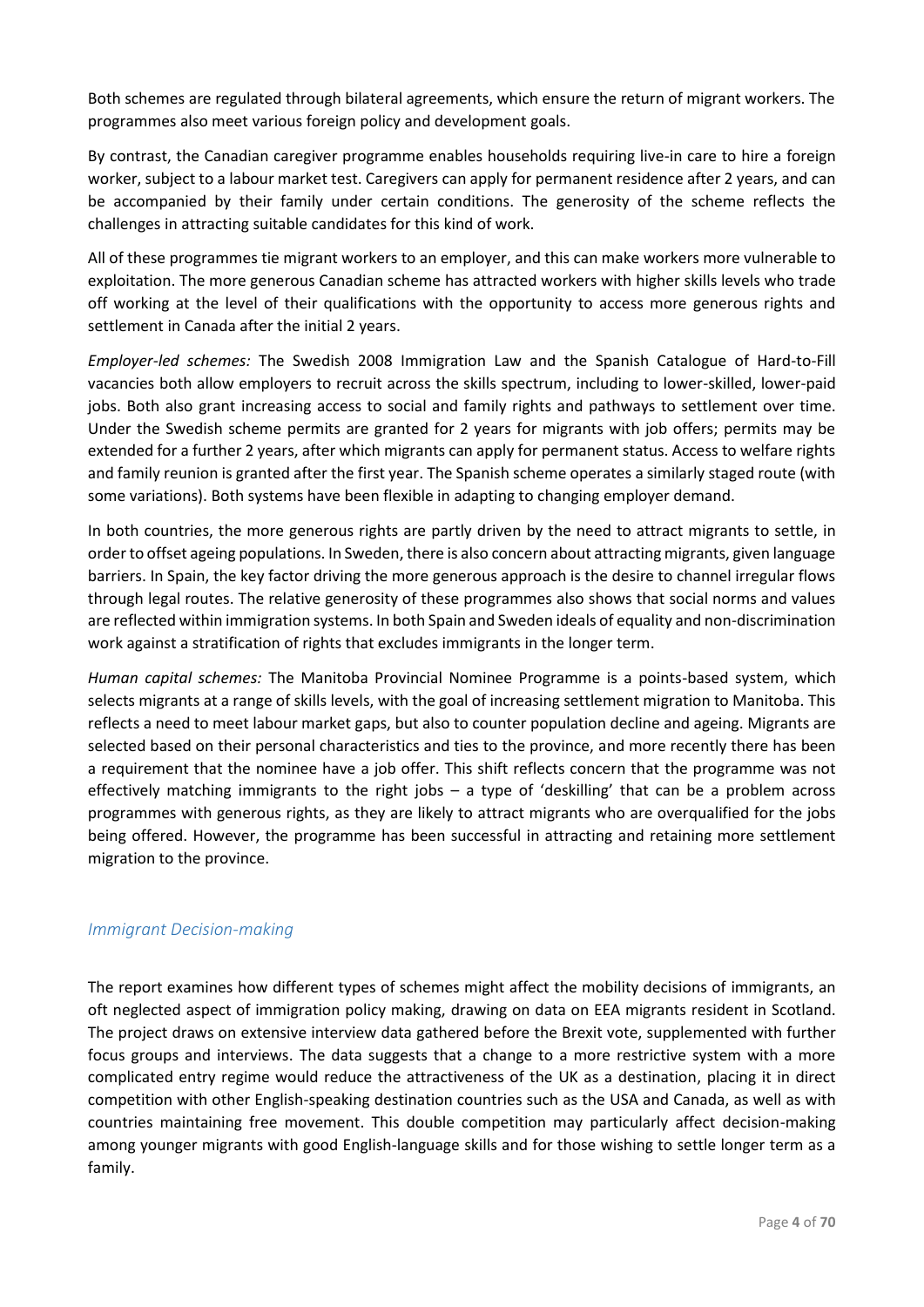The research focused on the six different dimensions of programmes outlined above (employer mobility, regional mobility, welfare, family rights, length of stay, and pathways to settlement). It found that:

- The ability to *change employer* was a popular feature of free movement, and many EEA migrants made use of this mobility to secure better pay and conditions, especially over the longer term. Nonetheless, others had found it impossible to progress remaining in insecure, low paid work below their skills level. Therefore, some would be prepared to be tied to a job, at least initially, if this implied better safeguards.
- *Regional mobility* was a valued feature of free movement, and had led some people to relocate to Scotland from elsewhere in the UK and/or to more rural or remote areas once in Scotland. On the other hand, regional mobility can also draw people away from areas with less attractive employment opportunities, smaller existing migrant communities or fewer leisure and cultural facilities. The potential impact of restricted mobility differed by age and lifestage, with younger migrants most likely to be deterred by such restrictions.
- Participants were keen to stress that access to *welfare and social security* was not a driver for migration decisions. However, in many cases social security had played a crucial role in longer-term settlement, making low paid work viable and sustainable, especially for families.
- Views on *family rights* differed by age and lifestage, with younger, unattached migrants not finding such rights a priority. However, for those with families rights to family reunion were extremely important and determinative in decisions to settle longer term. The larger data set also contained a number of non-EEA nationals who reported significant distress and complications generated by their lack of family rights.
- Decision-making regarding *length of stay* is complex and open-ended. The majority of EEA nationals did not originally arrive with a long-term stay in mind. Thus restrictions on length of stay would not deter most people. However, the flexible nature of free movement has facilitated the development of longer-term settlement over time. In areas where longer stays are desired due to demographic, social or labour market needs, the loss of such flexibility, accompanied by straightforward *pathways to settlement* may be more problematic, and is likely in particular to deter families with children.

# *Conclusions*

Policy makers need to balance a range of labour market, demographic and social goals in developing policies to regulate low-skilled migration. But crucially, they also need to consider how different programmes are likely to affect decisions on mobility and settlement. A shift to a more restrictive system is likely to have substantial effects on the supply of EEA nationals into lower-skilled jobs and reduces the likelihood of migrants settling for the longer term.

Our data show how decisions made during a period of free movement have been shaped by the flexibility that this framework affords. Whilst it is difficult to predict precisely how decisions will change under a new migration regime, it seems highly likely that certain groups of migrants, in particular families with young children, and those seeking longer-term settlement and stability, will be deterred by a more restrictive system.

Whatever programme is adopted, the UK and Scotland will have to compete with other countries as potential migrant destinations. For EEA nationals, other countries within the EEA will become attractive alternatives. Other English-speaking countries (USA, Canada or Australia) with more complex entry requirements may also begin to emerge as more attractive destinations, especially for younger migrants with good English-language skills.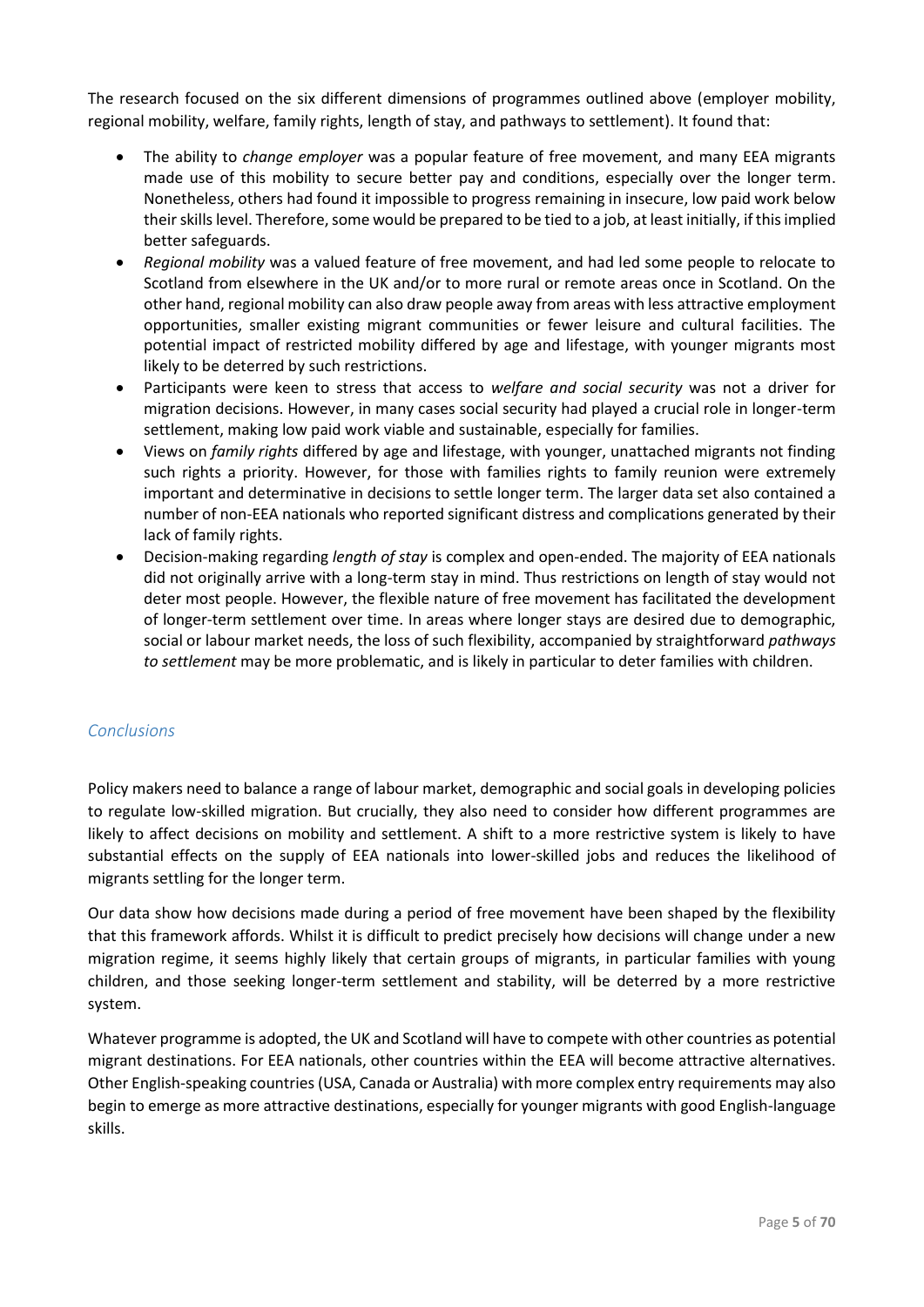Clearly, a decline in the availability of EEA nationals as a source of lower-skilled labour may be offset by recruiting immigrants from non-EEA countries. However, it is important to recognise the potential consequences of such a shift. The predominance of EEA immigration over the last 10-15 years means that migrant networks, employer strategies and practices, transport links, and support infrastructures, have developed to suit the linguistic, social and cultural characteristics of people from EEA countries. A shift in source countries would require adjustments, and raise a range of social and resource considerations.

In summary, our findings suggest the need to take into account two main considerations when deciding on a future programme. First is the immigration policy goals being pursued – whether labour market, social, demographic, or enforcement-related. Different programmes with distinct bundles of rights and pathways to longer-term stay may be more or less appropriate, depending on the precise goals across sectors and regions. Second is the potential effect of the programme on the mobility and settlement decisions of migrants. This is especially important where the programme aims to encourage longer-term settlement; and where there may be challenges to recruiting migrants linked to the region or type of work available.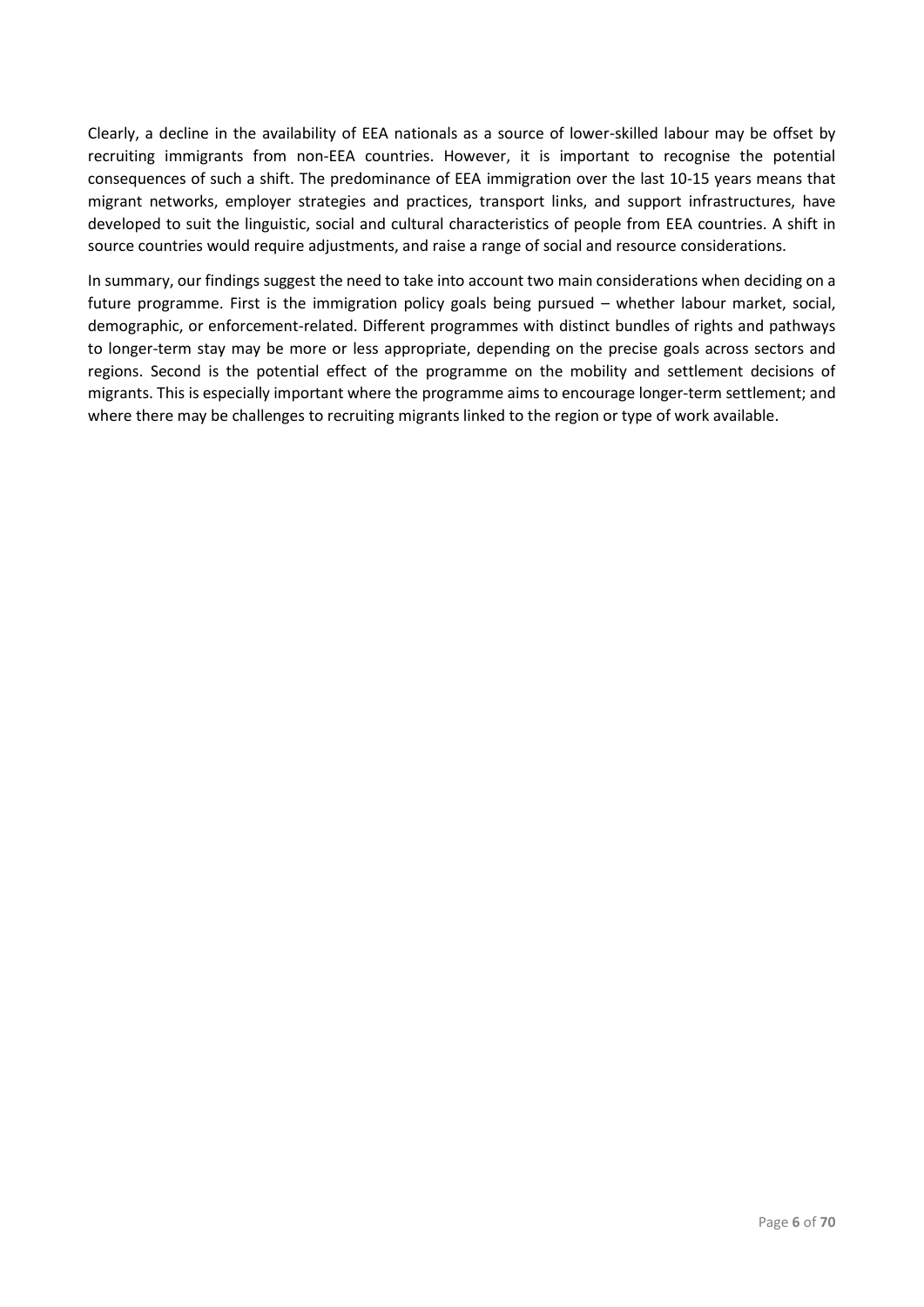# <span id="page-7-0"></span>Introduction<sup>1</sup>

**.** 

The UK's departure from the European Union (EU) is expected to imply the end of free movement rights for European Economic Area (EEA) and Swiss nationals to the UK. There are currently around 2.4 million EU-born nationals active in the UK labour market<sup>2</sup>, and around 220,000 EU nationals entering the UK each year<sup>3</sup>, the majority of whom enter in order to take up or look for work. Brexit is therefore likely to have substantial impacts on the supply of EEA nationals to the UK labour market.

The free movement of EEA nationals has been particularly important in supplying labour into lower-skilled, lower-paid parts of the UK economy. In fact, under the current UK points-based system for labour immigration there is no route for immigration from third countries into lower-skilled jobs, with the assumption being that these needs are met through free movement. Yet while much of the debate on immigration policy after Brexit has focused on higher-skilled immigration, the question of lower-skilled labour has been relatively neglected. The Migration Advisory Committee's (MAC) Interim Update notes that concern about the future UK immigration system is particularly high in relation to lower-skilled sectors (MAC 2018). Key questions arise therefore as to how a post-Brexit immigration system will affect the supply of workers into lower-skilled jobs in the UK; and what kinds of programmes should be put in place for migration into lower-skilled work.

UK government statements and draft documents thus far suggest that lower-skilled immigration might be regulated through newly established sectoral schemes, and/or through temporary and seasonal programmes. This emphasis on temporary programmes would be consistent with the predominant pattern of recruiting immigrants into lower-skilled work across industrialised countries. Most states admitting immigrants for lower-skilled work have channelled entry through temporary and seasonal programmes, typically with limited rights (OECD 2014). These types of programmes have been especially prevalent in the agricultural sector, but have also been used in construction, hospitality and food processing. Such schemes typically build in limitations and checks to require immigrants to leave after a fixed period of time, usually under 1 year.

By contrast, the current provisions for the free movement of workers offer a generous and flexible framework, allowing EEA immigrants in lower-skilled work access to extensive rights, including family reunion and pathways to settlement. They also allow immigrants in low-paid and insecure jobs to supplement their income through tax credits and welfare benefits, switching and combining part-time or short-term jobs, and freely moving between places of origin and destination. In this way, the current, more permissive, framework has worked well for EEA migrant workers and employers in many sectors. Free movement has also facilitated settlement and integration across the UK, including in remoter areas that may be dependent on retaining immigrants for social and demographic reasons. Free movement has thus been able to accommodate a range of economic, social and demographic goals across different parts of the UK.

<sup>1</sup> This project is a collaboration between the Universities of Edinburgh and Glasgow. It is funded by an Economic and Social Research Council Impact Acceleration Award (ESRC REF: ES/M500471/1) : with additional funding by Scottish Government. It also draws significantly on data collected as part of an ESRC-funded research project 'Experiences of Social Security and Prospects for Long-Term Settlement in Scotland amongst Migrants from Central Eastern Europe and the Former Soviet Union' (SSAMIS, November 2013 – November 2018, ESRC ref: ES/J007374/1). This project is a collaboration between the Universities of Glasgow and Swansea. The underlying data are available from the UK data archive DOI: http://dx.doi.org/10.5255/UKDA-SN-852584. For further information on the project, see [www.glasgow.ac.uk/research/az/gramnet/research/ssamis](file:///C:/Users/sarah/AppData/Local/Packages/microsoft.windowscommunicationsapps_8wekyb3d8bbwe/LocalState/Files/S0/2295/www.glasgow.ac.uk/research/az/gramnet/research/ssamis)

<sup>2</sup> Estimates for 2017, based on Labour Force Survey data (Vargas-Silva and Markaki 2017)

<sup>3</sup> Data for year ending September 2017 Office for National Statistics, Migration Statistics Quarterly Report, February 2018 [https://www.ons.gov.uk/peoplepopulationandcommunity/populationandmigration/internationalmigration/bulletins/migrationstat](https://www.ons.gov.uk/peoplepopulationandcommunity/populationandmigration/internationalmigration/bulletins/migrationstatisticsquarterlyreport/february2018#differing-migration-patterns-seen-for-eu-and-non-eu-citizens) [isticsquarterlyreport/february2018#differing-migration-patterns-seen-for-eu-and-non-eu-citizens](https://www.ons.gov.uk/peoplepopulationandcommunity/populationandmigration/internationalmigration/bulletins/migrationstatisticsquarterlyreport/february2018#differing-migration-patterns-seen-for-eu-and-non-eu-citizens)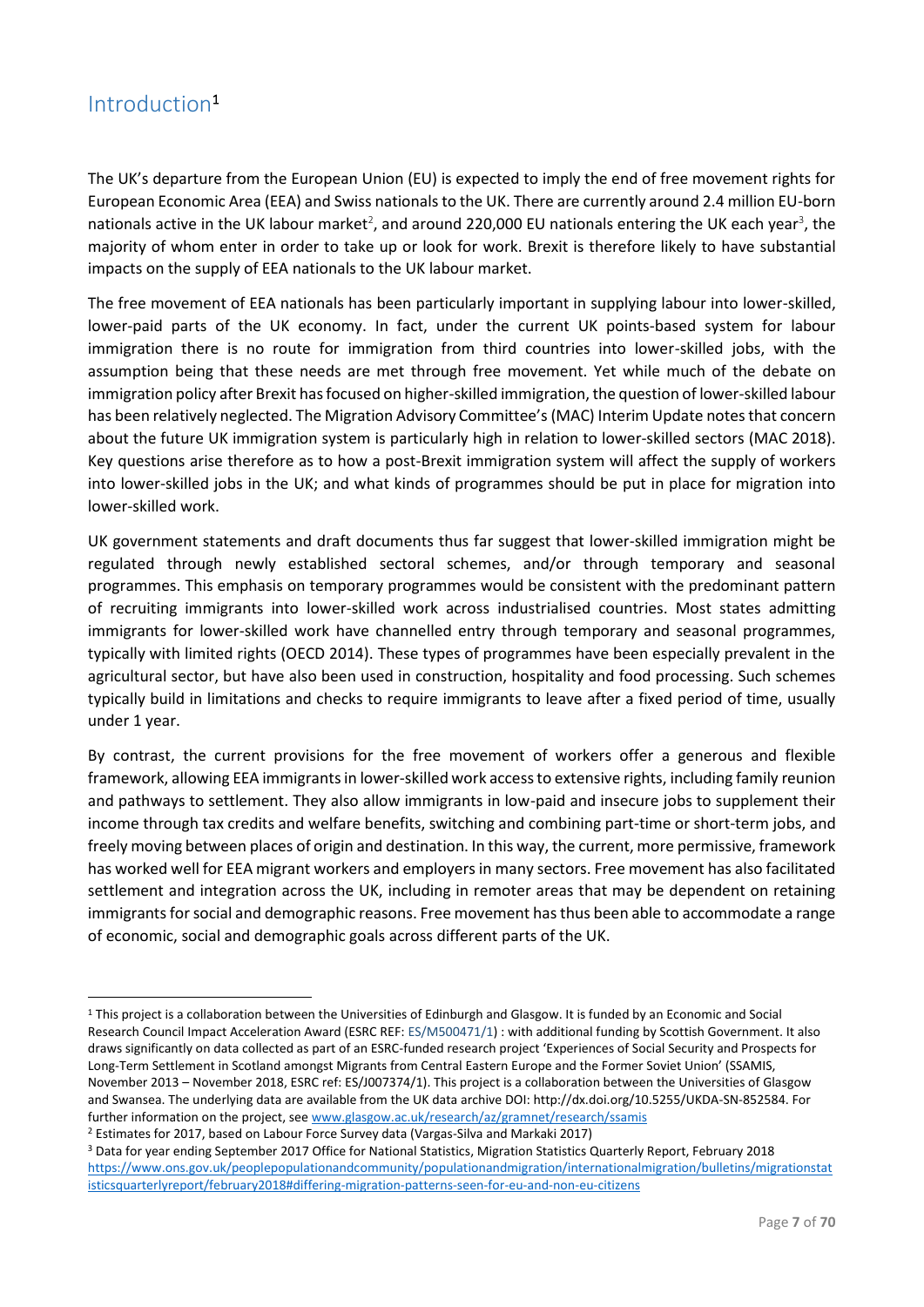Replacing the free movement framework with more restrictive provisions could therefore have a number of effects on mobility and settlement, as well as on local communities. The aim of this paper is to examine the implications of a range of types of schemes for post-Brexit immigration. We ask:

• What types of schemes have different industrialised countries put in place for regulating lowerskilled immigration, and how effective have they been in meeting immigration policy goals? How might such schemes meet UK economic and social goals in relation to immigration?

The paper also pays particular attention to how features of schemes – and in particular the package of rights they offer – might affect the choices of EEA migrants in lower-skilled jobs. Our second question therefore asks:

• How might different types of schemes impact on the patterns of mobility and settlement of EEA migrants?

Future schemes may seek to source migrants for lower paid work from outside the EU. This would introduce a new set of considerations regarding the attractiveness of the UK as a destination and potentially require new infrastructure and networks to develop to support new migration patterns. Consideration of these new issues are outside the scope of this report.

In analysing different schemes, we draw on examples from across Europe, North America and Australasia. Of these schemes, we focus on six programmes that appear particularly relevant for addressing UK and Scottish immigration goals: three sectoral programmes (from Canada, New Zealand and Germany), two employer-led programmes (Sweden and Spain) and one human capital focused programme (Manitoba, Canada). We examine the main features of these schemes, noting their objectives, the social and family rights granted to migrants, and other features such as the opportunity for migrants to change employer or region and the scope to extend stay. We briefly assess how effective they have been in meeting their goals, examining the economic and social impacts of the rights and opportunities granted. We also consider any unanticipated effects they may have produced, including in relation to challenges of implementation and enforcement. The case studies are provided in Annex 3 of this paper.

Part two of the paper builds on this analysis to provide a more in-depth examination of how the features of such schemes might affect the mobility and settlement patterns of EEA nationals in Scotland. Drawing on extensive qualitative data on EEA immigrants in Scotland, and supplementing this through focus group data, we review the effects of existing provisions focused on six dimensions: employer mobility, regional mobility, access to welfare, family rights, provisions on length of stay and pathways to settlement. We analyse how these dimensions have affected mobility to date, and go on to anticipate how potential changes in these provisions, and the balance between them, may affect future mobility.

A brief word on definitions. Within this paper we focus on migration to take up jobs which do not meet the current skills threshold set under current Tier 2 provisions for immigration of non-EEA nationals as migration into 'lower-skilled' work. The current tier 2 skills threshold is pegged at National Qualifications Framework (NQF) level 6 which is equivalent to a university degree.<sup>4</sup> However, it should be noted that some occupations which are classed below NQF6 level require considerable amounts of training, and are characterised by an increasing reliance on soft skills. As such, distinctions between skills levels can be problematic (Kyrieri and Roidou 2012). The MAC Interim Report notes the wide variation of skill levels in jobs that would not meet the Tier 2 skills threshold (2018: 24). Moreover, it should also be noted that the majority of EEA nationals working in lower-skilled occupations are not necessarily themselves lower-skilled. Indeed 36% of EEA nationals in Scotland possess a degree-level qualification or above.

1

<sup>4</sup> <https://www.gov.uk/what-different-qualification-levels-mean/list-of-qualification-levels>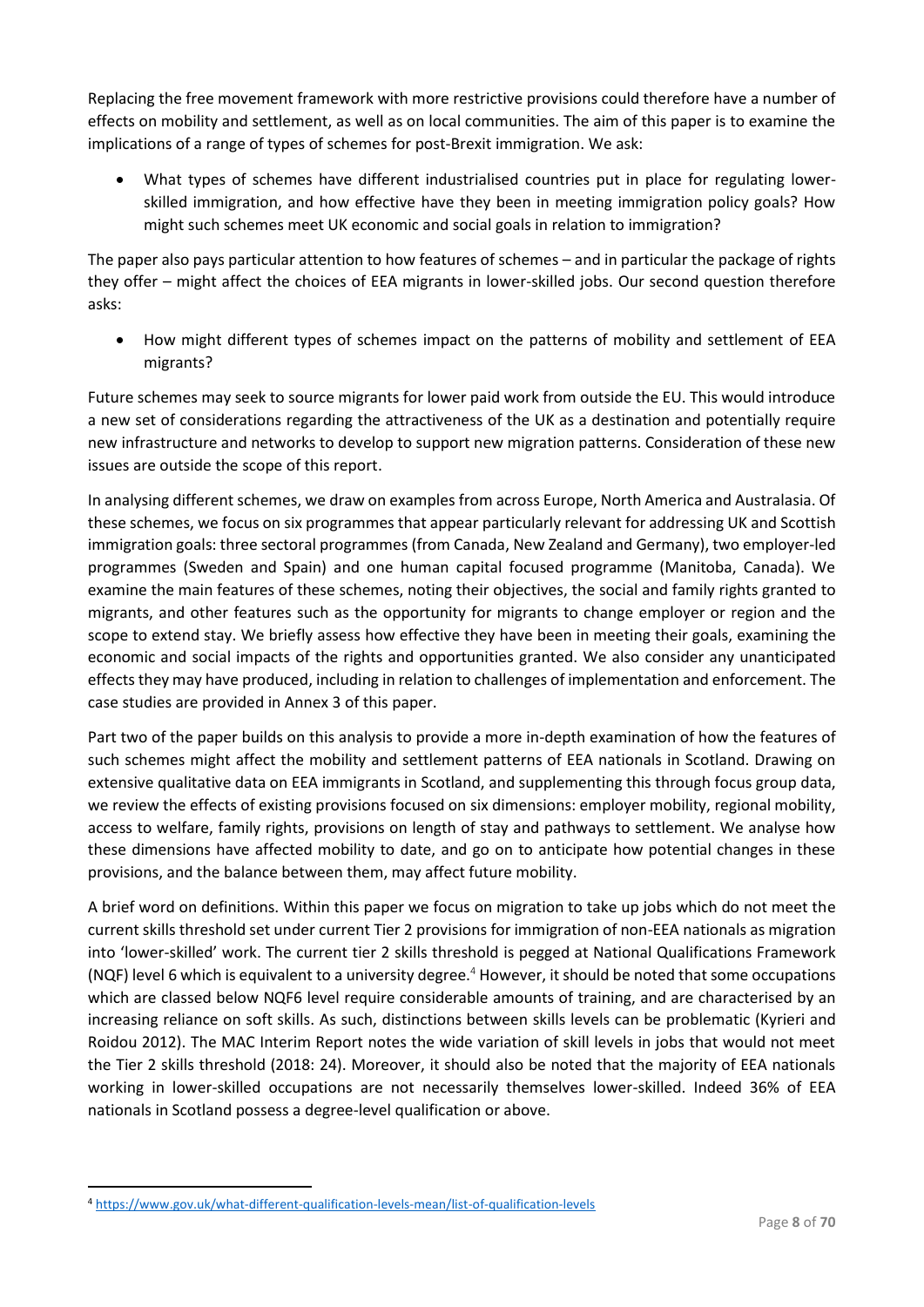# <span id="page-9-0"></span>PART ONE: REVIEWING THE POLICY OPTIONS

# <span id="page-9-1"></span>1.1 Immigration programmes for lower-skilled work in industrialised countries

In order to understand the variety of programmes that exist for immigration into lower-skilled work we analysed a range of schemes in other industrialised countries. We looked at schemes designed to meet a variety of goals, including labour market, demographic and social goals. We also looked at schemes with a range of rights and pathways to longer-term residence and settlement.

The programmes reviewed can be broadly divided into three types: sectoral schemes, which focus on recruiting workers to particular sectors or occupations; employer-led schemes, which select workers in line with employer demand; and human capital schemes, which select workers based on their individual characteristics, such as work experience, family status, language skills or ties with the country/region.

These three types of schemes can be further subdivided according to the package of rights they grant. This package includes varying access or entitlement to rights, benefits and services across six dimensions: opportunities for switching job or employer (employer mobility); opportunities for switching location within the host country (regional mobility); access to welfare; family rights, including family reunification and access of family members to the labour market and other services; length of stay, and, pathways to permanent status accommodated in the scheme. Typically, these features are correlated across schemes. Thus schemes that restrict migrants' access to welfare and rights to family unification tend to operate on the basis of shortterm stays; where migrants stay longer, a more generous package of rights is needed. Both sectoral and employer-led schemes may be associated with more or less generous packages of rights across these dimensions. By contrast, human capital schemes tend to incorporate more generous packages with pathways to permanent residence. It is worth briefly reviewing how programmes across the three types might accommodate more or less generous packages of rights.

Most programmes regulating labour migration into lower-skilled jobs fall into the first category of *sectoral schemes*, and most of these are associated with limited rights. Thus seasonal and temporary worker programmes involve recruiting workers for specific jobs for a limited period of time, often for a season (e.g. 3 or 6 months) or for a maximum period of time (e.g. 1 or 2 years). Such schemes tend to be developed to fill labour shortages in areas where it is difficult to attract local workers, because of low remuneration, working conditions and status; because of their seasonal or time-limited nature; and/or because the work is located in remote or less populated areas. For example, such schemes are prevalent in the agricultural sector, where there is a strong dependence on seasonal labour. Such schemes are often targeted at single and younger workers (e.g. students) who work for a fixed period of time, with limited rights and no pathway to longerterm work or stay. In many cases they are regulated through bilateral agreements that help ensure workers return to their country of origin once the specified period of work/stay has been completed.

However, some countries also operate a second type of sectoral scheme: one incorporating more generous rights and/or pathways to longer-term or permanent settlement. Such schemes may be more appropriate in sectors where jobs are more open-ended and there is perceived to be a longer-term structural demand for labour. A prime example of such a scheme would be the Canadian live-in care workers programme; but these conditions could also apply to other types of social care, food processing, or domestic services. Like temporary/seasonal schemes, such programmes typically tie workers to particular jobs and employers, at least for an initial period of time. Given the nature of the work (e.g. for live-in domestic/care work), they may also imply restricted family rights. However, such schemes may offer expanded rights after a specific period of time, including accumulation of family, welfare and residency rights, as well as increased mobility in terms of employer, sector and region.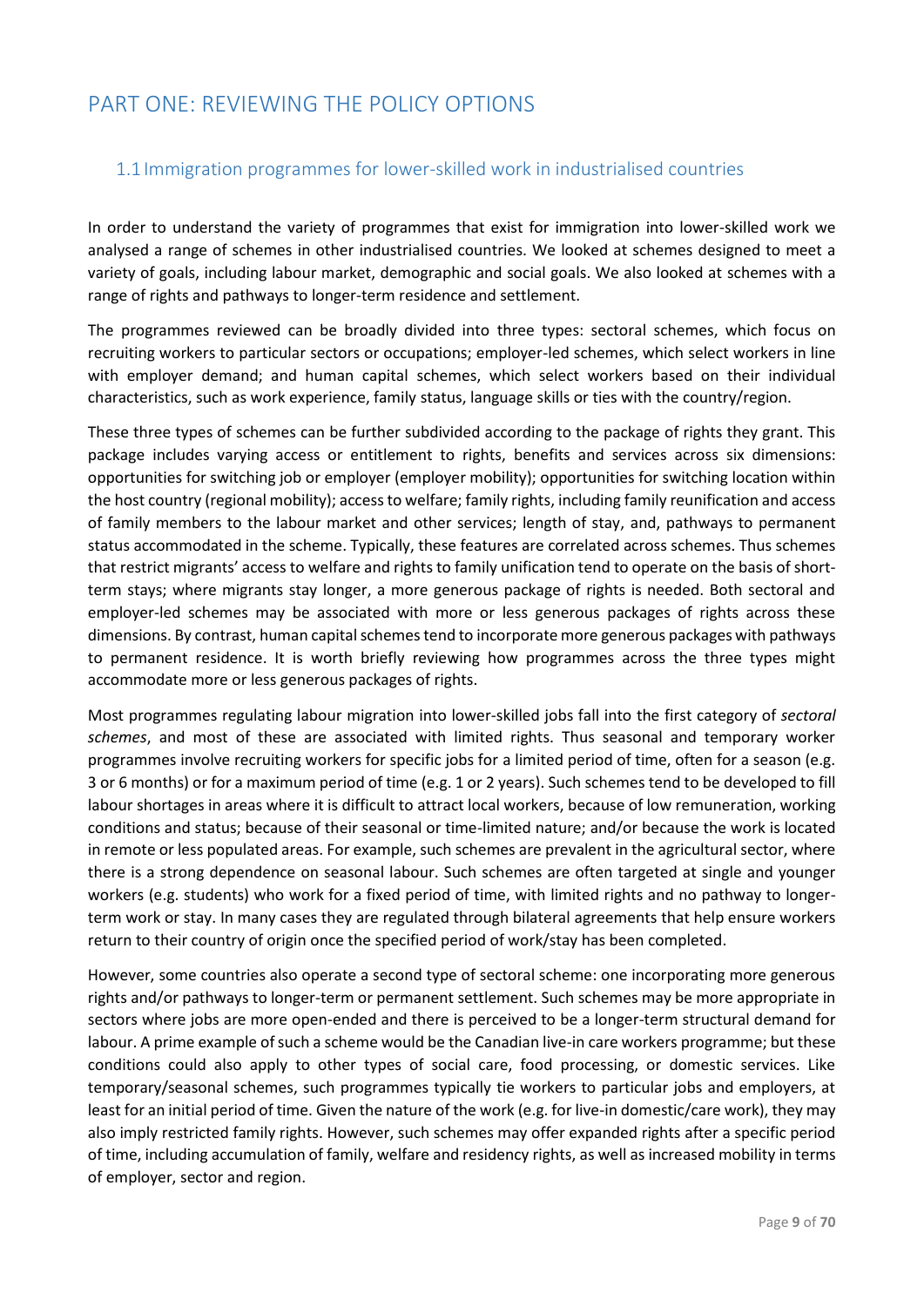The availability of a more attractive package of rights may reflect the need to attract migrants to the scheme, even at the risk of facilitating movement out of the sector once initial restrictions are removed. Such schemes may address demographic goals, for example the goal of retaining migrants in less populated areas, or of encouraging families to settle.

Sectoral schemes such as those listed above can be contrasted to employer-led schemes. These typically involve employers identifying where they need to recruit migrant workers and are usually subject to a labour market test. Workers are then recruited to fill these specific roles, and so are, by definition, tied to particular jobs/employers, at least initially. However, such programmes are compatible with a spectrum of rights and pathways to settlement. Again, the precise package of rights will partly depend on the goals of the programme. Where the aim is to address immediate labour market shortages and there is less concern about short-term stay or 'churn', and where there is confidence that such schemes will be appealing to potential migrants, they may offer limited rights and no pathways to longer-term residency. However, such schemes may build in more generous provisions where they anticipate longer-term needs across the sector; or where there are demographic reasons to promote settlement; or in cases where there are challenges to attracting workers to the scheme, necessitating a more generous package.

It is worth bearing in mind, however, that longer-term stay will be associated with granting more flexibility to workers in terms of switching employer, sector, or region. For example, many countries grant rights to family reunion after 2 years (indeed, the 2003 EU Family Reunification Directive, which the UK has not opted into, specifies this<sup>5</sup>); and many allow access to permanent residency status after 5 years. While more generous rights may make the programme more appealing and encourage settlement, they may also allow migrants to move out of a sector or region that they find less attractive.

Finally, human capital programmes select migrants based on their characteristics, such as occupational/sectoral experience or preferences; language skills; family status or age; or ties with the region. Human capital programmes are typically associated with higher-skilled migrant programmes, but some countries also offer streams for lower-skilled categories (e.g. some of the Canadian provinces). Such schemes for lower-skilled migrants are often devised to address demographic goals, or longer-term aggregate shortages across sectors or skills levels. Once an applicant has met various criteria, they may be allowed to enter without a specific job offer, although the experience in Canada suggests a move towards pinning entry to job offers, to ensure migrants are economically active once they arrive.

These three types of programme included in the research are shown in Table 1, sub-divided according to whether they bestow limited rights, or incorporate (pathways to) more expansive rights and settlement.

<sup>1</sup> <sup>5</sup> <http://eur-lex.europa.eu/legal-content/EN/TXT/PDF/?uri=CELEX:32003L0086&from=EN>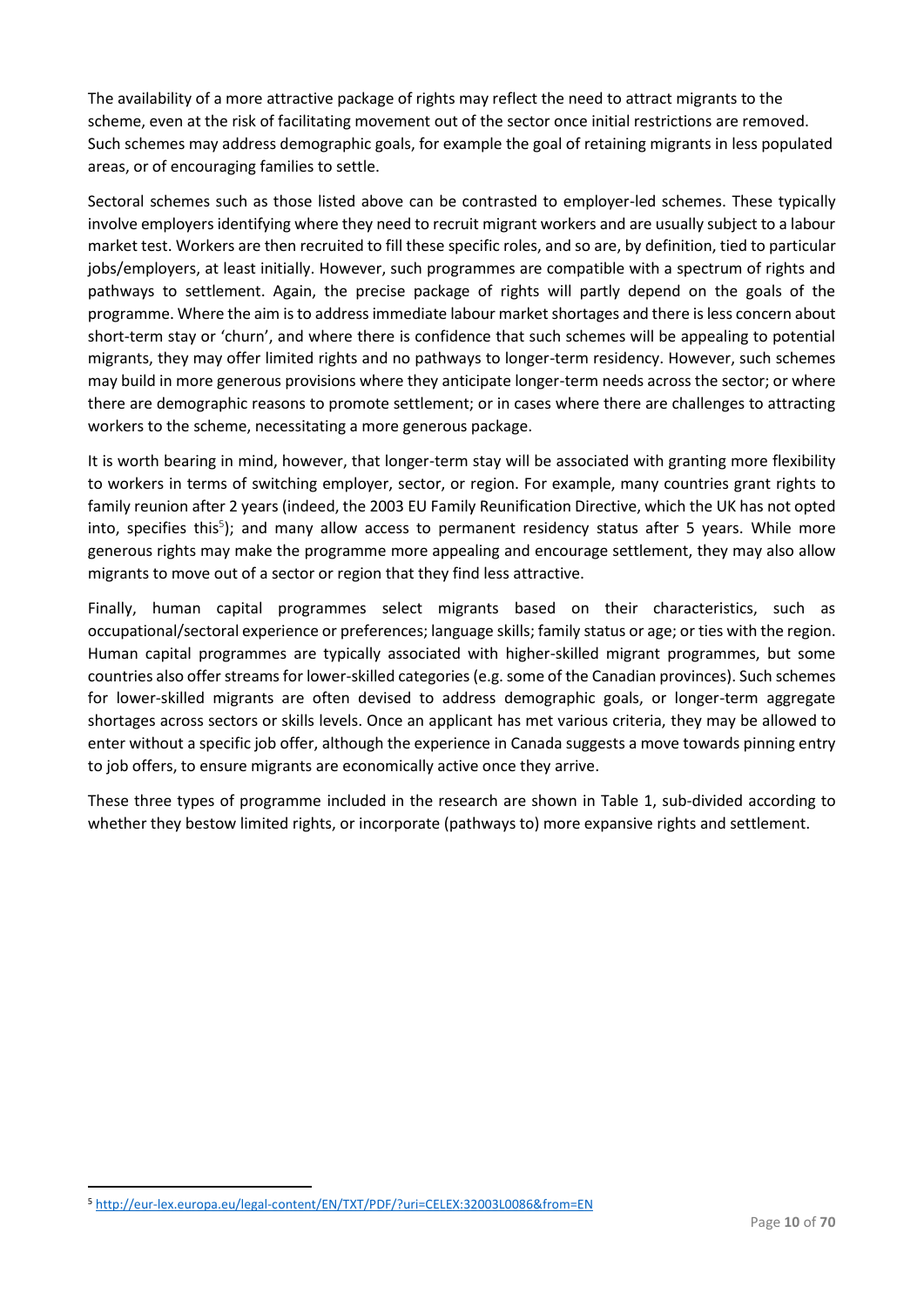# *Table 1: Scoped Immigration Programmes - by type of scheme and extent of associated rights<sup>6</sup>*

|                                     | <b>Sectoral</b>                                                                                                                                                                                                                                                                                                                                   | <b>Employer-led</b>                                                 | <b>Human Capital</b>                                             |
|-------------------------------------|---------------------------------------------------------------------------------------------------------------------------------------------------------------------------------------------------------------------------------------------------------------------------------------------------------------------------------------------------|---------------------------------------------------------------------|------------------------------------------------------------------|
| Fixed term<br>and limited<br>rights | Seasonal Agricultural Workers<br><b>Scheme and Sector Based</b><br>Scheme (UK)<br>Sector Based Scheme (UK)<br><b>Temporary Seasonal Workers</b><br>programme (Germany)<br><b>Recognised Seasonal Employer</b><br>Programme (New Zealand)<br>Seasonal Agricultural Worker<br>Scheme (Canada)<br>H-2A Temporary Agricultural<br>Worker Scheme (USA) | H-2B Temporary<br>Non-Agricultural<br><b>Worker Scheme</b><br>(USA) | N/A                                                              |
| Open-<br>ended and<br>includes      | Live-in Caregivers Scheme<br>(Canada)                                                                                                                                                                                                                                                                                                             | 2008 Immigration<br>Law (Sweden)                                    | <b>Provincial Nominee</b><br>Programme (Manitoba<br>Canada)      |
| more<br>extensive<br>rights         |                                                                                                                                                                                                                                                                                                                                                   | Catalogue of hard to<br>fill vacancies (Spain)                      | <b>Provincial Nominee</b><br>Programme (Alberta,<br>Canada $)^7$ |

# <span id="page-11-0"></span>1.2 Case Studies

**.** 

We identified 12 schemes regulating immigration to lower-skilled occupations, and analysed their objectives and characteristics (see table in Annex 1). We then selected six schemes for more in-depth study. These were selected to illustrate a range of goals and features, and in particular to provide examples of schemes aiming to meet broader demographic and social goals, as well as those offering more generous rights and pathways to settlement. We were also keen to ensure a reasonable geographic spread, including examples from across Europe, North America and Australasia.

Three of the programmes selected for in-depth case studies are sectoral schemes, focusing on the recruitment of agricultural and social care workers in Germany, New Zealand and Canada. Two are employerled schemes, which allow employers autonomy in identifying labour needs in Spain and Sweden. Finally, we included one human capital based scheme in Manitoba, Canada. Human capital programmes are usually focused on highly-skilled migrants, but the Manitoba scheme includes provisions for lower-skilled migrants with connections to the province. The schemes and their key features are outlined in the table below. The case studies are included in full in Annex 3.

<sup>6</sup> In practice, schemes do combine elements across the three types, however it is generally possible to classify schemes according to this typology

<sup>&</sup>lt;sup>7</sup> For semi-skilled workers this entry route is employer led and restricted to particular sectors.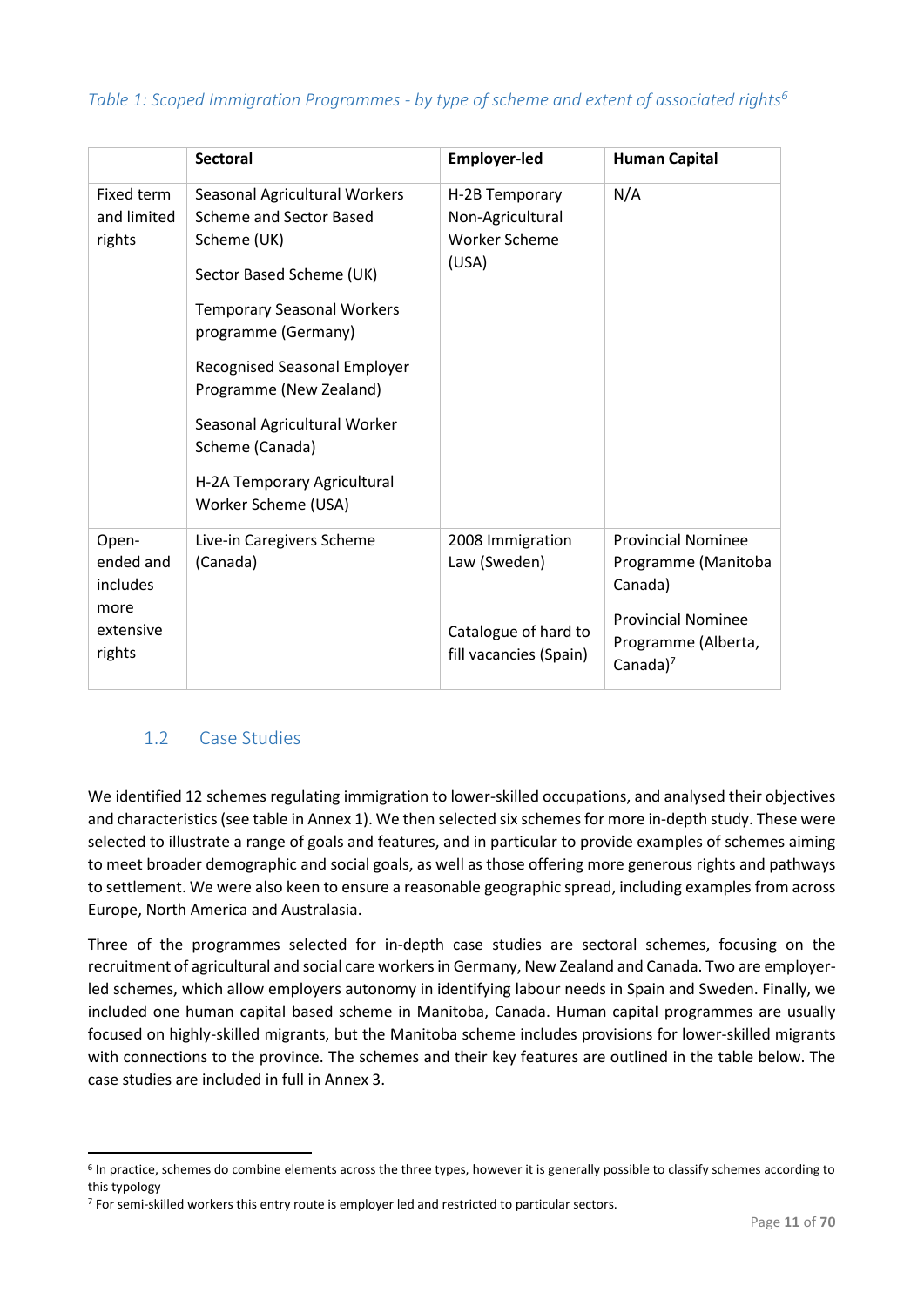# *Table 2: Features of the In-Depth Case Studies*

| <b>Scheme</b>                                                                     | Employer<br><b>Mobility</b>                                                                               | Regional<br><b>Mobility</b>                                                              | Welfare<br><b>Rights</b>                                    | Family<br><b>Rights</b>                                                               | Length of<br><b>Stay</b> | Pathway to<br>Permanent<br><b>Settlement</b>                                                              |
|-----------------------------------------------------------------------------------|-----------------------------------------------------------------------------------------------------------|------------------------------------------------------------------------------------------|-------------------------------------------------------------|---------------------------------------------------------------------------------------|--------------------------|-----------------------------------------------------------------------------------------------------------|
| <b>Temporary</b><br><b>Seasonal</b><br><b>Worker</b><br>Programme<br>(Germany)    | <b>Tied to</b><br>Employer<br>Could seek<br>permission<br>to change                                       | Tied to<br>Employer                                                                      | <b>None</b>                                                 | None                                                                                  | Up to 90<br>days         | <b>None</b><br>Return to<br>country of<br>origin<br>required                                              |
| Recognised<br><b>Seasonal</b><br><b>Employer</b><br>Programme<br>(New<br>Zealand) | Tied to<br>employer                                                                                       | Tied to<br>employer                                                                      | <b>None</b>                                                 | <b>None</b>                                                                           | Up to 9<br>months        | <b>None</b><br>Return to<br>country of<br>origin<br>required                                              |
| Live-in<br><b>Caregiver</b><br>Programme<br>(Canada)                              | <b>Tied to</b><br>employer<br>Scope to<br>change<br>employer<br>but must<br>work as live-<br>in caregiver | Tied to role<br>but can<br>change<br>employer<br><b>Must live</b><br>in with<br>employer | Access to<br>most once<br>become a<br>permanent<br>resident | Family<br>required to<br>live in<br>therefore<br>generally<br>deferred                | Initially 2<br>years     | Eligible to<br>apply for<br>permanent<br>residence<br>after 2 years<br>working as<br>live-in<br>caregiver |
| <b>Catalogue of</b><br><b>Hard to Fill</b><br><b>Vacancies</b><br>(Spain)         | <b>Tied for first</b><br>year                                                                             | Tied for<br>first year                                                                   | Access to<br>some                                           | Permitted if<br>have more<br>than one<br>year's stay<br>and can<br>meet<br>conditions | Renewable                | Eligible to<br>apply for long<br>term<br>residence<br>permit after 5<br>years                             |
| 2008<br>Immigration<br>Law<br>(Sweden)                                            | Tied for first<br>2 years                                                                                 | Tied for<br>first 2<br>years                                                             | Access to all<br>after first<br>year                        | Permitted if<br>have more<br>than 1 year's<br>stay and can<br>meet<br>conditions      | Renewable                | Eligible to<br>apply for long<br>term<br>residence<br>permit after 4<br>years                             |
| <b>Manitoba</b><br><b>Provincial</b><br><b>Nominee</b><br>Programme<br>(Canada)   | Yes                                                                                                       | Yes                                                                                      | Access to<br>most                                           | Yes                                                                                   | Indefinite               | Permanent<br>Residence<br><b>Status</b>                                                                   |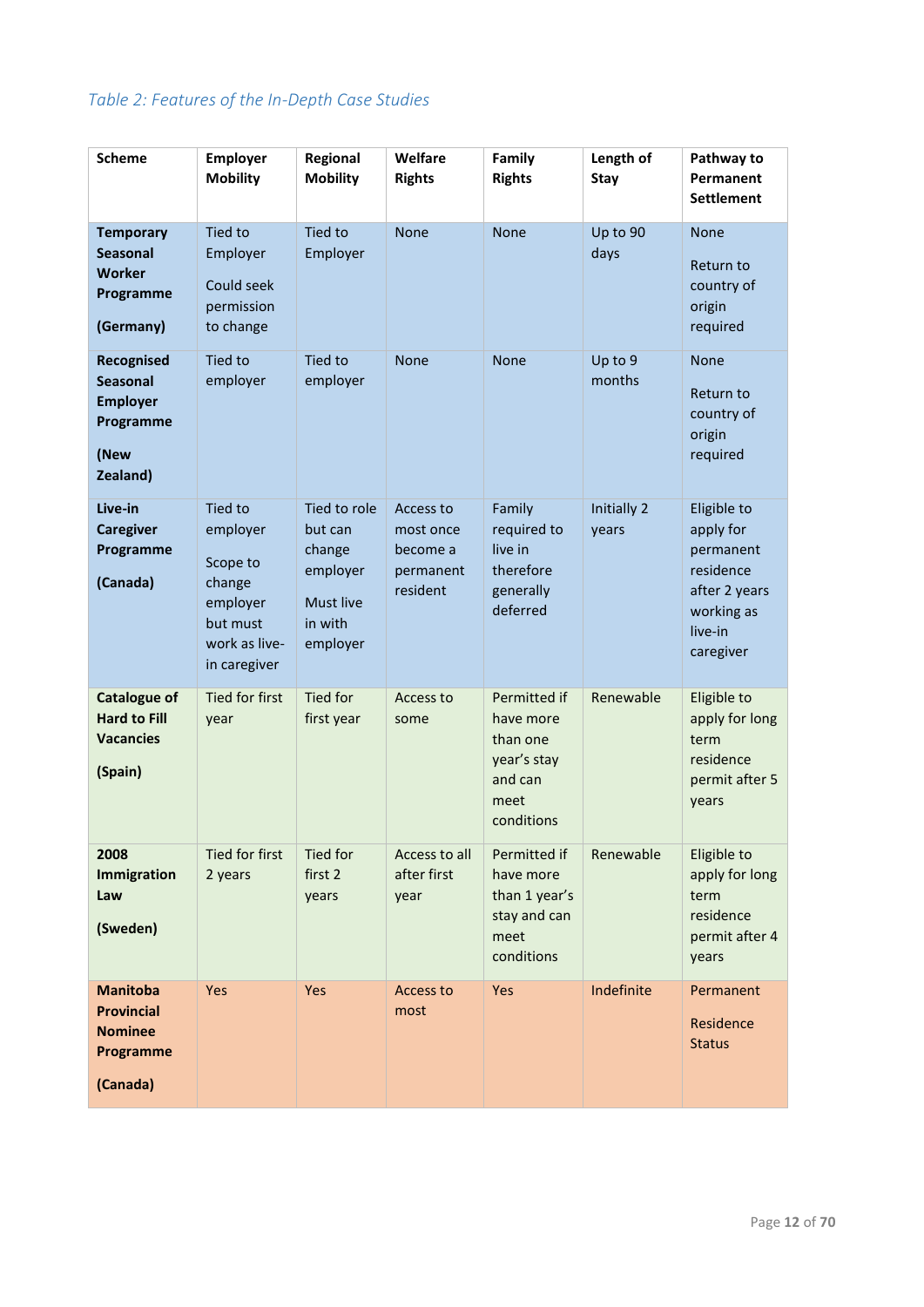# 1.2.1 Sectoral Schemes

Sector specific schemes restrict the recruitment of labour migrants, or particular sub-sets of labour migrants to particular sectors that are deemed to experience significant seasonal or longer-term shortages. The sectoral schemes studied include two restrictive regimes, the New Zealand RSE programme and the German Temporary Seasonal Worker programme, which recruit workers into agriculture and seasonal hotels in the German case. We also analysed a more permissive regime: the Canadian live-in caregiver programme, which allows migrants greater access to family, welfare and settlement rights over time. The restrictive regimes both focus on providing short-term, often circular, migration to fill seasonal labour demand and include a clear emphasis on ensuring migrants return to their countries of origin after short periods of working – a maximum of 9 months in New Zealand or 3 months in Germany. There are no opportunities to extend the period of stay or to switch category in-country. There are no family rights or access to social security. Both schemes are the product of bilateral agreements between governments in specified sending and receiving countries and the economic disparity between the sending region and the receiving one results in an abundant supply of potential workers. Close co-operation ensures the return of migrant workers to their countries of origin. In addition to meeting seasonal labour demand these programmes pursue foreign relations and development goals through co-operation on migration. Providing legal routes to foreign labour in these sectors has helped to reduce irregular immigration to meet labour demands.

The Canadian live-in caregiver programme enables households requiring live-in care to obtain a work permit to hire a temporary foreign worker for this role, subject to a resident labour market test. This scheme provides a route to settlement with eligibility for permanent residence after 2 years work as a live-in caregiver. The scheme also provides for caregivers to be accompanied by their family, but this is predicated on the ability of the family to live with the caregiver and so, in practice, this tends to be deferred. The live-in caregiver scheme originates from the 1970s and may for that reason have more generous terms than most sectoral schemes. However, the generosity of the terms is also related to the relative difficulty in attracting suitable candidates for this kind of work. Applicants are required to have qualifications, training and language proficiency.

All of the sectoral programmes tie migrant workers to an employer and there are concerns within each that workers are thereby more vulnerable to exploitation. Efforts have been made to reduce this by introducing safeguards to ensure employers adhere to required labour standards, and, in the case of the caregivers programme, providing the option to change employer within a set timeframe. In common with other programmes that have more generous provisions (see below), the caregivers programme is associated with deskilling of migrant workers. More generous programmes tend to attract workers with higher-level skill sets who trade off working at levels in accordance with their qualifications for the opportunity to access settlement or more generous social rights in destination countries. More generous schemes can also struggle to retain migrants in the roles into which they were recruited at the end of the tied period.

# 1.2.2 Employer-led Schemes

Employer-led schemes allow employers themselves to identify their labour needs across the economy. In practice, employer identification of labour needs is often subject to labour market tests where employers have to show that resident labour is not available. Many employer-led schemes also include sector or occupational restrictions within which such a demand driven system is allowed to operate, and some operate with caps to restrict overall numbers. The employer-led schemes studied are the Swedish 2008 Immigration Law and the Spanish catalogue of hard-to-fill vacancies.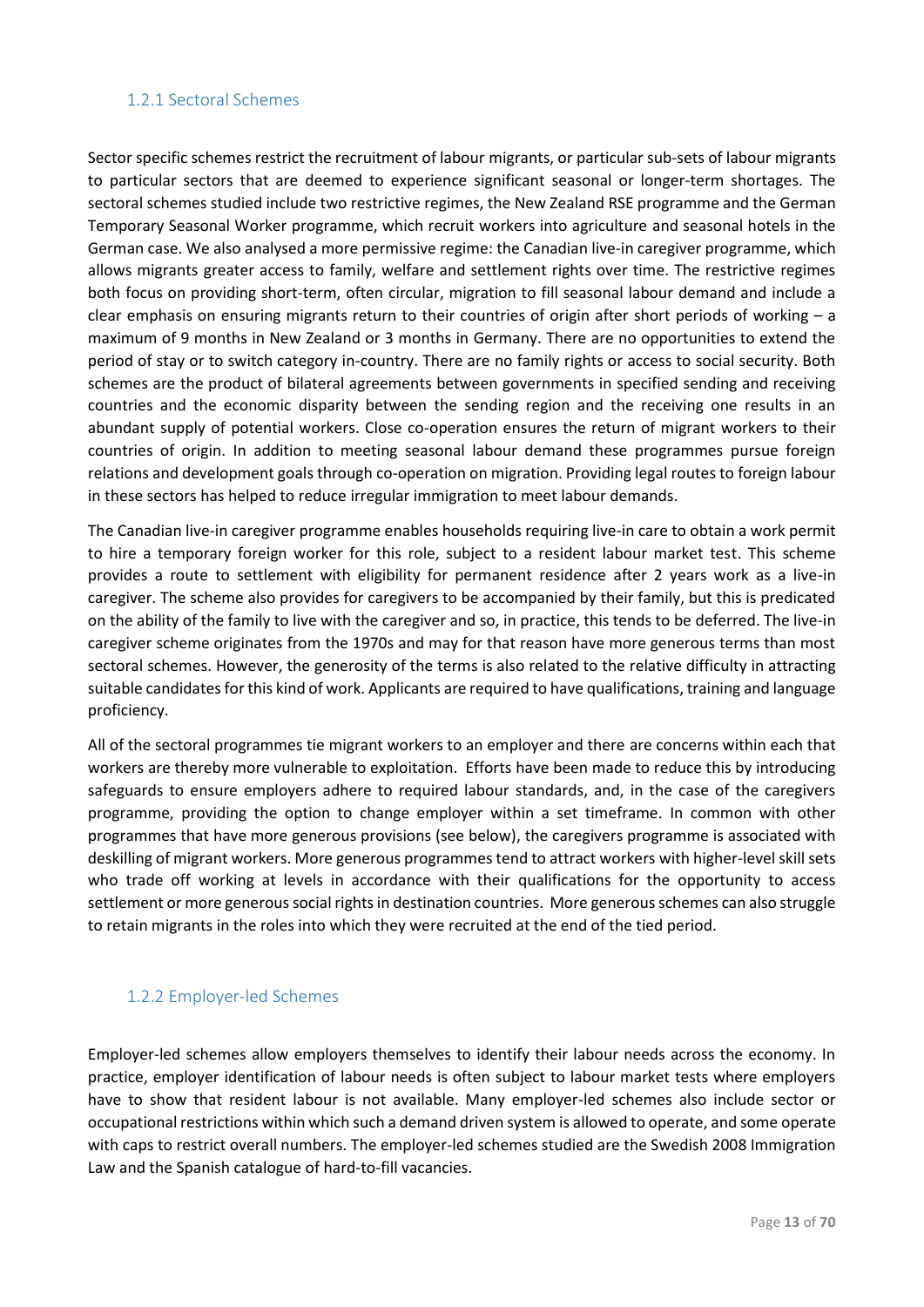These programmes all allow for migrant labour recruitment across the skills spectrum, including into lowerskilled jobs. Both the Swedish and the Spanish systems allow employers to initiate the request for labour migrants to fill shortages. Under the Swedish system there are expedited procedures where employer expression of labour demands coincides with shortage lists compiled by state agencies. In Spain, employers can recruit workers for jobs listed in the catalogue without a resident labour market test. Both programmes include access to social and family rights and pathways to permanent settlement over time.

Under the Swedish 2008 Immigration Law, work permits are granted for 2 years for migrants with job offers consistent with collectively agreed pay and conditions above a minimum salary threshold. Permits can be extended for a further 2 years after which migrants can apply for permanent status. Access to welfare rights is granted after the first year and migrants with more than one year's stay can be accompanied by family members. The Spanish catalogue operates a similarly staged route to longer-term stay, with work permits initially granted for one year. This can be extended for 2 additional 2-year periods with eligibility to apply for permanent status after 5 years. After the first year of stay, migrants can access family rights and some welfare payments.

Despite the similarity of these programmes the underlying drivers and context appear to be quite different. In the Swedish case the very open and generous labour immigration system operates in the context of a tightly regulated labour market with collectively agreed pay and conditions. The subsequent recruitment of labour immigrants to Sweden under this system has been quite limited in numbers, particularly compared to humanitarian and family migration. The generous rights attached to the labour immigration system derive from a perception that attracting labour migrants to Sweden is difficult due to language barriers, as well as some concern to attract migrants to offset demographic issues. Spain's changes to its labour migration system also include some concerns about demographic issues but the key factor in developing easily accessible and attractive legal routes for labour migration was concern to tackle burgeoning irregular migration in the context of severe labour shortages. Alongside a series of regularisation programmes, the provision of legal labour migration routes in Spain has reduced the scale of irregular work, but general labour market regulation is far weaker than in Sweden.

Both systems have shown the ability to adapt to changing employer demand: the numbers of labour migrants recruited through these mechanisms has declined in times of economic downturn. However, in both countries there is concern about high rates of unemployment and underemployment among the immigrant population – although less favourable employment outcomes for migrants is common across industrialised countries. Debate on immigration in both countries includes consideration of demographic needs and, in both cases, the social and political context remains such that stratification of rights by immigration status has limited acceptability. Both systems provide relatively swift access to rights to family reunification and welfare rights in line with values of equality and non-discrimination. In Sweden concerns about labour exploitation resulting from tied work permits have resulted in more regulation and greater oversight of employers in sectors considered higher risk.

# 1.2.3 Human Capital Schemes

The Manitoba Provincial Nominee Programme aims to increase settlement migration to Manitoba in order to serve a wide array of interconnected economic and demographic goals. It is a human capital scheme that recruits migrants on the basis of their personal characteristics with a particular focus on ties to the province. However, more recently, a more strongly employer-led element has emerged as securing a job offer within the province has become a key criterion for nomination. This shift to securing employment prior to arrival has arisen from general concern that human capital programmes were not proving successful in terms of labour market outcomes.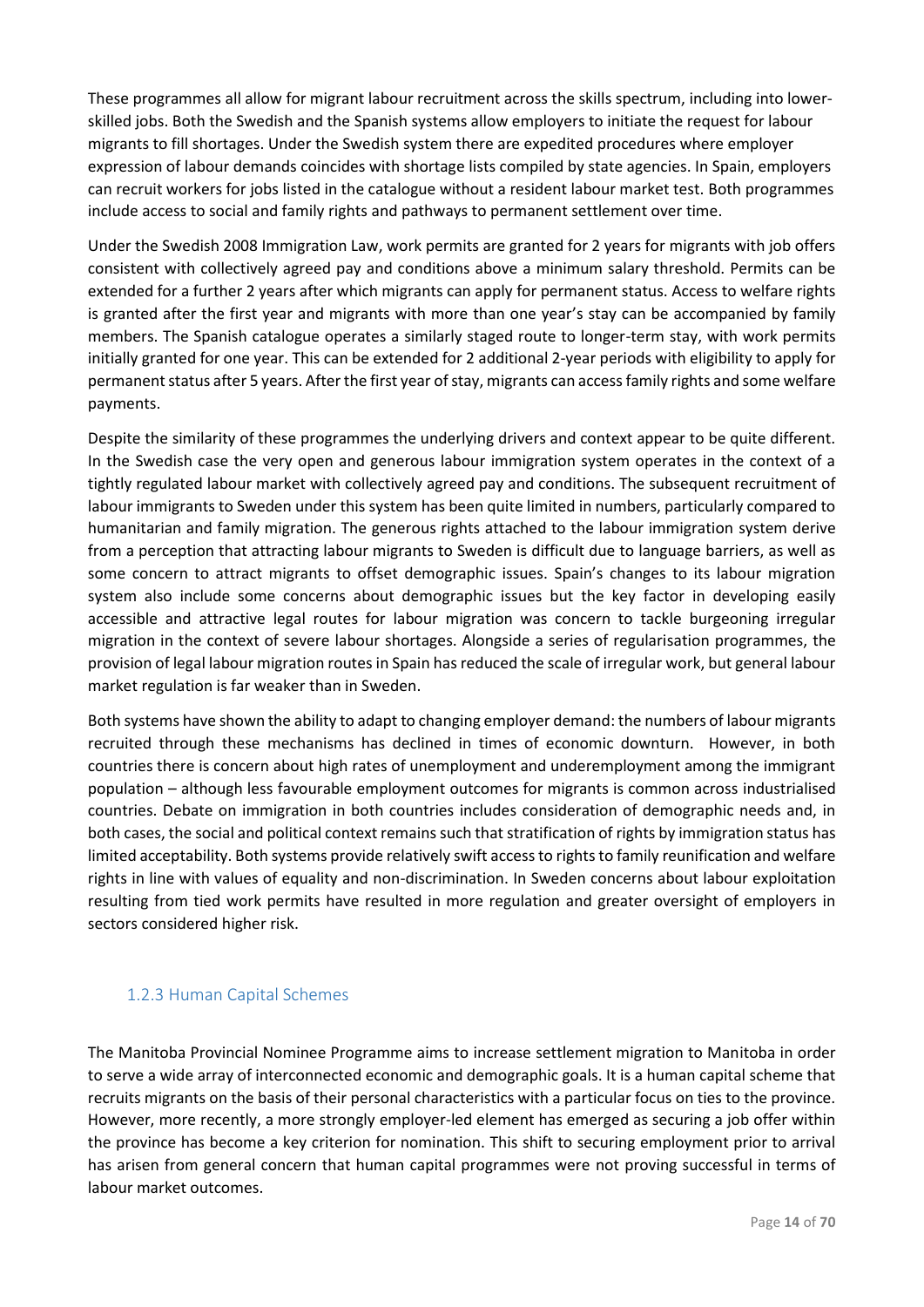The programme provides lower-skilled migrant workers with connections to Manitoba access to permanent residence. Applicants are scored based on language proficiency, age, work experience, education, and adaptability. Nominees under the programme are screened by Immigration, Refugees and Citizenship Canada before being granted permanent residence status.

The Manitoba PNP is seen as successful in attracting more settlement migration to the province and matching labour demand across a wide range of industries. Despite the fact that permanent residency cannot be tied to any specific region in Canada, Manitoba has been relatively successful in retaining the migrants it recruits. This has been achieved by focusing, initially, on particular ethnocultural groups – in turn raising criticism that this potentially entrenchesinequalities between groups or binds particular groups to specific economic roles. However, over time the programme has successfully increased diversity within the province and its focus has moved to recruiting a wider range of groups. As with other programmes offering a generous package of rights and permanent stay, underemployment and deskilling of migrants arriving through these routes is a concern. Similarly, recent changes tying migrants to employers have raised concerns about the risk of exploitation given migrants' greater reliance on employers in order to secure permanent residence status.

# <span id="page-15-0"></span>1.3 Insights from the Case Studies

The case studies undertaken for this project illustrate a number of trade-offs policy makers should consider when designing programmes for immigration into lower-skilled work. Firstly, while temporary, restrictive programmes are common in this area, not all entry routes for migration into lower-skilled work in industrialised countries are temporary or restrictive. Short-term restrictive programmes work best in those contexts where demand for such labour is also temporary and short-term, as is the case of seasonal work. Where labour needs are longer-term the mismatch with short-term programmes can make these difficult to enforce as both migrants and employers have incentives for noncompliance. It is difficult to see how programmes allowing for longer stays can be made attractive to migrants without access to family and social rights at some stage.

Secondly, where the package of rights is more generous, the case studies highlight that deskilling and underemployment are common side-effects. In order to access permanent status and a wider range of rights, more highly-skilled migrants may often decide to work well below the level of their skills and qualifications.

Thirdly, policy makers may try to channel labour migration into specific sectors or occupations using tied visas and permits. However, the case studies tally with widely-accepted evidence that tying workers to particular sectors or employers increases the risk of exploitation. This then gives rise to the need for safeguarding efforts to counter exploitative practices. Over the longer-term, temporary restriction to particular occupations can also encounter retention problems as migrants may move on to better paid, or otherwise more desirable, jobs once those restrictions are lifted.

Fourthly, while restriction to particular regions is subject to retention problems, the careful selection of migrants can mitigate such effects. The Manitoba case study suggests that human capital schemes can select migrants with ties to particular regions in ways that successfully retain them.

Finally, how programmes work is strongly influenced by contextual factors such as overall labour market regulation and social norms and values. Broader economic and social drivers inform how actors respond, and influence how programmes operate.

The case studies show labour migration schemes balancing different policy goals, be these labour market, social, economic, developmental, demographic or related to foreign policy aims.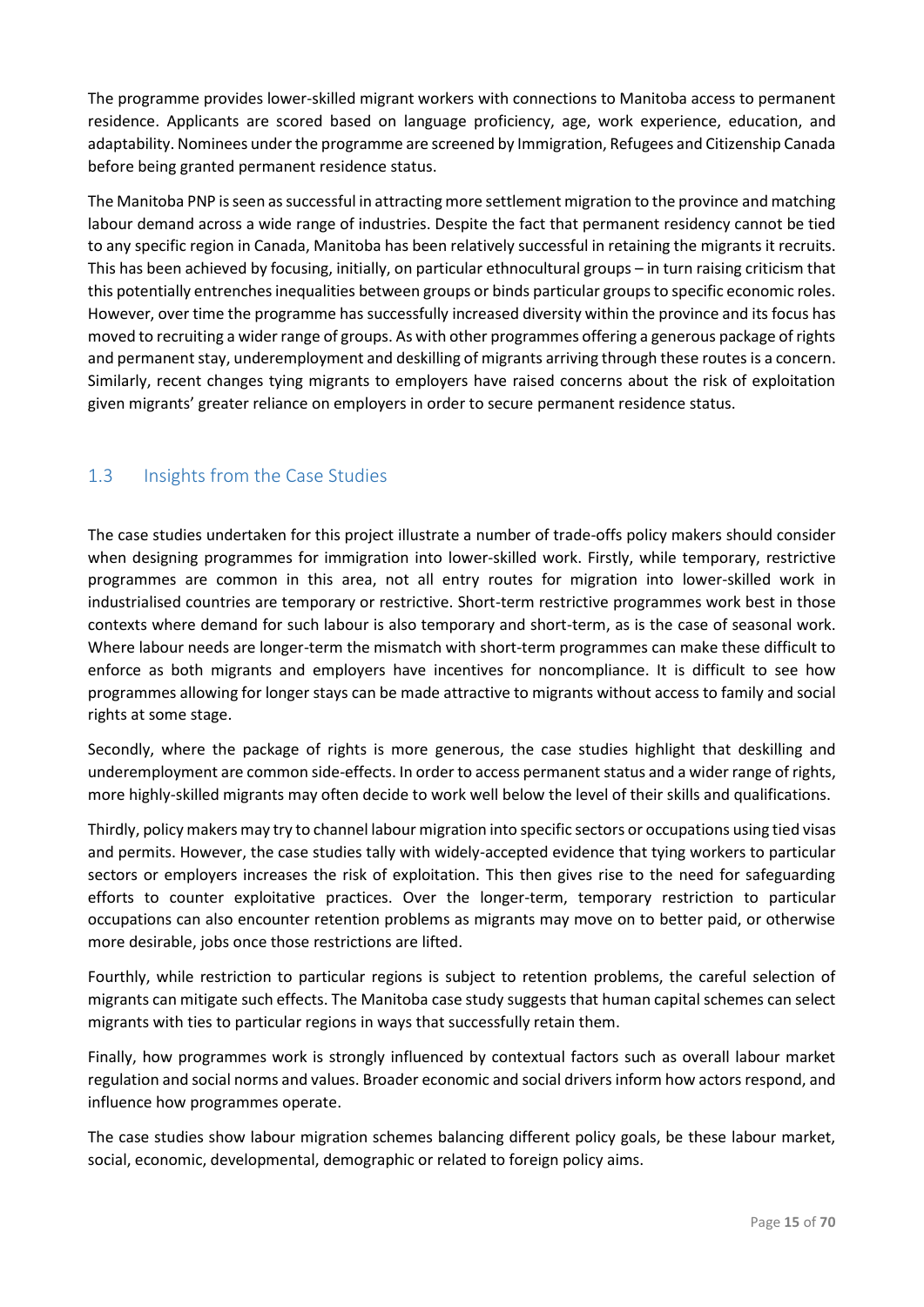This is made all the more challenging in that the measures and mechanisms required to pursue some aims may undercut others. Policymakers will find they need to determine a set of priorities and balance conflicting goals.

*The question is not so much whether more or less migration is the right choice, but what goals are appropriate for labour migration policy, and how they can be achieved while minimising risks and maximising returns (OECD 2014:145).* 

In the case of the UK's post-Brexit immigration system, this need to balance trade-offs and compromise is made more difficult by diverging priorities in different parts of the UK.

Thus far, the analysis has focused on the domestic (and in some cases foreign policy) considerations driving the selection of labour immigration programmes. We have looked at the range of goals industrialised countries have tried to meet through such schemes – whether economic/labour market related, demographic, socio-cultural, or linked to enforcement. And indeed, most assessments of migration programmes focus on how far programmes meet such policy objectives, often focused on labour market goals. However, less attention has been devoted to how the features of different programmes affect the decisions of migrants themselves.

A focus on migrant decision-making is especially important in the context of Brexit. EEA nationals have thus far enjoyed extensive rights and a flexible framework accommodating mobility between sectors and regions, and enabling permanent settlement. How would the introduction of more restrictive programmes affect the decision-making of these migrants and other EEA nationals; and, importantly, how far would such programmes be capable of attracting migrants to address the labour market and demographic goals of the UK and Scotland?

# <span id="page-16-0"></span>PART TWO: IMMIGRANT DECISION-MAKING

In this second part of our paper we explore how different programmes might impact on the decision-making processes of EEA nationals. Drawing on extensive qualitative data on EEA nationals living and working in both urban and rural areas of Scotland, collected in 2014-15, and supplementing this through a smaller number of focus groups undertaken in 2018, we review the ways in which existing provisions for visa-free movement, employment, welfare and family rights, as well as the open-endedness of pathways to settlement, have affected migration to lower-skilled jobs. We also anticipate how potential changes in these provisions, and the balance between them, may affect future mobility. Following a section discussing experiences of free movement and the potential impacts of a more restrictive visa-based scheme more broadly, our analysis is structured to explore the dimensions of rights identified in Part One: employer mobility, regional mobility, welfare rights, family rights, length of stay and pathways to settlement.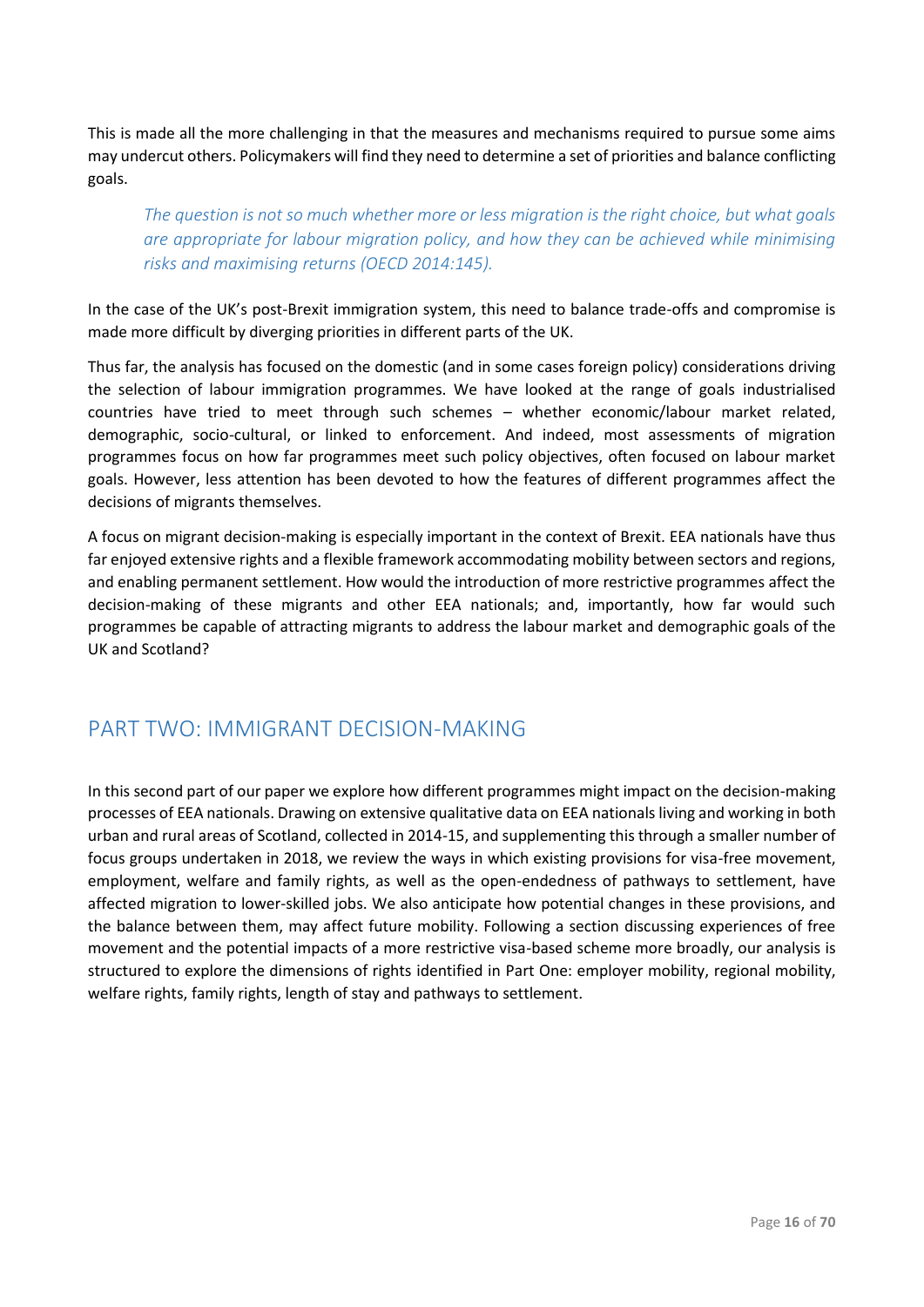# <span id="page-17-0"></span>The Data Sets

1

The qualitative analysis presented here draws on two distinct but interconnected data sets. Firstly we have undertaken a targeted analysis of a large qualitative data set gathered as part of a five year ESRC-funded study 'Experiences of Social Security and Prospects for Long-Term Settlement in Scotland amongst Migrants from Central Eastern Europe and the Former Soviet Union' (SSAMIS) 8. This project sought to foreground migrant experiences of living and working in both rural and urban contexts and to explore decision-making regarding both migration to and longer-term settlement in these areas. Fieldwork undertaken between June 2014 and December 2015 involved the collection of 207 in-depth interviews with migrants from Central and Eastern Europe in four locations: the cities of Glasgow and Aberdeen and the rural regions of Aberdeenshire and Angus in North-East Scotland. Our participants had been resident in Scotland for more than one and less than ten years at the time of interview. The overwhelming majority of participants were employed in lowerskilled jobs, with the largest subset employed in agriculture and food processing, and other significant subsets in cleaning, hospitality and catering, and health and social care. For further details of participants, see table 1, Annex 4.

In order to supplement this existing data with more recent insights and with a specific focus on potential changes to the migration system following Brexit, a set of six focus groups and three interviews were conducted involving a total of 31 migrants in January and February 2018<sup>9</sup>. We sought to both mirror and complement the geographic and sectoral profile of the SSAMIS data set. We returned to Aberdeenshire and Angus where three focus groups were organised through employers in agriculture and food processing, as well as through community initiatives we had worked with in the past. We also organised three further focus groups through new contacts in Ayrshire and the Highlands, targeting in particular employees in hospitality and catering. Additionally we conducted individual interviews with three people working in care and education. For further details of participants, see table 2, Annex 4.

Each focus group lasted between 45 and 90 minutes and covered three main areas: firstly, gathering general background information regarding individuals' migrant pathways and in particular why they chose to move to Scotland; secondly, using a task where people were asked to arrange different aspects of a package of rights and pathways to settlement in order of importance; and thirdly, using these activities to prompt further discussion about the potential impacts of a new system for managing migration to lower-skilled work in future. Individual interviews covered the same themes and activities but on a one-to-one basis.

<sup>8</sup> This project is a collaboration between the Universities of Glasgow and Swansea and was supported by the UK Economic and Social Research Council (November 2013 – November 2018, ESRC ref: ES/J007374/1).The underlying data are available from the UK data archive DOI: http://dx.doi.org/10.5255/UKDA-SN-852584. For further information on the project, see [www.glasgow.ac.uk/research/az/gramnet/research/ssamis](http://www.glasgow.ac.uk/research/az/gramnet/research/ssamis)

<sup>9</sup> This additional fieldwork was funded by an Economic and Social Research Council Impact Acceleration Award (ESRC REF: ES/M500471/1)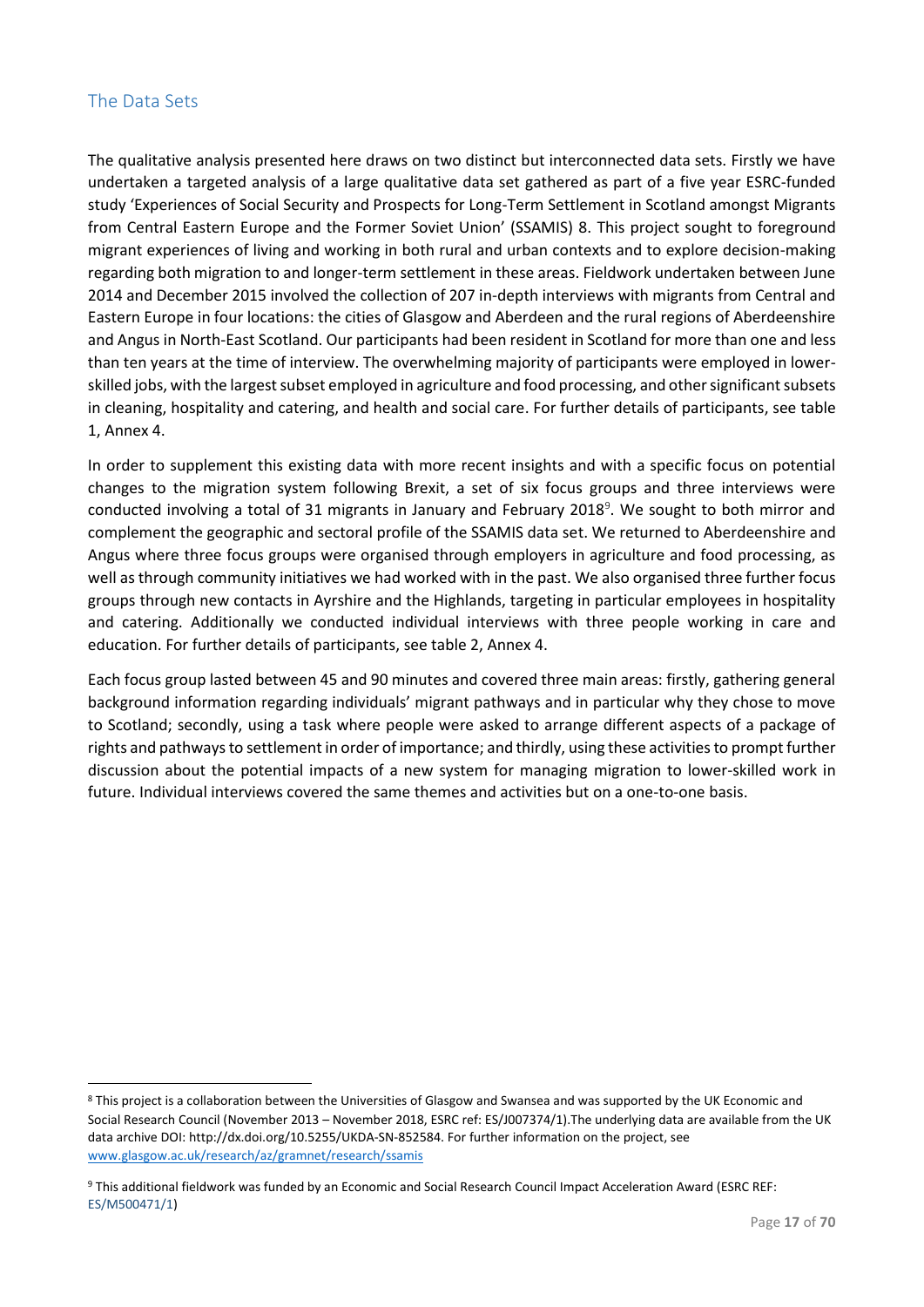# <span id="page-18-0"></span>Findings

# 2.1. Experiences of migration and settlement in an era of free movement

# *SSAMIS findings*

Our findings from the SSAMIS project show clearly that for many migrants the relative ease and speed with which decisions to relocate can be made in the context of free movement have helped to make the UK/Scotland an attractive destination. Stories of relatively unplanned and spontaneous decisions to move, often prompted by a friend or relative who was already living in the UK/Scotland, or who had previous experience of migration, or who simply suggested a joint venture were common. Bozena for example, had moved to rural Angus in 2008 following a brief visit to a family friend already living there:

*I came to have a look around, I'd reached the conclusion that I'll manage here, and that's how I arrived. After half a year I reached the conclusion that I'd like to stay here so I went back to Poland, dealt with all the formalities that needed to be dealt with, and I stayed here. (Bozena, 56, Poland, Angus)*

In Vasylyna's case, a relative of a work colleague had previously moved to rural Aberdeenshire and had been asked by her employer to assist in recruiting more staff to the food processing factory where she worked. Vasylyna explained how a brief conversation with her colleague transformed quickly into a decision to move:

*I asked her where, and she said Scotland, and I said, oh, how interesting! What is the pay? … It was very interesting – when we agreed to take the job, I only had one question for the manager: I have two children back in Estonia, for the first year I need to go back every three months to visit them. He said, yeah, no problem. So that decided it for me: a week of leave [in Estonia] every three months, and that was it. (Vasylyna, 38, Estonia, Aberdeenshire)*

Vasylyna's temporary job subsequently turned into permanent employment, and at the time of interview in 2015 she had been working for the same employer and settled in a nearby village for over 6 years.

For many SSAMIS participants, free movement had enabled them to live and work in one or several other EEA countries prior to their arrival in the UK/Scotland. In such cases, participants often attributed their initial decision to migrate to the same factors which had eventually drawn them to Scotland, namely the availability of jobs, the possibility of family reunion, pre-existing networks of family and friends. In many cases, participants still had family or friends living and working across the EEA. Such patterns of migration suggest that the UK/Scotland have attracted migrants to work in lower-skilled jobs by dint of belonging to a wider area of free movement. Departure from this area may mean that such migrant trajectories stay within the remaining EEA territory and that other countries within that space become attractive alternatives to the UK/Scotland.

### *Focus-group findings*

In focus group discussions participants also described the trajectories which had brought them to Scotland, and similar patterns of spontaneous decision-making as well as multiple migrations through a number of EEA countries were found. Focus group participants were asked specifically to reflect on how the introduction of a visa regime governing migration to the UK would have impacted on their decision making.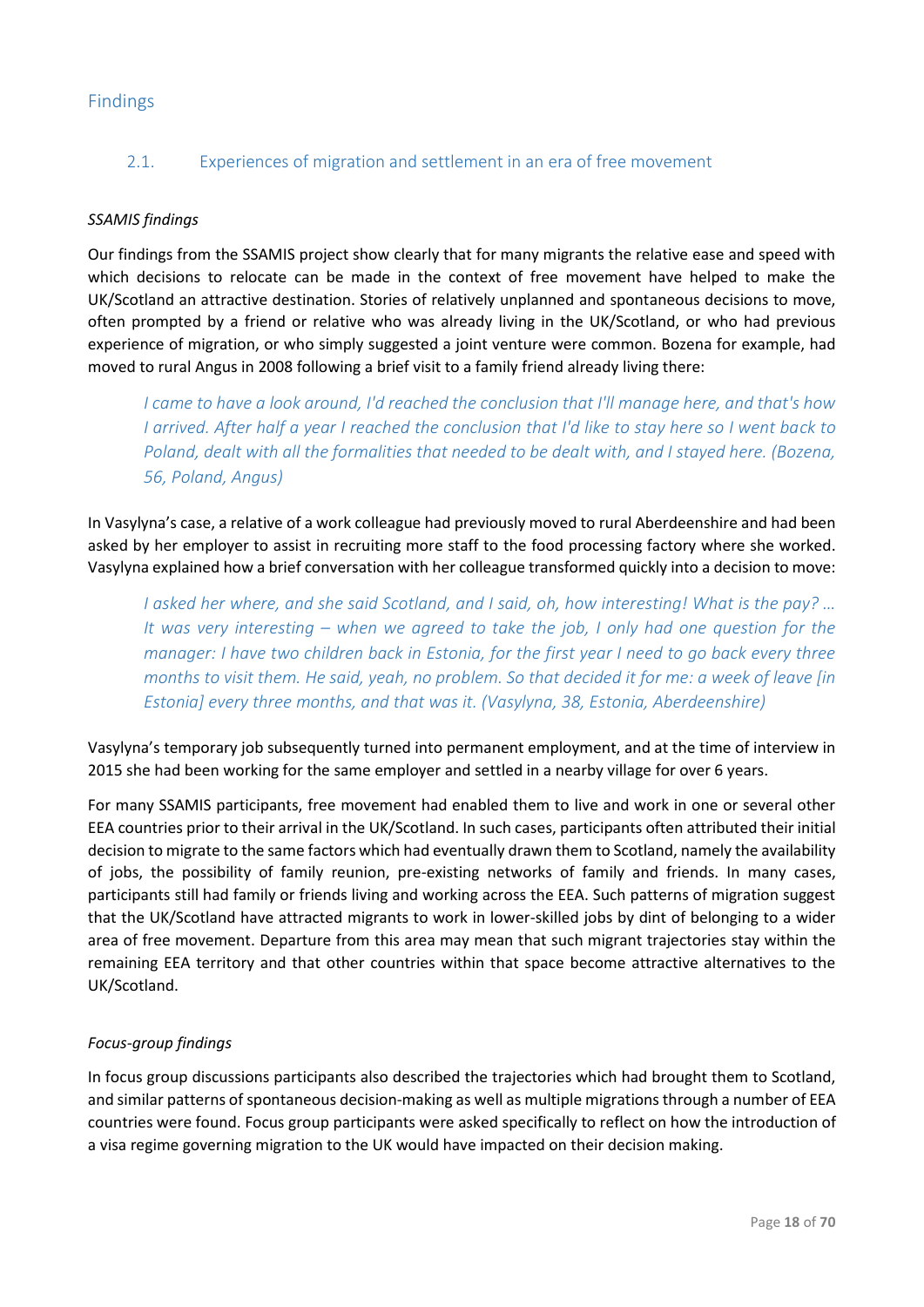Here, as well as the potential for other EEA countries to appear as more attractive destinations, participants stated very clearly that in the absence of free movement, the UK would have to compete more strongly with other English-speaking countries such as the USA, Canada and Australia, particularly with regards to migration to lower-skilled jobs.

*That's why we came here [freedom of movement], because it was so easy, you know? … And in other countries there's a lot of restrictions - interviews and papers and visas and everything. (Justina, 36, Lithuania, Ayrshire)*

During the focus group in Ayrshire, participants spoke about a recent Canadian jobs-fair organised locally for hospitality and catering workers, which they interpreted as a direct move to entice away workers in lowerskilled jobs in the context of Brexit negotiations. Several focus group participants spoke of how other Englishspeaking countries are becoming a more tempting prospect for some migrant groups, due to stronger economies and better climate.

*If I can be honest, in my opinion, it will be a problem after Brexit to move to the UK - I'd prefer to move to a country like the USA or Australia. It's also a problem if I go there, but if I go there, it's better cash. (Jan, 33, Czech Republic, Ayrshire)*

*Even if you work for minimum wage in Canada, it would be a better standard of living then here I think. (Jakub, 35, Poland, Ayrshire)*

In short, both data sets show very clearly that a more complicated post-Brexit immigration regime will deprive the UK/Scotland of some of its main advantages over other possible migrant destination countries, both within the EEA and beyond, at least amongst some groups of potential EEA migrants. As part of the EU, some EEA migrants have perceived the UK favourably compared to other EU countries as an English-speaking destination. However, reflecting on the situation once the UK leaves the EU, those with better English language skills and for whom an English-speaking destination is preferable, may compare the UK as a destination with other English-speaking countries such as the USA or Canada which are seen as more attractive. Whilst controlling spontaneous and unplanned patterns of settlement may be a deliberate goal of migration policy at a UK level, this will have significant implications for Scotland and/or for specific regions which may wish to encourage longer-term patterns of migration and settlement in order to meet demographic, social or labour market needs.

# 2.2 Employer mobility

# *SSAMIS findings*

**.** 

The findings from our SSAMIS research show clearly that during the period of free movement employment remained the primary motivation for migration to Scotland amongst EEA nationals from Central and Eastern Europe. With relatively few restrictions concerning the type of work that EEA nationals could undertake, nor any need to be sponsored by a particular employer, many of our participants were very mobile employees, moving frequently between jobs and employers, particularly in lower-skilled and low-paid jobs<sup>10</sup>.

<sup>&</sup>lt;sup>10</sup> Migrants from Central and Eastern European states which joined the EU in 2004 and 2008 were subject to certain restrictions which may have impacted their mobility, including a Worker Registration Scheme (2004-2011), which required an initial 12-month period of continuous employment (with no more than a 28 day period between jobs) in order to qualify for certain benefit entitlements.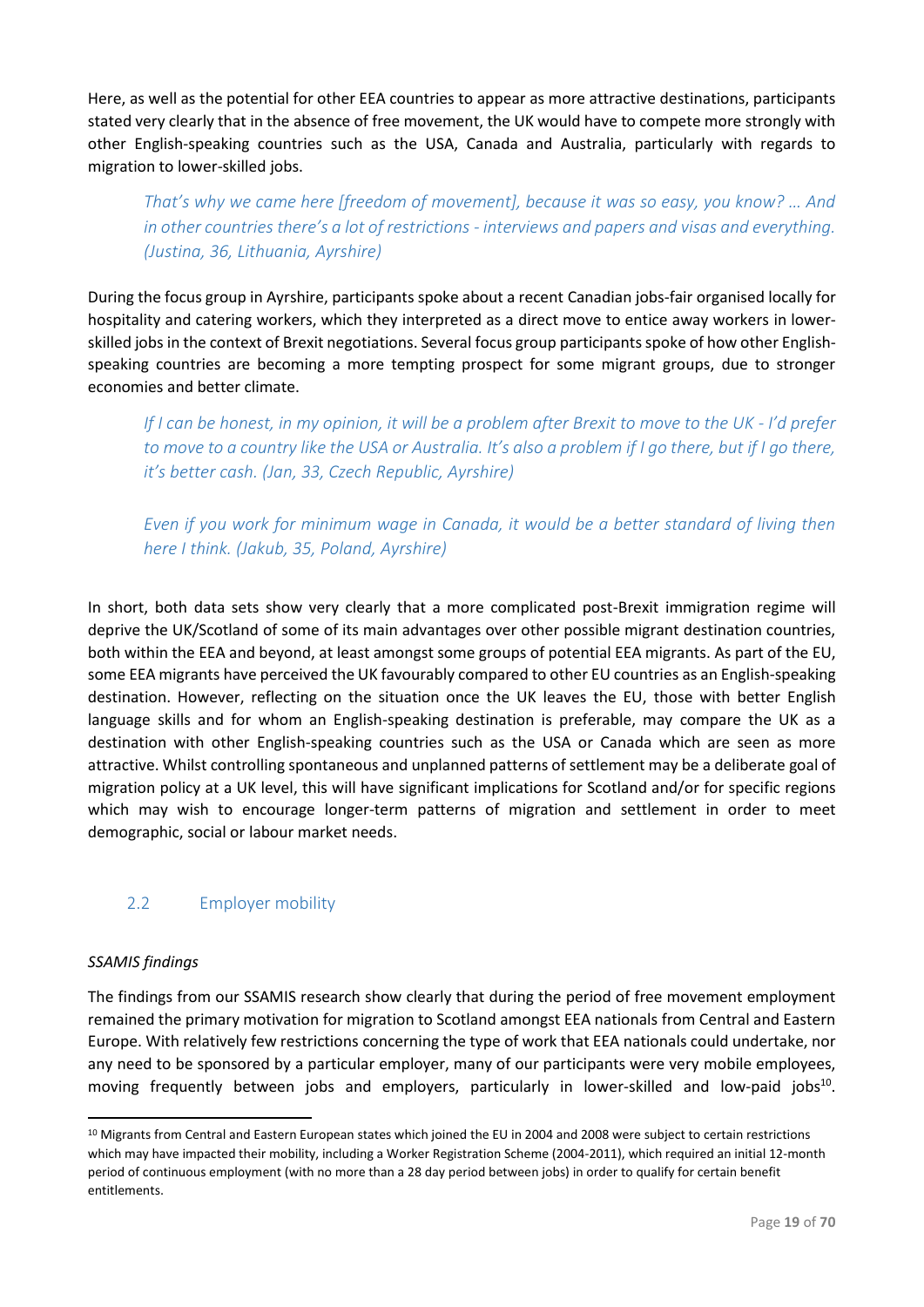This mobility was both a result of and a response to precarious and sometimes exploitative employment conditions. The majority of participants were employed in jobs below their levels of qualification and experience, and often accepted any available job, at least in the first period after arrival. For some, moving employer was a successful strategy, allowing them in the longer term to find better jobs more suited to their capabilities, or at least where employment conditions and rates of pay were better. However, others found that they became stuck in a series of low-skilled and low-paid jobs, even over a period of several years.

The first few months after arrival to the UK were often the most challenging. Indeed, the lack of a formal sponsorship role for employers, or a more formal set of support structures tasked with ensuring that the necessary formalities were successfully completed, could leave migrants vulnerable and unsupported. Participants spoke about difficulties they had experienced with getting a national insurance number, setting up a bank account or understanding the implications of zero-hours contracts or agency working conditions. Ezster had worked in a number of retail outlets and cleaning jobs before finding work as a kitchen porter and felt very vulnerable to exploitation by employers:

*They are constantly taking advantage of you. For example in our place they are constantly making sure that you don't know your rights. And they take advantage of it. ... The contracts here have many forms, and people take advantage of this … they give you whatever type they want, especially in the beginning when you have no idea, and then take advantage of it. And if you say anything, or complain, then in every work place the usual story is that they start cutting your hours. (Ezster, 35, Hungary, Aberdeen)*

Many SSAMIS participants had travelled to Scotland without the offer of a job and with limited savings. Those who had secured employment in advance of their arrival generally did so through an employment agency. A combination of low English language ability, financial precarity and a general lack of awareness regarding working rights and entitlements left many participants vulnerable to exploitation by their employers or employment agency. As well as non-payment of wages, SSAMIS participants reported underpayment or late payment of wages, a lack of holiday entitlement, having to work long and unsociable hours, and dangerous working conditions – in some cases resulting in strained relationships with employers. This was particularly common in industries which utilised agencies to recruit staff.

*I had blood running from cuts in my hands, you had to fillet the fish so fast. […] A woman came up to me to help a bit, she said "do it like this". She started to explain how to do it another way, but then another woman, a Scottish woman, started to shout at us – "no chatting, you're at work!" That highlights what kind of rights you had. (Anastasia, 38, Lithuania, Aberdeenshire)*

While employment was the main factor drawing migrants from Central and Eastern Europe to Scotland in the first instance, simply having a job was not the only factor leading migrants to settle on a longer-term basis. For participants who continued to work in the lower-skilled, low-paid sectors where they had first found work, even several years after arriving in Scotland, much depended on employer relationships and job satisfaction. Where employers helped newly-arrived migrants secure good quality accommodation, gain worker registration or with other formalities, those migrants tended to feel more secure and happy in their work. As they became more established, migrants might be less in need of direct assistance, but still greatly appreciated employers who were able to be flexible: for example, in relation to their need for extended leave for trips home, in providing support for language learning, or simply in offering stable employment where they felt that their rights were respected and their contributions recognised.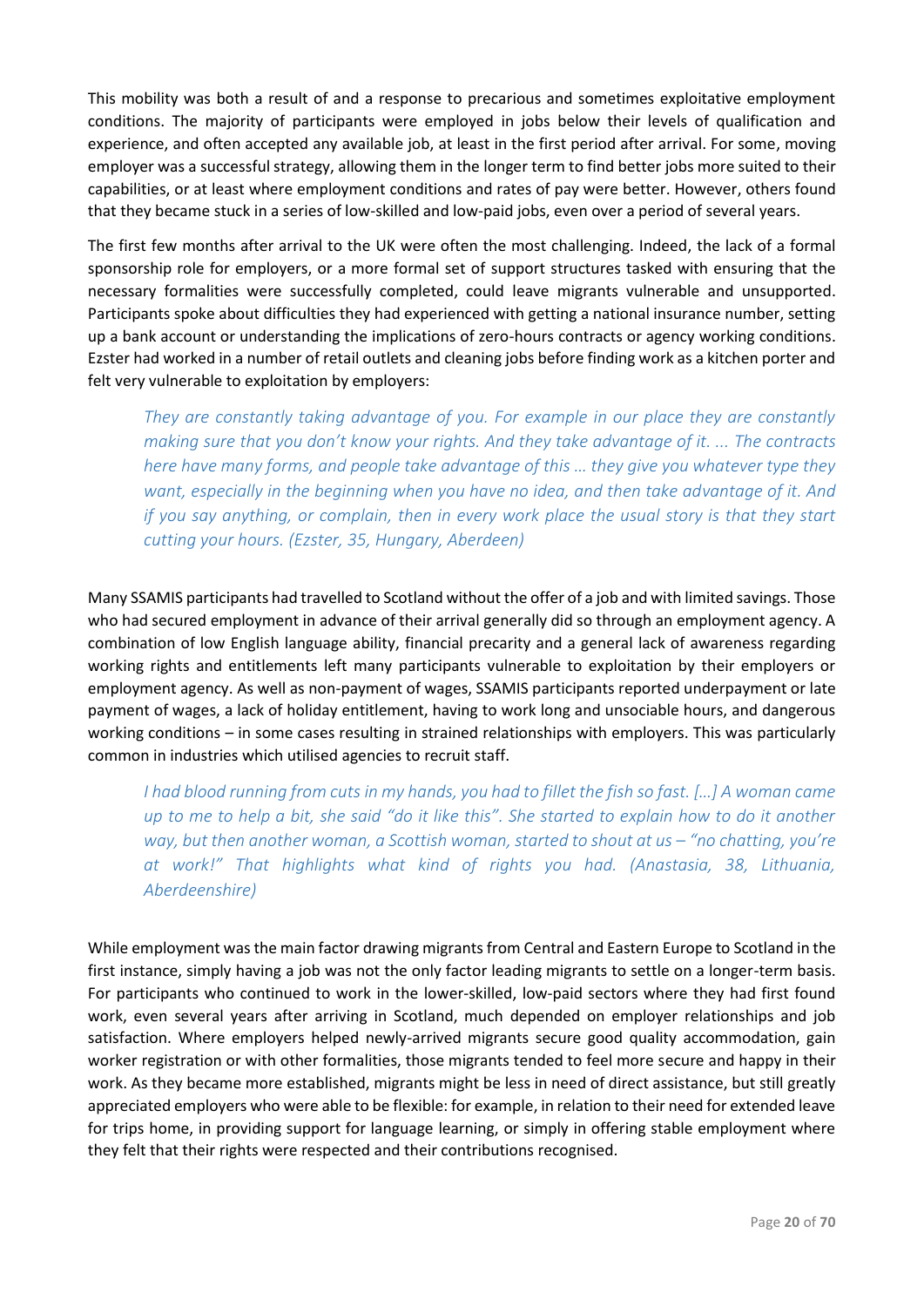In such cases we encountered a significant number of people who had come back to the same farm repeatedly over several years as seasonal workers, before gaining year-round contracts and settling more permanently in rural areas of Scotland.

*It's a small farm, everyone knows everybody [else]. We're close with our boss. It's a very friendly environment here … so that's the reason I come back to this farm. (Paskal, 26, Bulgaria, Aberdeenshire)*

Nonetheless, participants were conscious of the insecurity of low-skilled, low-paid work, and expressed a preference for improved pay, more responsibilities and some degree of career development. For those deciding to stay longer-term, a more personally satisfying, financially stable and better integrated lifestyle was only possible if they were able to change jobs. For many this remained an elusive goal, however, some were able to move into jobs with more social/flexible working hours e.g. in order to facilitate language learning, and further study or to accommodate child care, to develop their careers through secondments or in-house training and eventually to take up more highly skilled and in some cases professional employment. Thus, a number of SSAMIS participants who had settled on a longer-term basis reported employer mobility as a key factor in their willingness and ability to make a life in Scotland.

### *Focus group findings*

Focus group participants were asked directly about issues relating to employer mobility. In particular, they were asked whether being tied to one employer would have affected their decision to move to Scotland. They also discussed how important the freedom to move between jobs was to them currently and how this might impact on decisions regarding longer-term settlement.

Generally, focus group participants viewed being tied to an employer as a negative thing that would have put them off coming to Scotland to work.

*I wouldn't like to be tied to one employer, because I know different, you know? Scenarios like you're not able to communicate with your boss, and I can't imagine staying in a place where anything could happen – bullying, different problems. (Emilija, 52, Latvia, Angus).*

Jakub, who took part in the Ayrshire focus group, stated that his decision to move to Scotland had depended specifically on employer-mobility, and that any restriction on this would have made him consider a different destination, where "you can move between jobs".

However, a few agriculture and hospitality workers said that being tied to one employer would not necessarily have put them off. They felt people would still want to try Scotland/the UK, in order to "have a go to see what it's like". People expressing such views, often went on to discuss whether such a system might in fact offer more stability to new migrants. If employers were more strictly regulated due to their role as sponsors for a migrant visa scheme, this could contribute towards greater stability for new migrants, who can be particularly vulnerable to exploitation, as borne out in some of the SSAMIS data presented above. On the other hand, and again, reflecting our SSAMIS findings, some focus group participants felt that it was precisely the freedom to move between jobs which empowered migrants to escape potential exploitation, firstly, because they could move to a different job if they were unhappy with their employment conditions, but also because employers' awareness of this would mean they had to treat workers with greater respect.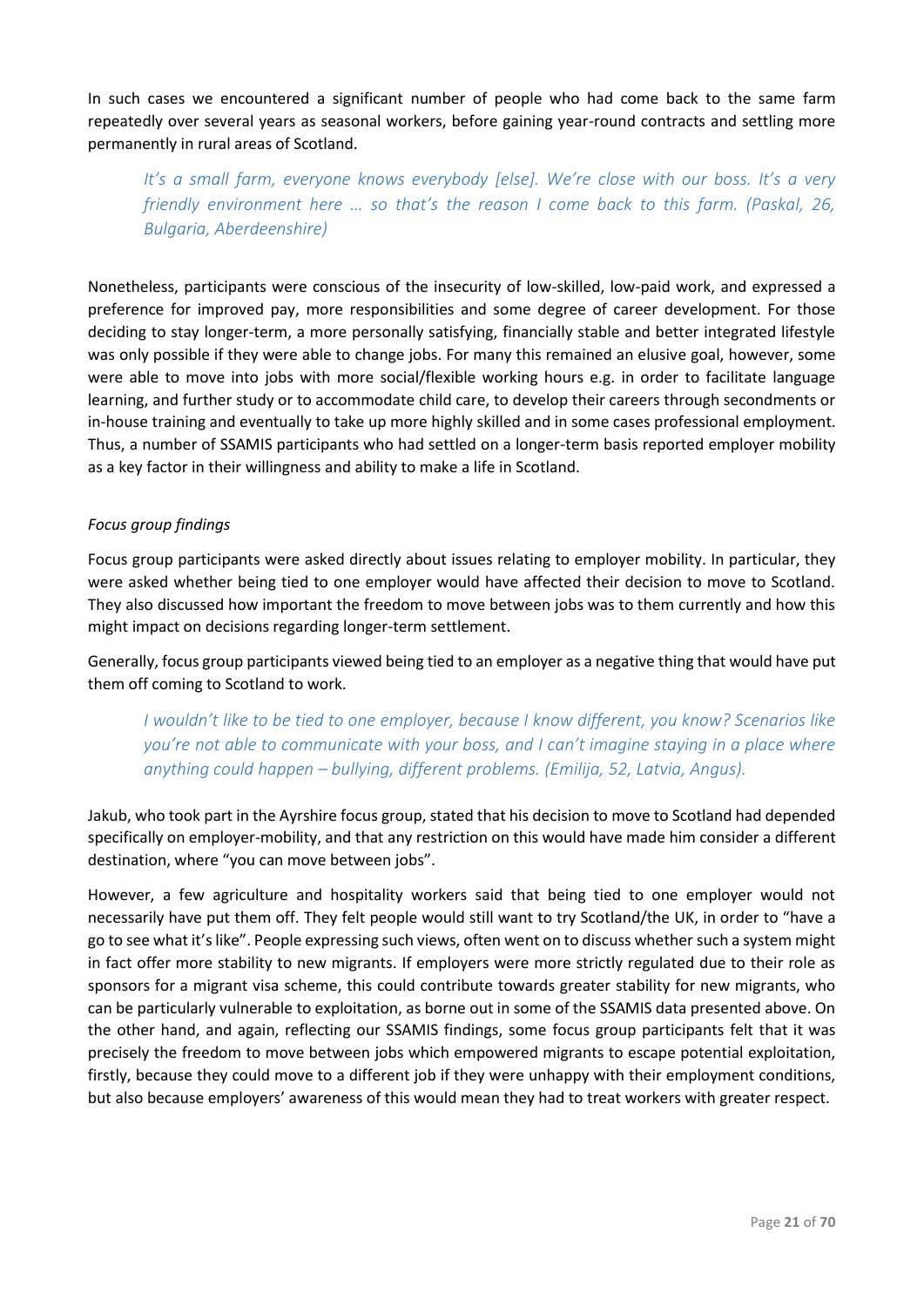Employer mobility became even more of a priority when discussing the prospect of longer-term settlement. Whilst those who had good experiences with a particular employer had sometimes stayed in the same job for a long period, most were clear that the ability to move between jobs was important for many reasons. Being able to change jobs was seen as important in terms of personal development and career prospects, and, as such, as an important facilitator of greater integration.

# Case Study – Amelia, 32, Poland, Glasgow

Amelia, had arrived in Scotland without a job offer and worked at first in a low-skilled position in the hospitality sector. After 9 years and once her English language skills had improved she moved to work in the care sector. This change afforded her greater flexibility, allowing her to study on a part-time basis as well as accommodating her childcare responsibilities. She summed up the importance of employer mobility as follows:

"Employee mobility is important … because at the moment you can change jobs as many times as you want, so if you have to stay with one employer it must really affect your status and relationship [with your employer] … Or maybe you don't have more opportunities for promotion or to develop a new skill, you're just staying in one place and doing the same thing all the time".

Considered together, both SSAMIS and focus group data show that migrants highly value their ability to change employer, and an immigration regime which restricted employer mobility, especially over the longer term, could therefore be problematic. While not all newly arrived migrants experience difficulties with their employer, those who do, seek to move jobs early on in their stay. The removal of this option could be off putting to prospective migrants. More significantly, employer mobility plays an important role in migrant settlement decision-making and allows those who stay longer-term to find jobs which better match their skills and experience. As noted in Part One above, more generous migration schemes, including free movement, have tended to encourage de-skilling as migrants trade off a willingness to work below their qualifications and experience in return for more extensive social and family rights, and/or pathways to settlement. The right to move between employers, and indeed sectors can help to mitigate this, facilitating more successful outcomes with regards to longer-term settlement.

# 2.3 Regional mobility

### *SSAMIS findings*

SSAMIS research found that regional mobility was valued by migrants, and the ability to move freely played an important role in the most common patterns of migration from CEE observed during the course of the study. As few migrants we spoke to had planned how long their stay in the UK was going to be, unrestricted movement to, and within, Scotland/the UK, allowed many participants to 'try out' life in a number of locations or regions without being required to make concrete plans about the future. There was a subset of participants for whom regional mobility within the UK had specifically facilitated relocation to, and then longterm settlement in, Scotland. These participants spoke favourably about life in Scotland in comparison to elsewhere in the UK, perceiving a more reasonable standard of living on low wages and more positive social attitudes towards migration and migrants.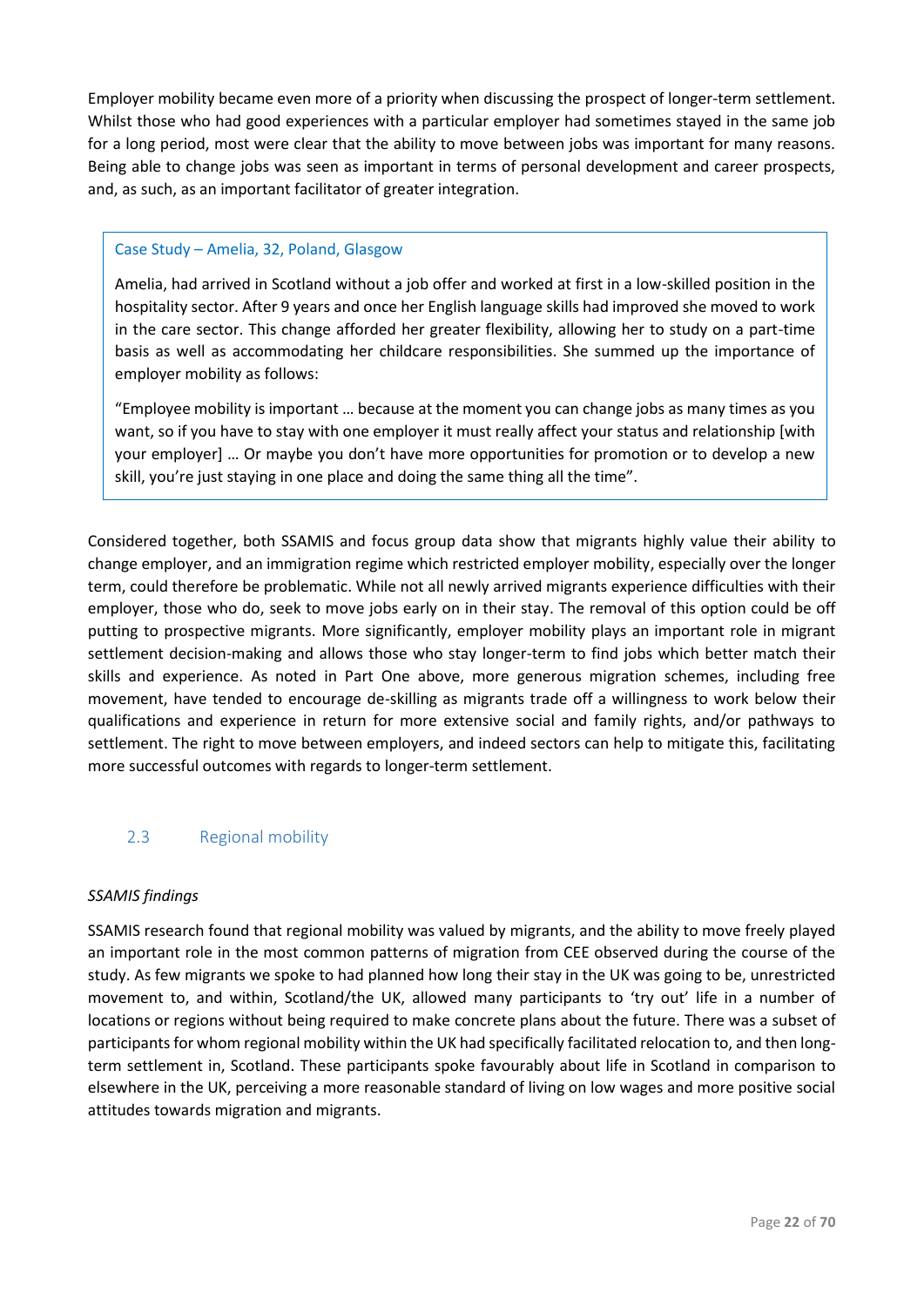Others commented on the beauty of the landscape, the opportunities for outdoor leisure activities such as hiking and camping and a sense of general friendliness and welcome. These 'softer aspects' whilst perhaps secondary in initial migration decisions, became more important where longer-term decision-making was involved.

For many SSAMIS participants who had moved within the UK after arrival, this move was motivated by the pursuit of improved economic security – such as more stable and better paid jobs, or jobs with better conditions, as well as more affordable housing. Thus, the flexibility afforded by a combination of regional mobility and employer mobility offered migrants the opportunity to search out more stable work, to develop their career, or to work in a field more suited to their skills, experience and/or qualifications. Whilst regional mobility could bring people to rural places, this search for improved economic security and employment opportunities could also draw migrants away from such locations where the effects of deskilling and a lack of occupational mobility were often most keenly felt.

# *Focus group findings*

The focus groups discussed the potential impacts on their decision-making of restrictions on their rights to move freely within the UK. In general, focus group participants felt that such mobility was important. However, the level of priority they ascribed to it differed in relation to participants' age and life stage. There was a feeling within each of the focus groups that young people want more freedom to travel, and may move for mobility's sake, while older migrants, and those with families, felt mobility within the UK was less important, at least once they had found a place where they were happy to settle.

Overall, the lack of restrictions on mobility was seen as important in terms of motivating people to come to the UK, and one which had also enabled several who had initially come to other parts of the UK to move on to Scotland.

*I arrived two years [ago] and my first target was the UK, anywhere. But around London and the English part wasn't so nice … And the people, the Scottish people are friendlier, I think. So when I was in Glasgow I got plenty of experience there. Here too… (Andras, 44, Hungary, Highlands)*

Across both SSAMIS and focus group data it is clear that EEA migrants have taken advantage of regional mobility within the UK available to them under conditions of free movement. This has certainly brought EEA nationals to Scotland and to rural areas within Scotland as part of migration journeys which began in other parts of the UK, or in more urban destinations. However, regional mobility can also draw people away from areas with less attractive employment opportunities, smaller existing migrant communities or fewer leisure and cultural facilities. Life stage and lifestyle preferences also play a role in decision-making and the extent to which movement between locations versus longer-term settlement in a particular region is seen as desirable.

# 2.4 Access to welfare

# *SSAMIS findings*

In keeping with other studies we found no evidence that welfare rights were a driver behind initial decisions to move to the UK/Scotland amongst SSAMIS participants.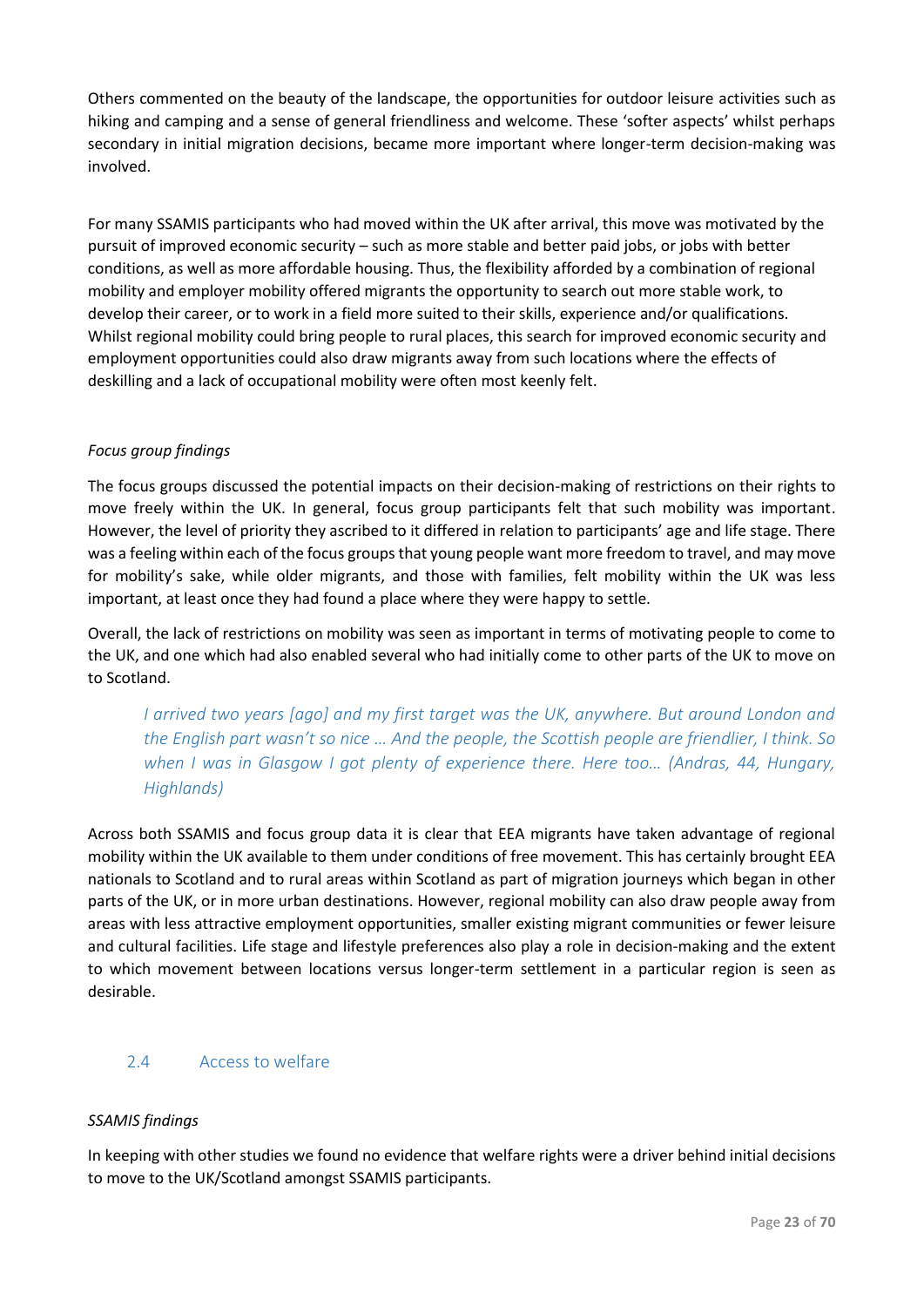Nonetheless, at the time of our fieldwork, EEA-migrants' access to welfare rights was being highlighted in political, media and public rhetoric as one of the most contentious aspects of free movement and SSAMIS participants were clearly aware of and affected by this. Indeed, a significant proportion of SSAMIS participants positioned themselves very explicitly in contrast to any rhetoric of dependency upon or abuse of the UK's welfare system.

*I did not come here to live on benefits. I have never looked into it… If I can afford, I will rent a flat and I will pay for it, I don't want somebody to pay that for me. (Viktoras, 27, Lithuania, Glasgow)*

Nonetheless, in the UK's low-wage economy it can be very difficult to get by in lower-skilled employment sectors without some supplement to wages. This is particularly the case for those with families and those staying longer term. SSAMIS research showed that access to social rights and welfare were important supplements to migrant household incomes and played a key role in facilitating longer-term settlement. SSAMIS participants and their families drew, or had drawn, on a wide range of social rights and benefits during their time in the UK, including social housing, child benefit, child-tax credits, NHS services, disability living allowance, job seekers allowance and others. In-work benefits were particularly useful as supplements to the low wages available in low- and mid-skilled employment sectors and especially so where migrant families were supporting children or other dependents.

*We wanted to go back to Poland... but everything changed after our children were born. Social assistance is much better here… it gives you a sense of security … I mean the NHS. Even though I tend to complain … I still think it's better here. (Julita, 33, Poland, Angus)*

Access to social housing was also of particular importance for low-income families. Whilst there were concerns about wider issues of social deprivation and inequalities in some of the neighbourhoods where migrants were offered housing, many of those who received social housing stayed long term.

*Actually we got it [council house] one year after [applying]. So this was fantastic … and then we could move in like this. And that's an incredible help. (Judit, 40, Hungary, Aberdeen)* 

We found some evidence of migrants moving to smaller towns and more rural areas, for example in Aberdeenshire, precisely because of the availability of social housing outside of the larger cities.

The ability to access social housing, or to claim job seekers allowance for shorter periods of time were also important for those migrants who worked seasonally, and who periodically found themselves with gaps in their income. For a very small subset of participants who found themselves in crisis situations, often as a result of exploitation by landlords or employers, or as victims of domestic violence, access to public funds and crisis support had provided an important safety net allowing them to stabilise their situation and regain a higher level of self-sufficiency more quickly. Expert participants from local authorities and service providers reported much greater difficulty in managing such cases well where individuals from outside of the EEA and with no recourse to public funds were involved $^{11}$ .

1

<sup>11</sup> For a more detailed analysis of migrant experiences of claiming welfare in Scotland, see Taggart (2017)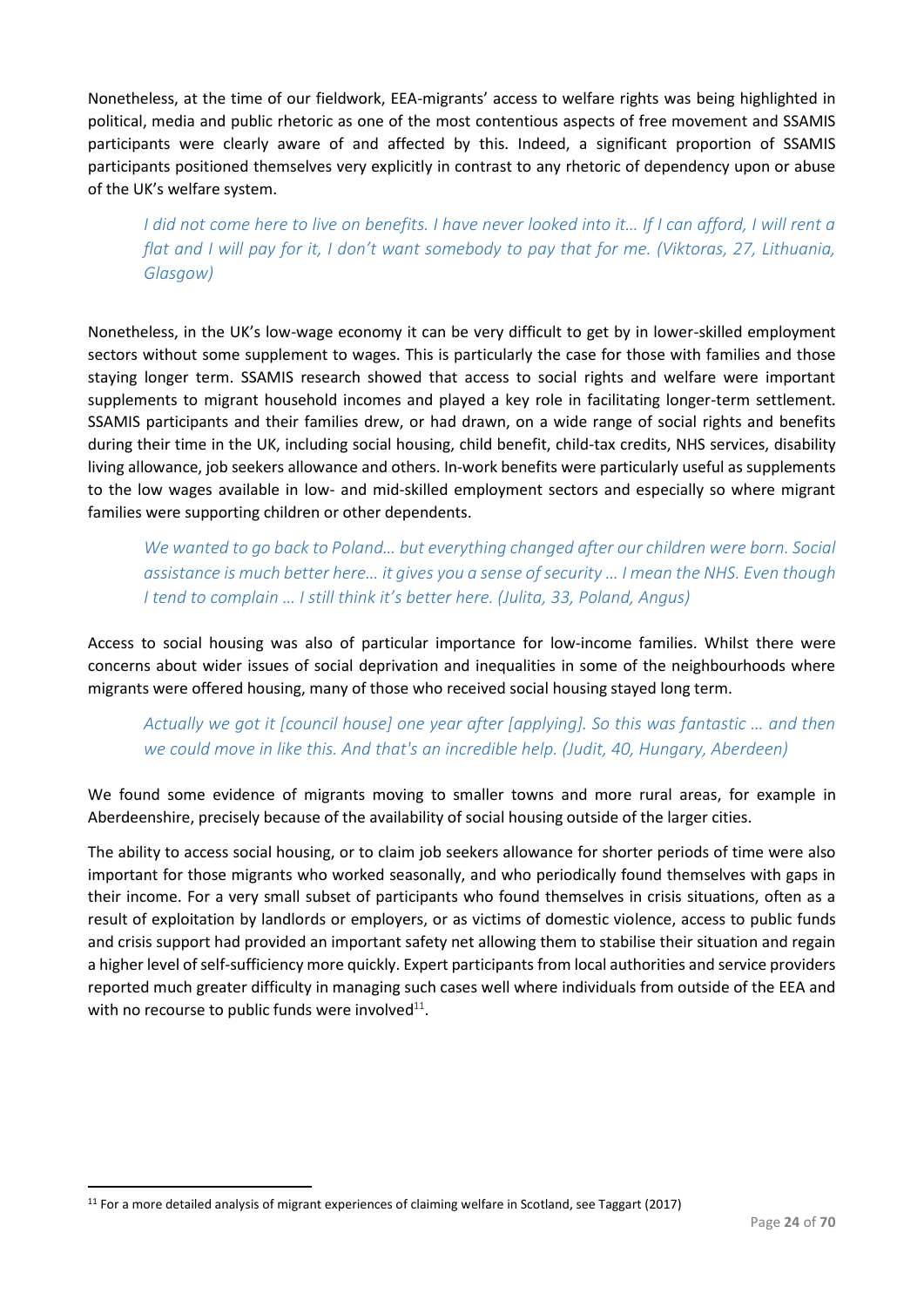# *Focus group findings*

The focus group participants discussed their attitudes towards welfare, including their knowledge of the social security system in Scotland, whether welfare had influenced their decision to move to Scotland and to what extent welfare factored into their decision-making with regards to settlement.

Reflecting our SSAMIS research findings, focus group participants did not link welfare rights to their initial decision to move to Scotland. Participants spoke about media reports of migrants abusing welfare rights and the UK state's 'generosity', and described how vulnerable such portrayals made them feel. In contrast, they asserted that it was the opportunity to work, not to rely on benefits which drew migrants to the UK, and described 'living on benefits' as something which many locals did.

Nevertheless, the social rights available to them as EEA nationals had been useful in some cases, for example in order to overcome an initial period of insecurity or uncertainty on arrival to Scotland.

*I wasn't in a situation where I could have supported myself. It took me six months to find a job, I had a little bit of savings, but [claiming welfare] certainly helped. (Ursula, 54, Germany, Aberdeenshire)*

For Ursula, who had arrived in 2004, this initial period of insecurity, once overcome had led to a much longer period of settled life and contribution to the Scottish economy.

Where questions of longer-term settlement arose, participants were more assertive in their claims to welfare rights:

*I believe when people are living here for a long time and paying their taxes, they have a right to welfare, because basically we don't know what is happening. Because you can work for ten years and then lose your job, and if you don't have the right to welfare it would be a disaster for you. (Amelia, 32, Poland, Glasgow)*

Taken together data from SSAMIS and the focus groups suggest that access to social assistance is not something that people had taken strong account of in planning their moves and was not a key motivation for migration per se. However, there was a strong sense of entitlement over time, and also good evidence that for those who settled longer-term, especially with families, access to social rights was crucial, particularly if they continued to be employed in low-skilled jobs. In any future UK immigration system it is likely that all immigrants will be subject to the 'no recourse to public funds' rule. The impact of this on the sustainability of migration into low-paid work in the UK, especially among those with children, will need to be considered.

# 2.5 Access to family rights

### *SSAMIS findings*

Family reunion was a key theme which recurred throughout the SSAMIS study. For many participants, the presence of family members already in Scotland had been a significant factor in the decision to migrate, influencing not only migrant destination, but also length of stay, and in some cases helping to secure employment and accommodation. Many SSAMIS participants reported staged processes of family migration, whereby one family member had initially moved to work in Scotland, often planning only a temporary stay. However, where these 'pioneer' migrants came to feel more established, often thanks to a more secure financial position, they had decided to bring their families to Scotland rather than return home.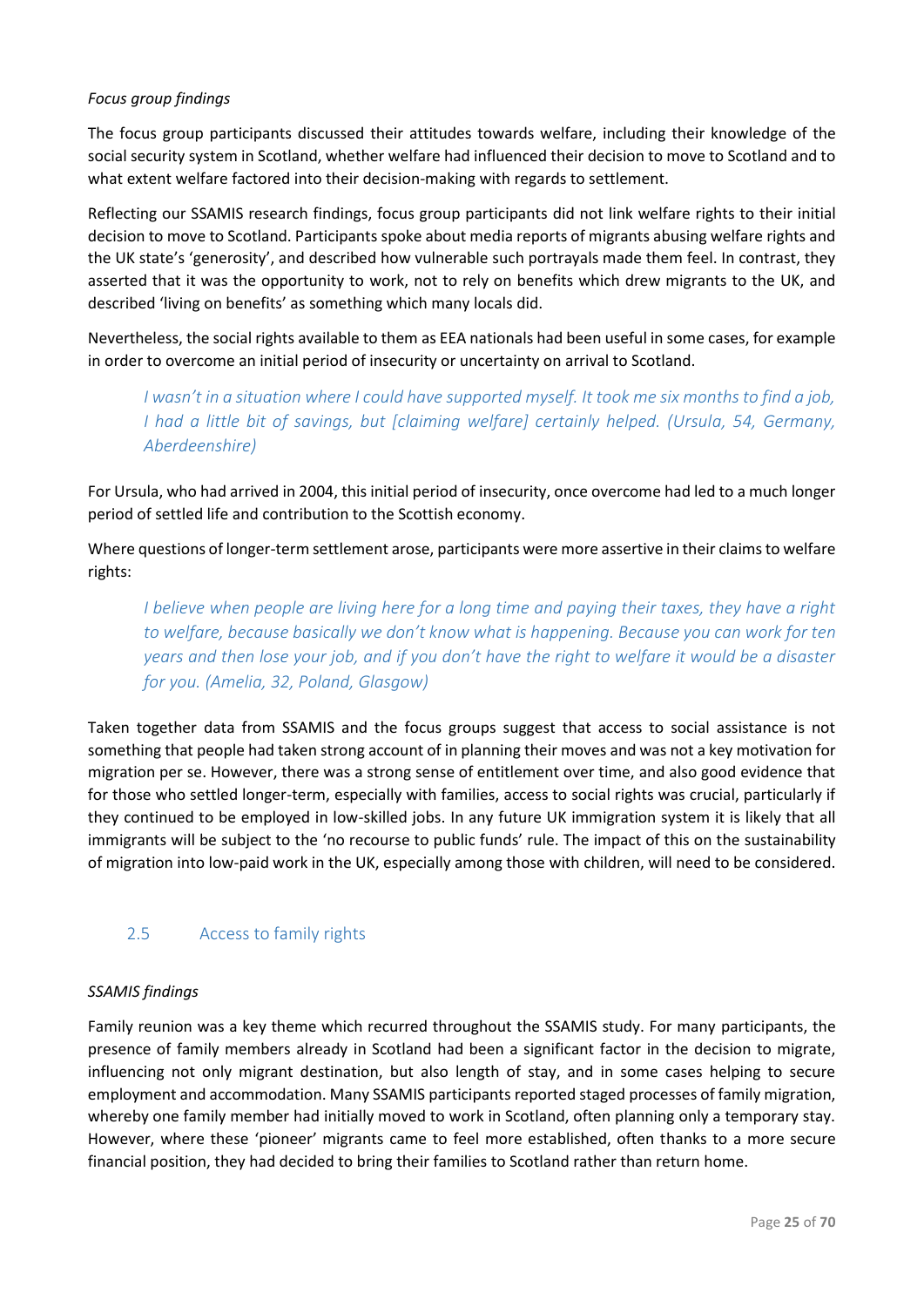These patterns of staged family migration ranged from the male 'pioneer' model - whereby the father moves first with the family following later - to instances of female 'pioneers', or adult children moving first, who were then followed by parents, siblings and others (Kay and Trevena 2017).

*I moved only when Mum felt secure here – only then. That's when Mum invited me, because she never planned to live here. She never planned it, she just thought she'd live, earn some money for her debts in Latvia, then maybe go back. By then she [came to] Scotland, decided she liked it and to live here forever. She's definitely not gonna change her mind. (Karlis, 19, Latvia, Aberdeenshire)*

SSAMIS research also found that many younger migrants and migrant couples, once established, decided to start a family in Scotland rather than returning to their country of origin to do so. Once children were born, or settled, in Scotland, and particularly in the education system, the likelihood of returning to their country of origin greatly diminished, as parents worried about the potential impacts of uprooting their children (again) and feared that they would not be able to 'fit (back) in' to a different linguistic and educational environment.

# *I don't want to go back to Latvia. [My daughter's] happy here, she's at school. I can feel she is happy, so therefore I am happy. (Lilija, 48, Latvia, Aberdeenshire)*

While the majority of SSAMIS participants were young, the study also observed a wave of 'older' migrants (45+) from Central and Eastern Europe who either followed, or were followed by their adult children in a more permanent move to Scotland. Overwhelmingly, these older migrants had moved to take up opportunities of paid employment in Scotland having experienced age as a barrier to continued employment in their home countries.

Such processes of family building/reunion were not open to all SSAMIS participants due to the differences in rights offered to non-EEA participants. There were some non-EEA participants in the SSAMIS dataset, from countries such as Russia, Ukraine or Moldova, whose experiences provide an instructive comparison on the importance of family rights. We found a lack of family rights severely complicated their journeys towards longer-term settlement, in some cases causing considerable distress. Similarly for those without EU citizenship and with close family members still in their countries of origin, the difficulties associated with visits to their country of origin to see relatives, attend funerals, weddings etc. made longer-term settlement problematic and drew envious comparisons with the experiences of EEA migrants who could make regular trips and/or receive visitors, for example over the summer, or during breaks between seasonal working.

# *Focus group findings*

As with a number of other dimensions of low-skilled migration, age and life stage determined the salience of family rights amongst focus group participants. The groups discussed whether or not being able to bring family members with them to Scotland mattered to them, and the extent to which restrictions on family reunion would affect decision-making – both in terms of migration and settlement.

In general, younger and unattached participants tended not to prioritise family rights, whereas migrants with families in Scotland felt it to be an extremely important issue. The discussions of family rights often touched on the issue of settlement, with most participants recognising how their length of stay *could* be determined by whether they could bring over close family members to join them in Scotland in future. Lukas, for example, had moved to Aberdeenshire in his late teens and had already been followed by his father.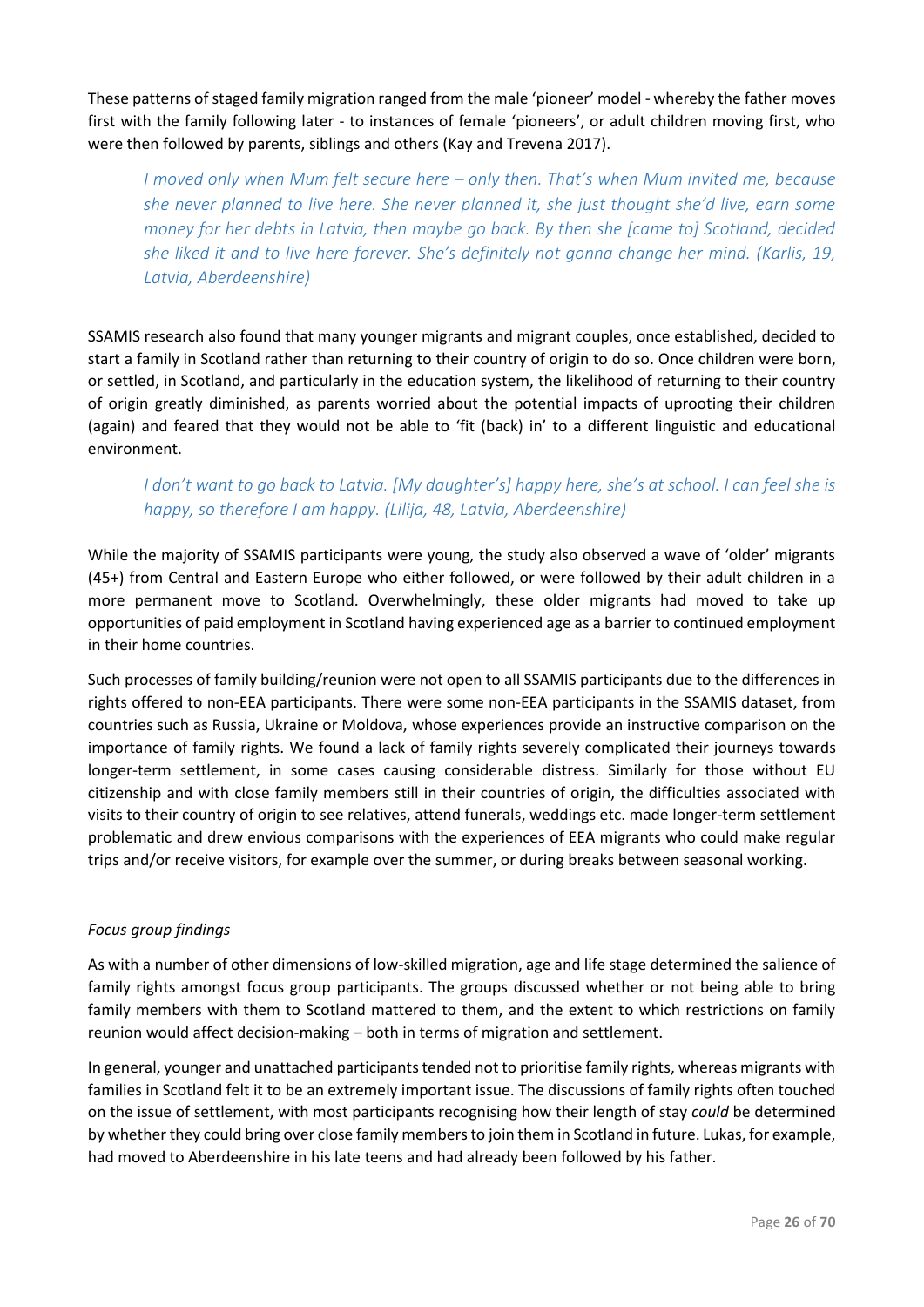He explained that they were planning for other members of their family to join them, and if this were to become impossible "maybe I would go back to Lithuania" (Lukas, 18, Lithuania, Aberdeenshire).

In keeping with data from SSAMIS, several participants expressed anxiety about elderly parents in their countries of origin, and had hoped to be able to bring them to Scotland should they need the support:

*(M)y mum's getting on a bit and my thought was that if she needed the support, she could come here. And it's totally unclear if that will still be possible. (Ursula, 54, Germany, Aberdeenshire)*

For migrants who had settled on a longer-term basis, family rights emerged as key to their decision to stay and make a life for themselves in Scotland. One participant stressed the role her family had played as a source of emotional support, and that without them she would have felt isolated here. Others spoke of the emotional difficulties of being cut off from family members.

In both SSAMIS and focus group data, family rights emerged as a significant issue. For many younger or more recently arrived migrants the ability of family members to join them in Scotland was not an immediate concern – however it was considered important when considering a prospective longer-term stay. For older migrants, and those with dependents in Scotland or in their home countries, family rights was a priority from the outset. The relative ease with which EEA migrants have been able to bring family members to join them in Scotland/the UK has been a key factor in long-term settlement decision-making. Moreover, once families have formed or reunited in a particular location further migration, including between regions within the UK, becomes less likely.

# 2.6 Length of stay

### *SSAMIS findings*

The flexibility afforded by free movement within the EU meant that the majority of SSAMIS participants had not migrated to Scotland with a specific length of stay in mind. The majority had initially viewed their time in Scotland as a temporary stay - to work, to save some money, and to return home – and only a few had moved with an intention to permanently settle. Nevertheless, many had, for a variety of reasons, decided to stay another year or two, or to settle on a longer-term basis. Ivo, who had been living in Aberdeenshire for six years at the time of interview explained:

*So for me, I thought I'd come here for a season, finish and go home. But after the season finished, something [else came up] - okay, one more month, one more month, two more… (Ivo, 32, Latvia, Aberdeenshire)*

Often a short-term stay developed into something longer-term as a result of a perceived sense of security offered by life in Scotland. Many participants felt that Scotland offered a higher standard of living compared to their country of origin, thanks to a combination of the availability of work, a national minimum wage, access to social rights, favourable exchange rates, and a relatively low cost of living when compared to other possible migration destinations. As a result plans to return to their country of origin were put on hold, sometimes permanently.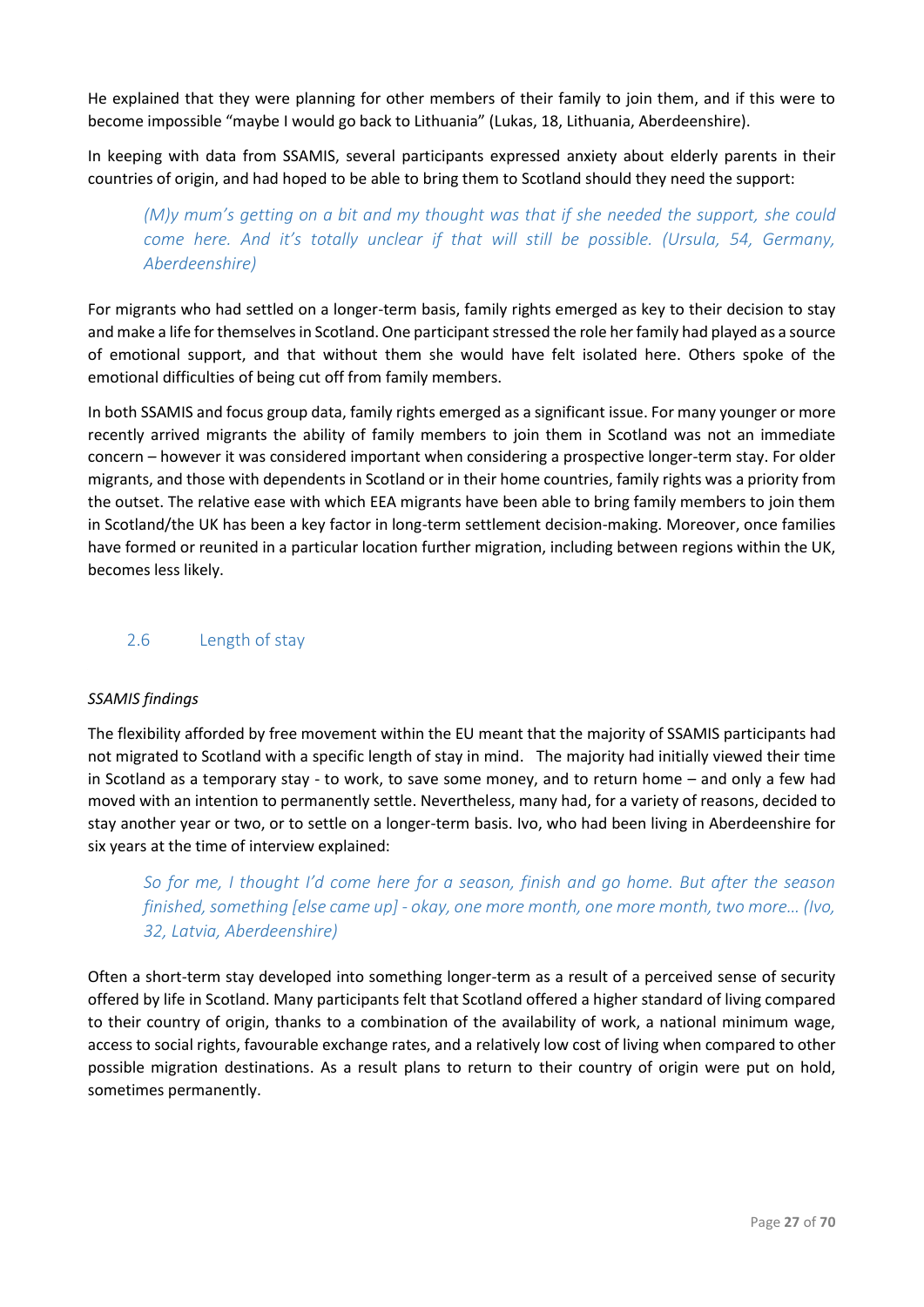As mentioned above, there was a small group of SSAMIS participants who had come to Scotland from countries outside of the EU for whom length of stay should have been determined by their visa status. Of these, most had stayed longer than their original intention and often by a combination of irregular and subsequently regularised means.

### Case study: Kyrylo, 34, Ukraine, Aberdeenshire

In 2002, Kyrylo came to Scotland from Ukraine on a 6-month student visa to harvest strawberries. When he arrived at the farm where he was assigned to work, he was astonished by the 'awful' conditions he found. The workers were forced to live in cramped conditions, sleeping in unheated caravans which got so cold that workers slept in their clothes. With no money left, Kyrylo unsuccessfully tried to transfer to another farm, after which he was put in contact with a friend of a friend who secured him work in a fish factory. His visa had expired by then, but he continued to work… "in those days we were working illegally… there was no way to find a normal job". It was only when Kyrylo married a fellow migrant, who became an EU citizen in 2004, that he could obtain the right to reside in the UK, bring his son to live in Scotland, and begin a successful business.

# *Focus group findings*

Focus group participants discussed how long they had been in Scotland, how long they intended to stay, and if this had changed since they arrived. Length of stay emerged as a more important concern for older migrants and those with children, while for younger participants it was not something that they considered a high priority.

There was a general feeling that if young people want to come and work, a restriction on length of stay would not necessarily be off-putting. This was consistent with SSAMIS research, which found that many migrants did not move to the UK with a longer stay in mind. However, while the focus groups recognised the trend for younger migrants to arrive without longer-term plans, they also acknowledged how restrictions would remove possible routes to longer-term settlement. For example, one newly arrived EEA participant considered length of stay to be the top priority when it came to decision making,

# *I can decide myself if I want to stay for a few months, or, if I settle down, I know I can create my life here. (Irka, 31, Latvia, Highlands)*

Length of stay was highlighted by those with children as a particularly significant issue. They felt that being limited to a shorter period could complicate their plans for longer-term settlement, and potentially disrupt their children's lives, especially if visa/residency processes involved returning to their country of origin periodically to reapply for the right to work. A number of participants with children ruled out working in the UK if this meant spending long periods away from their family,

*Because it's a far-away country for us, I wouldn't come just for a season – to have my children in one country and myself in another. Because of my family, I couldn't live happily… if I had to leave my children for a few months. I don't think [I would do that]. I would look for another country that I could live in permanently. (Greta, 48, Lithuania, Aberdeenshire)*

In one group the potential for a complex and restrictive visa regime to lead to an increase in illegal working was explicitly raised, echoing the experiences of Kyrylo discussed above.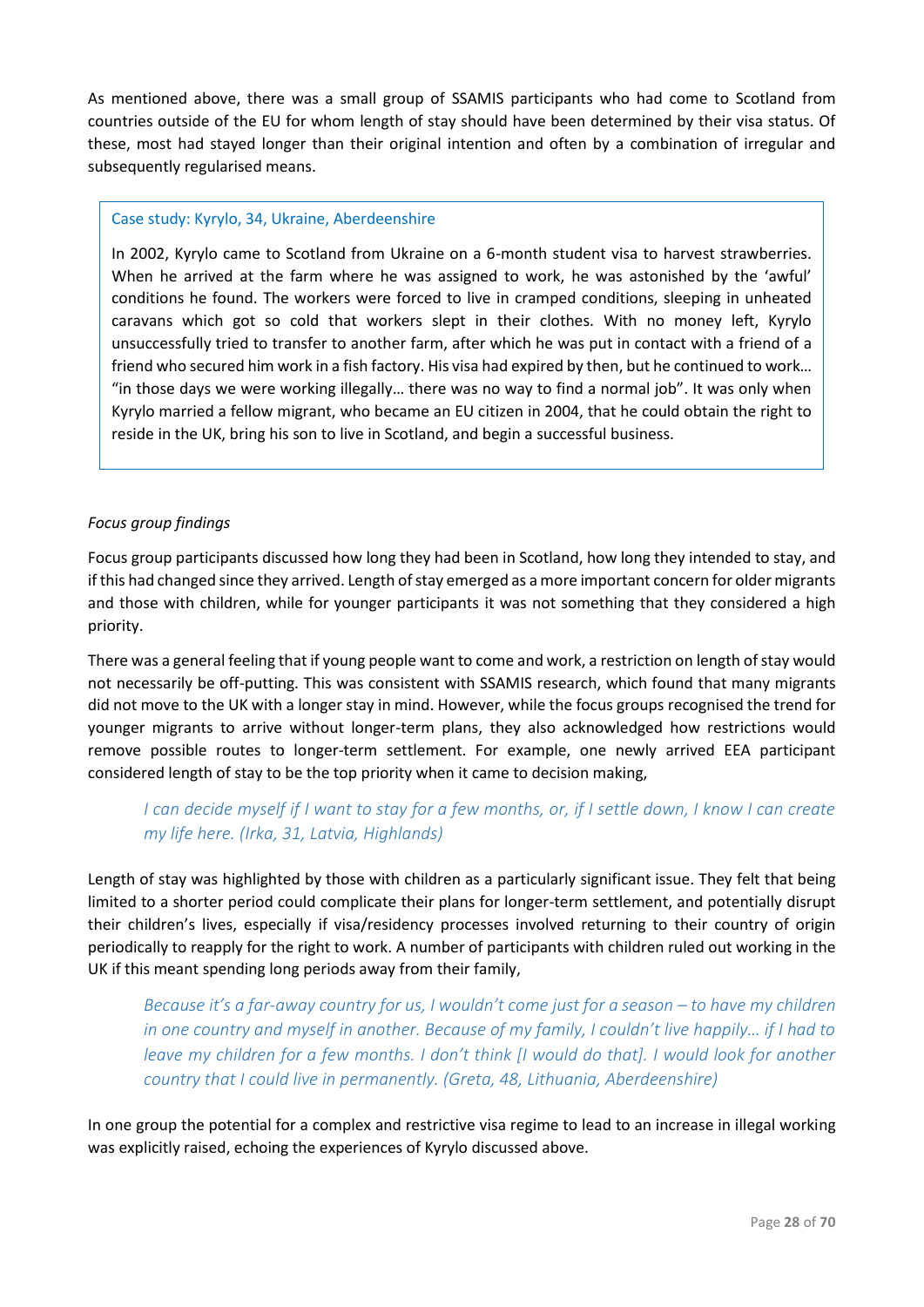*People don't care about (legal status) though - like in the USA, they just go there and work illegally instead. So if the policy was coming to work for 3 months, people just wouldn't bother leaving and stay illegally. (Attila, 35, Hungary, Ayrshire)*

For the majority of participants in both SSAMIS and focus groups, length of stay was not something which had been calculated in advance of coming to Scotland. Thanks to the flexibility of freedom of movement, migrants have not been faced with the prospect of a time restriction on their length of stay in the UK, and so many had moved without any fixed length of stay in mind.

Migrant decision-making regarding settlement is an ongoing process rather than a binary decision (Piore 1979; Piętka-Nykaza and McGhee 2016) – people do not always actively decide to stay, they may simply delay returning to their country of origin most commonly due to an increased sense of security and improved prospects for the future. Thus, limited migration periods would not deter most people from initially coming to work in Scotland/UK. However, there is some evidence to suggest that in the absence of either strict, and potentially costly, enforcement or reasonably straightforward pathways to extended stays, migrants who wish to remain longer-term may resort to irregular activity and overstaying.

On the other hand, as discussed in Part One, longer stays may be a desired goal of migration policy due to demographic, social or labour market needs. In such cases, our evidence shows that many migrants to lowerskilled jobs, who might initially take up an opportunity for work with a limited length of stay, would subsequently be keen to extend their stays. Straightforward pathways to longer-term residency, especially if these bring with them more generous welfare and family rights, would likely be popular with migrants and could bring policy goals and migrant decision-making processes into alignment under these circumstances.

# 2.7 Pathways to settlement

### *SSAMIS findings*

Longer-term stays generally bring with them questions about residency rights and pathways to citizenship. In the context of freedom of movement however, these were often trumped by the extensive rights afforded to all EEA nationals. Formalised residency rights and citizenship therefore did not emerge as key concerns for the majority of participants in the SSAMIS research.

For some of those who had started a family since arriving in the UK or were definitely planning for longerterm settlement, citizenship status was a consideration, but the cost and bureaucracy involved was often seen as outweighing the potential benefits.

*I've thought about it but, my partner, he's the one persuading me to do this but he did it and said it cost about 2 thousand? A couple thousand pounds so I don't have money for this. (Zuzanna, 29, Poland, Glasgow)*

This lack of concern amongst SSAMIS participants is further explained by the fact that the research took place before the referendum on the UKs membership of the EU had been called and thus before questions regarding the legal status and residency rights of EEA nationals became such a salient issue.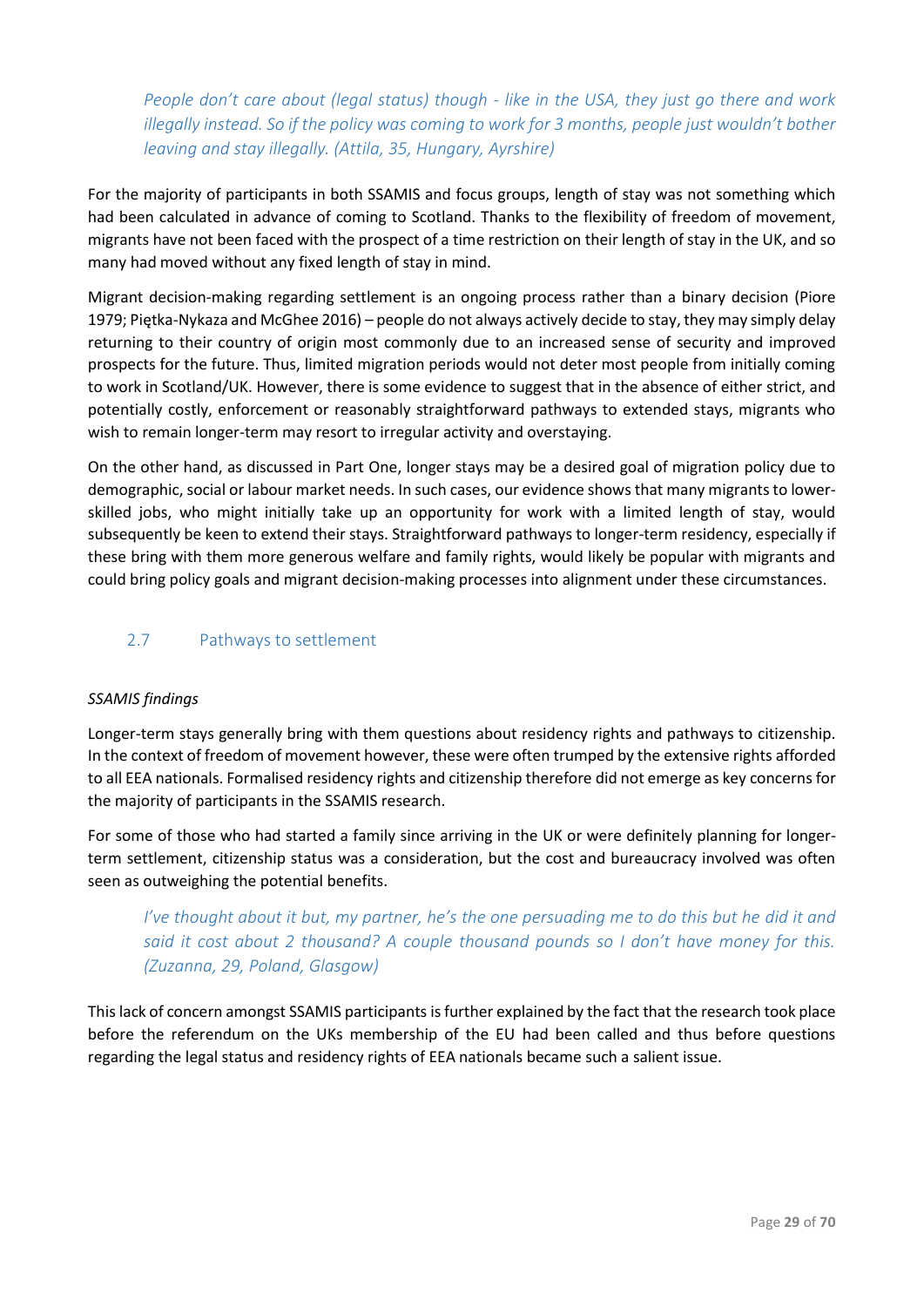# *Focus group findings*

Focus group participants, on the other hand, were much more concerned by such questions. They were asked whether they had considered pursuing UK citizenship as a result of the Brexit vote, and whether a visa requirement might have affected their decision-making regarding migration to, or settlement in, Scotland. This part of the focus group discussions showed very clearly the participants strength of feeling and levels of anxiety surrounding ongoing Brexit negotiations. The most clearly articulated finding was that any future system should be transparent, straightforward and consistent.

Across all focus groups, there was a strong sense of uncertainty over legal status. Many participants reported feeling anxious about how the Brexit negotiations were progressing and what a future UK and EU deal might entail. They resented the uncertainty about their rights that had resulted from the Brexit vote, and felt that the contribution they had made to the UK economy and society over many years had been disregarded. Some participants stated very forcefully that without clarity on their legal status they could not make any kind of informed decisions about the future. Some participants wondered about how to get residency, and how this would be regulated in future. Again, above all they wished for a clear and straightforward system, but were not very hopeful that this would transpire.

Where gaining British citizenship was a concern this was almost always amongst participants with children and linked to issues relating to longer-term family settlement and fears about the potential consequences of a future uncertain status.

*If my son goes to university… he might not be able to stay here, I might not be able to stay here. I don't see myself moving back to Lithuania. So [British citizenship] is very important, for me and for my children. (Greta, 48, Lithuania, Aberdeenshire)*

Some focus group participants had already begun the process of applying for a British passport due to Brexit, having previously established permanent residency.

*Most people are waiting and scared, but there is no update so we're not really sure what's happening: if it will be settled status or something else. So I decided I would apply for my British passport soon. I got my permanent residency last year, so I have to save a little bit more money and I will apply. … I think there's more pressure on me now, because even having permanent residency, there is no guarantee that at work they won't ask me for my British passport. (Amelia, 32, Poland, Glasgow)*

Looked at in parallel the data from SSAMIS and the focus groups show that pathways to permanent residency and indeed citizenship do become important in the absence of free movement and particularly where families are looking towards a longer-term settled future. The prospect of ongoing uncertain status is a source of considerable anxiety and people feel a strong need for a clear and straightforward system.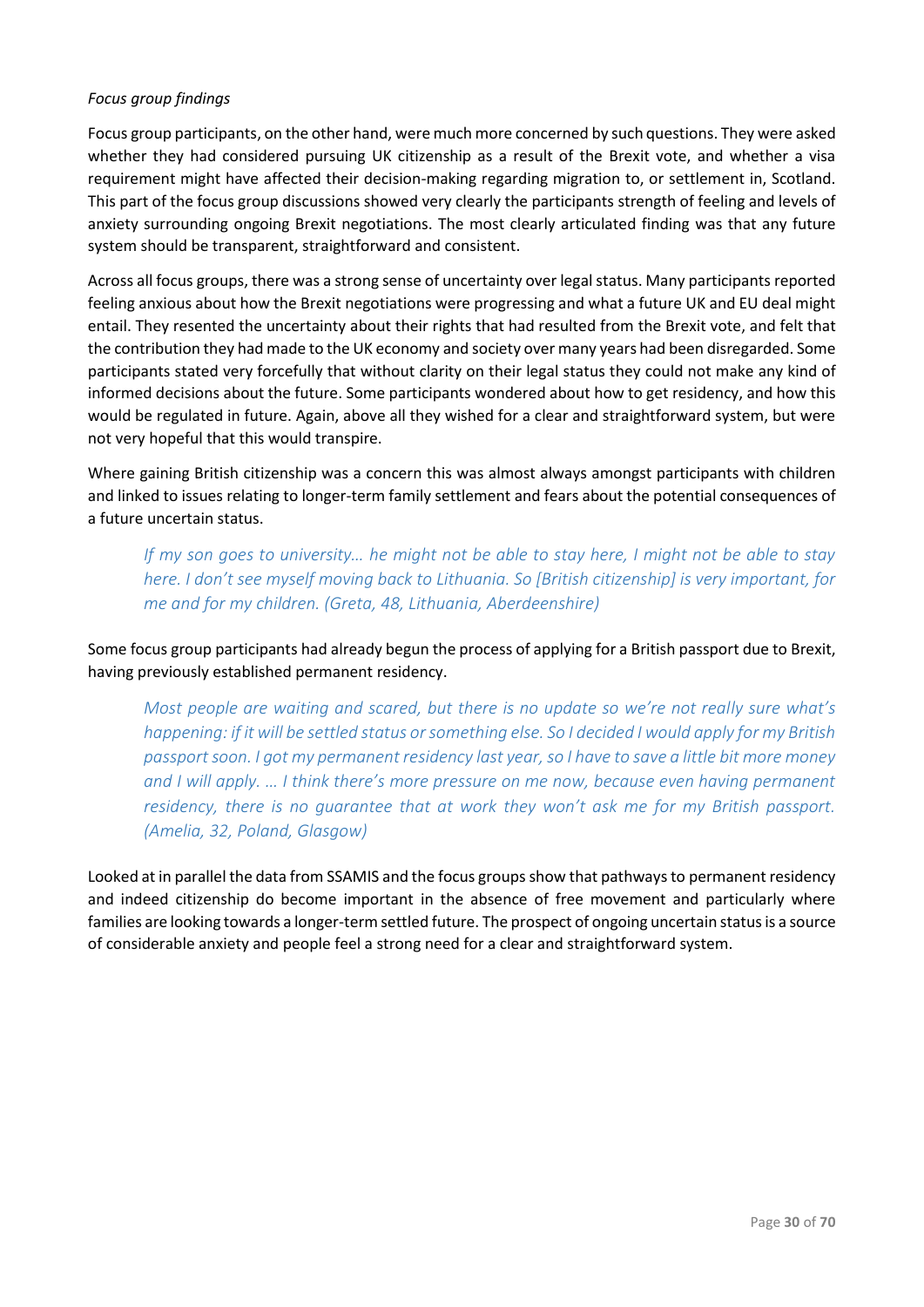# <span id="page-31-0"></span>PART THRFF: CONCLUSIONS

Britain's anticipated departure from the EU will have a significant effect on immigration to lower-skilled jobs, raising important questions about what sort of programmes should be developed to regulate such migration after Brexit. This paper has examined a range of possible schemes for regulating migration to lower-skilled jobs. In the first part of the paper we set out three types of programme: sectoral, employer-led and human capital schemes. Within each of these three types, schemes can be more or less restrictive in terms of employer mobility, regional mobility, access to welfare, family rights, length of stay and pathways to more permanent settlement.

At present it appears that plans for migration into lower-skilled work post-Brexit are confined to short-term programmes with limited rights, probably tied to specific sectors and employers. This may be suitable for those areas where demand for labour is genuinely short-term and seasonal. But such programmes will be less effective where needs are longer-term, and where employers have an interest in retaining particular workers. They will also be less appropriate where governments or regions want to encourage longer-term settlement and integration for social or demographic reasons. Moreover, they may raise particular challenges with enforcement. Indeed, the in-depth case studies provided examples of programmes that have tackled rising irregular migration by expanding legal routes. Our research with migrants also confirms the risk that, without adequate programmes in place, practices such as overstaying may become more widespread.

Crucially, policy makers will need to consider how features of programmes are likely to affect decisions on mobility and settlement. Free movement has offered a high degree of flexibility to both employers and immigrants, and a generous package of rights to EEA nationals. A more restrictive system is likely to have substantial effects on the supply of EEA nationals into lower-skilled jobs. Our data show some clear patterns in the decision-making of EEA migrants in Scotland relating to both initial migration to the UK/Scotland and longer-term settlement in a range of urban and rural locations. Decisions made during a period of free movement have been shaped by, and taken advantage of, the flexibility that this affords. Whilst it is difficult to predict precisely how decisions will change under a new migration regime, it seems highly likely that certain groups of migrants, in particular families with young children, and those seeking longer-term settlement and stability, will be deterred by a more restrictive system. It is important therefore that policy makers consider carefully the various goals – economic, social, demographic; short-term and long-term – that they wish to achieve through a new immigration policy and how these dovetail with other areas of policymaking and with wider economic, social and cultural contexts.

# 3.1 Sectoral programmes

These types of programmes have the advantage of steering immigration into those sectors facing particular shortages. The case studies of different schemes across industrialised countries show that these kinds of schemes are widespread and particularly common for seasonal agricultural work. Often such schemes are restrictive in terms of the rights and length of stay afforded to migrants. Our data from EEA migrants show that younger, unattached migrants, and those intending simply to work in the UK short-term in order to gain an income unavailable in their country of origin, are relatively unlikely be deterred from coming to work in the UK by restrictions on length of stay or indeed access to welfare or family reunion.

However, the open-ended nature of free movement may mean that the impact of restrictions on stay in the future are hard to discern from previous migration and settlement patterns amongst EEA nationals. Our research shows very clearly that EEA migrants' early intentions regarding length of stay do not necessarily match longer-term outcomes.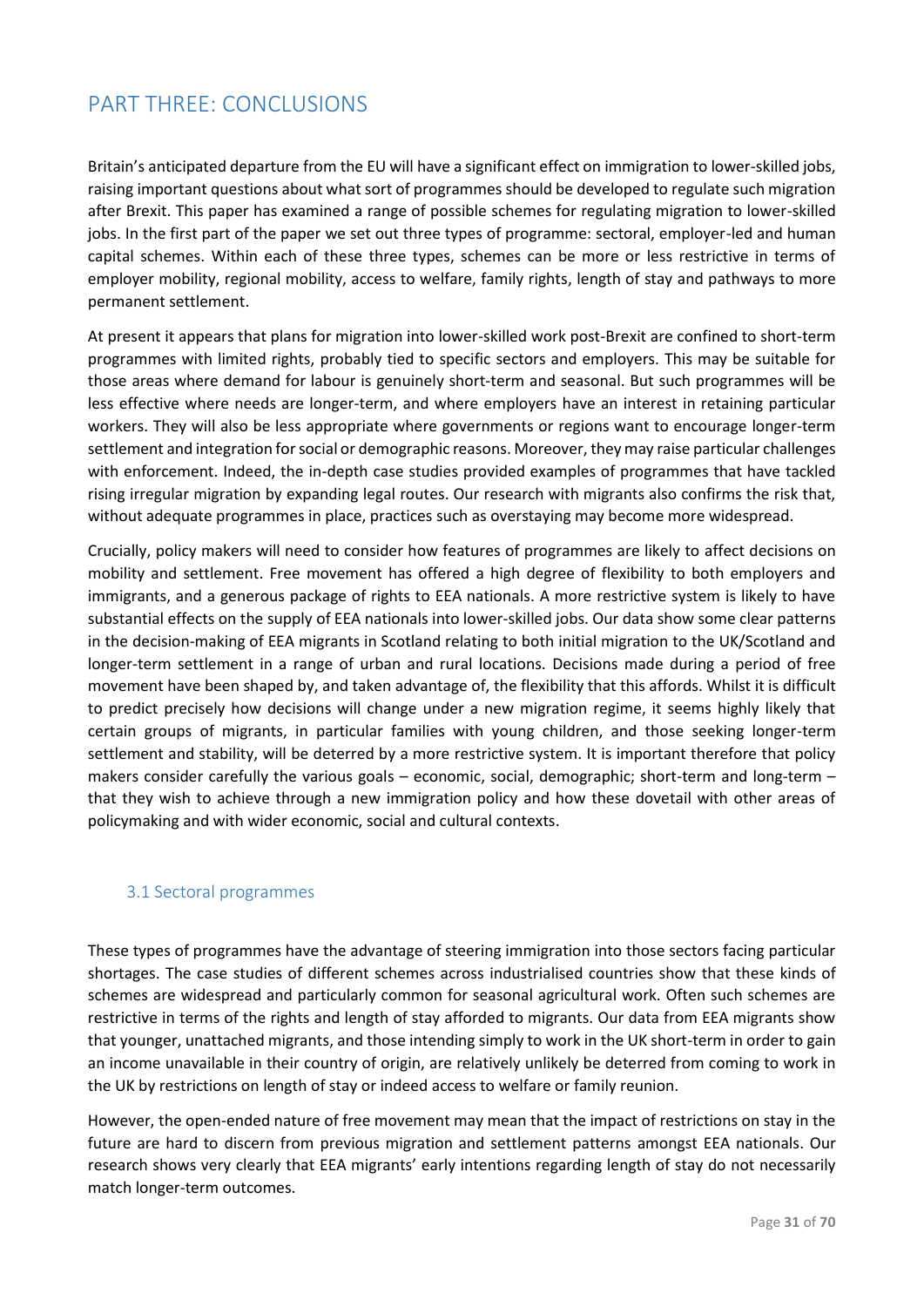Where a desire to remain longer-term emerges over time, an overly restrictive system, especially if perceived to be unfair or over complicated, may encourage irregular activity. The prospect of overstaying was mentioned in both datasets by migrants who had arrived in the UK under the Seasonal Agricultural Workers programme and we would expect similar programmes instituted after Brexit to face the same challenge. The challenge overstaying represents is evident across restrictive temporary programmes generally. The in-depth case studies show both Germany and New Zealand using bilateral agreements to improve co-ordination between sending and receiving countries in an effort to ensure that expected returns are enforced.

Sectoral programmes can also be more expansive in terms of migrants' family and social rights and access to settlement, as shown by the example of the Canadian live-in caregiver scheme. The case study shows that such more expansive programmes can result in the deskilling of migrants who trade-off working at a level appropriate to their skills and training for such opportunities. However, underemployment has also been a widespread phenomenon within free movement migration to the UK, particularly among EEA nationals from the new member states. Nevertheless, where longer-term stay is a desired goal of immigration policy, we found clear evidence that social and family rights are crucial. Indeed, in many rural areas of Scotland where migrants are overwhelming employed in lower-skilled and lower-waged jobs, it is precisely the combination of these rights that have encouraged and facilitated the settlement of young families with children. In terms of extensions of stay and access to permanent status, we also found that although some cohorts of migrants were unlikely to be deterred by restrictions, clear and straightforward pathways to legal status and citizenship are likely to play a more decisive role in attracting and retaining migrants.

# 3.2 Employer-led programmes

Like sector-based schemes, employer-led schemes can have more or less restrictive packages of rights incorporated. The ones studied in more depth here (Spain and Sweden) are restrictive for an initial period only, allowing for subsequent extensions of stay and the acquisition of greater rights, including pathways to permanent settlement. The case studies show both schemes successfully adapting to changing economic circumstances with employer demand adjusting downwards during economic downturns. The programmes tie migrants to an employer or occupation at first. However, tied visas in any type of immigration scheme are associated with greater vulnerability to exploitation and in several cases countries introduced measures to counter this. Restrictions on employer mobility may appear favourable in ensuring that migrants go to the jobs where they are most needed and where the locally born population is unable or unwilling to fill vacancies. However, our evidence suggests that migrants may be less willing to come to the UK on such a restrictive basis, particularly if their loss of autonomy to seek better wages and conditions is not offset by strong enforcement of labour rights and measures to prevent exploitation and discrimination. The ways in which both employer mobility and regional mobility have been used by migrants under free movement has enabled them more successfully to navigate the challenges associated with working in low-waged sectors, helping in turn to facilitate longer-term settlement.

As with sectoral programmes, more generous social and family rights play a key role in persuading migrants to stay and settle, as do opportunities to extend stay and access permanent settlement. Consequently, these features have a heightened importance where policies aim to encourage longer stays.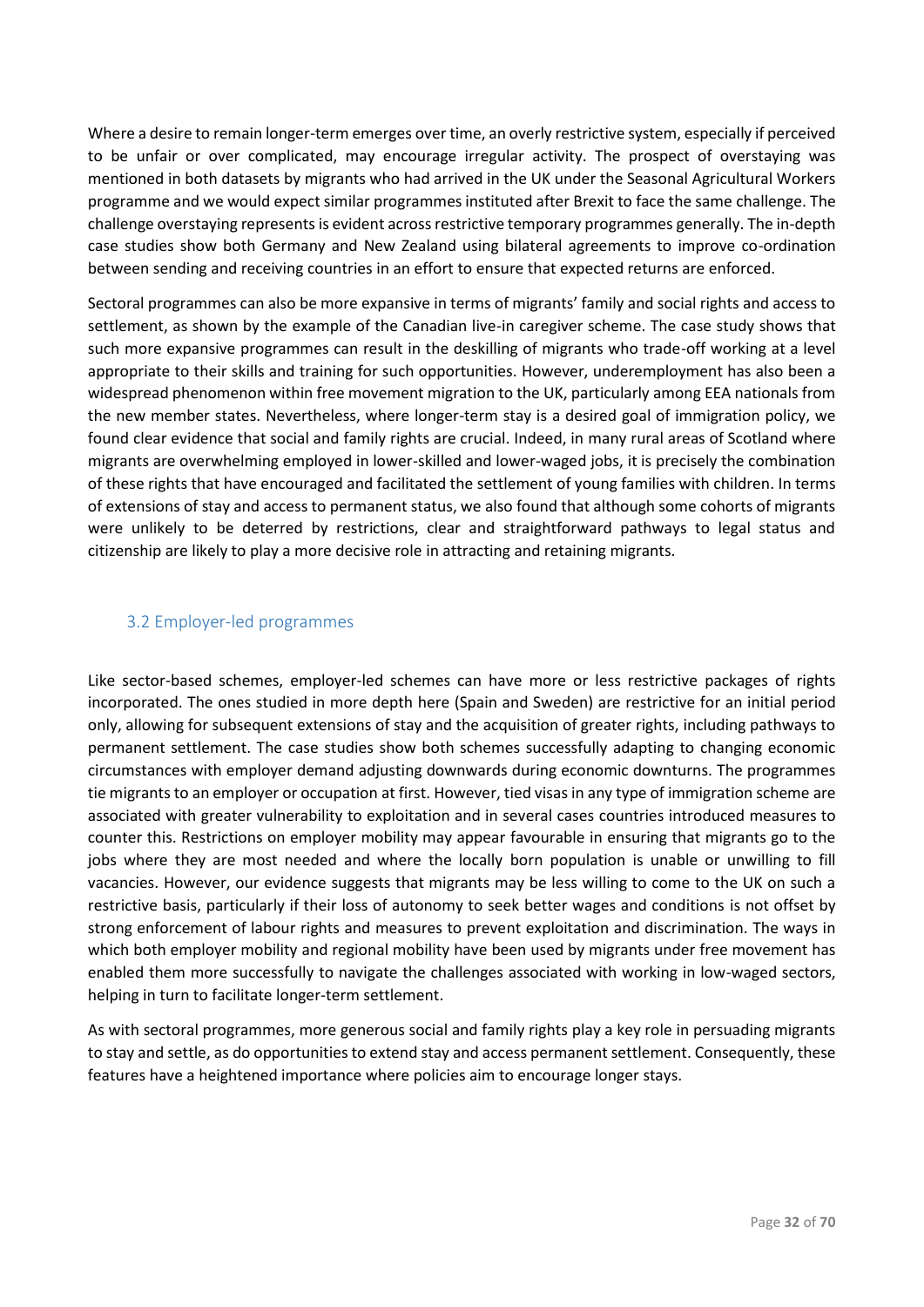### 3.3 Human capital programmes

Migrants selected under the human capital schemes studied are given permanent residence from the beginning of their stay. As such these programmes provide migrants with an expansive array of social and family rights and the option to settle. These schemes are generally reserved for highly-skilled migrants, but our in-depth case studies included the Manitoba PNP programme which offers entry routes for lower-skilled migrants with ties to the province. While retention is an issue for such schemes (as onward movement is not restricted), Manitoba has generally been successful at retaining the migrants it selects. Our research with EEA nationals in Scotland shows that many of those settling in rural or remote destinations have arrived there through a series of relocations made possible by the flexibility of free movement provisions. However, others had arrived through direct recruitment schemes or through employers using migrant workers' home country networks to recruit within sending countries. Analogous to the Manitoba programme, direct links and recruitment methods can be a mechanism for attracting migrants to less popular destinations and can improve retention if properly focused. In either case, the likelihood of further onward movement was significantly reduced once families had formed or been reunited in situ. Given the divergent immigration goals of different UK regions, programmes like the one operated in Manitoba could provide a useful model for allowing different parts of the UK to pursue distinct immigration aims. This could offset the disadvantages less popular destinations may face in attracting and retaining migrants.

Finally, in relation to all three types of labour immigration programme it is important to bear in mind that if the UK's withdrawal from the EU is accompanied by an end to free movement, this will mean that the UK, and Scotland within it, have to compete in new ways with other countries as potential migrant destinations. For EEA nationals, other countries within the free movement area, which offer geographical proximity to their countries of origin and where there are established networks of EEA migrants in situ, will become attractive alternatives. At the same time, other English-speaking countries such as the USA, Canada or Australia that have hitherto been less attractive due to their more complex visa regimes may begin to compete more strongly, especially for younger migrants with good English language skills. These findings are supported by polling data on the most popular destinations, which show that while the UK is the most popular destination within Europe, globally the USA and Canada are preferred options (OECD 2014:160). The impact of leaving the EU on the UK's position as a destination country within global migration patterns is hard to predict, but policymakers will need to keep an eye on potentially significant shifts in migrants' preferences and take these into account when developing the UK's future immigration system.

Clearly, a decline in the availability of EEA nationals as a source of lower-skilled labour may be offset by looking to recruit potential immigrants from non-EEA countries. Thus the UK's post-Brexit immigration regime may seek to source migrants for lower-paid work from countries further afield than the EU, and there may well be more potential to attract migrants from other countries. However, policy-makers need to recognise the potential consequences of such a shift. The predominance of EEA migration into such jobs over the last 10-15 years means that migrant networks, employer strategies and practices, transport links, and support infrastructures (both formal and informal), have been developed and shaped to suit the linguistic, social and cultural characteristics of people from this particular set of countries. This migration has been supported and facilitated by the rules governing free movement that offer a generous package of rights. A major shift in the geographical flows would require adjustments, and raise a range of social and resource considerations that are beyond the scope of this report.

Taken together, what our findings suggest is the need to take into account two main perspectives when deciding on a future programme. First is the immigration policy goals being pursued – whether labour market, social, demographic, or enforcement-related, and the ways in which these align with one another. Different programmes with distinct bundles of rights and pathways to longer-term stay may be more or less appropriate, depending on the precise goals across sectors and regions.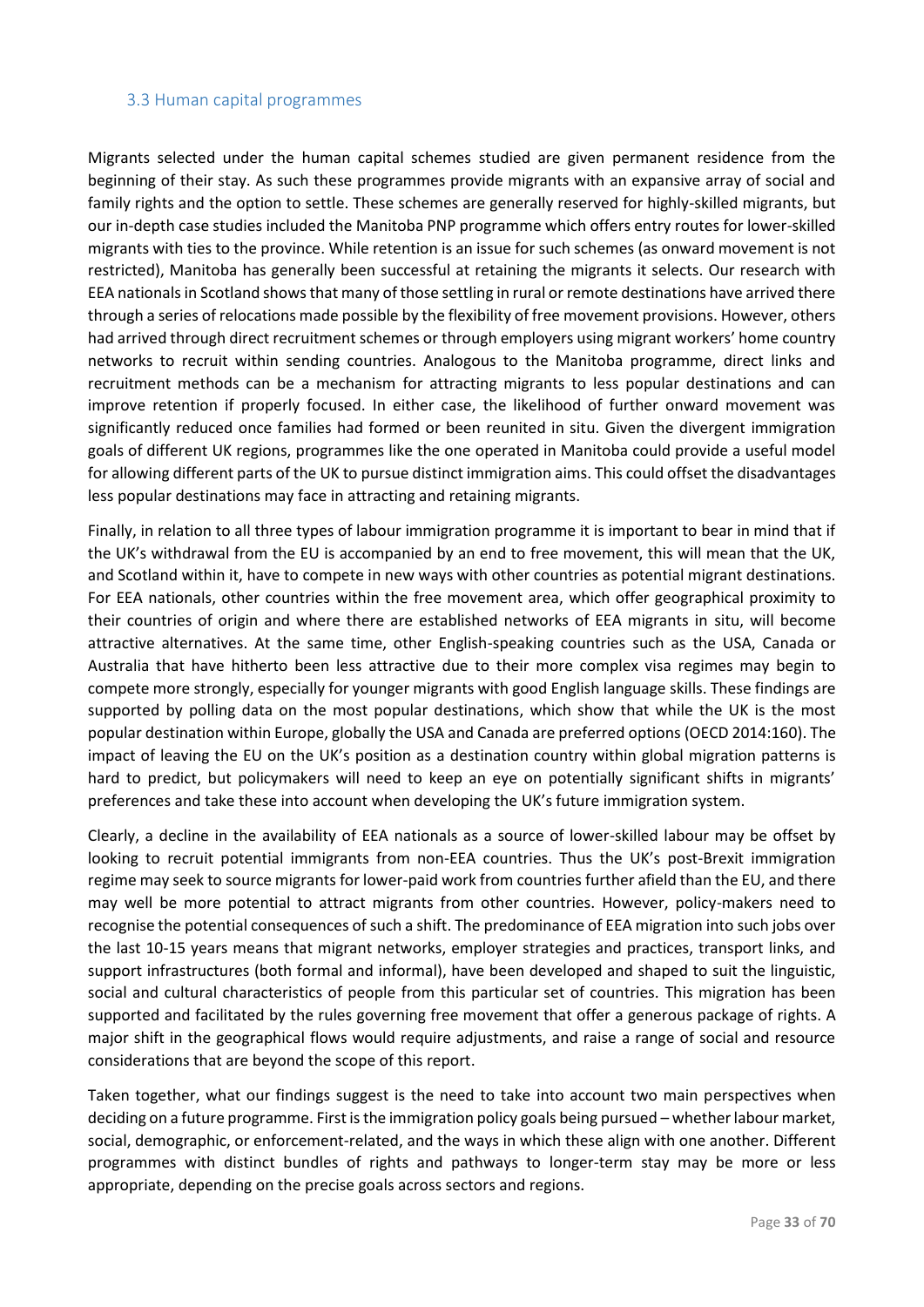The second factor to be considered is the potential effect of the preferred programme on the mobility and settlement decisions of migrants. This consideration is especially important where the programme factors in social and demographic goals favouring longer-term settlement, and also where there may be challenges to recruiting migrants linked to the region or type of work available.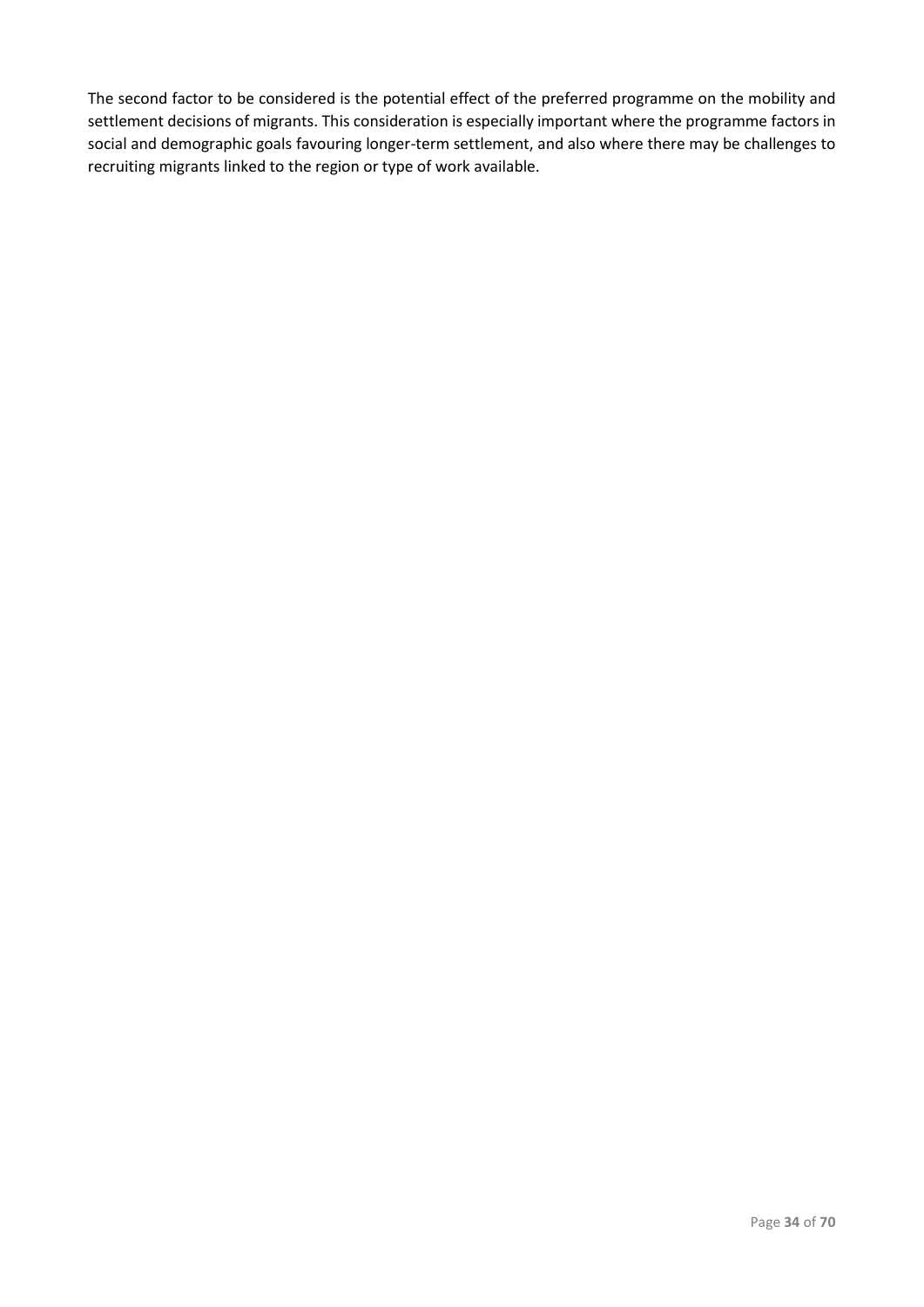# <span id="page-35-0"></span>ANNEXES

# Annex 1: Table of Scoped Lower-skilled Labour Migration Programmes

<span id="page-35-1"></span>

| Programme                                                                      | <b>Description</b>                                                                                                                                                                                                                                                                                                                                                                    |
|--------------------------------------------------------------------------------|---------------------------------------------------------------------------------------------------------------------------------------------------------------------------------------------------------------------------------------------------------------------------------------------------------------------------------------------------------------------------------------|
| Live in Caregiver<br>Programme, Canada                                         | A sector specific programme with labour market and demographic aims.<br>Recruits migrants with grade 12 education, training in domestic work and<br>language proficiency. Migrants tied to role for 2 years, can be accompanied by<br>family if can live in - in practice family unification often deferred. Eligible to<br>apply for permanent residence after 2 years <sup>12</sup> |
| <b>Provincial Nominee</b><br>Programme<br>Alberta, Canada                      | A human capital programme. <sup>13</sup> Nominees apply for permanent residence pre-<br>arrival. Migrants have family rights and most social rights.                                                                                                                                                                                                                                  |
| <b>Provincial Nominee</b><br>Programme<br>Manitoba, Canada                     | A human capital programme. Nominees apply for permanent residence pre-<br>arrival. Migrants have family rights and most social rights.                                                                                                                                                                                                                                                |
| <b>Seasonal Agricultural</b><br><b>Worker Programme,</b><br>Canada             | A sector specific programme with labour market and development aims.<br>Recruits from countries under bilateral agreements. Migrants are tied to<br>employers and have no family or social rights. Stay limited to 9 months.                                                                                                                                                          |
| <b>Temporary Seasonal</b><br><b>Worker Programme,</b><br>Germany               | A sector specific programme with labour market and development aims.<br>Recruits from countries under bilateral agreements. Migrants are tied to<br>employer, have no family rights. Stay is limited to 3 months.                                                                                                                                                                     |
| <b>Recognised Seasonal</b><br><b>Employer Programme,</b><br><b>New Zealand</b> | A sector-specific programme with labour market and development aims.<br>Recruits from countries under bilateral agreements. Migrants are tied to<br>employer. Stay is a maximum of 7 months.                                                                                                                                                                                          |
| <b>Catalogue of Hard-to-Fill</b><br>Vacancies,<br><b>Spain</b>                 | An employer-led programme with labour market and social aims. Migrants are<br>tied to employer for the first year. They gain family rights after first year if meet<br>conditions. Migrants can access to some welfare payments. Stay can be<br>extended and migrants become eligible to apply for permanent stay after 5<br>years                                                    |
| 2008 Immigration Law,<br>Sweden                                                | An employer-led programme with labour market and demographic aims.<br>Migrants are tied to employer for the first 2 years. They gain welfare rights after<br>1 year. Family rights apply if have migrants have more than 1 years stay and can<br>meet conditions. Stay can be extended and migrants become eligible to apply<br>for permanent stay after 4 years.                     |
| <b>Seasonal Agricultural</b><br><b>Worker Programme</b><br>UΚ                  | A sector-specific programme with labour market aims. Migrants are tied to<br>sector and have no family rights. Maximum stay is 6 months.                                                                                                                                                                                                                                              |
| <b>Sector Based Scheme</b><br>UΚ                                               | A sector-specific programme with labour market aims. Migrants are tied to<br>sector and have no family rights. Maximum stay is 12 months.                                                                                                                                                                                                                                             |

<sup>12</sup> Details accurate until 2014 when programme was reformed

1

 $<sup>13</sup>$  For semi-skilled workers this programme is employer led and restricted to specific sectors</sup>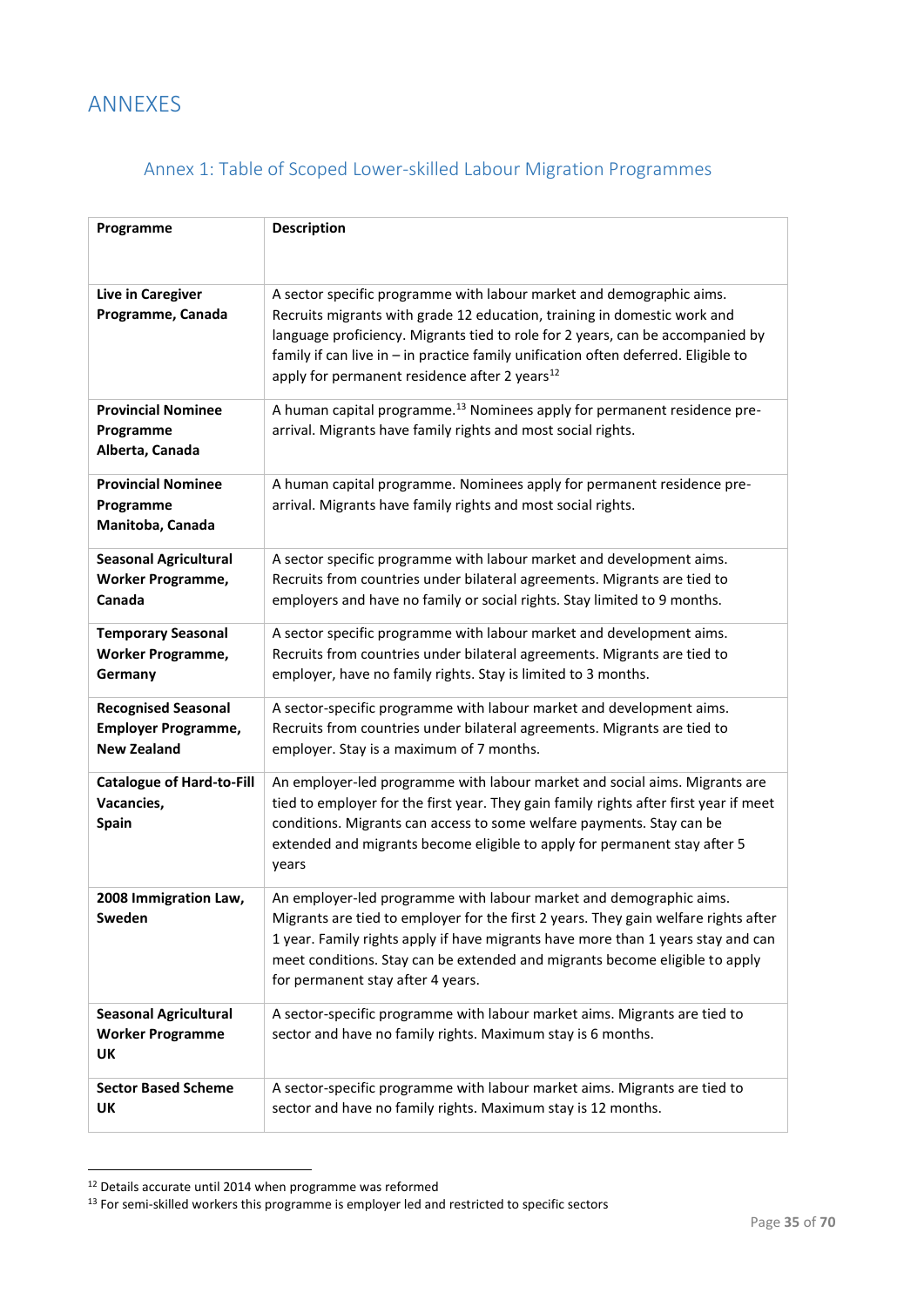| <b>H-2A Temporary</b><br><b>Agricultural Worker Visa</b><br>(USA)      | A sector specific programme with labour market aims. Migrants are tied to<br>employers. Family members can apply for H-4 visa which does not allow them<br>to work. 1 year visas are granted and can be renewed to a maximum of 3-years<br>stay |
|------------------------------------------------------------------------|-------------------------------------------------------------------------------------------------------------------------------------------------------------------------------------------------------------------------------------------------|
| <b>H-2B Temporary Non-</b><br><b>Agricultural Worker Visa</b><br>(USA) | An employer-led programme with labour market aims. Migrants are tied to<br>employers. Family members can apply for H-4 visa which does not allow them<br>to work. 1 year visas are granted and can be renewed to a maximum of 3-years<br>stay   |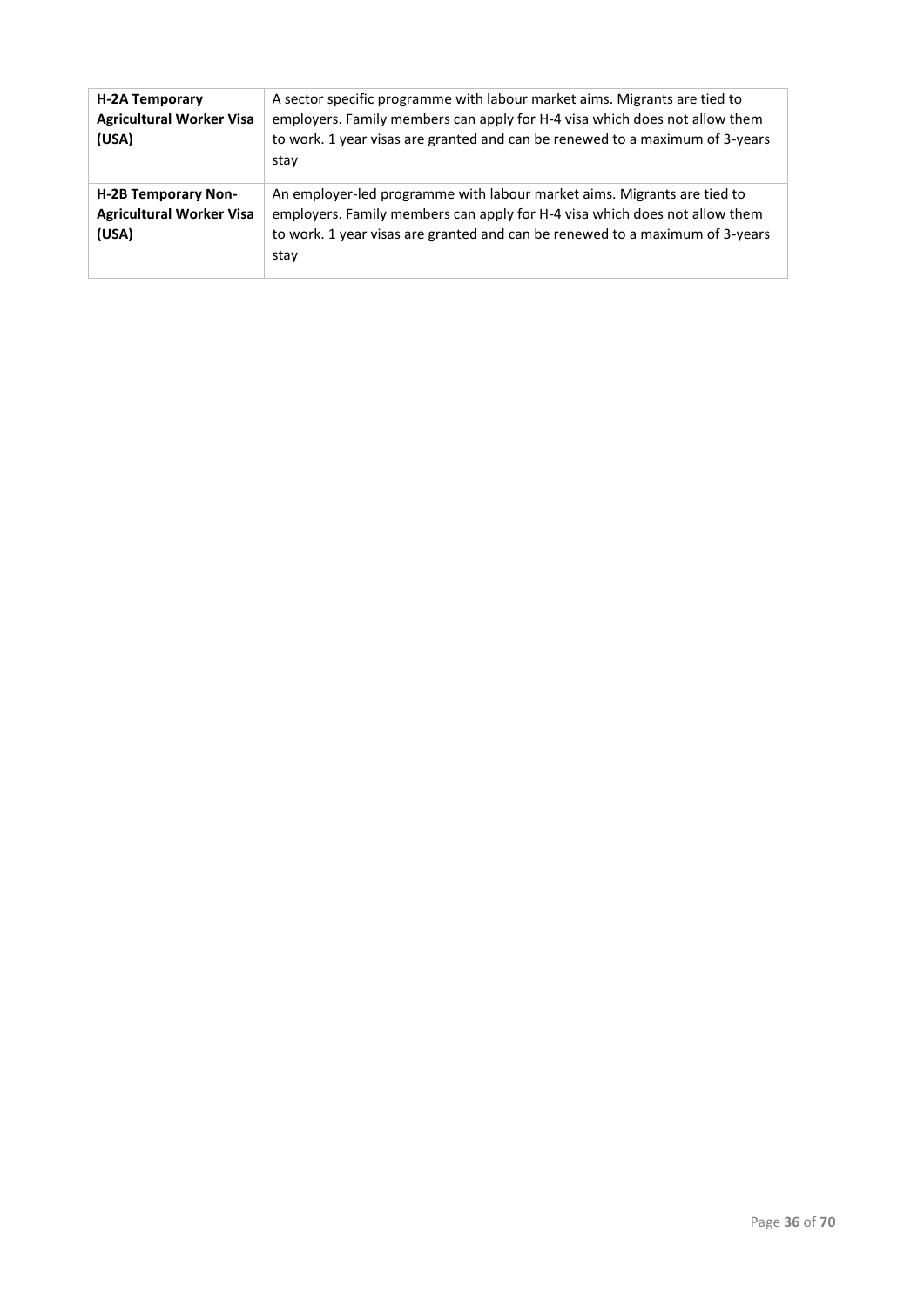# <span id="page-37-0"></span>Annex 2: Background: Free Movement Migration and Lower-skilled Work in the UK

# *Overview of patterns of EEA migration into lower-skilled work*

Immigration from the EU has become an increasingly significant aspect of immigration to the UK as a whole: in 2014 60% of foreign nationals in the UK were nationals of EU27 countries. (Sopemi 2014, 2009) These trends are, if anything, more apparent in immigration to Scotland. Here EU27 nationals constitute a slightly larger proportion of the foreign national population than for the UK as a whole, 61% compared to 57%. Similarly, the rising proportion of immigrants from the new EU member states is more evident in Scotland: 65% of EU27 nationals are from accession states, compared to 55% for the UK as a whole (Hudson and Aiton 2016).

As well as making up a rising component of overall immigration, a far greater proportion of EU migrants enter the UK to work than do non-EU migrants. Quarterly statistics for November 2017 show 52% of EU nationals entered the UK to take up a job, a further 16% entered as jobseekers. The corresponding figures for non-EU migrants were just 22% and 8%.<sup>14</sup> Analysis of Labour Force Survey data puts the number of EU migrants in the UK labour market at almost 2.4 million in 2017 (Vargas and Markaki 2017). These data are supported by recent analysis by the Migration Advisory Committee (MAC), which estimates that around 80% of working age EEA-born immigrants in the UK are economically active, compared to 70% of UK-born and 67% of third country nationals. Their share of employment has risen from 2% to 7% over the period 2004 to 2016 (MAC 2017: 16-17). Therefore, any resulting reduction in immigration is projected to have significant effects on the supply of labour across key sectors of the economy.

In terms of skills levels, the MAC's preliminary analysis shows a greater proportion of working EEA-born people are engaged in low to medium skilled occupations which fall below tier 2 of the points-based system for labour migration to the UK.<sup>15</sup> Indeed, this group comprises 75% of economically active EEA-born compared to 70% of the UK-born and 64% of those born elsewhere. The EEA born are also the only group to have seen an increase in the share of those engaged in low skilled jobs. This rose from 42 to 49% of the EEA born between 2004 and 2016 (MAC 2017, 11).

The MAC briefing paper provides figures for those occupations with the highest numbers of EEA born workers. In 2016 the top three occupations were cleaners and domestics, elementary storage occupations and food, drink and tobacco process operatives). Of these, EEA workers form a particularly high concentrations (over 40 per cent) as food, drink and tobacco processing operatives and as packers, bottlers, canners and fillers (MAC 2017, 13-14). The MAC preliminary analysis shows that 33 per cent of EU migrants in high skilled jobs earn less than the £30,000 tier 2 income threshold, the same is true for 76 per cent in medium skilled jobs and 93 per cent of those in low skilled jobs. This means most EU migrants working in the UK at present would not have been able to come into the UK to work under the current points-based system. Analysis of 2015 Annual Population Survey data shows that earnings in Scotland are lower with EU nationals earning a median hourly wage of £8.60 in Scotland, compared to £9.10 UK-wide (Hudson and Aiton 2016, 15).

In terms of sectors, the MAC analysis shows the top five sectors for EEA-born nationals are: retail trade, food services activities, education, manufacturing of food and human health activities.

 $\overline{a}$ 

<sup>14</sup> <https://fullfact.org/immigration/eu-migration-and-uk/> accessed 28 January 2018

<sup>15</sup> Here low skilled occupations are defined as those at level NQF2 and below, medium skilled occupations are defined as at level NQF 3 and 4. High skilled occupations are defined as level NQF6 and above. On details on UK skill level classifications see: <https://www.gov.uk/what-different-qualification-levels-mean/list-of-qualification-levels>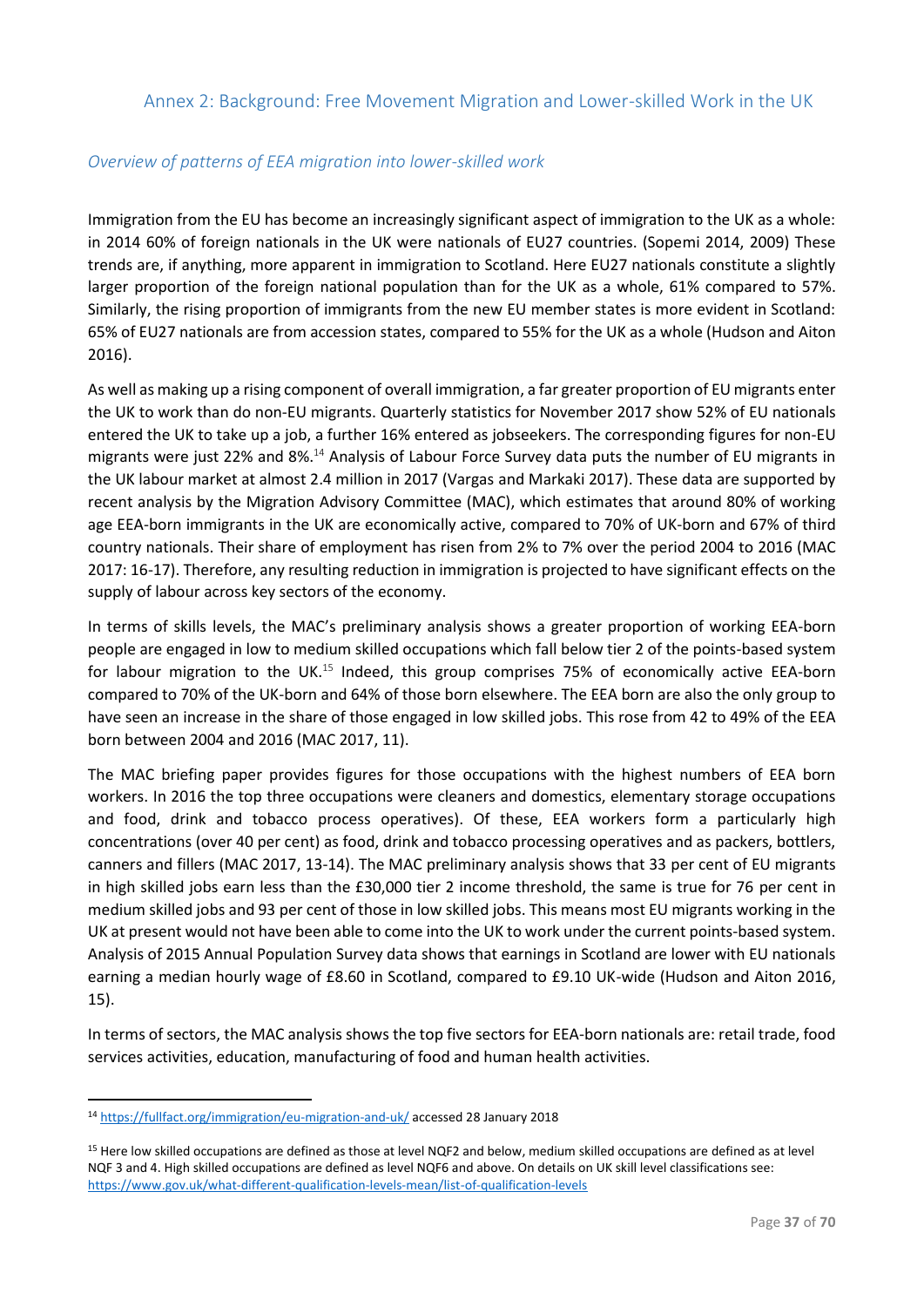These make up about one third of all EEA-born workers. Within the 25 sectors with the highest number of EEA workers the highest concentration is found within the manufacture of food products (over 30 per cent). The Scottish Government's analysis of sectors shows that two thirds of EU nationals working in Scotland are in just three sectors: Distribution, hotels and restaurants; Public administration, education and health or Banking, finance and insurance (Scottish Government 2017b, 31). This analysis also showsthe concentrations of EU nationals in some sectors: 8.2 per cent of workers in manufacturing are EU nationals, 6.9 per cent in distribution, hotels and restaurants and 6 per cent in banking, finance and insurance. Table 1 below shows employment by major occupation group. The prevalence of EEA workers in lower-skilled work is highlighted by the largest number being engaged in elementary occupations. They also make up the largest share of all employment in relation to elementary occupations. Table 2 provides analysis the same data by minor occupation group and shows that the highest shares of EEA-born in Scotland are in: elementary process plant occupations where they make up 26.4 per cent of all employees, followed by process operatives (23.7 per cent) and elementary cleaning occupations (20.9 per cent),).<sup>16</sup>

| <b>Occupation Major Group</b>            | All in<br>employment | <b>EEA-born</b><br>nationals in<br>employment | % of EEA-born in<br>occupation |
|------------------------------------------|----------------------|-----------------------------------------------|--------------------------------|
|                                          |                      |                                               |                                |
| <b>Elementary Occupations</b>            | 288,000              | 33,000                                        | 11.3                           |
| <b>Professional Occupations</b>          | 532,000              | 31,000                                        | 5.7                            |
| Process, Plant and Machine Operatives    | 161,000              | 15,000                                        | 9.4                            |
| Associate Professional and Technical     |                      |                                               |                                |
| Occupations                              | 343,000              | 14,000                                        | 4                              |
| <b>Skilled Trades Occupations</b>        | 278,000              | 13,000                                        | 4.5                            |
| Caring, Leisure and Other Service        |                      |                                               |                                |
| Occupations                              | 248,000              | 12,000                                        | 4.9                            |
| Administrative and Secretarial           |                      |                                               |                                |
| Occupations                              | 264,000              | 8,000                                         | 3.1                            |
| Managers, Directors and Senior Officials | 226,000              | 8,000                                         | 3.6                            |
| Sales and Customer Service Staff         | 231,000              | 8,000                                         | 3.2                            |

# *Table 1: Employment by major occupation for all and EEA-born nationals, Scotland, 2016*

Source: Annual Population Survey Data, Jan-Dec 2016 (ONS)<sup>17</sup> proportions based on unrounded data

1

<sup>16</sup> Proportions based on unrounded data

<sup>&</sup>lt;sup>17</sup> Data analysis provided by the Scottish Government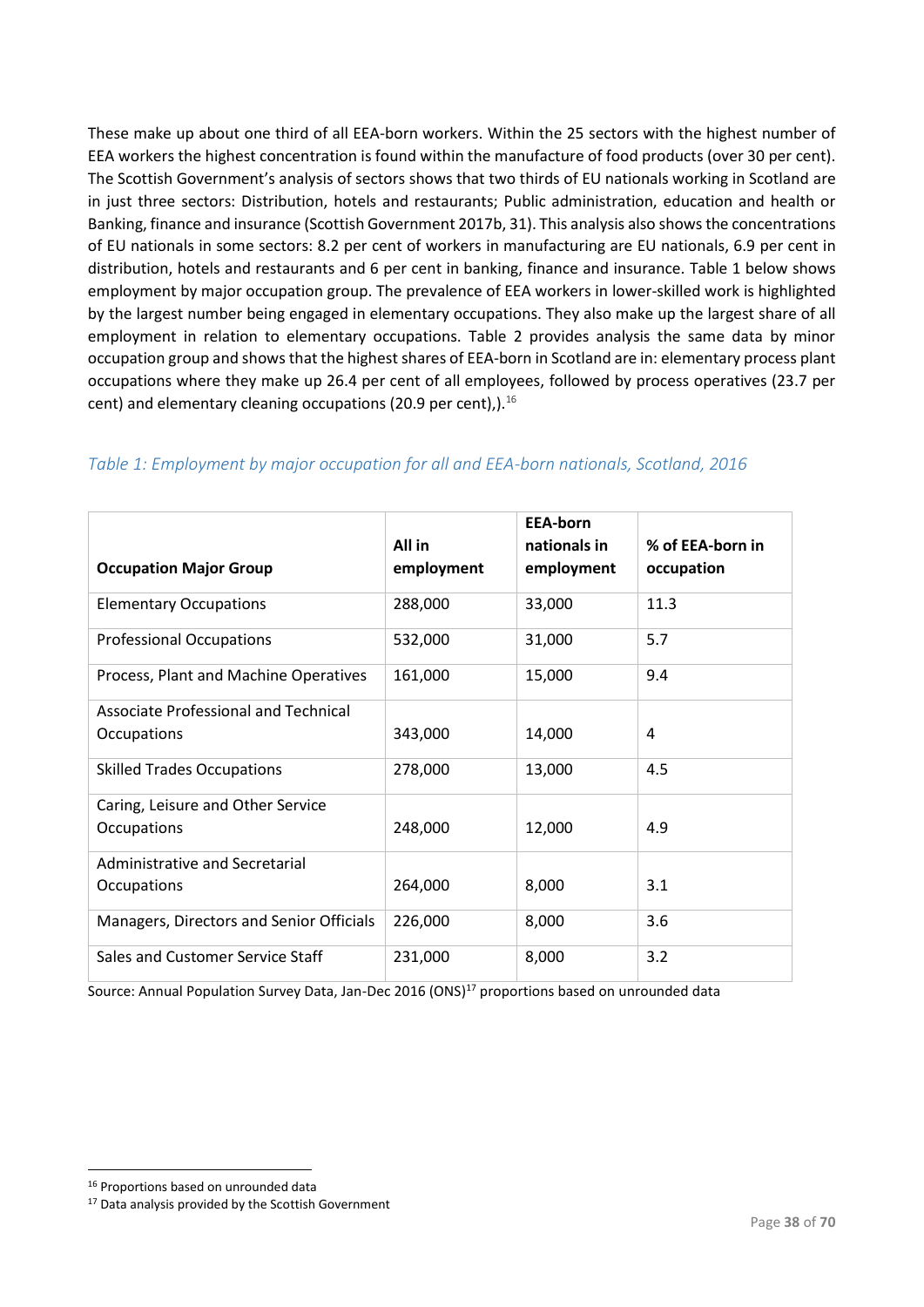| <b>Occupation Minor Group</b>                                   | All<br>in.<br>employment | <b>EEA-born</b><br>nationals<br>in.<br>employment | % of EEA-born in<br>occupation <sup>1</sup> |
|-----------------------------------------------------------------|--------------------------|---------------------------------------------------|---------------------------------------------|
| <b>Elementary Cleaning Occupations</b>                          | 66,000                   | 14,000                                            | 20.9                                        |
| <b>Other Elementary Services Occupations</b>                    | 96,000                   | 6,000                                             | 6.5                                         |
| Food Preparation and Hospitality Trades                         | 41,000                   | 5,000                                             | 12.9                                        |
| <b>Business, Finance and Related Associate</b><br>Professionals | 55,000                   | 5,000                                             | 9.6                                         |
| <b>Process Operatives</b>                                       | 22,000                   | 5,000                                             | 23.7                                        |
| <b>Teaching and Educational Professionals</b>                   | 127,000                  | 5,000                                             | 4.1                                         |
| <b>Caring Personal Services</b>                                 | 119,000                  | 5,000                                             | 4.2                                         |
| <b>Elementary Process Plant Occupations</b>                     | 19,000                   | 5,000                                             | 26.4                                        |
| IT and Telecommunications                                       |                          |                                                   |                                             |
| Professionals                                                   | 69,000                   | 5,000                                             | 6.9                                         |
| <b>Elementary Storage Occupations</b>                           | 29,000                   | 4,000                                             | 15.1                                        |

# *Table 2: Employment by minor occupation for all and EEA-born nationals, Scotland, 2016*

Source: Annual Population Survey Data, Jan-Dec 2016 (ONS)<sup>18</sup> proportions based on unrounded data

A Scottish Government report identifies the tourism and hospitality sector as one that would be particularly hard hit by restrictions on immigration into lower-skilled work with food processing and manufacturing also identified as areas of concern. Agriculture is heavily reliant on seasonal workers from the EU. In general, the rural economy in Scotland is a key area of concern (see further: Scottish Government 2017a, Bird 2017).

# *Low skilled immigration: cui bono?*

Free movement has been hugely beneficial for employers in a number of sectors, who have been able to hire workers for lower-skilled jobs from EEA countries without facing barriers to recruitment. This has been of particular benefit in areas struggling to attract workers, because of a lack of indigenous workers willing or able to take up work in these areas. The MAC Interim Report summarises employer responses to the possible restriction of EEA migration (2018). In relation to workers in lower-skilled jobs it found evidence to support employers' perception that particularly migrants from the new EU member states were more willing to work anti-social hours and were more reliable.

Employers with higher proportions of lower-skilled work were understandably more concerned about the future immigration system, and small to medium enterprises had greater concerns about the possible administrative burden of navigating future restrictions.

1

<sup>&</sup>lt;sup>18</sup> Data analysis provided by the Scottish Government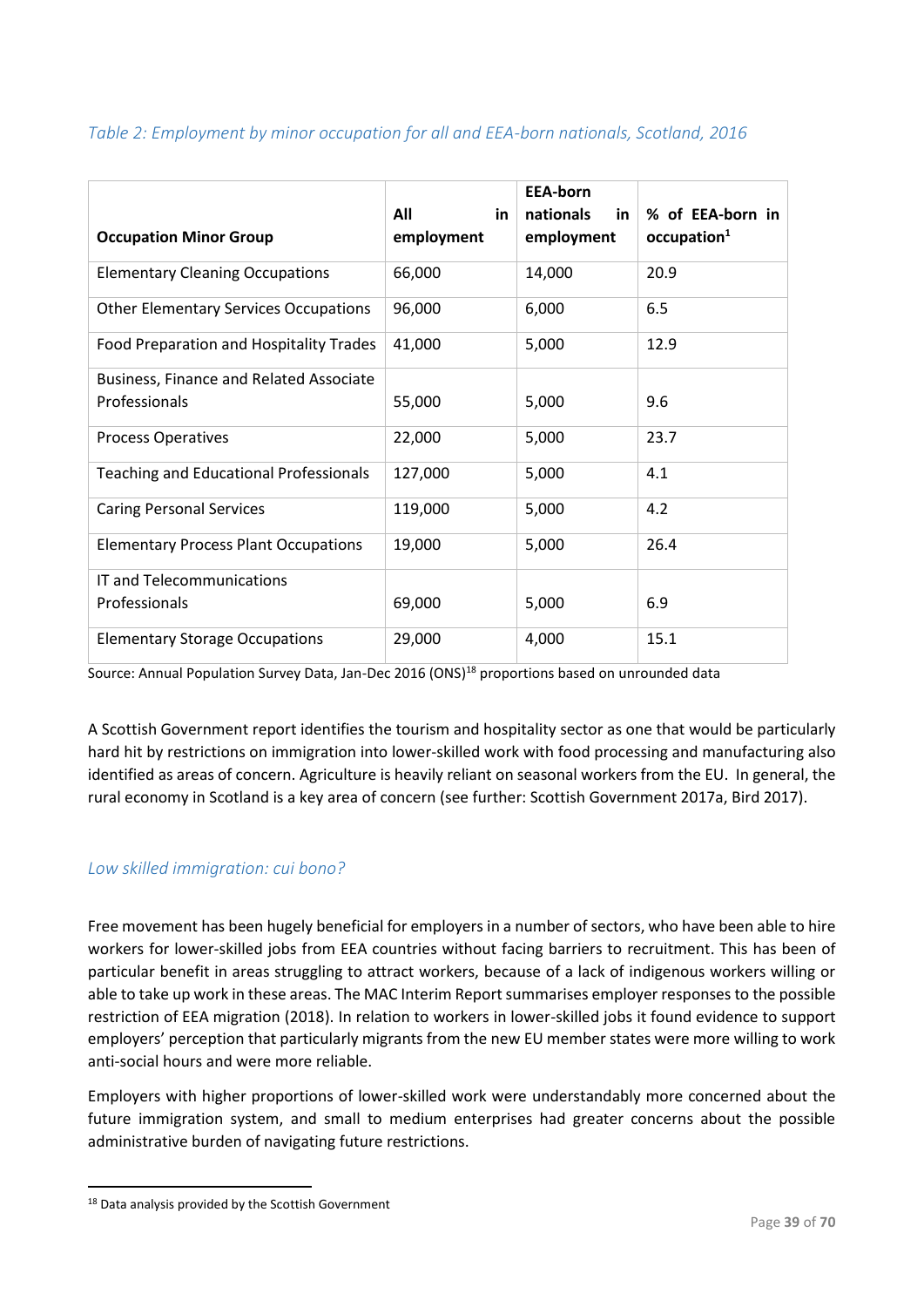A number of public sector and business organisations and employers' groups have been vocal in articulating their concerns about the possible reduction in labour for lower-skilled jobs. The Association of Labour Providers reported deepening fears of an insufficient supply of EU workers threatening the horticultural and food manufacturing sectors.<sup>19</sup> The National Farmers Union 2017 manifesto notes: "[f]or successful farm businesses, continued access to non-UK seasonal and non-seasonal workers on-farm is critical."<sup>20</sup> The Federation of Small Businesses reported the labour recruitment challenges facing small businesses should free movement be restricted (FSB 2017). The Scottish Government report: *Brexit: What's at stake for businesses* highlights the important role EEA labour plays within Scottish companies and sectors (Scottish Government 2017).

While some have been alarmed at the prospect of labour shortages, other groups have argued that Brexit represents an opportunity to rethink the reliance of many businesses and public sector organisations on migrant labour for lower-skilled work. There are suggestions that certain sectors would benefit from capital investment in less labour-intensive production models to reduce the need for lower-skilled work. From this perspective, it is argued that the ready supply of cheap migrant labour has impeded restructuring and contributed to lower productivity across many sectors (House of Lords 2008<sup>21</sup>). At the same time, it has also been suggested that labour shortages in some sectors could be addressed by more attractive remuneration and conditions, which would create more incentives for UK residents to take up such work. EEA migration into lower-skilled jobs in the UK is also seen as creating a barrier to employment for native workers who find themselves unable to compete with young, often degree-level educated, migrants willing to work in low paid jobs and live in low cost areas (MAC 2014, House of Lords 2008).

There are pros and cons to making such adjustments - whether they take the form of a switch in production, capital investment, and/or better remuneration. These would need to be weighed up carefully for each sector. Such an assessment would also depend on how different considerations were prioritised, such as the goal of restricting immigration, and the importance of sustaining certain UK-based products and services. It also has to be borne in mind that implementing such adjustments would bring its own political and economic challenges. For this reason, many countries have tended to see programmes to recruit immigrants for lowerskilled work as an easier 'fix' than obliging firms to raise salaries or switch the products or services they supply. We raise these issues because they are important considerations in the wider debate about the UK's future immigration policy, although a more detailed discussion is beyond the scope of this paper.

The effects of a reduction in labour migration are not, however, restricted to labour market dynamics and economic effects. Indeed, the movement, employment and settlement of EEA nationals has had a wide range of social and demographic impacts. The demographic effects of immigration have been expounded in a number of recent papers, and most strongly articulated in the case of Scotland. The Scottish Government sees migration to Scotland as playing a central role in tackling population ageing and sustaining healthy support ratios (Scottish Government 2017a, 10-12). The challenge of a falling population motivated the Fresh Talent Initiative enabling international students in Scotland to access post study work visas (Scottish Executive 2004). The SNP government further underlined the significance of population needs by adopting a population target of matching average EU15 population growth in 2007. While this has been achieved, the reliance on immigration to meet demographic goals is clear, with all of Scotland's projected population growth now attributed to migration, with 58 per cent of that coming from overseas (Scottish Government 2017a).

**.** 

<sup>19</sup> [http://labourproviders.org.uk/wp-content/uploads/2017/08/Food-Industry-Labour-Sourcing-Fears-deepen-July-ALP-Labour-](http://labourproviders.org.uk/wp-content/uploads/2017/08/Food-Industry-Labour-Sourcing-Fears-deepen-July-ALP-Labour-Survey-Results-%E2%80%93-2nd-August-20171.pdf)[Survey-Results-%E2%80%93-2nd-August-20171.pdf](http://labourproviders.org.uk/wp-content/uploads/2017/08/Food-Industry-Labour-Sourcing-Fears-deepen-July-ALP-Labour-Survey-Results-%E2%80%93-2nd-August-20171.pdf)

<sup>20</sup> <https://www.nfuonline.com/news/featured-article/back-british-farming-brexit-and-beyond-the-nfu-20/#brexit>

<sup>21</sup> <https://publications.parliament.uk/pa/ld201617/ldselect/ldeucom/121/12107.htm>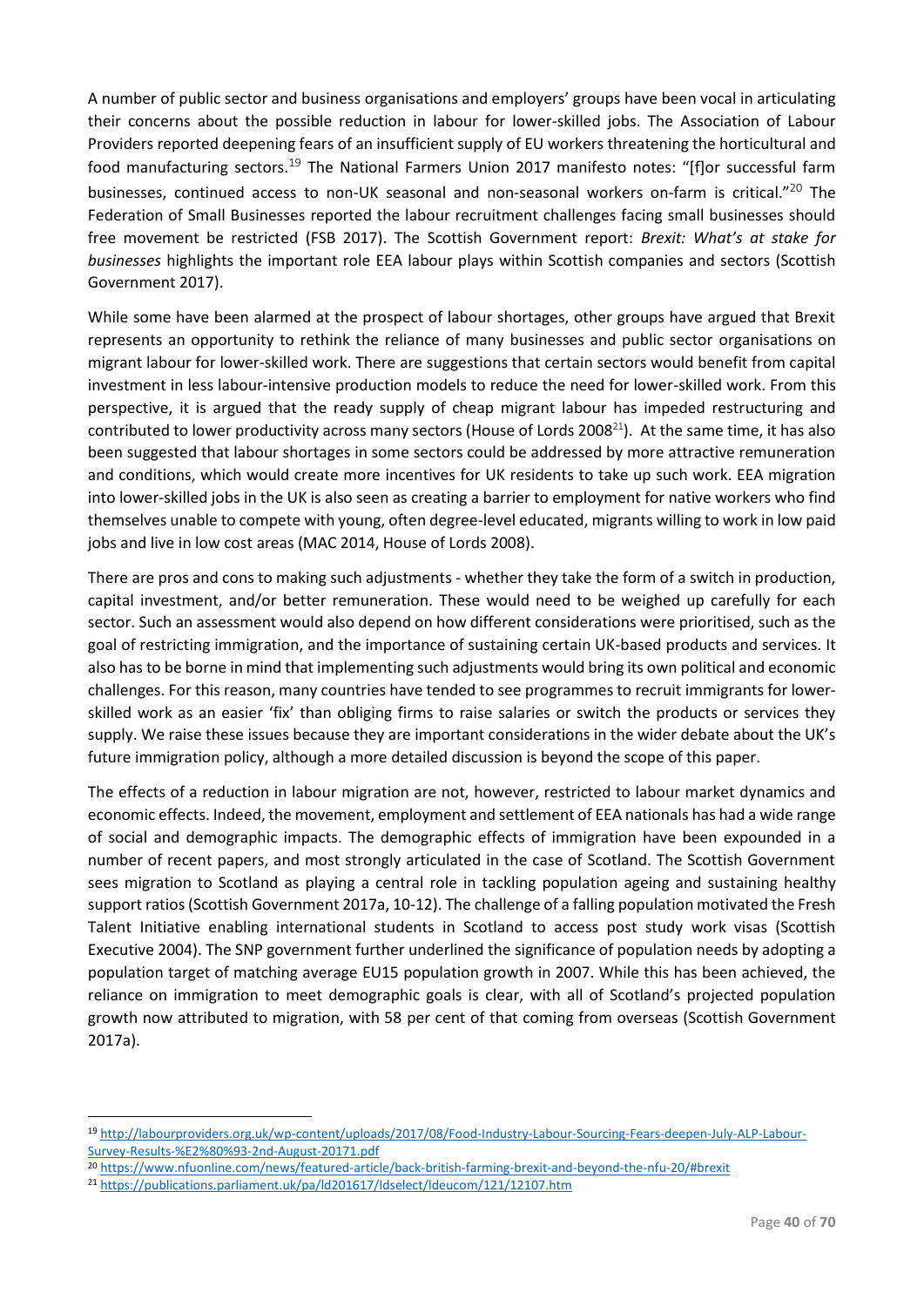The divergence in demographic goals between the Scottish and UK Governments has been discernible for at least a decade and has underpinned various calls for differentiation within the UK's immigration system, including from the Scottish Government itself (2016) (see also Boswell et al 2017, Hepburn 2017, Kyambi 2009). There have also been various calls for a regionalised UK immigration policy to allow different regions more scope to meet their demand for labour migration (for example APPG on Social Cohesion 2017, Griffith and Morris 2017, Sumption 2017, City of London Corporation and PwC 2016, LCCI 2016). Focusing on Scotland, the interest among policymakers in a differentiated immigration policy can be attributed to the fact that population growth in Scotland relies more heavily on inward migration than does the rest of the UK (see Scottish Government 2017a and 2017b).<sup>22</sup> Cangiano concurs that while net migration is a major component of population growth in England, for Scotland and Wales it is the only determinant and without it the population of those nations is likely to stagnate initially, and decline in the longer term (2017). Given that EEA nationals are the largest international inflow to Scotland (44 per cent compared to 19 per cent Commonwealth citizens and 38 per cent for citizens from other countries) restricting free movement poses a significant obstacle to Scotland's population goals.

Yet while the pursuit of demographic goals from immigration has become an established feature of policy and political debates in Scotland, the same discussion has not been evident elsewhere in the UK. Indeed, there has been some criticism of the viability of using immigration to pursue population goals, as well as the argument that easing support ratios is more clearly achievable by raising the retirement age (HM Government 2014, Murphy 2016, UN Population Division 2001). Most recently, in its interim report of March 2018 the MAC argued that:

*While a working-age migrant reduces the share of the old in the population today, they will eventually become old themselves and contribute to the size of the old age population later on. Rises in the pension age have a much larger impact on dependency ratios though face the challenge of increasing employment rates among older workers. (2018, 13)*

Moreover, within Scotland there are indications that the policy and political discussion does not find itself reflected in public understanding of the issues. The interim report of the *National Conversation on Immigration* found that the need for immigration for demographic needs did not resonate with the citizens' panels (Rutter and Carter 2018<sup>23</sup>).

Linked to these demographic considerations is a range of social impacts of EEA immigration. Debate at the UK level has tended to focus on the perceived negative social impacts of lower-skilled immigration. However, the evidence base is limited. Dustmann and Frattini find that:

*Little however is known about the precise distribution of immigrants from EEA and non-EEA countries in the public sector in the UK, and how this has changed over time, where they work in the public sector, and how they compare to native born workers in terms of their education, wages, and other characteristics (2011, 10)*

In contrast to mainstream policy debates in the UK, the Scottish Government has been vocal in pointing to the social value of EEA immigration and the particular need for the economic and demographic benefits of such migration in sustaining rural economies (Scottish Government 2017a, 26).

**.** 

<sup>&</sup>lt;sup>22</sup> Although other factors will also play a role including different views on the role of immigration in labour markets, on the social benefits and challenges of immigration, as well as, the pull towards securing more powers for the Scottish Government. <sup>23</sup> See also:<https://ems.ipsos-mori.com/Assets/Docs/Polls/immigration-es-2017-topline.pdf>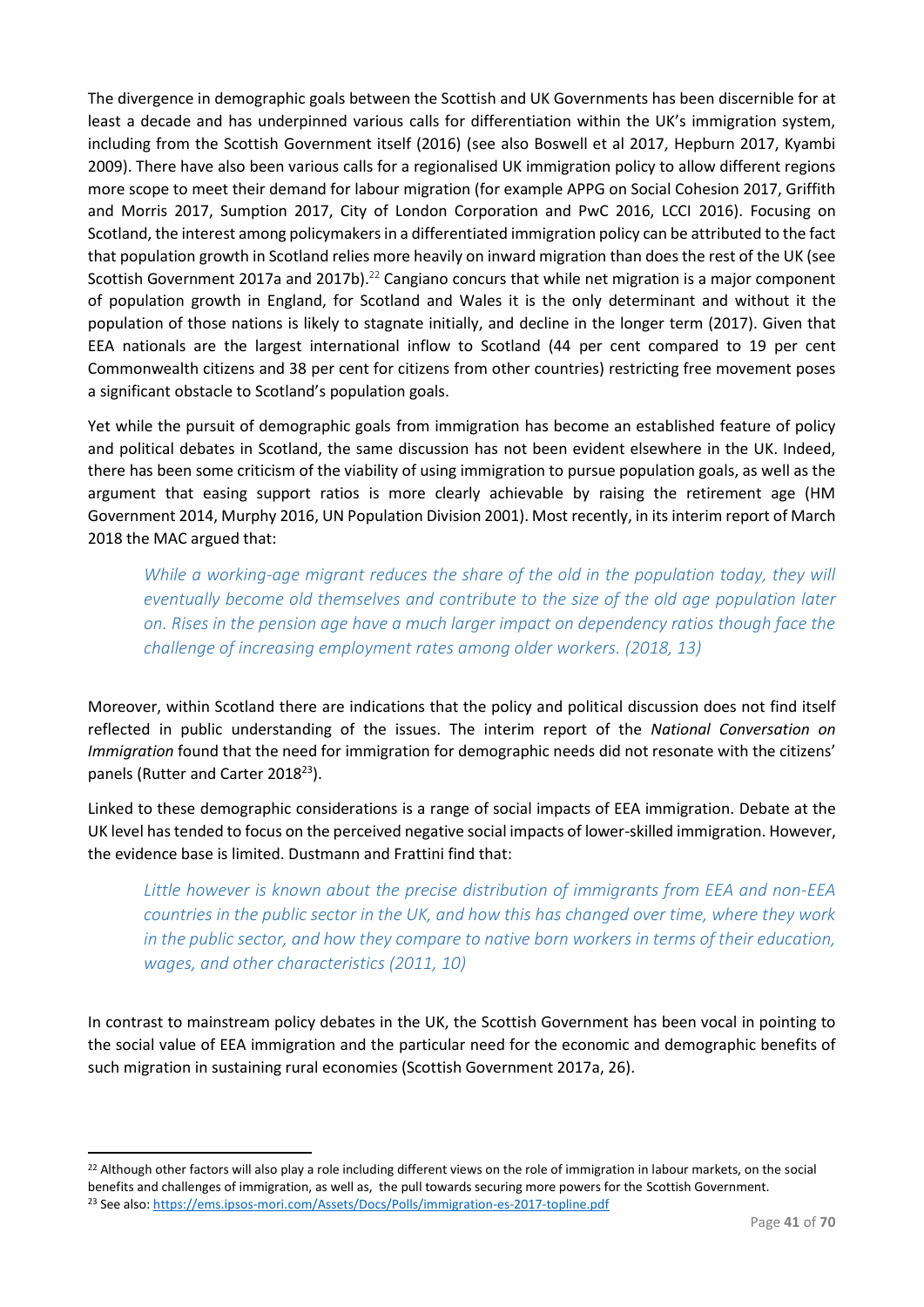In terms of impacts of migration on public services in Scotland (such as health and social care, education, housing and crime and justice) the evidence is sparse and at times difficult to interpret, but generally suggests uptake rates are lower than migrants' share of population (Scottish Government 2016).

In terms of the broader fiscal impact of immigration, research has consistently found that more recent immigration has generated a net fiscal contribution (OECD 2013, House of Lords 2008). Dustmann and Frattini (2014) have disaggregated the fiscal effects to find that migrants from the EEA made a positive contribution overall, including in years when the UK had an overall budget deficit. In addition, EEA nationals from the countries that joined the EEA in 2004 have made a strongly positive contribution. Nonetheless, the overall effect can vary depending on which factors are included in calculations. A House of Lords review of the evidence found that fiscal effects vary significantly across different groups (2008, 41). We would expect that the fiscal effects of those immigrants in lower-skilled and therefore lower paid work are likely to be lower or negative. Turning to the impact of immigration on economic growth the evidence is similar, with a small positive increase in GDP per capita the most likely effect. However, the specific impact of those in lowerskilled occupations on economic growth is less clear, as it depends on the complementarity of the immigrant population to the resident workforce. Much depends on the dynamic effects and spill over effects of a bigger economy and a more diverse workforce which could be positive or negative. In terms of wages a general positive effect on wages was found to be the most likely effect of immigration to the UK, but this was coupled with a small negative effect on the wages of the lowest paid (House of Lords 2008, 28).

In terms of public attitudes on immigration, polls and survey data consistently reveal concerns about pressure on public services, housing and competition for jobs. As has been widely discussed, respondents in Scotland tend to be more likely to believe immigration provides benefits for Scotland and less likely to want immigration reduced than in Britain as a whole (Migration Observatory 2014). However, these differences are not significant and subject to change.<sup>24</sup> Perhaps more relevant is that attitudes to immigrants tend to vary depending on the type of immigrants. It is generally the case that certain groups, such as international students, elicit less concern than others. Feeding into this it is interesting that while the National Conversation citizens panels predictably found low skilled immigration to be less popular and sought after than high skilled, it also found that when the occupations of low skilled immigrants were specified, people seemed far more inclined to accept the need for certain groups of lower-skilled migrants – for instance those needed to work as fruit pickers or in social care (Rutter and Carter 2018).

**.** 

<sup>24</sup> [https://www.economist.com/news/britain/21596541-immigration-worries-scots-less-other-britons-could-change-wish-you](https://www.economist.com/news/britain/21596541-immigration-worries-scots-less-other-britons-could-change-wish-you-were-here)[were-here](https://www.economist.com/news/britain/21596541-immigration-worries-scots-less-other-britons-could-change-wish-you-were-here)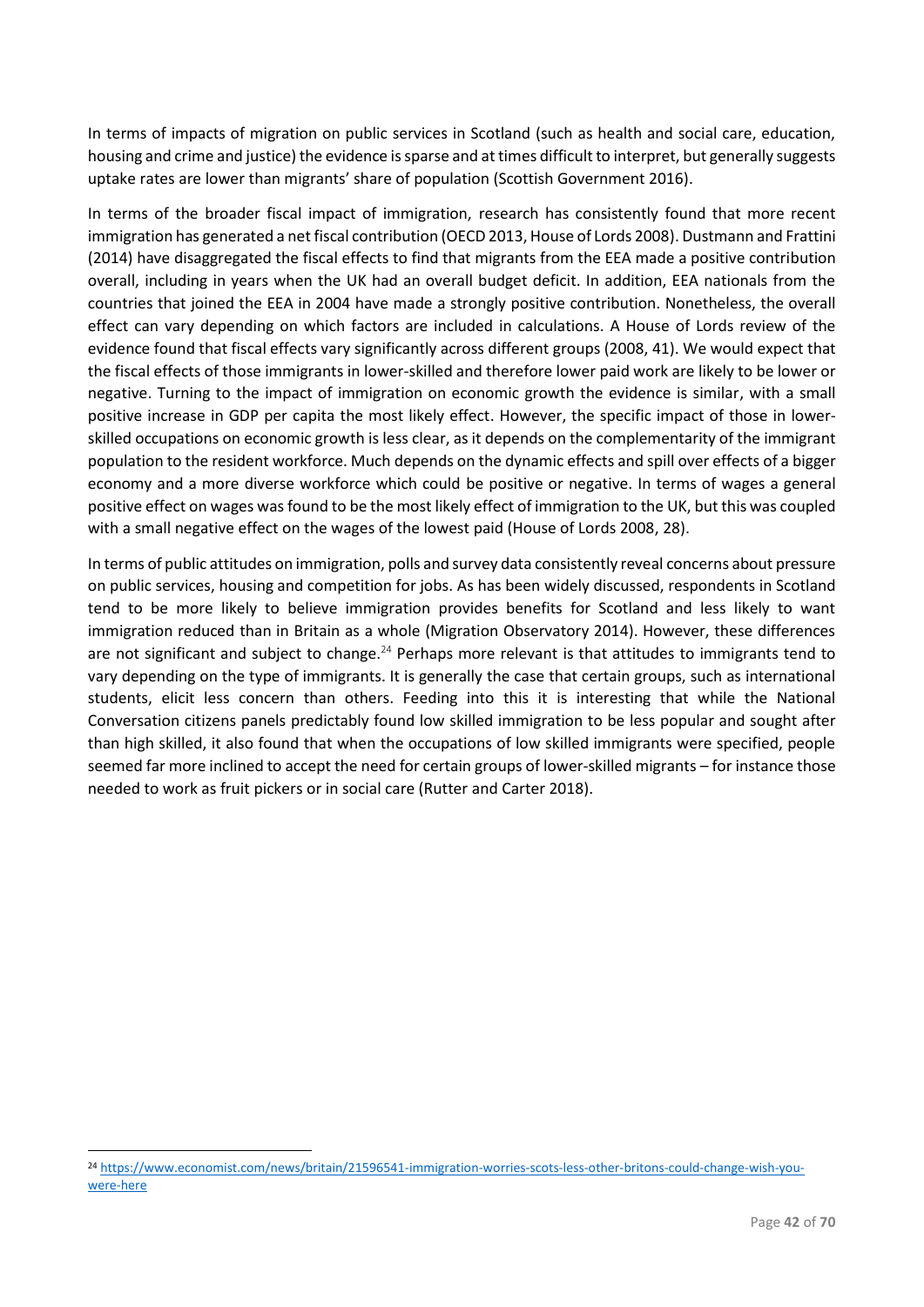# <span id="page-43-0"></span>Annex 3: The Case Studies

# Sectoral Case Study: Live-in Caregiver Programme, Canada**<sup>25</sup>**

### *Goals*

Canada's programmes for the admission of immigrant caregivers have been a response to long-term labour market needs. While Canada has a long history of immigrant domestic labour that precedes the more recent trends of population ageing and increases in women's labour force participation, contemporary programmes have served labour needs arising from those two trends, for child care and elder care (Bourgeault, Parpia, and Atanackovic 2010).

The main goal of the Live-in Caregiver Program (LCP) was to provide Canadian households a way to hire foreign workers to fill their caregiving demands. Historically this demand has been for childcare, but care for the elderly has represented an increasing part (though still a minority) of demand for caregiving labour. Livein caregiving work requires some skill and qualification – which, indeed, must be demonstrated as part of the work permit application process – but is seen as unattractive to resident workers because of the particular difficulties of live-in work. However, the programme contained an aspect unique among Canada's temporary labour immigration programmes, with a distinct goal: it offered a two-year path to permanent residency (which has been narrowed since 2014), intended to help combat the exploitation of workers and improve their rights and integration amid the process of filling demand for live-in caregiving work.

### *Features*

**.** 

The LCP was driven by the demand of individual Canadian families seeking live-in domestic labour, and tied the immigrant's work permit to a specific employer, rather than to work in the sector. The family or individual seeking to hire a temporary foreign worker for live-in caregiving would apply for a permit. They had to demonstrate that someone in the family needed live-in care, pay a fee for an official assessment of labour market impacts of hiring a foreign worker (which was increased dramatically in the 2014 changes), and demonstrate that resident Canadian workers could not be found to fill the role.

The immigrant who was hired then had to apply for a work permit. The required qualifications were relatively high – caregivers needed to have a grade 12 education, training in domestic work, and sufficient English or French language skills. In practice, many applicants were overqualified for caregiving work (Salami and Nelson 2014). Agencies were often important intermediaries in placing workers.

While the LCP tied the worker to both a specific employer and to living in the employer's home, there were, in principle, also a substantial number of guaranteed rights. If the worker's job was lost, they could try to find another live-in caregiving job without leaving Canada. Employers had to follow certain procedures, including providing a written contract, paying prevailing wage rates, providing appropriate private living space, and meeting provincial labour standards. Workers could not be expected to do household work apart from "light" duties directly involved in the provision of care (meaning they could not be required to cook or clean).

<sup>&</sup>lt;sup>25</sup> This programme was renamed and reorganised in 2014, with its labour immigration channel and pathway to permanent residency separated. To examine the programme as a model, here we largely discuss the programme as it existed until 2014, with some notes on the recent changes.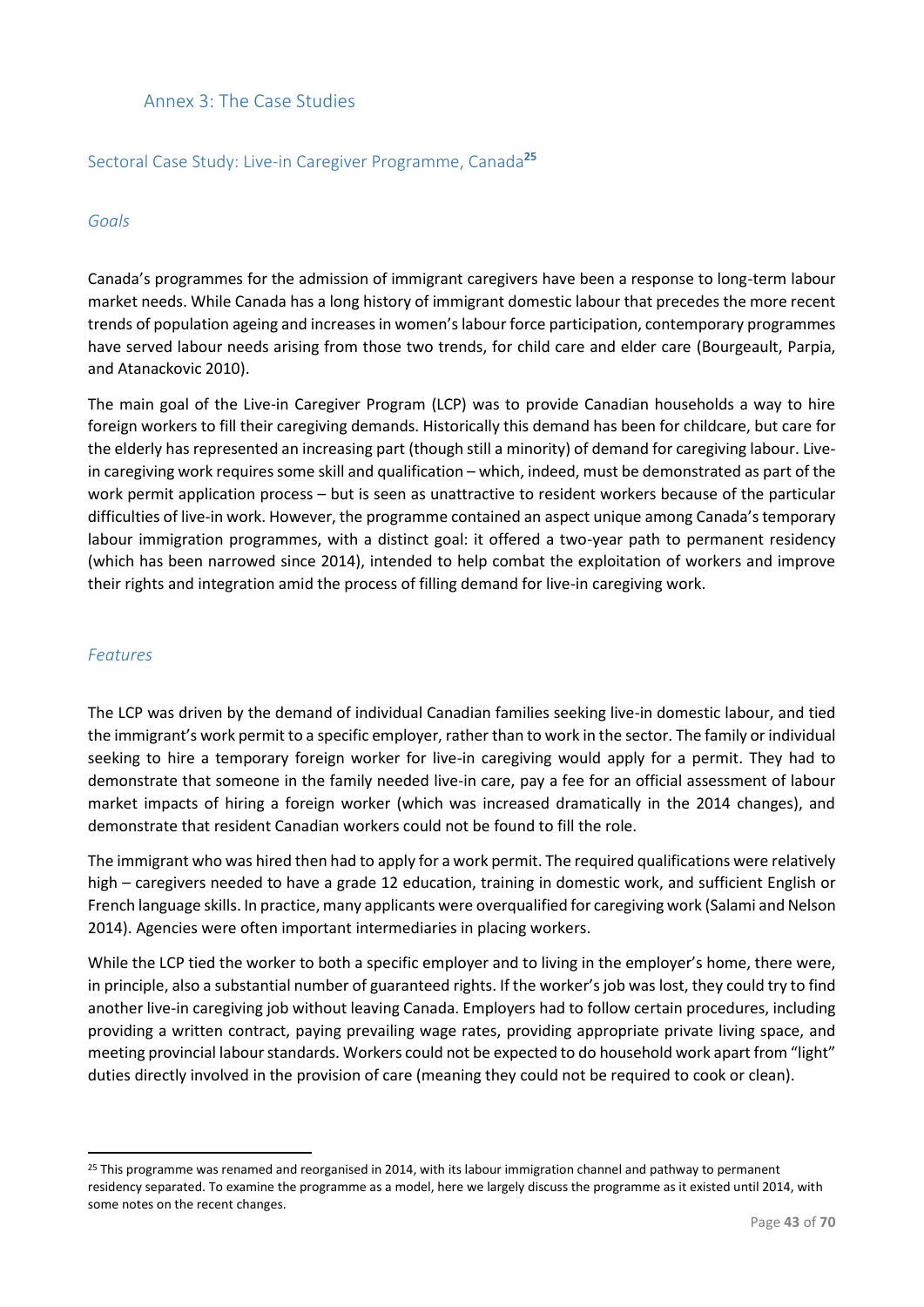Workers in principle could bring dependents to Canada, but this depended on employers providing adequate living space, and many workers would wait until they gained permanent residency to try to reunite their families.

Importantly, as previously mentioned, the LCP provided a pathway to eligibility for permanent residency after 2 years or 3,900 hours worked as a live-in caregiver.

# *Context*

Canada has a long history of immigration for domestic work. The places of origin of these immigrants shifted first from Europe to the Caribbean post-WWII, and then to Asia; in recent decades, the vast majority of immigrant live-in caregivers in Canada have been women from the Philippines. Unlike under previous programmes, traditional domestic work was not allowed under the LCP, which focused on caregivers for children (which still represents the bulk of demand) and people with advanced medical needs. The annual numbers of foreign live-in caregivers rose considerably from the start of the programme in 1992.

The path to permanent residency that formed an important part of the programme emerged from advocacy and worker activism in the 1970s (Galerand, Gallié, and Ollivier-Gobeil 2015), aimed at improving caregivers' rights and working conditions. While this did not eliminate issues in the programme (see below), this pathway was indeed seen to be very advantageous for workers, especially relative to other Canadian temporary foreign workers who lacked a pathway to permanent residency. This pathway constituted a major incentive for such workers to go to Canada, which became a favoured destination among Filipino emigrants. Most immigrant caregivers worked in Ontario, Quebec, and British Columbia, the three major destination provinces for immigrants to Canada generally.

### *Issues*

Many of the issues with the programme surrounded worker exploitation, which was widely seen as enabled by the live-in nature of the work that the programme required – work that occurred within the private space of the home, often isolated from the rest of society (Brickner and Straehle 2010; Galerand, Gallié, and Ollivier-Gobeil 2015). While employers could not require general domestic work, employees often reported that this was expected, and declining to perform it could result in the loss of a job. While immigrant caregivers who lost a job could look for new work, they might not find it, and this affected the completion of 24 months of live-in work required to apply for permanent residency.

The introduction of the two-year pathway to permanent residency was adopted as a result of worker activism and advocacy, with the argument that workers good enough to work in Canadian homes were good enough to stay in Canada. While this was seen as important in making workers less vulnerable, especially after gaining permanent residency – and as giving LCP workers advantages above other temporary foreign workers in Canada – live-in caregivers were nonetheless seen as remaining vulnerable to exploitation.

The live-in requirement for the work necessary to earn eligibility for permanent residency was removed as part of changes to the programme in 2014. While generally welcomed, it was questioned whether this change would have a great effect. It was thought that most live-out caregiving work could be filled through resident Canadian labour, and thus immigrant workers would in effect still only be able to enter for more difficult and problematic live-in work. However, in principle, immigrant workers who worked in any kind of caregiving for children or people with advanced medical needs (live-in or live-out) could still earn permanent residency after two years, providing they met other requirements.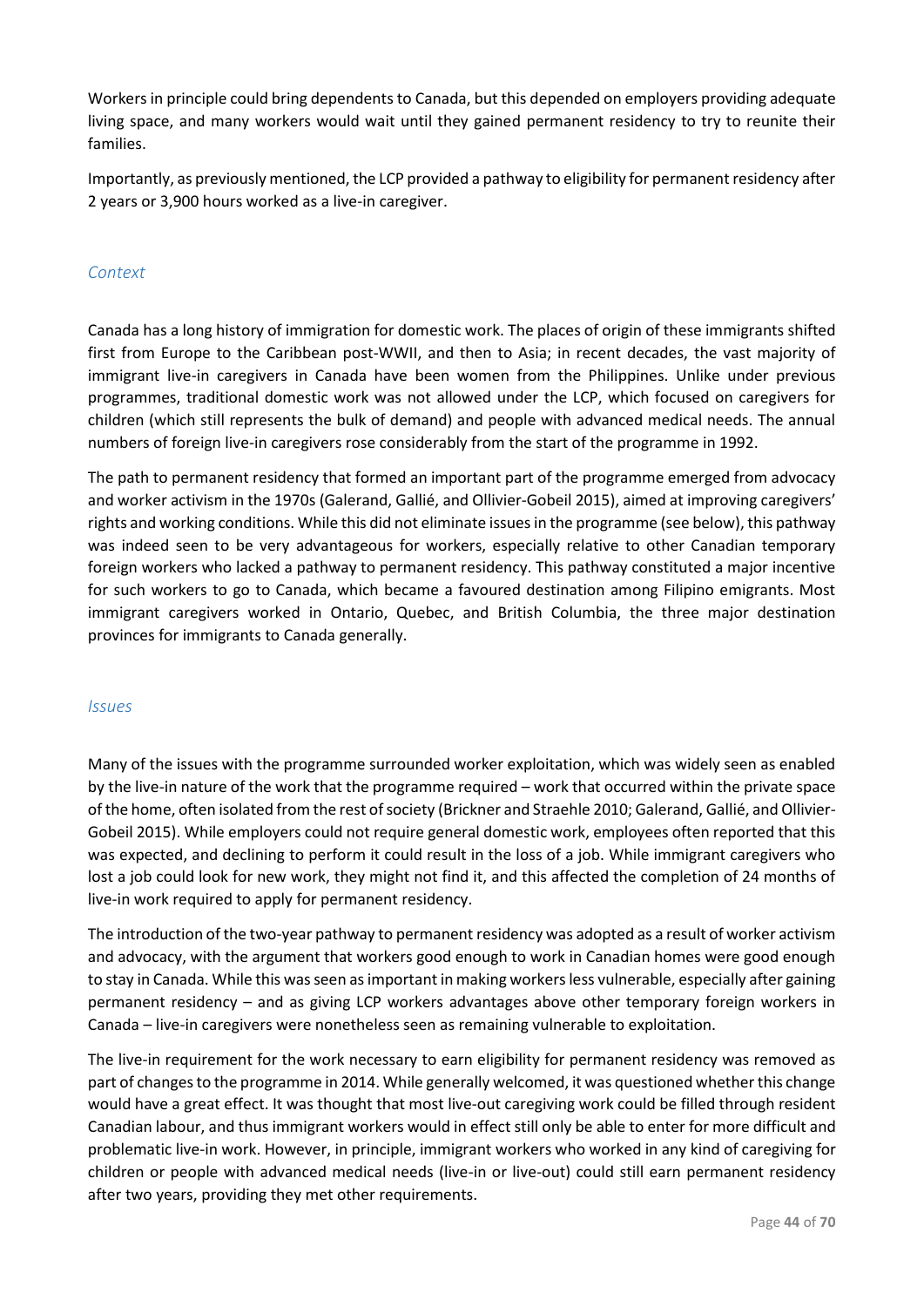However, backlogs often meant that the time spent to process a legal residency application was longer than the 24-month qualification period. At the same time, low wages often meant that saving money for family reunification, a goal of many workers, took many years. This has had profound effects on the whole families of live-in caregivers (see below), while the de-skilling of workers during this time has affected their social mobility (McKay 2003).

# *Effects*

The programme was a boon to middle-class Canadian families who sought to hire immigrant workers to provide child or elder care. However, it was criticised for the ability of people who had themselves immigrated to Canada to later hire extended family members to work for them as caregivers, and for the relatively liberal residency provisions, which were also extended to dependants. These criticisms helped spur changes to the programme in 2014 that deemphasized the path to legal residency as one of its core components (Kelly 2014a). These changes also raised the costs to Canadian families of hiring a temporary foreign worker and capped the number of permanent residency applications from immigrant caregivers that would be processed in any one year.

Canada has been a preferred destination for Filipinos who look to work abroad as care workers – a phenomenon which is a major source of remittances to the Philippines, though only a small proportion of the millions of Filipinos working abroad as caregivers live in Canada. In addition to concern about exploitation, many live-in care workers, especially those who care for the elderly, experience social isolation. Indeed, the LCP has been the route by which an overwhelming majority of Filipinos in Canada have arrived there – and thus the attributes of this programme have had profound effects on the social trajectory of this entire community.

While the path to legal residency made Canada a favoured destination, outcomes for LCP workers and their families are often seen as troubling (Atanackovic and Bourgeault 2014). De-skilling, which occurs during years of performing caregiving work for which workers are often overqualified, limits the future labour market potential of participants, who have often trained in the Philippines as nurses. Research has also suggested that the nature of immigrant live-in caregiving work negatively affects the educational attainment and social mobility of Filipino children, especially males, who re-join their parents in Canada (Kelly 2014b). The long periods of time spent apart from parents during childhood, the precarious work that predominates in their social networks in Canada, and the de-professionalisation of their parents all contribute to poor outcomes.

Researchers have recommended a number of social policy interventions to improve the status of these workers and their children. A common proposed change to the immigration system from activists and academic critics is to allow live-in caregivers permanent residency on arrival – or, to ensure they at first do live-in caregiving work, a conditional permanent residency, where the condition could after two years be lifted. Such a change is seen as one that would reduce the precariousness of these workers. However, recent policy changes have, if anything, gone in the opposite direction.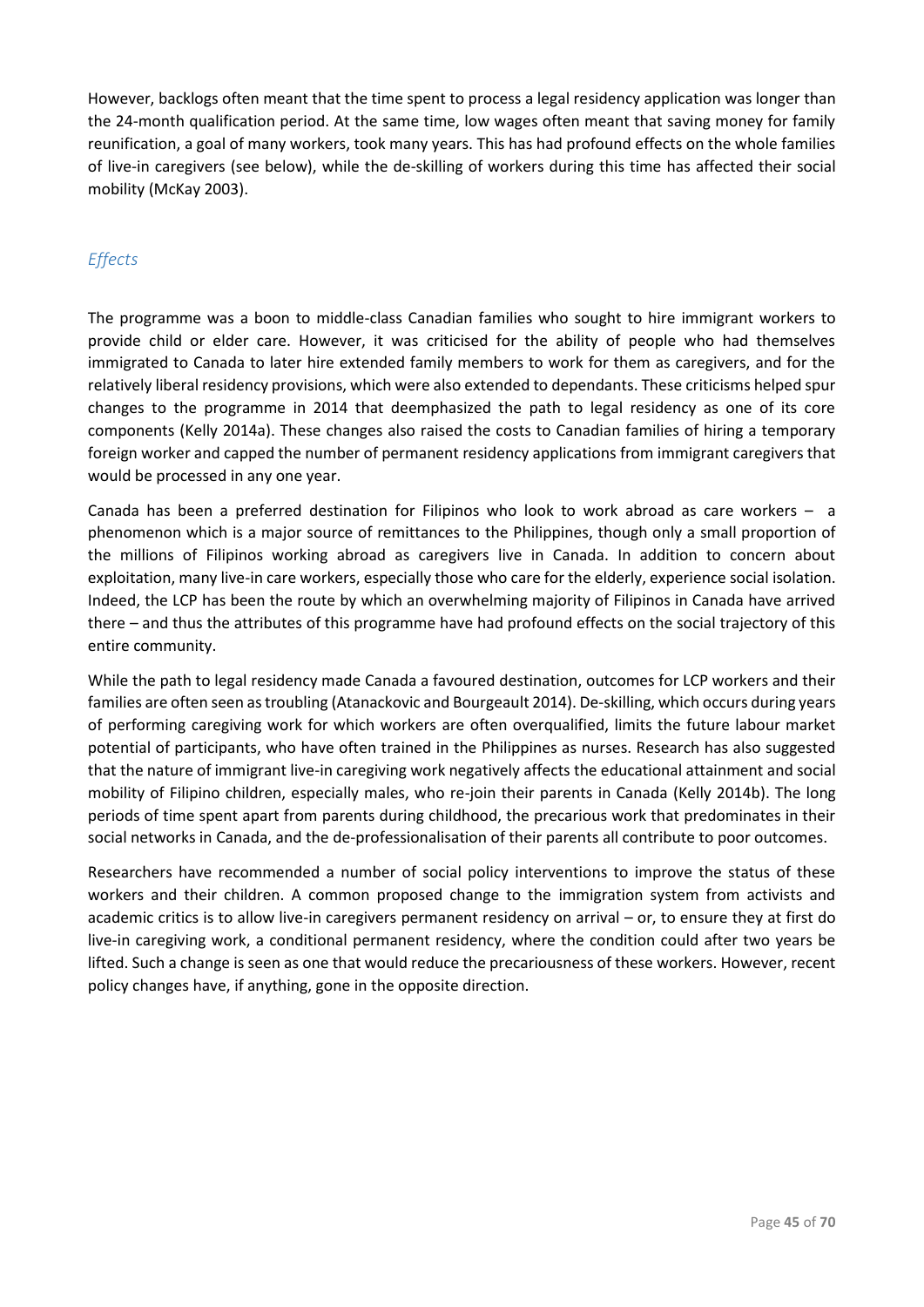### Sectoral Case Study: Seasonal Temporary Worker Programme, Germany

#### *Goals*

The seasonal temporary worker programme, among other micro temporary programmes in Germany in the 1990s that targeted specific labour markets, sought to redirect rapidly rising, and increasingly irregular, migration into Germany from the East into legal, but temporary, channels. The programmes provided ways to channel the inevitable upheaval of the period around the fall of the iron curtain. Providing legal, short term, migration routes was also intended to tackle rising irregular immigration and increasing exploitation of migrants in the workplace linked to this. The undercutting of pay and conditions had become a growing concern particularly in low paid sectors and for immigrants in irregular situations. Additionally, the bilateral agreements between states setting up these programmes helped to build links between states' governments and labour ministries helping to strengthen foreign relations in the new political landscape post-1989. The programmes' aims included fostering development in sending countries through income transfers and reduced unemployment. Finally, these programmes also helped German employers access foreign labour to fill shortages, particularly in seasonal and lower paid work. This work remained unattractive to local workers even in periods where unemployment levels in Germany rose.

#### *Features*

The seasonal temporary worker programme allowed employers in agriculture, forestry and seasonal hotels to recruit labour to fill vacancies if local labour was not available. Workers could come for up to 90 days, but would pay less tax if they came for less than 2 months. Workers could also come to work in fairs and exhibitions for a longer period of up to nine months. The programme was based on bilateral agreements and required co-operation between the German Federal Employment Agency and labour administrations in Eastern and Central European countries. Employers requesting workers would submit proposed contracts to local labour offices, which were then tested against labour market conditions before approval. The proposed contracts covered pay and conditions including living and travel arrangements and employers were responsible for recruitment fees. Workers could not generally change employers and needed to seek permission to do so. Those coming to Germany under this route had no rights to be accompanied by family or to access welfare support. Workers under the scheme were required to return to their sending country. There was concern under these new programmes to ensure that the rotational principle would be strictly adhered to.

### *Context*

Following the end of the Cold War, Germany instituted a number of temporary worker programmes in the 1990s in an effort to steer rapidly increasing migration from East and Central Europe into legal and temporary channels, as well as a means for building relationships with governments in that region. The liberalisation of border policies led to an exponential rise in the numbers of immigrants arriving from Poland and other Eastern and Central European countries, the number of Poles migrating to Germany rose from 105,000 in 1986 to 455,000 in 1989. The rising number of immigrants from former Soviet Bloc countries appeared both inevitable and overwhelming at the time.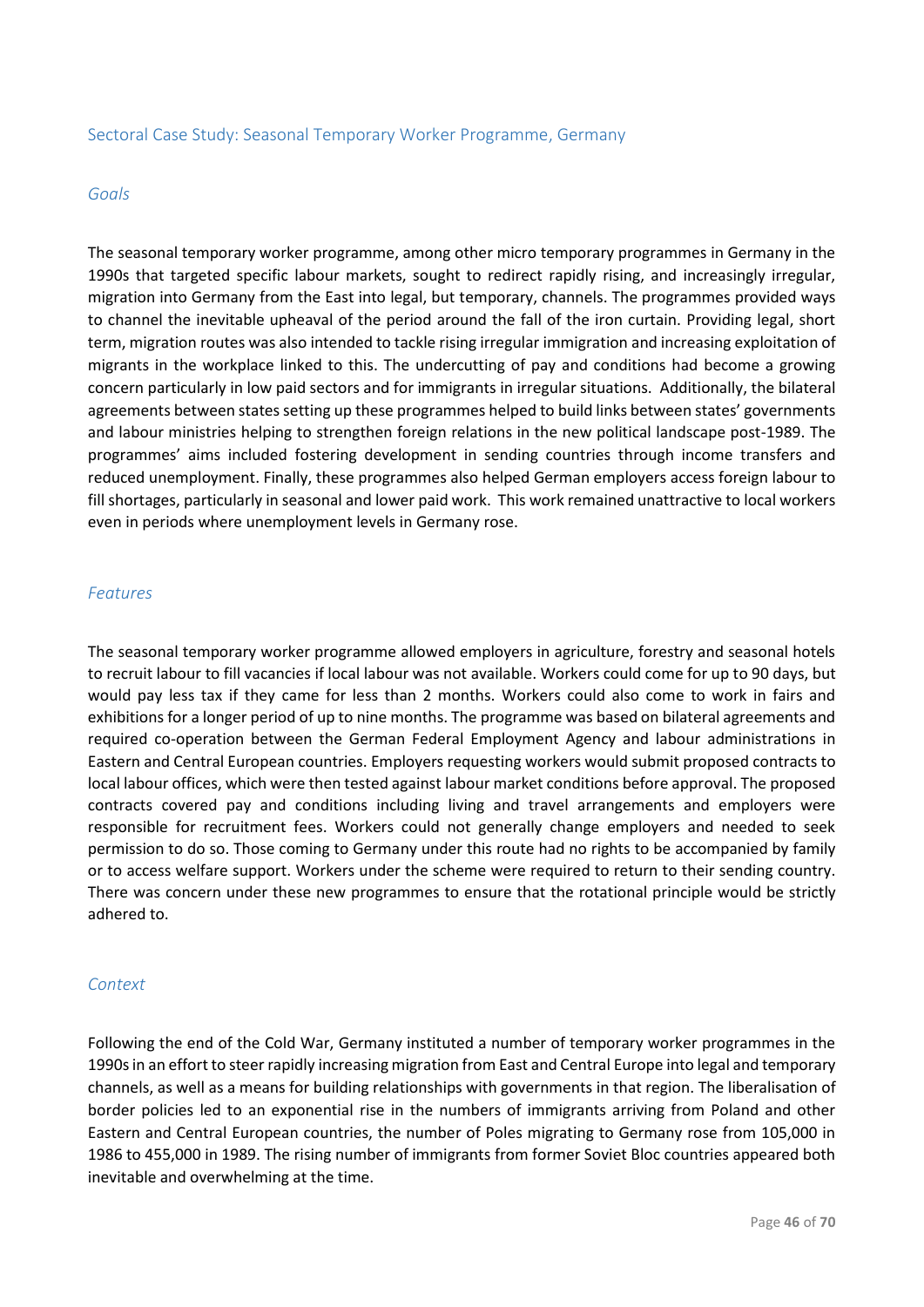This increases in the numbers arriving, particularly from Poland, from 1987 onwards led to measures being introduced to reduce opportunities to settle in Germany with the result that by the early 1990s permanent migration from this region had given way to circular migration. Previously the Cold War resulted in such migration being predominantly permanent because return to Poland was not possible as these migrants were treated as refugees from communism (see Pallaske 2002, Miera 2008 and Miera 2007).

Regulating this increased migration from the East was complicated by the fact that among those coming to Germany were those claiming to be ethnic German *Aussiedler*. A status which, if confirmed, provided this group with citizenship under the German basic law. At the same time political refugees who had arrived before 1989 found their continued stay in Germany in doubt as return to their countries of origin became possible again. Germanys' response was to tighten criteria for *Aussiedler*status, while many political refugees with *Duldung* became irregular undocumented migrants as the status was revoked.

Generally, these more restrictive approaches to immigration were being driven by rising public resentment and outright hostility towards immigrants in the wake of a rise in the numbers arriving. However, the continuing economic disparities between Germany and its eastern neighbours led to ongoing immigration to Germany for the purposes of work. This was also driven by demand in Germany for labour, particularly in sectors like construction and agriculture. This continuing immigration increasingly became active in irregular work raising concerns about exploitation and the undercutting of pay and working conditions.

The various micro temporary programmes operated to take some of the pressure out of situation providing legal, but temporary, avenues to work in Germany. Apart from the seasonal temporary worker programme there were programmes for project workers, for trainees, and for commuters in border areas. These programmes met the labour needs of German employers, while ensuring that potential immigrants from Germany's eastern neighbours did not settle in Germany. Instead they provided routes to come to Germany to work, and then return. The programmes also alleviated unemployment in sending countries and boosted economic development through income transfers, while reducing more permanent migration to Germany.

These programmes pre-date Germany's official recognition of itself as an immigration country in the early 2000s. Officially a ban on the recruitment of foreign workers remained in place throughout the 1990s. The period is also beset by difficult debates on immigration as the newly unified Germany needed to come to terms not only with the legacy of the guestworker programmes operated in the former West Germany in relation to southern European states and Turkey, but also the consequences of the immigration programmes that had operated in the former Democratic Republic that had kept migrants from Vietnam and Mozambique in precarious and isolated situations over decades on migration programmes ostensibly linked to international development.

### *Issues*

The great disparities in living standards, wages and currencies created strong migratory pressures in East and Central European states. The fall of the iron curtain led many to migrate to Germany in search of better opportunities. One downside was that many ended up underemployed in the German labour market, unable to use their qualifications and skills. Many of those employed in temporary seasonal work in the 1990s had university level education. While the temporary programmes offered opportunities to work, they provided no routes for migrants to find places in the labour market that matched their labour market profiles. The programmes also make no provision for integration of these migrants more widely into German society, or into its social security system or welfare state, despite clear reliance on this labour, particularly in agriculture. However, one could argue that the circular migration fostered between Germany and its eastern neighbours through these programmes is focused on developing a transnational space of back and forth migration rather pursuing an assimilationist end of integration into the receiving society (Becker and Heller).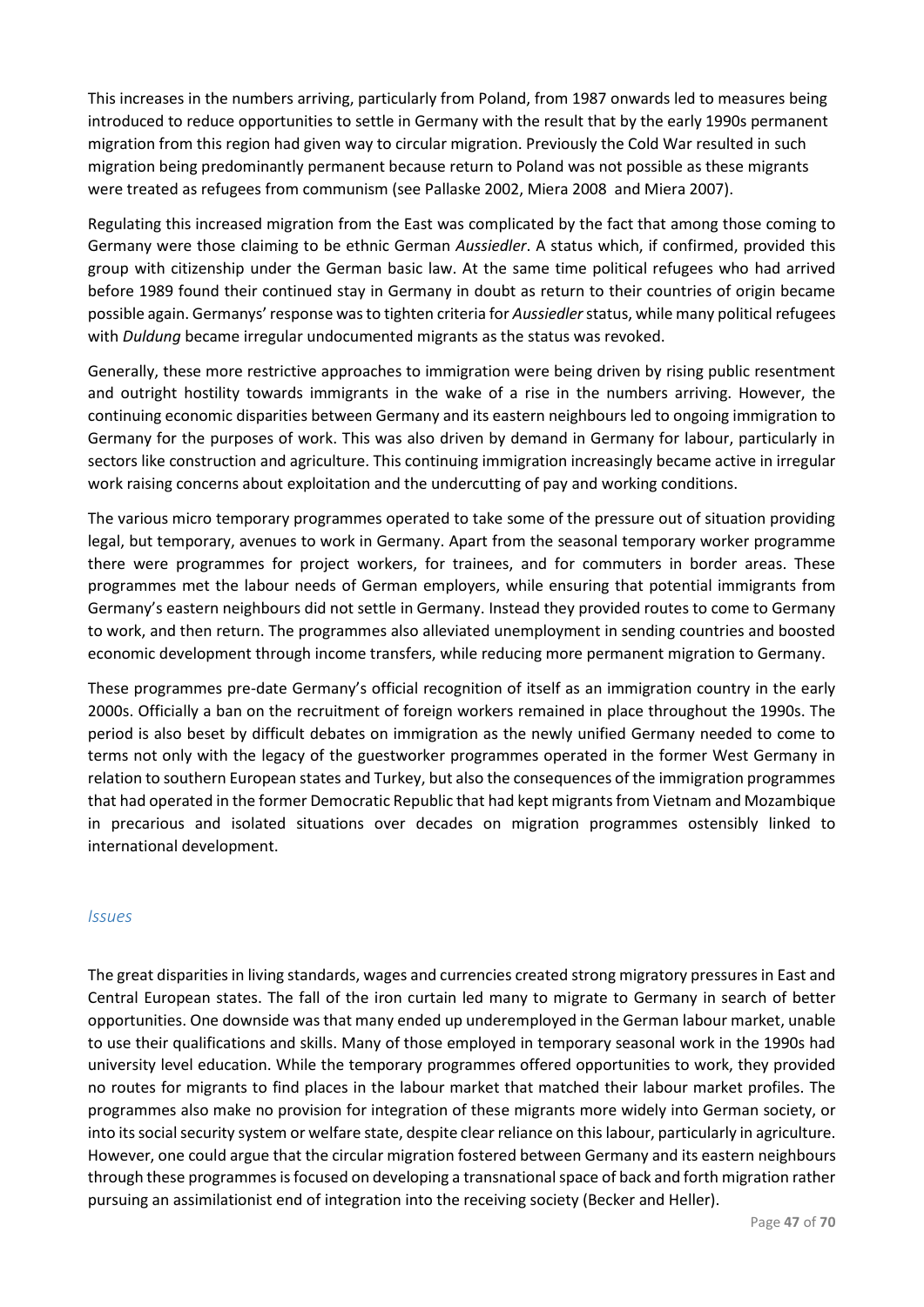# *Effects*

The seasonal temporary worker programme and other micro temporary programmes in the 1990s may have seemed a small bulwark against the great inflows expected to come from central and eastern European countries at the time. However, statistics show rising inflows stabilising at around 230,000 after a peak of almost 380,000 in 1990. It is difficult to establish what may have happened had these programmes not been in place. It is likely that the opening up of the eastern borders to return migration played a significant part in rendering permanent migration into more temporary forms. However, the programmes do appear to have been successful in converting some of these inflows into legal and temporary channels – although irregular migration and the arrival of co-ethnic Germans from those regions certainly persisted over the period. It could be said that rather than providing immigrants routes to migrate into Germany, they provided them with opportunities that facilitated their staying at home. For instance, providing the opportunity to top up wages in sending countries by working in the German agriculture over their summer holidays eased many though a period when living standards remained low. Research into the migration to Germany from Poland, by far the largest source country, suggests that temporary migration is likely to have been the preferred option for many who felt pushed onto making decisions to migrate permanently because the political situation ruled out return in the 1980s. Thus, the micro programmes in the 1990s can be seen as catering to these flows rather than shaping them.

In terms of tackling the growing number of irregular migration, the programmes had some positive effects in channelling these flows into legal avenues. In agriculture the evidence suggests that these programmes were able to significantly reduce the use of irregular labour and practices eroding wages and working conditions (Dietz 2004). Other sectors, such as construction, fared less well, and Germany continued to experience irregular immigration although it is presumed at reduced levels to what would otherwise have occurred (see Pallaske, 2002, Hoenekopp 1997 see also Cyrus and Vogel 2009).

It is worth noting that these temporary programmes in the 1990s, and the bilateral agreements that underpinned them, have mostly become obsolete as the sending countries joined the expanded European Union. However, they form the backdrop to the large scale seasonal temporary programmes that managed migration from the A8 countries that joined the EU in 2004 in the transition period before Germany opened its labour market to this group in 2011. Between 2005 and 2010 Germany operated the largest seasonal worker programme among OECD countries bringing in 300,000 workers annually (this figure outstrips the next largest intake nearly five-fold) (OECD 2013a, 57). However, it should also be remembered that circular and seasonal migration flows in this region, particularly between Germany and Poland, stretch back over centuries and the resumption of flows back and forth across that border is a return to a previous normality rather than the advent of a new regime (see Cyrus 2001).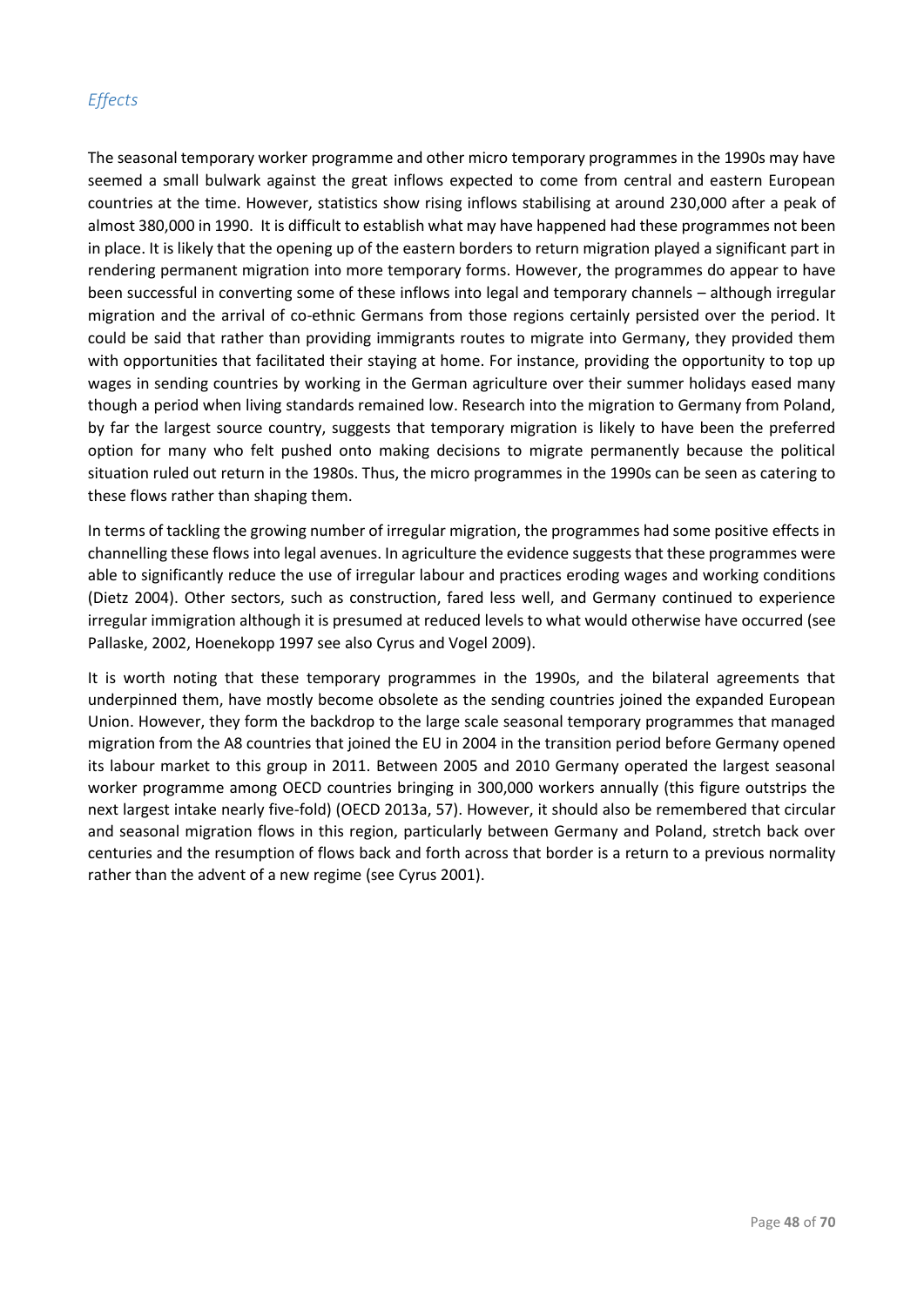### *Goals*

The Recognised Seasonal Employer (RSE) programme aims to provide unskilled labour during periods of peak labour demand in New Zealand's horticulture and viniculture industries, without generating immigration for settlement. Economically, the programme responds to a recognised long-term shortage of resident workers to perform (for the most part) low-skilled harvesting work, which is seen as difficult and unappealing. This lack of labour supply resulted in inefficiencies in economically important export industries. The design of the programme is intended for workers to return home at the end of a season (with the possibility of working again the next season).

The RSE programme also has significant development and diplomatic goals bound up with a circular design that prevents settlement migration. Workers normally must come from one of twelve Pacific island nations, and through the favoured status of these countries, the program aims to further the economic development of these countries through worker remittances earned in New Zealand. The programme thus forms a significant piece of New Zealand's diplomatic policy toward small, developing island nations in its Pacific neighbourhood.

# *Features*

As the name implies, the programme is often framed as one for employers, and has a "clear 'New Zealand first' dimension" (Ramasamy et al. 2008, 177). Employers must first apply for status as a "recognised seasonal employer," and as part of this demonstrate that they fulfil good employment practices (including the ability to pay the minimum wage for at least 30 hours per week, and provide food, clothing, transport, access to banking, and necessary translation services). Subsequently employers can acquire an "agreement to recruit" upon demonstrating a specific seasonal labour shortfall, which is checked relatively rigorously against measures of available regional labour in a multi-agency process. After obtaining an agreement to recruit, the employer can then engage in recruitment of seasonal foreign workers. Often recruitment agencies connect employers and workers, though they are prohibited from charging fees to prospective workers.

Workers must work for their designated employer, and may work for up to either seven or nine months of an eleven-month period (depending on country of origin). They have no pathways to any other kind of visa category or residency, and no ability to bring family members or dependent children with them. Workers must be at least 18, and must normally come from one of twelve Pacific island nations. After obtaining a written employment contract – which, according to the rules, must provide them with a prevailing wage of at least the legal minimum – employees must submit to medical and police checks and acquire a return air ticket (of which employers must pay half the cost in advance). Workers then obtain a "Recognised Seasonal Employer Limited Visa." Before leaving for New Zealand, they must attend an orientation course. After returning home, workers may work again under the programme in subsequent years, which is seen to reduce the incentive to overstay.

### *Context*

New Zealand's immigration system focuses its efforts to encourage settlement on higher-skill workers.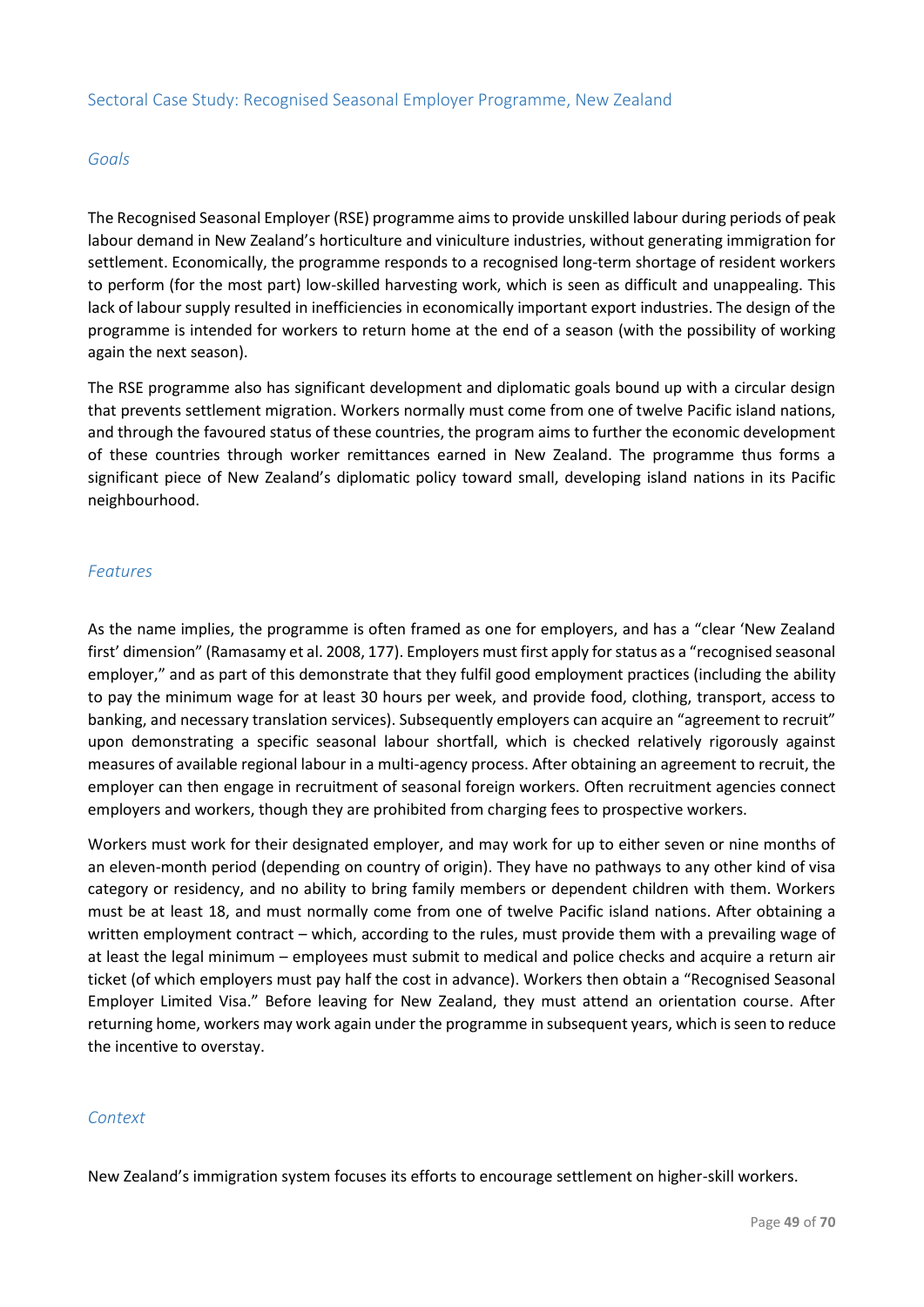This – combined with a generally tight labour market, and the low pay, remoteness, and difficulty of agricultural work – means that seasonal agricultural labour demand has been difficult to meet with the resident workforce. Horticulture and viniculture represent particularly important export industries to the New Zealand economy. Changes in these industries (especially the consolidation of farms and changes in land use), along with the ageing of the rural population, resulted in routine labour shortages, with farms sometimes hiring unauthorised labour to fill the gaps (Lovelock and Leopold 2008). Within-season turnover, and the resulting need to find and re-train new workers, were seen as damaging productivity in these sectors.

The RSE programme was developed in the mid-2000s in response to industry pressure, and with close industry collaboration. The first workers arrived in New Zealand in 2007. The RSE programme is partly modelled on a previous bilateral guest-worker programme between New Zealand and Fiji, but its design also imitates Canada's circular migration programmes that are run on a bilateral basis with Caribbean nations (Hammond and Connell 2009). The government also designed the RSE programme with the explicit intention of aiding New Zealand's development goals in the Pacific region. World Bank experts provided policy design guidance, and internal evaluative mechanisms were included to reassure policymakers that the programme would not remain in place if proven ineffective (Winters 2016).

# *Issues*

While overall the RSE programme has been considered relatively successful (see below), concerns have continued to be raised related to the vulnerabilities that often face temporary low-skilled workers. The lack of worker freedom inherent to the programme design (Bailey 2009) has resulted in some unwelcome surprises for workers (particularly in the programme's early years), including the cost of living (especially housing) in New Zealand. While in principle safeguards for workers under the programme are rigorous, the scheme's expansion – from a cap of 5,000 workers initially to 10,500 in 2017 – has raised concerns about whether oversight has kept up, amid occasional reports of underpayment and exploitative accommodation costs (Sachdeva 2017). Efforts to unionise workers reflect initial concerns in some quarters that unions were not involved enough in the programme design (Maclellan 2008). Instances of crimes and misbehaviour by workers, often alcohol-related, are occasionally raised as a concern or featured in the media.

On the development side, issues have been raised about the community effects of repeated long absences by workers, and whether recruitment in some countries has focused as intended on disadvantaged workers (McKenzie, Garcia Martinez, and Winters 2008). The dynamics of circular migration – and particularly the community role in selecting migrants to participate – have also raised some issues about whether workers are always selected in a fair way in line with policy goals. While in the past most workers have returned to work another season, sending communities sometimes select different workers to work in New Zealand notwithstanding others' desires to return, in order to spread the benefits of the programme (New Zealand Department of Labour 2012). In part because of the ability for workers to return in later seasons, overstaying is not seen as a major issue.

At an administrative level, because of the complexity of the programme's goals – and the tensions between the interests of its intended beneficiaries – the programme has been noted as requiring flexible and active administration to be continuously successful (Bedford 2013), entailing the need for significant bureaucratic attention and corresponding cost.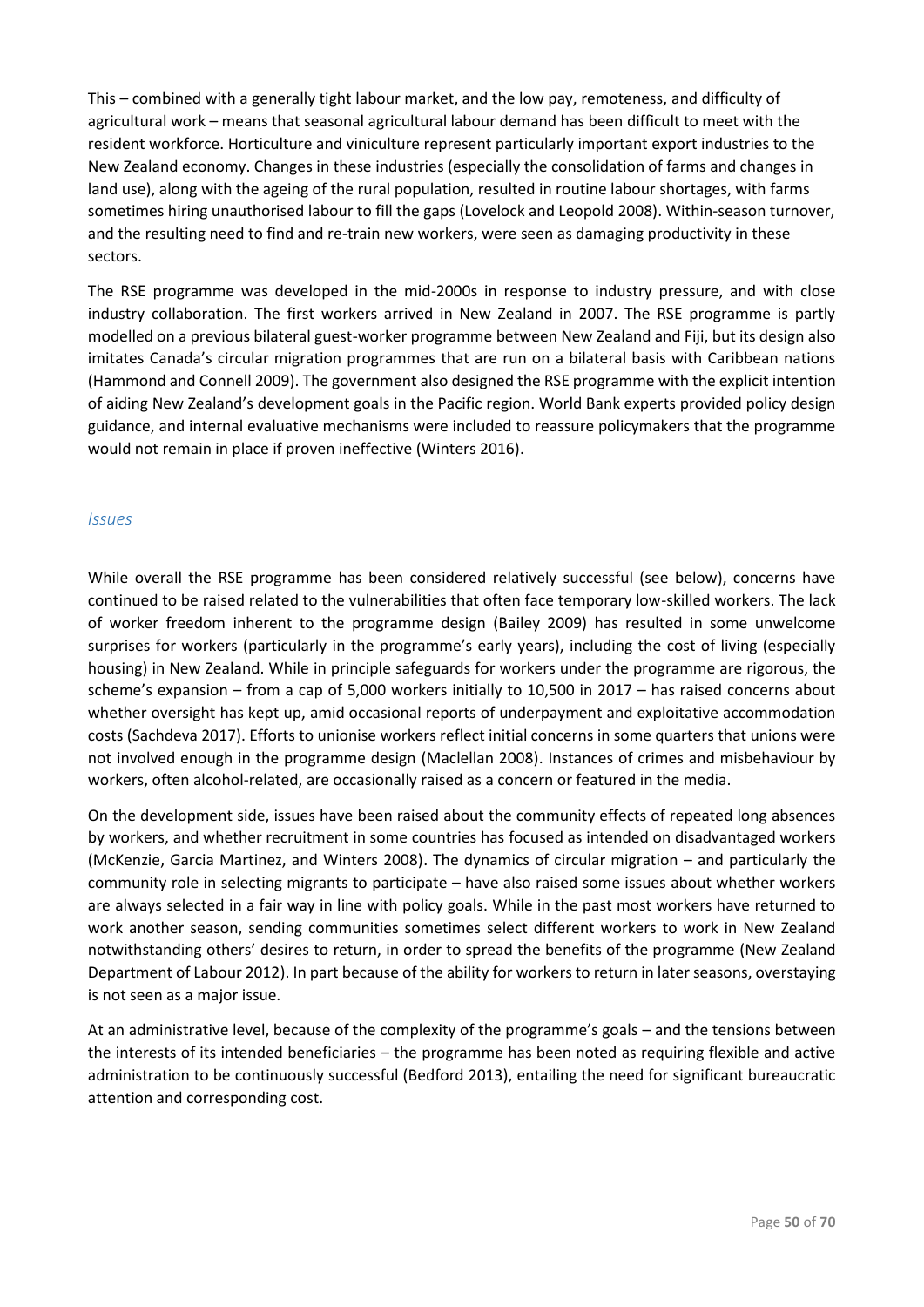# *Effects*

The success of the RSE programme is widely seen as measurable along three dimensions: for New Zealand employers, in filling their labour needs; for the New Zealand government, in aiding its domestic-political and foreign-affairs goals; and for migrants and sending communities, in increasing wealth and economic development.

Most assessments of the RSE programme have been positive about its achievements on all three of these dimensions (Bedford 2013), to the extent that policymakers have raised the possibility of extending it to additional economic sectors (Sachdeva 2017). The programme is ardently supported by the horticulture and viniculture industrial lobbies, which consider it to have solved many of the labour shortages affecting the sector. The programme has also been seen as a success for the government, which has addressed labour shortages without many immigration-related political tensions, while reports of worker abuse have been relatively rare. The programme has drawn cross-party political support.

Research on the development effects of the RSE programme have assessed it quite positively, to the extent that its effects "dwarf those of other popular development interventions" (Gibson and McKenzie 2013). However, some stated aims of the programme, such as to provide capital through remittances to support starting small businesses in sending communities, have little evidence of being achieved. Still, while sending communities experience trade-offs including long absences by parents or workers (with some not sending the level of remittances expected), overall, sending communities are seen to experience positive outcomes. Household income, consumption, and savings increase along with subjective standards of living; community leaders report more resources for community projects; and the programme overall is well assessed by workers.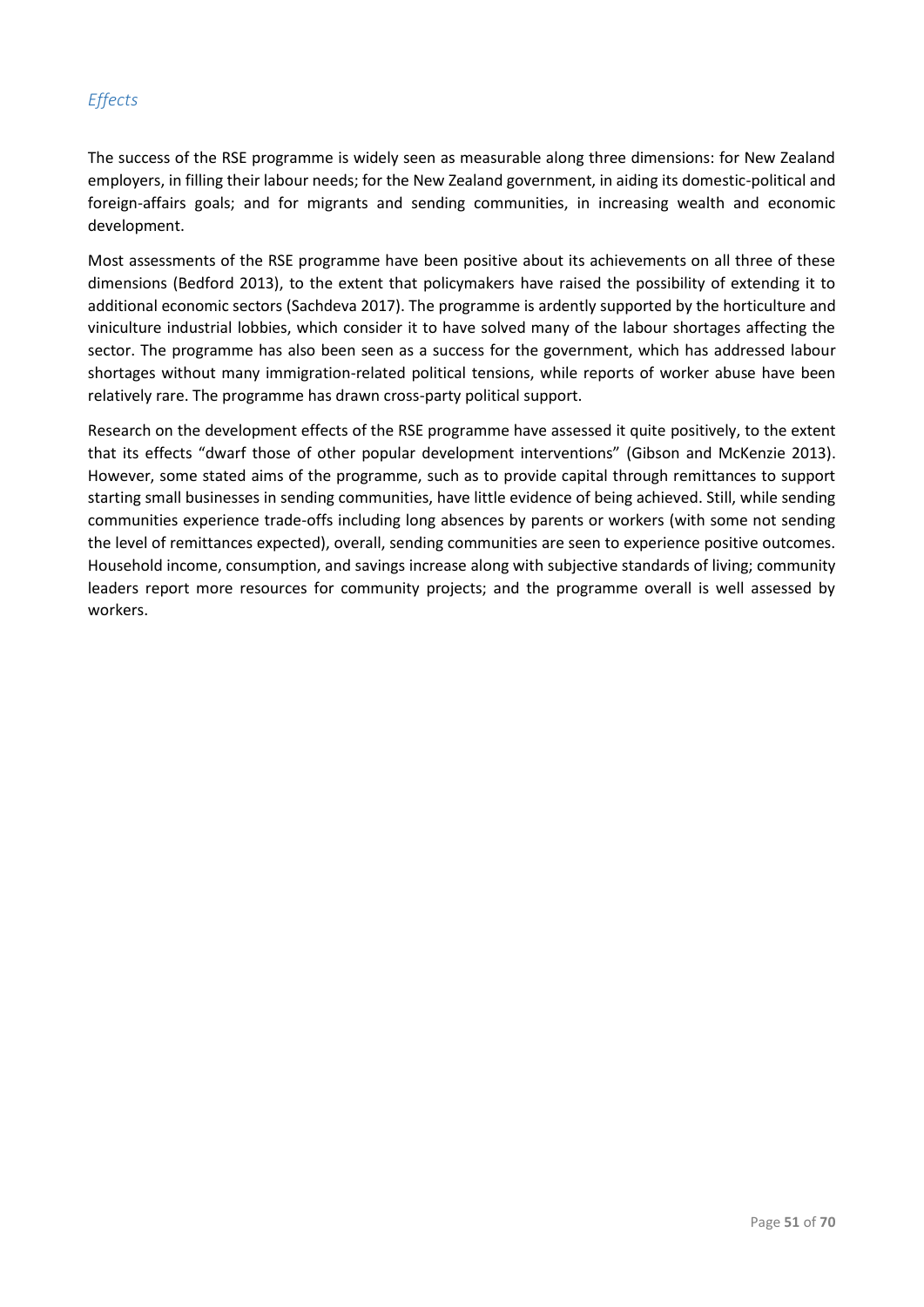### *Goals*

This programme is intended to reduce irregular migration by facilitating legal labour immigration to fill immediate shortages in the economy. Irregular migration was seen as a key problem within the Spanish immigration system at the time. The labour-intensive economic boom of 2000-2008 was characterised by a mismatch between an expansive labour market and a weak immigration regime leading to increasing irregular migration. The catalogue of hard-to-fill vacancies was part of a raft of measures seeking to redirect employers' demands for labour into legal migration channels. The catalogue provides a faster recruitment path for employers than the general mechanisms for recruiting foreign workers, making it easier for employers to access immigrant labour legally.

# *Features*

The catalogue of hard-to-fill vacancies is a list of occupations for which there are few or no native and EEA workers available. It is prepared on a regionalised basis, with different provinces providing a list of occupations that are hard-to-fill in their area. It is published by government every three months and based on official employment office information following negotiations with employment confederations and trade unions. Finotelli describes the resulting list of vacancies as the result of negotiation between the government, trade unions and employers, rather than the outcome of a rigid estimation formula (2013, 334). Foreign workers can be hired into vacancies listed in the catalogue without employers having to undergo a labour market test. The catalogue for hard-to-fill occupations does not distinguish the skill levels of occupations, and occupations across the skill spectrum have been included in the catalogue. There is wide variation in the number of occupations listed in different regions and the list is dominated by labour intensive and seasonal sectors such as agriculture and tourism with many jobs at lower skill levels (OECD, 2014).

Under this route immigrants are granted a one-year visa. This can be renewed for two more years, and then for further two years. After five years immigrants can apply for a long-term residence permit. This immigration scheme also allows immigrants to change jobs, or relocate to other provinces after the first year. Spain allows access to various social rights including limited unemployment benefits. The Immigration Act 4/2000 requires non-discrimination against immigrants, thereby ensuring that immigrants in Spain can access healthcare and education as long as they are registered in the *Padron Municipal de Habitantes.* Immigrants arriving under this route can bring family members after the first year, as long as they have authorisation for at least a further year's stay. Sponsors for family reunification need to demonstrate the ability to provide suitable accommodation, health insurance and sufficient financial resources. Potential beneficiaries of family reunification include spouses and children under 18 and others if dependency can be demonstrated. Beneficiaries of family reunification can be granted work permits.

### *Context*

The catalogue was introduced in 2004, a time of high immigration for Spain. Following a slow shift to becoming a country of immigration in the last quarter of the  $20<sup>th</sup>$  century, Spain experienced an immigration boom between 2000-2008. An exponential rise in its immigrant population saw the foreign-born population rising from under 1.5 million in 2000 to 6.5 million in 2009. In this period Spain became the second largest immigrant recipient country within the OECD (after the USA). Immigrants, as a proportion of the population, increased from 4-14% in the decade to 2011.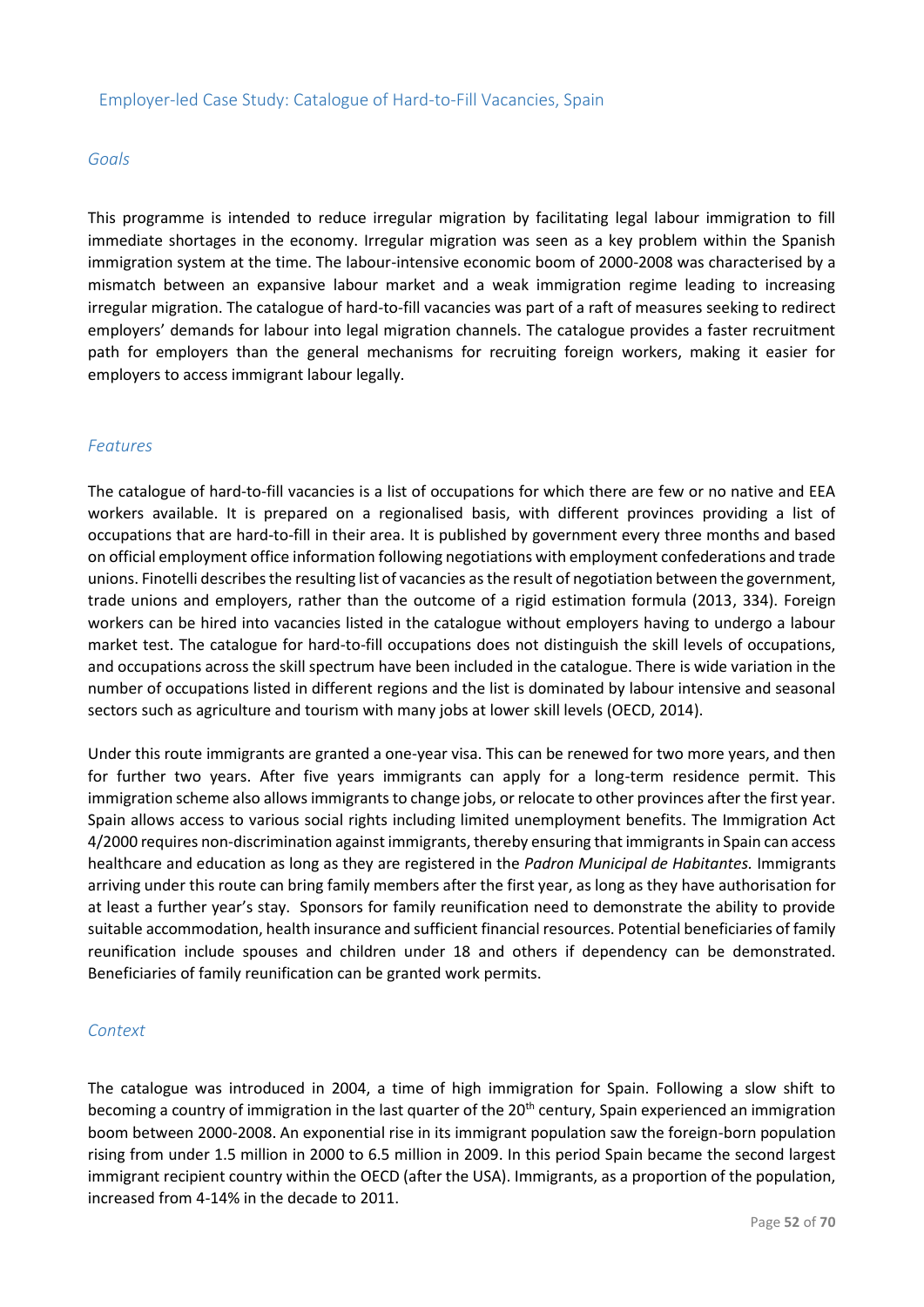The main driver behind this growth in immigration was sustained economic growth that was labour intensive in nature. Labour shortages were exacerbated by rapid population ageing, with the native cohorts entering the labour market each year only filling half of the new jobs available (Arango 2011, 3). Given the paucity of legal avenues for labour migration, irregular migration flourished.

The catalogue of hard-to-fill vacancies was introduced as part of a package of immigration policy reforms focussed on reducing irregular immigration. The other measures included the regularisation of irregular immigrants in 2005 (the last and largest in a series of regularisations) and a wider and stricter inspection and sanction regime for employers of irregular migrants. The catalogue itself was designed to provide employers with a speedier route for recruiting legal labour immigrants. Employers wishing to recruit non-EEA nationals into occupations on the catalogue must make a formal job offer with which a prospective immigrant can apply for an entry visa in their country of origin. The catalogue is part of the 'general regime' for immigration into Spain, with labour market tests operating for other work permit offers to immigrants from outside the EEA. Alongside the general regime for labour migration into Spain is the *Contingente*. For the most part, the contingente allows temporary seasonal workers to enter Spain subject to agreements with sending country governments and an annual quota.

### *Issues*

High levels of irregular migration remain a challenge for Spain, despite various measures to address this problem. However, irregular immigration seems to have reduced significantly and is no longer in the focus on attention. The main tool for reducing the number of irregular migrants living in Spain has been the six regularisations between 1986-2005. Since then policies place increasing emphasis on improving border controls and in-country controls. However, there remains recognition of the need to channel inflows into legal avenues. The set of the set of the set of the set of the set of the set of the set of the set of the set o

The global economic downturn, and consequent high unemployment in Spain, has impacted on the rates of migrants returning to countries of origin and outmigration doubled between 2007 and 2013. (INE, Estadística de Variaciones Residenciales). However, following the downturn, migrant populations in Spain were subject to very high rates of unemployment with over 1 million jobless immigrants in 2009 (European Migration Network 2010, 35). Migrant workers are concentrated in low skilled jobs and 17.2% of low skilled workers are foreign nationals, compared to just 3.6% of workers in highly skilled jobs (European Migration Network 2010, 44). Many migrant workers were employed in sectors like construction that were particularly hard hit by the economic crisis. Therefore, the downturn has had a greater impact on immigrants who experienced a 72 per cent increase in their unemployment rate (12.4 per cent to 21.3 per cent) in 2008, while Spanish workers saw a 58 per cent increase (7.9 per cent to 12.5 per cent) (European Migration Network 2010, 52). To encourage unemployed migrants to return to their countries of origin Spain instituted a voluntary returns programme for economic migrants that incentivises return by paying out their unemployment benefit as a lump sum on leaving Spain.

# *Effects*

Despite the economic downturn, the catalogue of hard-to-fill vacancies remains in use. As a mechanism it provides immigrants access to the Spanish labour market across all skill levels where vacancies are persistent. High unemployment has resulted in less demand registering on the catalogue: the vacancies listed dwindled to 28 in the third quarter of 2012, compared to more than 200,000 vacancies in 2008 (Urban 2015, 201).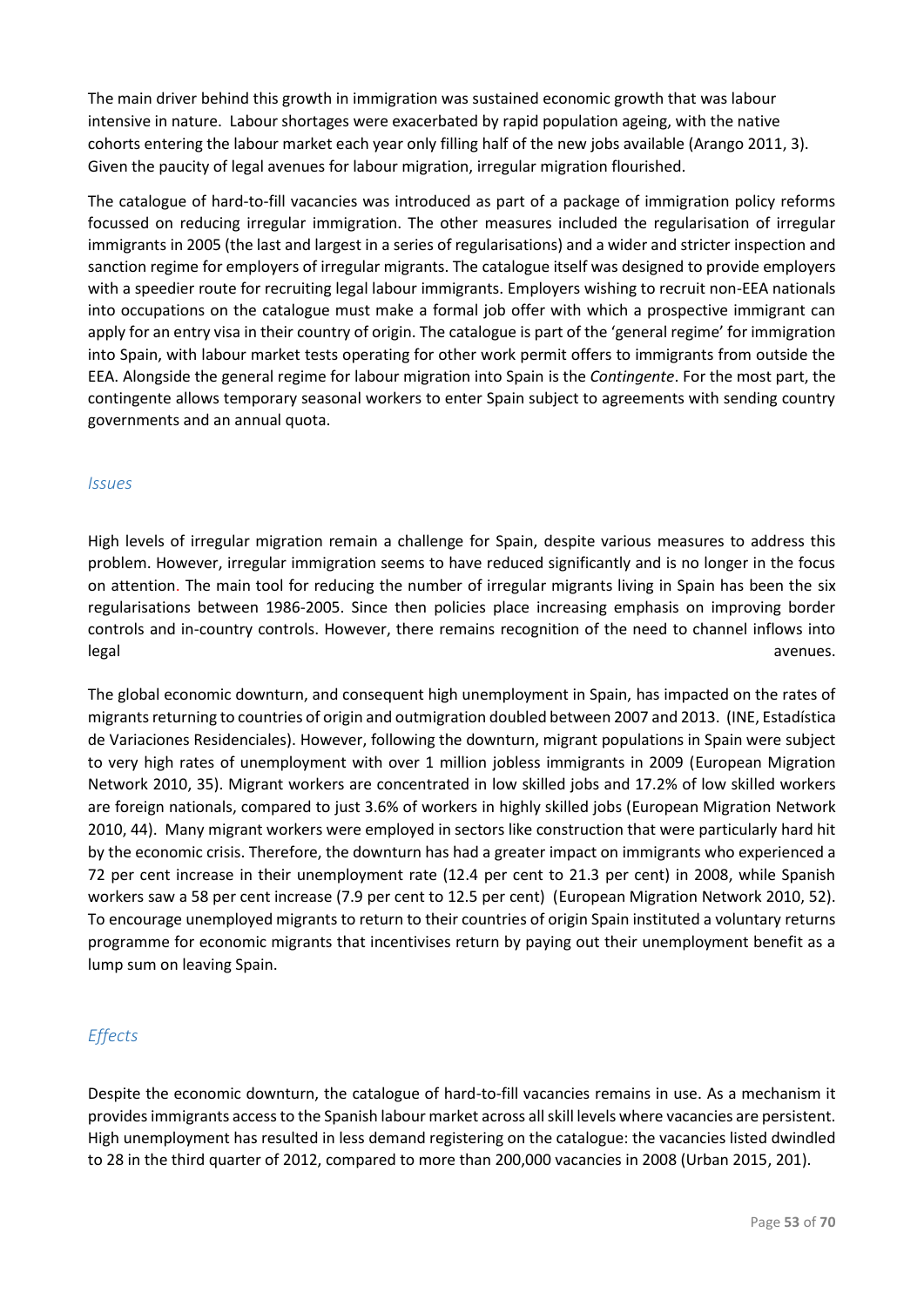A 2010 report describes the catalogue as 'a highly flexible mechanism that adjusts to reflect changing labour market needs' (European Migration Network 2010, 24).

Spain's comparatively liberal policies on family and social rights for migrants have also remained in place. Spain has continued to pursue more inclusive policies that give migrants access to some unemployment benefits and rights to family reunion more generous than in most other EU member states (MIPEX 2014). Similarly, despite some restrictions being introduced on access to healthcare these targeted mainly irregular immigrants and were resisted by five regions and professional medical associations and their members. The political and constitutional context remains strongly underpinned by adherence to values of equality and non-discrimination, with the effect that the stratification of rights between natives and immigrants has been less prevalent than in other EU member states.

Some have argued that Spain marks an exceptional case, bucking the trend towards more restrictionist immigration policies across Europe since the economic downturn (Arango 2013). While Spanish Observatory data shows increases in racism and xenophobia, a continued acceptance of immigration in Spain persists. The economic crisis and rising unemployment have not precipitated the closure of labour migration routes. Instead, these routes are seen as having mechanisms capable of adjusting to changes in demand for labour rather than requiring complete closure. Policy responses to high unemployment among immigrants in Spain have favoured initiatives such as improving the portability of migrant's social rights. Migrant advocacy groups have also begun to set up programmes resettling migrants with permanent residence rights in rural parts of Spain that are suffering depopulation, moving them out of the urban coastal areas where immigrant unemployment is high (Delle Femmine 2017). It appears that in a political and constitutional setting where stratifying rights between natives and immigrants is less acceptable, policy responses have been more varied than a restrictive turn to removal.

Finally, the impact of international immigration on Spain's rural areas has become a topic of increasing interest. Following a prolonged period of out-migration (and associated population ageing) in rural areas, the last two decades have seen an increase in the arrival of international migrants in rural locations. Collantes et al find this has reduced depopulation in rural areas, with some even seeing a reversal of depopulation and beginning 'not only to retain but also to gain population after decades of steady decline' (2013, 616). Pinilla et al reflect on the drivers of international immigration into rural area in Spain and note that this has been facilitated by the conversion of immigrant's status from temporary to permanent and the arrival of new contingents of permanent migrants. They note that the high rates of ageing and difficulties in replacing retiring workers in rural areas provide opportunities for immigrants seeking work. In addition, rural areas offer the prospect of better amenities and lower housing and living costs than urban conurbations and migrants find this attractive (2008, 13).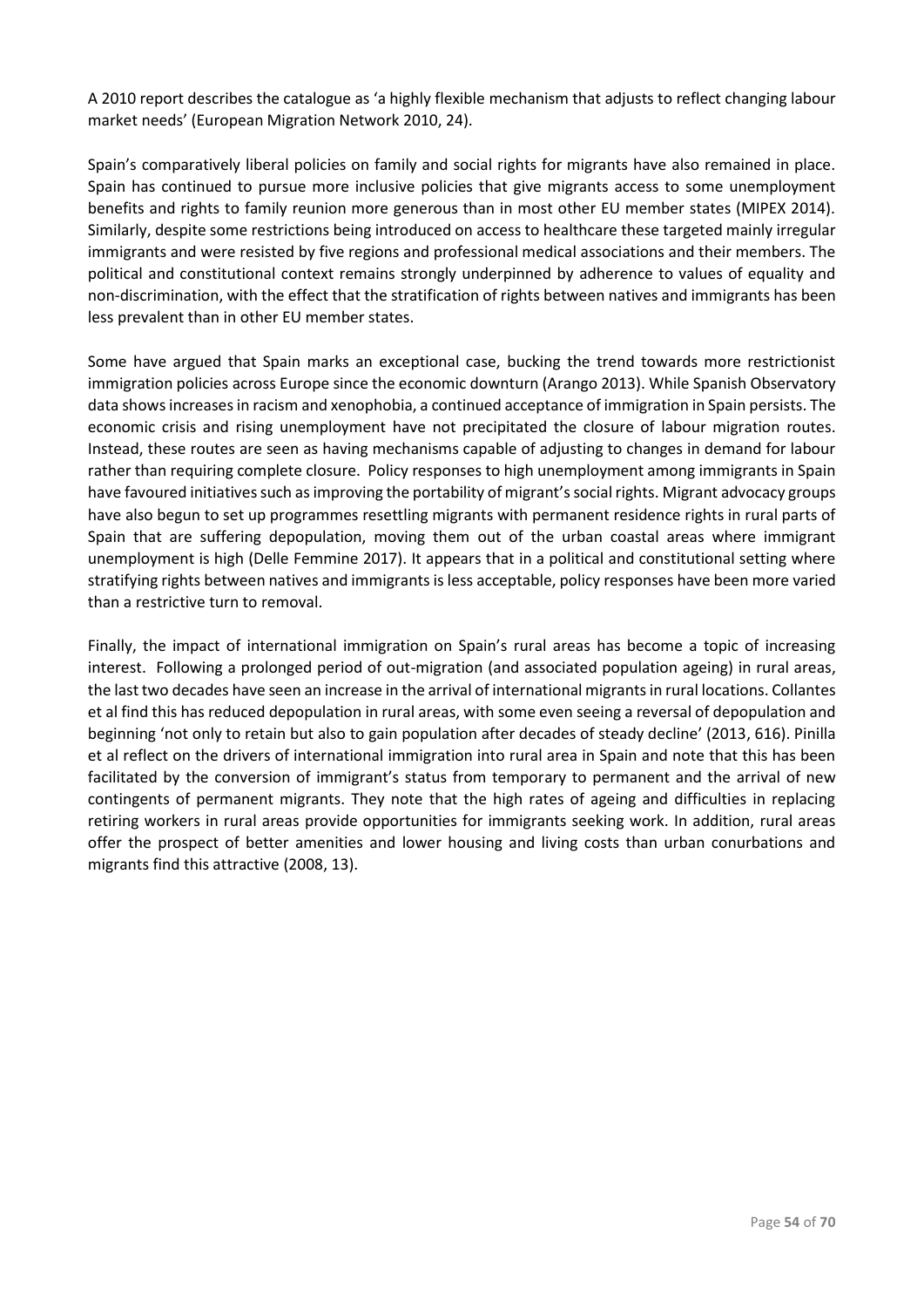### *Goals*

The Swedish 2008 Immigration Law aims to ensure that employers in Sweden can use immigration from outside the EEA to meet their labour needs. The 2008 law produces a demand-driven system where employers have the greatest say in determining labour needs by allowing migrants to fill labour market gaps where employers state these cannot be met within Sweden or the EEA. The new law is driven primarily by recognition of the need for foreign workers to meet Swedish labour market needs, but a secondary driver is recognition of the effects of population ageing. Consequently, this move to a much more liberal labour immigration regime was, in part, justified by the recognition that: "the population was rapidly getting older, and fewer people of working age would have to support an increasing percentage of the population in the near future" (Billstrom cited in Platanova and Urso 2012, 117).

#### *Features*

The 2008 immigration law allows labour migrants with a job offer to be given a work permit for two years across all skill levels. Employers can recruit third country nationals where they find they can recruit no suitable candidate within Sweden or the EU/EEA. The job offers made must be consistent with collective agreements in place on pay and conditions. To qualify for a work permit the job offer must be such as to allow a labour migrant to support themselves - a minimum a pre-tax threshold of SEK 13,000 (around £1,200). The work permits are initially restricted to the occupation and employer. But, they can be renewed for a further two years at which point the employer restriction is lifted. Work permits requested for those occupations on the shortage list compiled by the Public Employment Agency are expedited. Within this route, immigrants can apply for a new work permit without being required to leave Sweden and thereby change occupation – as long as the switch is completed within 3 months.

Migrants can bring their family members provided they have been granted more than a year of stay. Family members is generally restricted to spouses and civil partners and children, but can include parents, adult children and others in exceptional circumstances. Sponsors for family reunification must demonstrate suitable accommodation and sufficient resources. Family members entering Sweden through family reunification are granted work permits. Migrants gain access to welfare rights at the same level as Swedish nationals after one year, once they are registered on the Swedish population register. They are then also entitled to free Swedish language tuition. After 4 years residence labour migrants can apply for permanent residence. Labour migrants are allowed to leave Sweden for a period of up to 12 months without compromising their status or their path to permanent residence. These fairly generous rights and access to settlement are viewed as necessary to attract migrants to Sweden.

### *Context*

Prior to the 2008 immigration law the Swedish labour immigration system was one of the most restrictive among OECD countries, now it is one of the most liberal. The opening up of Swedish labour markets to immigration from outside the EU marks a departure from the policies in place since the 1960s.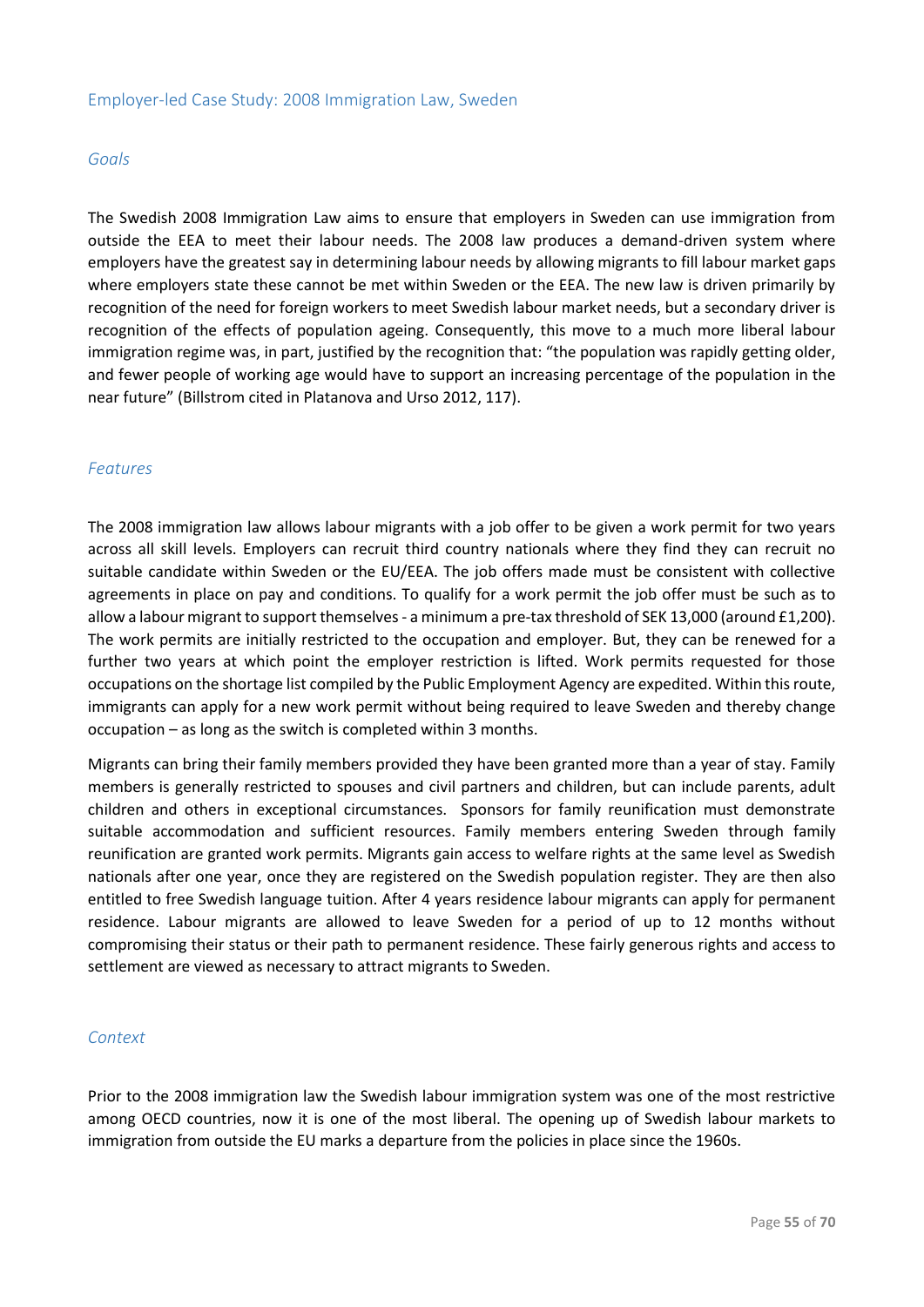These were characterised by their restrictiveness towards labour migration driven by trades union pressure requiring any prospective labour migrants to have parity with Swedes, not only in terms of pay and conditions at work, but also in terms of access to housing, education and social benefits (Borang and Cerna 2015, 10). Policies to address labour shortages, therefore, turned instead towards increasing labour market participation rates among outsider groups already in Sweden, rather than recruiting migrant labour from outside Sweden.

The 2008 law reduces the role of unions to commenting on job offers made to labour migrants within 5 days. Unions can comment as to whether job offers are in line with collective agreements on pay, insurance and working conditions. This is a marked change from the previous system in which the Public Employment Agency assessed labour shortages more restrictively and only issued work permits in line with shortage lists produced. Unions arguably held decisive and restrictive influence over labour immigration policy under this system. By contrast, under the 2008 law, employers' expressions of demand for labour are now the key driver of labour immigration. This change from a centralised sectoral approach assessing labour shortages to a demand-driven approach led by employer demands came about due to a variety of factors. These include declining unionisation, the decorporatisation of the Swedish state and employer stakeholder bodies becoming more active on labour migration than had previously been the case. The resulting system is more open to using immigration to address labour market shortages. Additionally, concerns about ageing populations, a shrinking workforce and insufficient regional labour mobility have bolstered the case for more liberal use of labour immigration.

Although shortage lists have been replaced by employer demands within the immigration system the Public Employment Agency (and Statistics Sweden) continue to forecast labour market needs in Sweden producing regular reports. These reports cover both short-term shortages (up to 12 months) and longer-term projections (5 to 10-year range). The data is used to develop a shortage index which covers national and regional perspectives and provides breakdowns by sector and occupation. However, the shortage index is used by government for evaluation and forecasting only and does not constrain the ability of employers to make job offers to labour migrants where they cannot find a suitable candidate vacancy within the Sweden or the EEA/EU, although work permits for jobs on the shortage list are expedited

The 2008 system of determining labour migration levels via employer demand survived the economic downturn which followed as it was seen as self-regulatory. Employer demand for labour migrants increased in 2009 and then remained relative steady falling back to around 15,000 in 2014 (see figure below)



Source: Swedish Migration Agency Statistics<sup>26</sup>

1

<sup>26</sup> [https://www.migrationsverket.se/English/About-the-Migration-Agency/Facts-and-statistics-/Statistics/Overview-and-time](https://www.migrationsverket.se/English/About-the-Migration-Agency/Facts-and-statistics-/Statistics/Overview-and-time-series.html)[series.html](https://www.migrationsverket.se/English/About-the-Migration-Agency/Facts-and-statistics-/Statistics/Overview-and-time-series.html) accessed 18 January 2018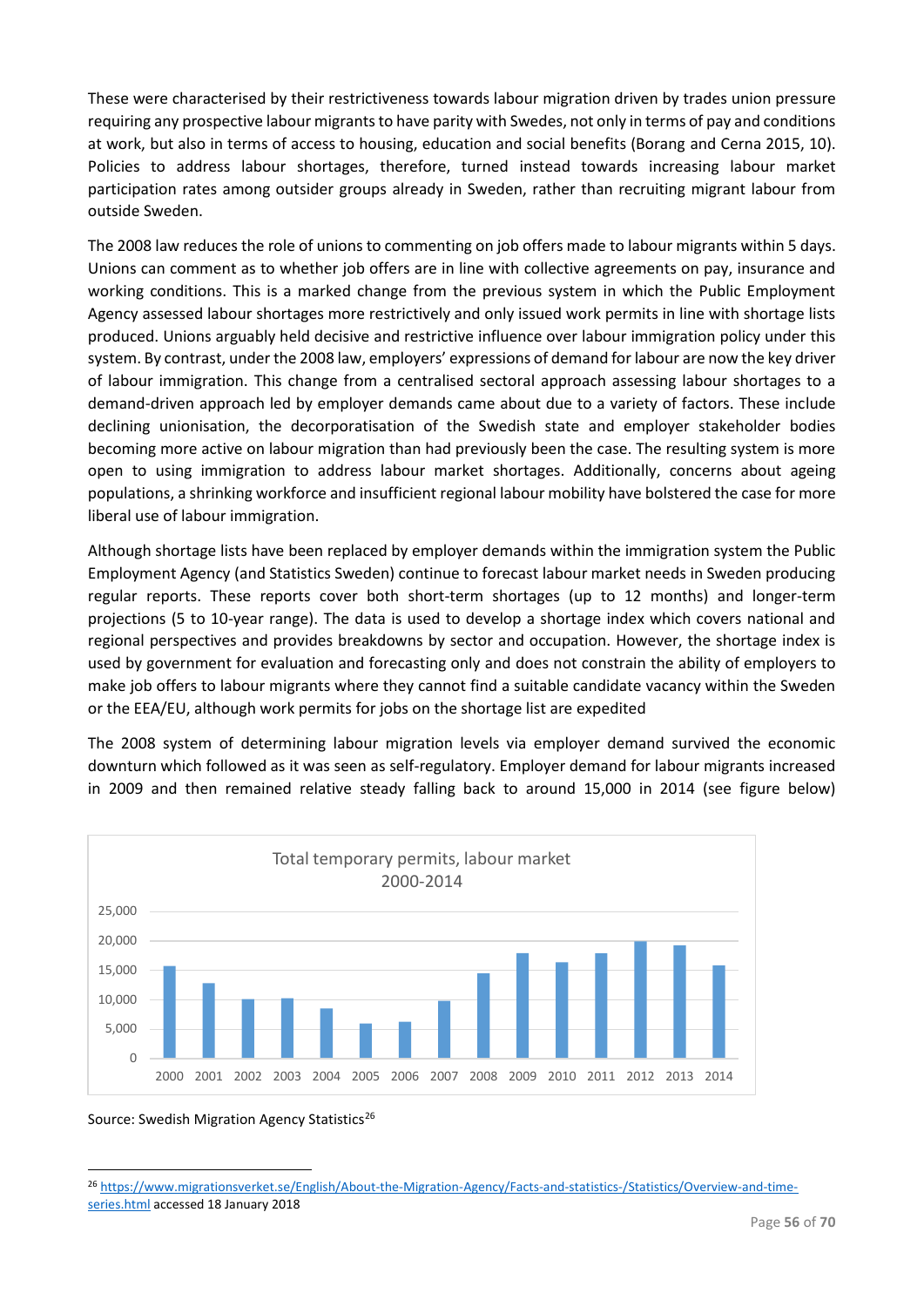In more recent years labour migration has been overshadowed in Swedish policy considerations by humanitarian entry routes. In 2015 asylum applications peaked at just over 160,000. Legal and policy changes have attached more restrictive conditions to humanitarian migrants in Sweden, but the overall increase in such migrants adds to the supply of migrants available to work in Sweden. This in turn reduces employer demand for labour migrants.

### *Issues*

The main issue arising from the 2008 change in the labour immigration system has been the need to ensure compliance from some employers who were seen as untrustworthy and not adhering to the employment conditions required. To address this issue some changes were made, such as the introduction of stricter controls on certain sectors in 2012 (including cleaning, hotels and restaurants, services, construction and agriculture). These measures include requiring employers to provide financial information to prove they have the resources to pay the required wages and providing tax statements to prove wages had in fact been paid. Businesses registered in non-EU countries are required to register a branch with the Swedish Companies Registration. These efforts are judged as having been successful in reducing exploitation of migrant workers and led to a reduction in the number of permits requested and granted within the affected sectors (Ollus et al 2013:184). This effort to combat exploitative practices in particular sectors was backed up with an inspection and sanction regime in 2014. The exploitation of foreign workers by disreputable employers has become a growing concern in public and policy debates on immigration European Migration Network 2015, 3).

There is also concern that labour migration should not become a substitute for other labour market and social policies such as investment in training and education for Swedish workers or policies to help women or people with disabilities into work (Platanova and Urso 2012, 126). Access to social rights and family reunification remains generous for labour migrants. However, more stringent support requirements have been introduced for those wishing to be accompanied by family members.

# *Effects*

1

Labour migration remains a much smaller entry route to the country compared to family reunification and humanitarian protection routes. Work permit issues made up just 16 per cent of total immigration permits for 2015, although 23 per cent of family unification or formation permits were for family members of work permit holders (Swedish Migration Agency Statistics<sup>27</sup>). Sweden has also made steps to provide access to the labour market for other migrants. In 2014 it extended the opportunities for foreign students to get residence and work permits, including a post-study job seeking visa for up to six months. Similarly, in some circumstances asylum seekers with rejected applications can apply to remain on a work permit and there are new opportunities for self-employed persons to seek residence permits.

Work permit figures show the 2008 immigration system working to draw in labour migrants across different skill levels. The EMN Sweden report for 2015 provides data on employment of third country nationals for selected occupations. In this data third country nationals providing personal services were the largest group (1315) with most working as cooks (781), the rest providing cleaning and housekeeping in establishments like hotels and offices (189), domestic housekeeping (172) and working as waiters (23).

<sup>27</sup> [https://www.migrationsverket.se/English/About-the-Migration-Agency/Facts-and-statistics-/Statistics/Overview-and-time](https://www.migrationsverket.se/English/About-the-Migration-Agency/Facts-and-statistics-/Statistics/Overview-and-time-series.html)[series.html](https://www.migrationsverket.se/English/About-the-Migration-Agency/Facts-and-statistics-/Statistics/Overview-and-time-series.html) accessed 17 January 2018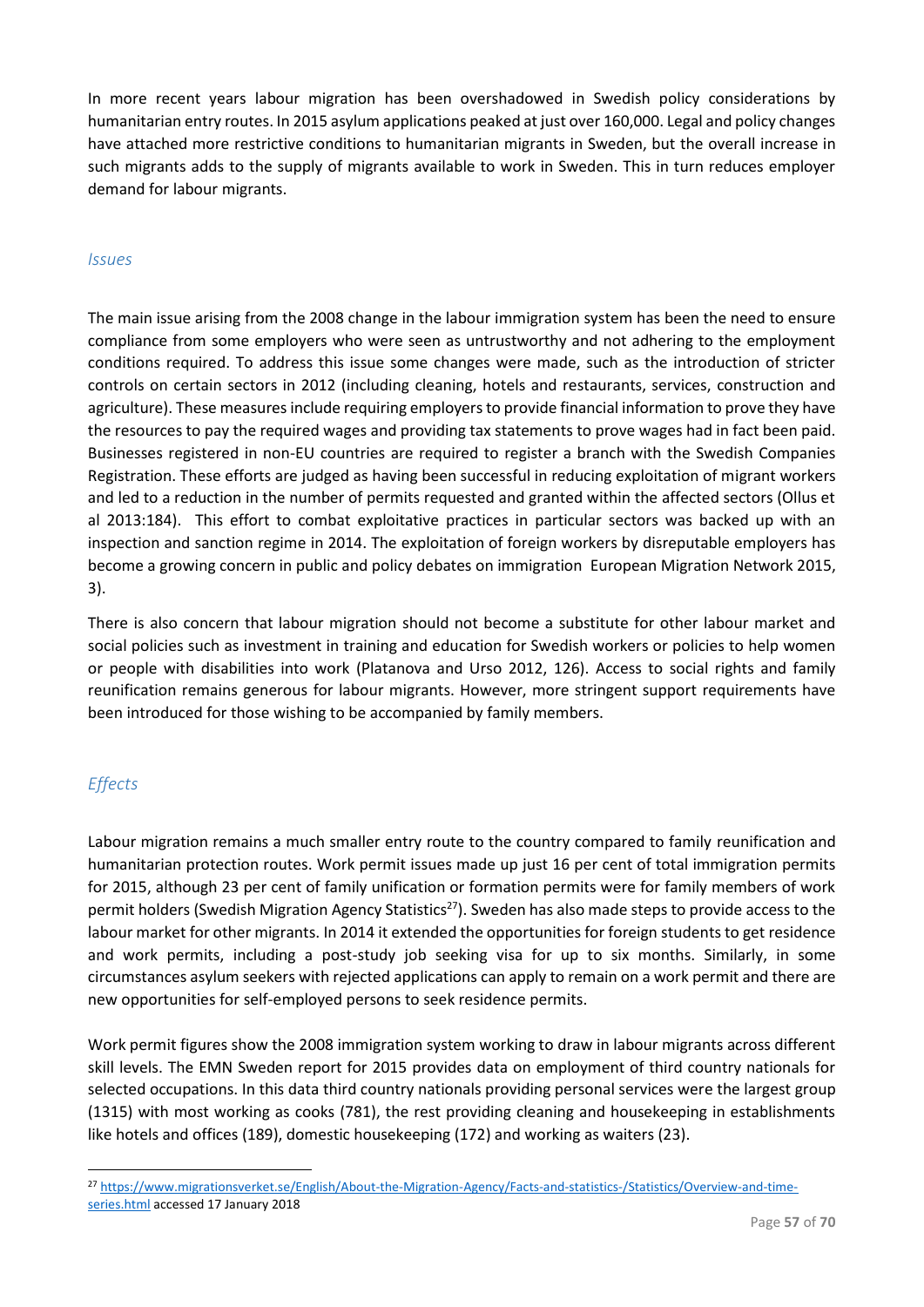It is difficult to determine skill or salary levels in this data. A group likely to be at the lower end of the skill spectrum are the 193 third country nationals recruited to work in personal care occupations, where most worked in home-based settings (158). Other groups in this data are likely to be highly skilled: including 649 in ICT professions and 582 engineers. Data from 2013 shows that among the top ten occupations for which employers recruited third country nationals there were some for which no national shortage was reported in the shortage index produced by the Public Employment Agency. This indicates that employers perceived needs do not dovetail entirely with their analysis of labour needs. For instance, employers requested waiting and cleaning staff despite the Agency considering these to be in surplus. However, a Public Employment Agency study on recruitment of labour migrants found that relatively few employers considered hiring labour from outside the EEA to fill vacancies. Only 10 per cent of employers surveyed intended to try to recruit from outside the EU in the next two years. Employers continued to have very limited knowledge of how to go about recruiting foreign nationals. Swedish language proficiency and difficulties in assessing and recognising qualifications gained abroad also pose significant barriers. Despite the legislative change in 2008, by 2012 third country nationals in the Swedish labour market (including seasonal workers and the self-employed) totalled 27,100, representing just 0.6 per cent of the workforce.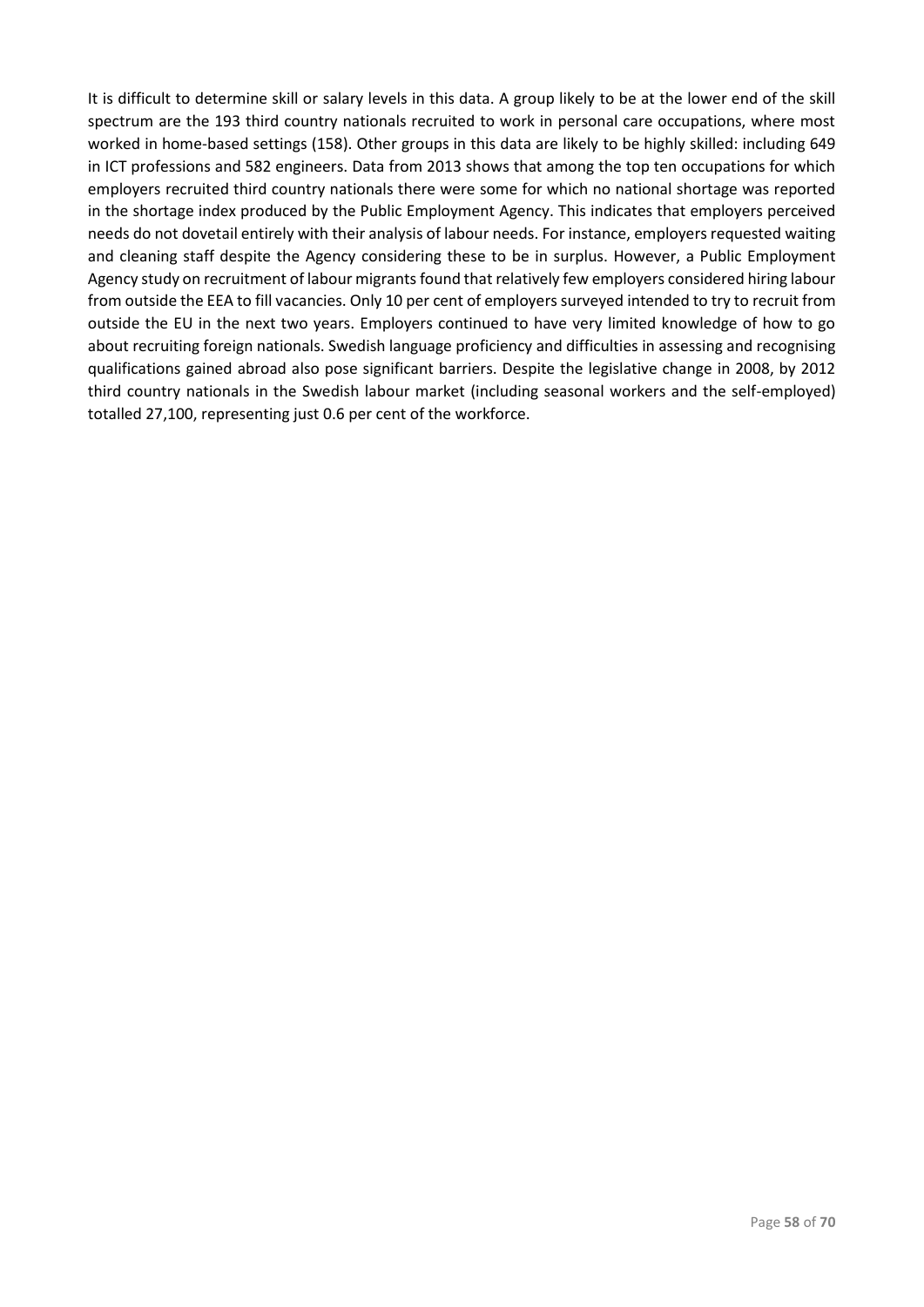### *Goals*

The Manitoba Provincial Nominee Program (MPNP) – run by the Canadian province of Manitoba within Canada's federalised approach to immigration policy – aims to increase settlement migration to Manitoba in order to serve a wide array of interconnected economic and demographic goals. Demographically, the MPNP supports population growth in a province that had been experiencing slow growth and substantial outmigration. The MPNP also works to attract a greater share of immigrants to rural Manitoba communities, in part to address acute ageing and out-migration problems there, dispersing immigrants beyond the main urban centre of Winnipeg that has been traditionally heavily favoured by immigrants to Manitoba. Economically, the MPNP aims to support economic growth by providing workers in a wide range of indemand occupations across a variety of skill levels, both in the province's urban centre of Winnipeg and in rural communities. The programme is also designed in particular ways to retain immigrants in the province.

# *Features*

The MPNP provides permanent Canadian residency to qualified workers and their dependents. One of the MPNP's most distinct characteristics across its two-decade history is its combination of skills-based criteria with immigrant selection based on existing connections to Manitoba. The latter is intended to help ensure that migrants admitted under the programme stay in the province.

Run under Canada's federalised immigration system, the MPNP is operated independently by the province of Manitoba, with the Canadian federal government only screening prospective immigrants according to inadmissibility criteria and reserving the power to cap the programme's size. Prospective migrants apply to the programme, either from within our outside Canada, through an "expression of interest" to receive a "nomination" for permanent residency from the province. Above federal visa application costs, once accepted, provincial nominees must pay the province a \$500 fee.

Throughout its existence, the MPNP's strategic approach has been to adopt relatively flexible selection criteria that appeal to migrants who are unlikely to qualify under federal programmes (Baglay 2012, 129). In general, the MPNP increases the opportunity for skilled workers with ties to Manitoba, and temporary leave under different programmes, to gain permanent residence. It provides unique access to permanent residency for some lower-skilled workers with Manitoba connections (Baglay and Nakache 2014).

Two distinct pathways exist for graduates of Manitoba postsecondary institutions and business investors. Apart from this, the Skilled Workers Overseas pathway is a points-based system for workers living overseas, which requires them to have support of family or friends in the province, previous education or work experience in Manitoba, or an invitation as part of a strategic recruitment initiative. Applicants are scored based on language proficiency, age, work experience, education, and adaptability. Under rules being currently introduced, candidates who do not qualify for permanent residency under Canada's "Express Entry" system must also work in one of a list of in-demand occupations, across a number of skill levels. The Skilled Workers in Manitoba pathway allows foreign workers in Manitoba under different immigration categories, who meet language requirements and are in continuous employment or have a long-term job offer, to receive provincial nominations for permanent residency. Workers in both streams generally must show they do not have stronger ties to another province, and must submit a settlement plan.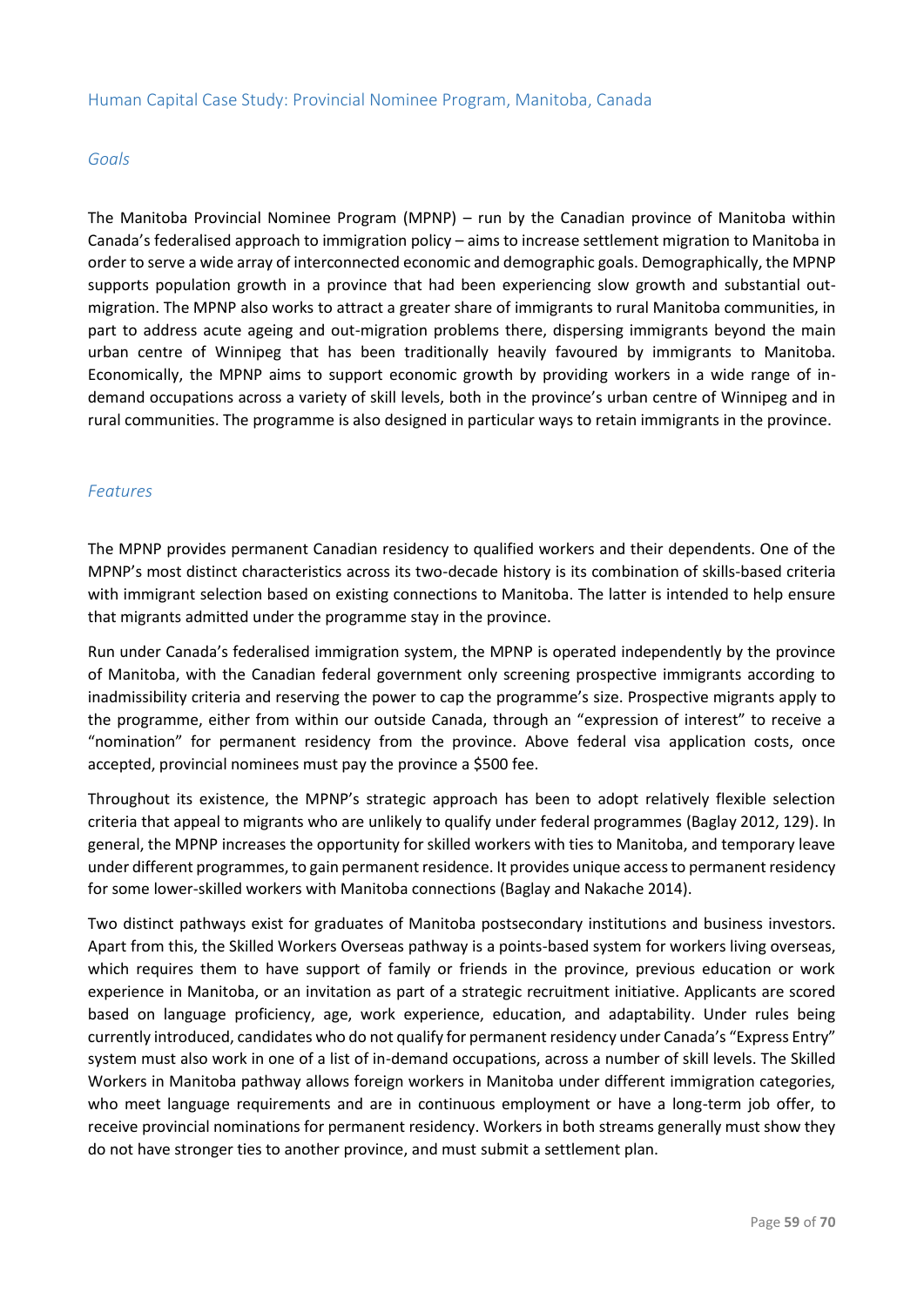In recent years, the programme has been adjusted to favour applicants currently in work or with a job offer (Pagathkhan 2016), a shift from the previous emphasis on migrants' skills and connections to the province. The MPNP's traditional allowance for settlement immigration for workers outside of the highest skill levels has been distinctive (Leo and August 2009, 502). In the past, prospective immigrants could apply under a generous family stream, or under a "community support" stream that would allow them to immigrate with demonstrated support from an established ethnocultural community, a feature that has been described as unique (Carter, Morrish, and Amoyaw 2008, 176). While separate family and community pathways no longer exist, the programme still maintains a strong emphasis on attracting workers who show they have sources of support or ties to the province.

# *Context*

Manitoba experienced low international immigration and few internal newcomers after the 1960s, as immigrants to Canada overwhelmingly settled in Ontario, Quebec, and British Columbia. Of those immigrants who did arrive in Manitoba, 90 percent settled in Winnipeg, whose metropolitan area contains 60 percent of the province's population.

In the 1990s, with immigration regarded as key to Canada's economic and demographic development, policymakers identified the lack of dispersal of immigrants within Canada as a national problem. A recognition also emerged that general federal immigration programmes could not adequately address the economic and demographic problems faced by particular provinces or communities (Baglay and Nakache 2014). This resulted in a substantial federalisation of the immigration system, as the federal government opened the door for provinces and territories to set up nominee programmes to attract immigrants. (Quebec has historically operated its own programme.) Following these reforms, Manitoba was the first province to operate a nominee programme. MPNP has historically been the largest and most ambitious of all the provincial nominee programmes, often being larger than all others combined.

### *Issues*

The MPNP is a complex programme with a number of interlocking goals and has encountered a number of noted issues (Lewis 2010). Considering its economic goals, one of the most significant issues has been the question of whether immigrants under the programme are fulfilling their economic potential. While generally employment among MPNP nominees is high – as the programme favours people with locally desired skills and who are in their working prime – past surveys have found between 30 and 50 percent were not working in what they considered their long-term career area. However, the MPNP has given considerable effort to recognizing and upgrading workers' education and credentials (Carter, Morrish, and Amoyaw 2008, 175), mitigating this issue. At the same time, recent changes emphasising the need to work for eligibility have raised the possibility of exploitation, as workers are increasingly reliant on employers for the opportunity to gain permanent residency (Baglay and Nakache 2014).

One key issue for the MPNP has been retention, as permanent residents cannot, under Canadian law, be restricted in where they live. However, the MPNP has generally been seen as relatively successful at retaining nominees in the province through policy design that emphasises provincial ties. Especially in the programme's first decade, there was a strong emphasis in purposefully recruiting further immigration from ethnocultural groups already established in Manitoba as a key tactic in retaining migrants in the province. While this effort appeared key in retaining immigrants, it has also been criticised for entrenching inequality between ethnocultural groups and for binding certain cultural groups to certain economic roles (Lewis 2010).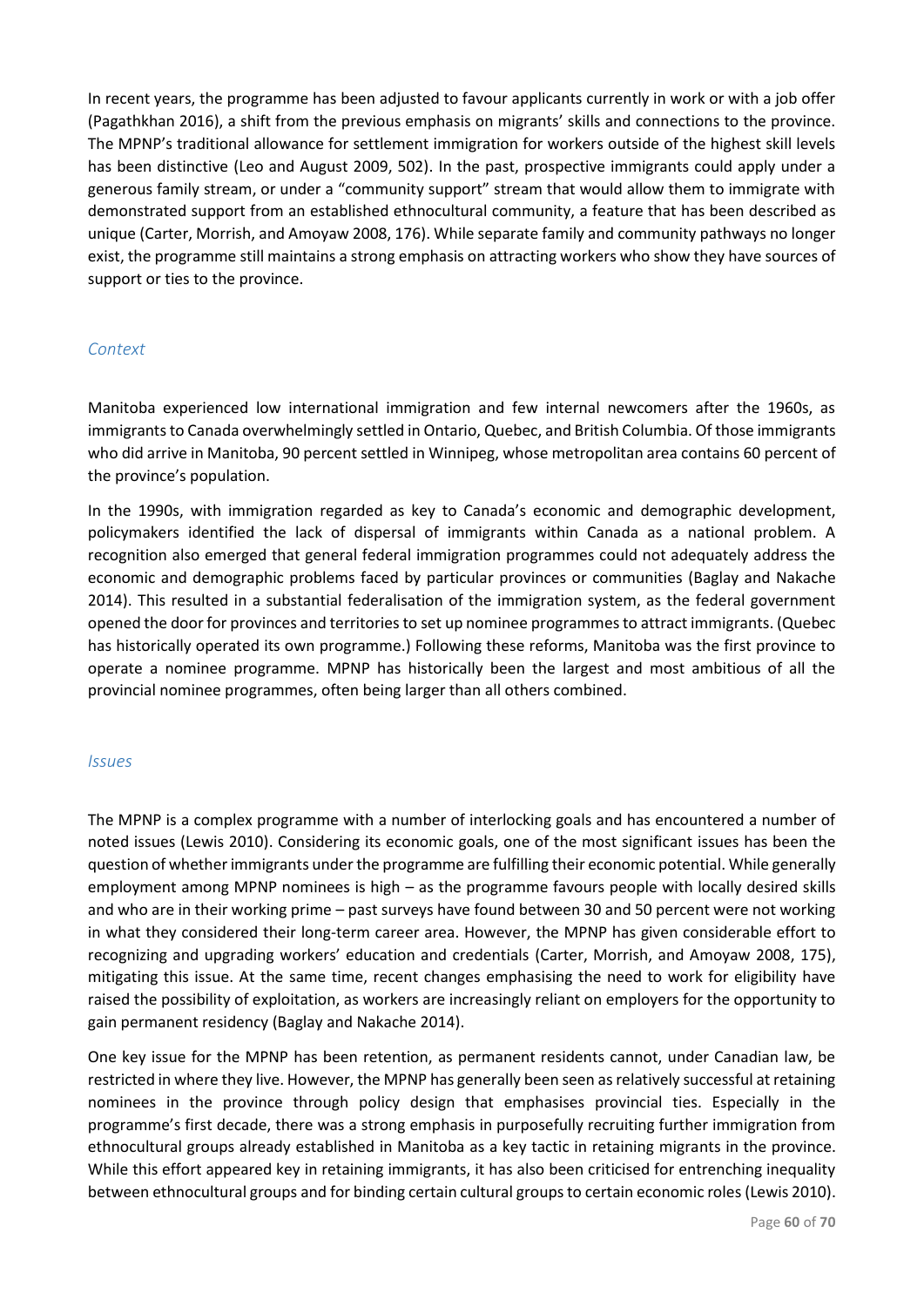Service provision has also arisen as an important issue in the MPNP, especially in rural communities intended to be major beneficiaries (Zehtab-Martin and Beesley 2007). Manitoba's agreement with the Canadian federal government to run its own integration programmes, as well as the province's flexible and feedbacksoliciting approach to implementation, are seen to have mitigated problems in this area (Leo and August 2009). Still, services like language training, transportation, and childcare can be expensive and logistically difficult to provide in smaller communities. Smaller Manitoban communities experiencing high per-capita immigration – often due to quick influxes of provincial nominees working in particular local industries – have sometimes struggled to provide services, often relying on third-sector organisations (Carter, Morrish, and Amoyaw 2008, 181). For most of the programme's history, Manitoba had not charged its own fees to nominees, but the province introduced one for accepted nominees in 2016, ostensibly to fund programme administration and integration initiatives (Laychuk 2016).

While federal flexibility has been important in the programme's success, there are times when federal administration has emerged as a significant issue. Federal action was needed to regulate an immigration brokering industry that negatively affected potential participants in the early years of the programme. Likewise, while for many years the federal government did not cap the number of primary migrants the MPNP could nominate, these caps were reintroduced in recent years. Application backlogs, caused either by federal or provincial authorities, have also been a recurring issue.

# *Effects*

The MPNP has generally been seen as a model for other provinces and as successful at meeting its goals.

The MPNP has been essential to Manitoba's success in drawing an increasing proportion of Canada's immigration. Early in the programme's history, the MPNP became the channel that accounted for a clear majority of total settlement immigration to Manitoba. At various points in the programme, Manitoba has received a higher proportion of immigrants relative to its population than any other province, and the MPNP contributed to Manitoba more than doubling its proportion of immigration among the Canadian total, from around 2 percent to around 4.5 percent (Lewis 2010). In 2014, the most recent year for which the Manitoban government released statistics, the MPNP granted permanent residency to nearly 5,000 primary applicants and 7,250 dependants (Manitoba Labour and Immigration 2015, 10), in the context of a provincial population of 1.2 million.

Especially in its first decade, the MPNP was seen as successful in drawing more immigrants to communities outside of Winnipeg, with the share of Manitoba immigrants settling in Winnipeg dropping to 76 percent by 2006 (Carter, Morrish, and Amoyaw 2008, 174) from more than 90 percent before the programme. While more recent statistics suggest that this figure has risen back into the mid-80s (Manitoba Labour and Immigration 2015), the MPNP is still seen as a model programme in drawing new residents to rural communities that are now economically and demographically revitalised (Dharssi 2016). However, these influxes have also sometimes resulted in stress on housing markets in smaller communities.

Economically, the MPNP has overall been seen as well-matched to labour market demand, and has supplied workers to an unusually wide range of industries (Carter, Morrish, and Amoyaw 2008, 172–73). Despite being assessed positively overall in terms of its economic impact, latter concern that too few applicants had employment in hand when arriving in Manitoba has spurred recent reforms to the programme.

The MPNP has also resulted in increased diversity in Manitoba. By its design, the programme draws from already settled groups, and in its early years two ethnocultural groups – Filipinos (mainly in Winnipeg) and German-speaking Mennonites (usually in farming communities) comprised a majority of nominees.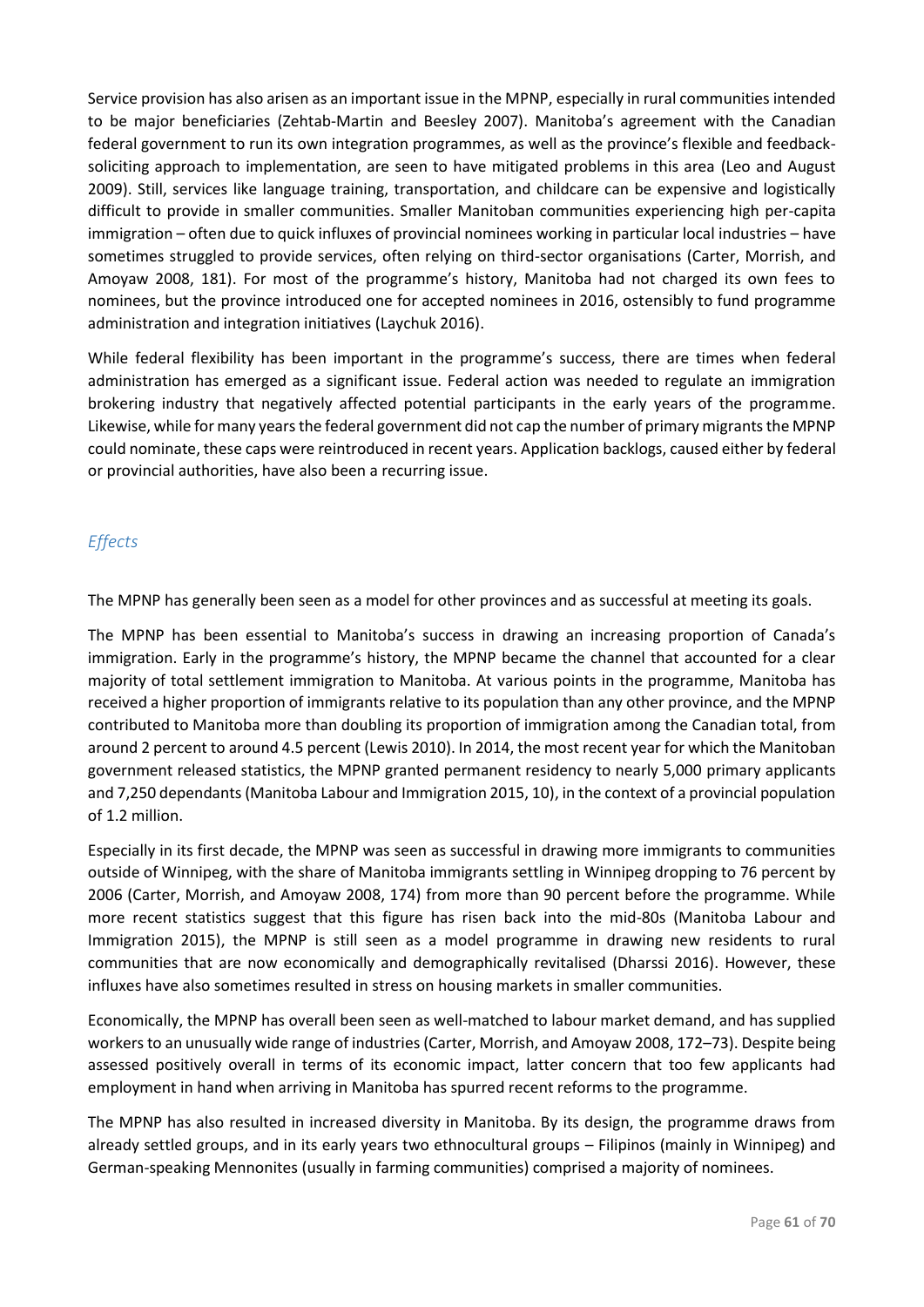Despite concern that this emphasis would freeze out other ethnocultural groups (Lewis 2010), in recent years MPNP nominees have become majority-Asian, with Filipinos continuing to be the largest ethnocultural group in the programme, followed by immigrants from India and China (Manitoba Labour and Immigration 2015).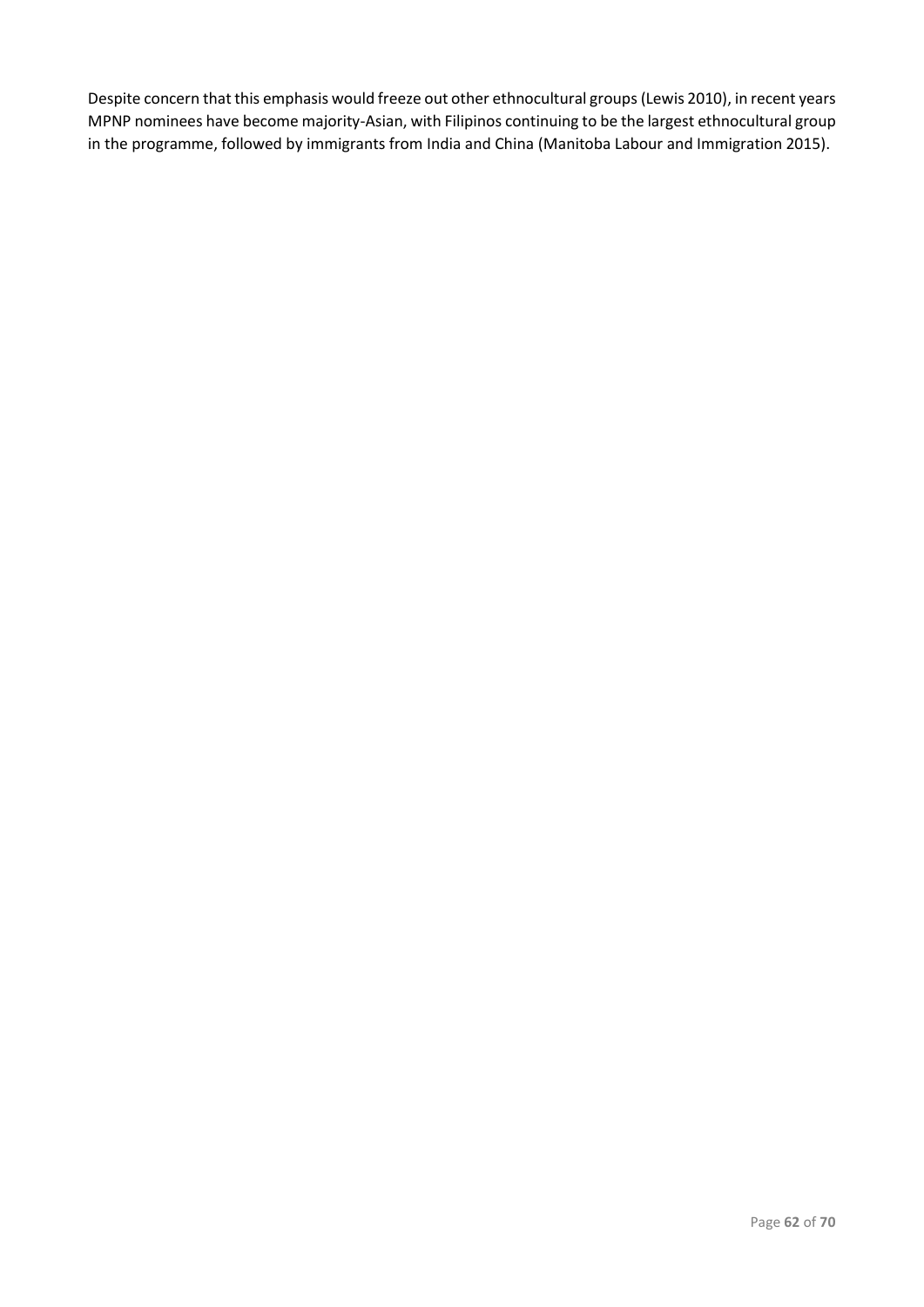<span id="page-63-0"></span>Annex 4: Overview of Data Collection

# *Table 1: Participant overview – SSAMIS*

| Locations         | Aberdeen (n27); Glasgow (n37); Peterhead (n41) Fraserburgh (n9); other<br>rural locations in Aberdeenshire (n25); Arbroath (n39); Montrose (n12);<br>Brechin (n9); other rural locations in Angus (n8)                                     |
|-------------------|--------------------------------------------------------------------------------------------------------------------------------------------------------------------------------------------------------------------------------------------|
| Employment        | Administration (n15); agriculture (n26); cleaning (n16); construction (n8);                                                                                                                                                                |
| sectors           | food processing (n26); full-time education (n10); health and social care<br>(n13); hospitality and catering (n16); retail (n11); self-employed (n12);<br>translation/interpreting (n5); not in employment <sup>28</sup> (n19); other (n29) |
| Gender            | Women (n129); men (n78)                                                                                                                                                                                                                    |
| Age group         | 18-24 (n13); 25-34 (n66); 35-49 (n91); 50+ (n36); unknown (n1)                                                                                                                                                                             |
| Country of origin | Azerbaijan (n2); Bulgaria (n8); Czech Republic (n6): Estonia (n1); Hungary<br>(n18); Kazakhstan (n1); Kyrgyzstan (n1); Latvia (n42); Lithuania (n28); Poland<br>(n83); Romania (n5); Russia (n5); Slovakia (n4); Ukraine (n3)              |

# *Table 2: Participant overview - Focus Groups*

| Locations            | Arran (n6); Fort Augustus (n2); Fort William (n2); Glasgow (n1); Montrose<br>(n7); Peterhead (n9); Torridon (n4)                    |
|----------------------|-------------------------------------------------------------------------------------------------------------------------------------|
|                      |                                                                                                                                     |
| Employment           | Administration; agriculture; education; health & social care, hospitality and                                                       |
| sectors              | catering; food processing; retail                                                                                                   |
| Gender               | Women (n20); men (n11)                                                                                                              |
| Age group            | 18-24 (n3); 25-34 (n9); 35-49 (n14); 50+ (n5)                                                                                       |
| Length of stay (yrs) | 0-1 yrs (n7): 1-5 yrs (n6); 5-10 yrs (n7); +10 yrs (n9); unknown (n2)                                                               |
| Country of origin    | Czech Republic (n2): France (n1); Germany (n1); Hungary (n6); Ireland (n1);<br>Latvia (n6); Lithuania (n6); Poland (n7); Spain (n1) |

1

<sup>&</sup>lt;sup>28</sup> category includes jobseekers, retirees, participants on maternity leave/sick leave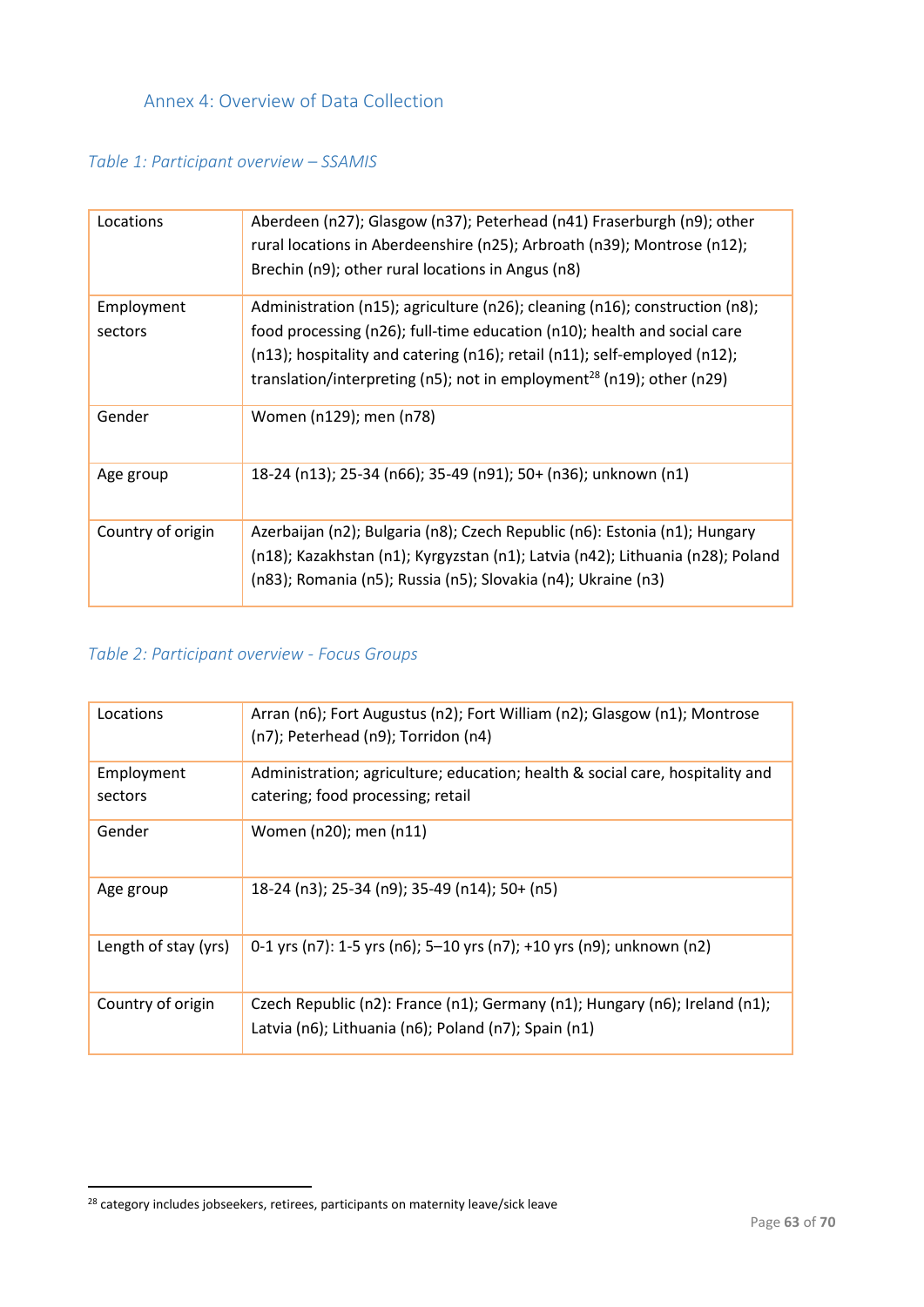# <span id="page-64-0"></span>References

APPG on Social Integration. (2017). Integration not Demonisation: The final report of the All-Party Parliamentary Group on Social Integration's inquiry into the integration of immigrants. [http://d3n8a8pro7vhmx.cloudfront.net/themes/570513f1b504f500db000001/attachments/original/1504379228/TC0](http://d3n8a8pro7vhmx.cloudfront.net/themes/570513f1b504f500db000001/attachments/original/1504379228/TC0016_AAPG_Integration_not_Demonisation_Report.pdf?1504379228) 016 AAPG Integration not Demonisation Report.pdf?1504379228

Arango, J. (2013). Exceptional in Europe? Spain's Experience with Immigration and Integration. Washington: Migration Policy Institute. [https://www.migrationpolicy.org/research/exceptional-europe-spains-experience-immigration-and](https://www.migrationpolicy.org/research/exceptional-europe-spains-experience-immigration-and-integration)**[integration](https://www.migrationpolicy.org/research/exceptional-europe-spains-experience-immigration-and-integration)** 

Arango, J. and Finotelli, C. (2009). Past and Future Challenges of a Southern European Migration Regime: The Spanish case. IDEA Working papers 8[. http://www.idea6fp.uw.edu.pl/pliki/WP8\\_Spain.pdf](http://www.idea6fp.uw.edu.pl/pliki/WP8_Spain.pdf)

Arango, J et al. (2011). Spain - Country Context Paper*.* Oxford: Centre on Migration, Policy and Society [http://www.compas.ox.ac.uk/media/PR-2011-AMICALL\\_Context\\_Spain.pdf](http://www.compas.ox.ac.uk/media/PR-2011-AMICALL_Context_Spain.pdf)

Arbetsförmedlingen. (2012). Utlandsrekrytering och arbetskraftsinvandring – resultat frånenkätundersökning bland arbetsgivare. Stockholm: Arbetsförmedlingen.

[http://www.arbetsformedlingen.se/download/18.1bb00beb13eefdbe4bcc95/1401114606834/Utlandsrekrytering\\_oc](http://www.arbetsformedlingen.se/download/18.1bb00beb13eefdbe4bcc95/1401114606834/Utlandsrekrytering_och_arbetskraftsinv_Komplett1.pdf) h arbetskraftsinv Komplett1.pdf

Atanackovic, J. and Bourgeault, IL. (2014). Economic and Social Integration of Immigrant Live-in Caregivers in Canada. 46. Montreal: Institute for Research on Public Policy[. http://irpp.org/research-studies/study-no46/](http://irpp.org/research-studies/study-no46/)

Bailey, RL. (2009). Unfree Labour?: Ni-Vanuatu Workers in New Zealand's Recognised Seasonal Employer Scheme. Master of Arts, University of Canterbury.<https://ir.canterbury.ac.nz/handle/10092/2957>

Baglay, S. (2012). Provincial Nominee Programs: A note on policy implications and future research needs. *Journal of International Migration and Integration.* 13 (1):121–41. [https://doi.org/10.1007/s12134-011-0190-8.](https://doi.org/10.1007/s12134-011-0190-8)

Baglay, S. and Nakache, D. (2014). "Immigration Federalism in Canada: Provincial and territorial nominee programs (PTNPs)." In Baglay, S. and Nakache, D. (eds) *Immigration Regulation in Federal States* (pp. 95–116). Dordrecht: Springer[. https://doi.org/10.1007/978-94-017-8604-1\\_5.](https://doi.org/10.1007/978-94-017-8604-1_5)

Bird, J. (2017). Briefing: Seasonal workers in Scottish agriculture: assessing the evidence base and implications of Brexit.

[https://www.sruc.ac.uk/downloads/file/3519/seasonal\\_workers\\_in\\_scottish\\_agriculture\\_assessing\\_the\\_evidence\\_bas](https://www.sruc.ac.uk/downloads/file/3519/seasonal_workers_in_scottish_agriculture_assessing_the_evidence_base) [e](https://www.sruc.ac.uk/downloads/file/3519/seasonal_workers_in_scottish_agriculture_assessing_the_evidence_base)

Becker, J and Heller, W. (2009). "Migration without Integration? Polish seasonal labour migrants in today's Germany". *Revue Roumaine de Géographie/Romanian Journal of Geography*. *53*(1), 19-32

Bedford, CE. (2013). Picking Winners?: New Zealand's Recognised Seasonal Employer (RSE) policy and its impacts on employers, Pacific workers and their island-based communities. PhD, University of Adelaide. <http://hdl.handle.net/2440/82552>

Bourgeault, IL. Parpia, R. and Atanackovic, J. (2010). Canada's Live-In Caregiver Program: Is it an answer to the growing demand for elderly care?. *Journal of Population Ageing.* 3 (1–2):83–102. https://doi.org/10.1007/s12062-010-9032-2.

Boswell, C. Kyambi, S. and Smellie, S. (2017). Scottish Immigration Policy After Brexit: Evaluating options for a differentiated approach[. https://www.research.ed.ac.uk/portal/files/38000389/SIPafterBrexit0617.pdf](https://www.research.ed.ac.uk/portal/files/38000389/SIPafterBrexit0617.pdf)

Borang, F. and Cerna, L. (2015). Swedish Labour Immigration Policy: The role of unions, employers and political parties, Working Paper No 127. Oxford: Centre on Migration, Policy and Society. [http://www.compas.ox.ac.uk/2015/swedish-labour-immigration-policy-the-role-of-unions-employers-and-political](http://www.compas.ox.ac.uk/2015/swedish-labour-immigration-policy-the-role-of-unions-employers-and-political-parties/)[parties/](http://www.compas.ox.ac.uk/2015/swedish-labour-immigration-policy-the-role-of-unions-employers-and-political-parties/)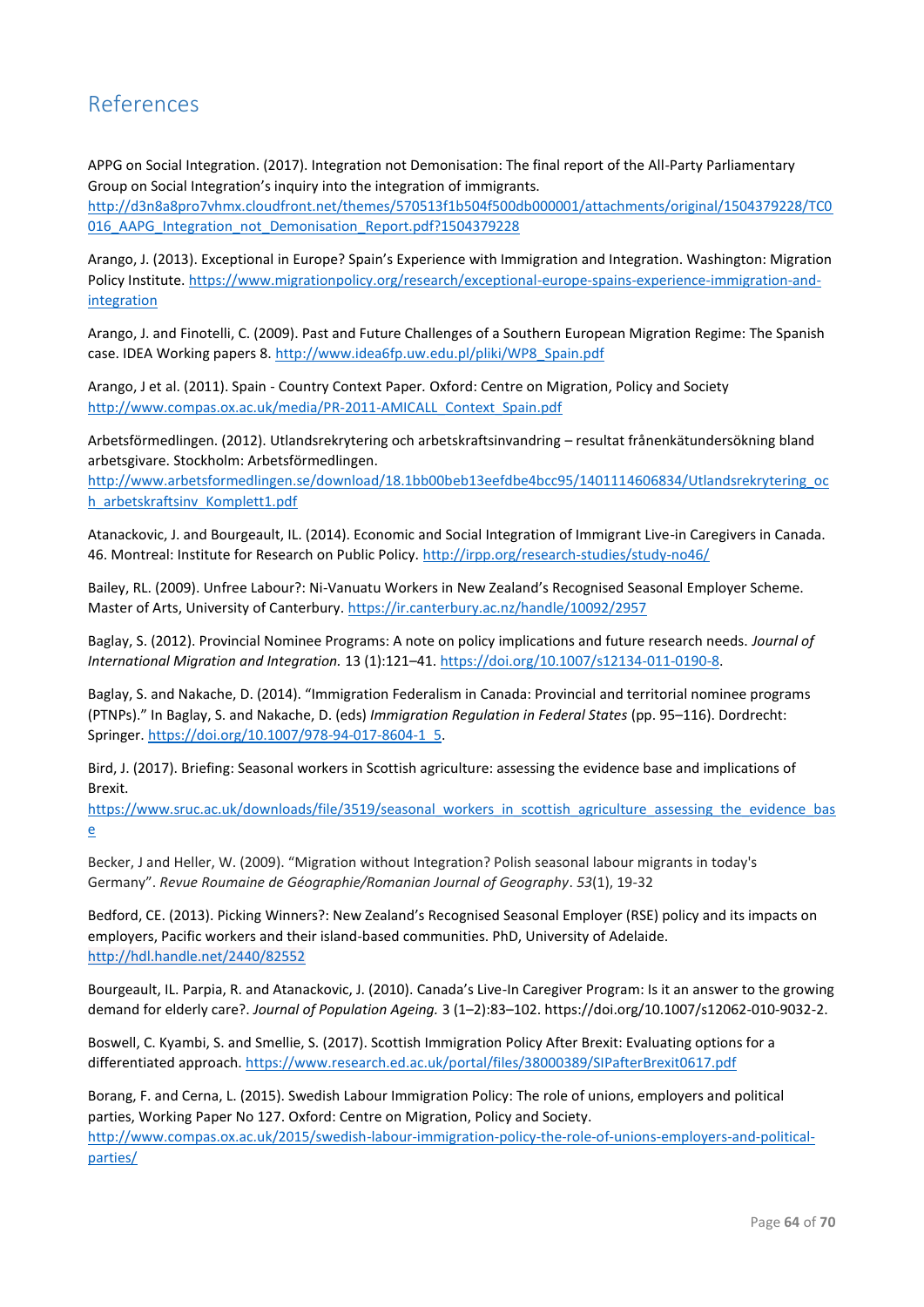Brickner, RK. and Straehle, C. (2010). 'The Missing Link: Gender, Immigration Policy and the Live-in Caregiver Program in Canada'. *Policy and Society.* 29 (4):309–20. [https://doi.org/10.1016/j.polsoc.2010.09.004.](https://doi.org/10.1016/j.polsoc.2010.09.004)

Cangiano, A. (2018). The Impact of Migration on UK Population Growth, Oxford: Migration Observatory. <http://www.migrationobservatory.ox.ac.uk/resources/briefings/the-impact-of-migration-on-uk-population-growth/>

Carter, T. Morrish, M. and Amoyaw, B. (2008). 'Attracting Immigrants to Smaller Urban and Rural Communities: Lessons learned from the Manitoba Provincial Nominee Program.' *Journal of International Migration and Integration / Revue de L'integration et de La Migration Internationale.* 9 (2):161–83[. https://doi.org/10.1007/s12134-008-0051-2.](https://doi.org/10.1007/s12134-008-0051-2)

Cerna, L. (2009). Changes in Swedish Labour Immigration Policy: A slight revolution? Working Paper 2009:10, Stockholm: SULCIS. [http://www.spl.su.se/polopoly\\_fs/1.55488.1321514490!/SULCISWP2009\\_10.pdf](http://www.spl.su.se/polopoly_fs/1.55488.1321514490!/SULCISWP2009_10.pdf)

City of London Corporation and PwC. (2016) Regional Visas? A unique immigration solution? [https://www.cityoflondon.gov.uk/business/economic-research-and-information/research](https://www.cityoflondon.gov.uk/business/economic-research-and-information/research-publications/Documents/Research%202016/regional-visas.pdf)[publications/Documents/Research%202016/regional-visas.pdf](https://www.cityoflondon.gov.uk/business/economic-research-and-information/research-publications/Documents/Research%202016/regional-visas.pdf)

Collantes, F. Pinilla, V. Saez, LA. and Silvestre, J. (2014). 'Reducing Depopulation in Rural Spain: The impact of immigration', *Population, Space and Place*, 20, 606–621. https://doi.org/10.1002/psp.1797

Cyrus, N. (2001). Wie vor Hundert Jahren? Zirkuläre Arbeitsmigration aus Polen in der Bundesrepublik Deutschland. In *Pallaske, C. (Hg.) Die Migration von Polen nach Deutschland. Zu Geschichte und Gegenwart eines europäischen Migrationssystems (pp.* 185-204)*.* Baden-Baden: Nomos,

Cyrus, N., and Vogel, D. (2006). Managing access to the German labour market: how Polish (im) migrants relate to German opportunities and restrictions'. In Duvell, F. (ed) *Illegal Immigration in Europe* (pp. 75-105). Palgrave Macmillan, London.

Dietz, B. (2004). *Gibt es eine Alternative? Zur Beschäftigung polnischer Saisonarbeitnehmer in Deutschland* (No. 253). Arbeiten aus dem Osteuropa-Institut München.

Delle Femmine, L. (2017). 'Room in the Middle: The Africans repopulating Spain's dying villages', *The Guardian,* June 11, 2017[. https://www.theguardian.com/world/2017/jun/11/room-in-the-middle-the-africans-repopulating-spains](https://www.theguardian.com/world/2017/jun/11/room-in-the-middle-the-africans-repopulating-spains-dying-villages)[dying-villages](https://www.theguardian.com/world/2017/jun/11/room-in-the-middle-the-africans-repopulating-spains-dying-villages)

Dharssi, A. (2016). 'Canada's Small Cities and Rural Areas Desperate for Immigrants.' *Calgary Herald*, September 14, 2016. http://calgaryherald.com/news/national/canadas-small-cities-and-rural-areas-desperate-for-immigrants

Dustmann, C. and Frattini, T. (2011). The Impact of Migration on the Provision of UK Public Services,

[https://www.gov.uk/government/uploads/system/uploads/attachment\\_data/file/270573/provision-of-uk-public](https://www.gov.uk/government/uploads/system/uploads/attachment_data/file/270573/provision-of-uk-public-services.pdf)[services.pdf](https://www.gov.uk/government/uploads/system/uploads/attachment_data/file/270573/provision-of-uk-public-services.pdf)

Dustmann, C and Frattini, T. (2014). 'The Fiscal Effects of Immigration to the UK'. *The Economic Journal*. 124: F593- F643.<https://doi.org/10.1111/ecoj.12181>

EMN Sweden. (2015). Determining labour shortages and the need for labour migration from third countries in the EU: Sweden. Stockholm: Migrationsverket [https://ec.europa.eu/home-affairs/sites/homeaffairs/files/what-we](https://ec.europa.eu/home-affairs/sites/homeaffairs/files/what-we-do/networks/european_migration_network/reports/docs/emn-studies/emn-studies-27a_sweden_determining_labour_shortages.pdf)[do/networks/european\\_migration\\_network/reports/docs/emn-studies/emn-studies-](https://ec.europa.eu/home-affairs/sites/homeaffairs/files/what-we-do/networks/european_migration_network/reports/docs/emn-studies/emn-studies-27a_sweden_determining_labour_shortages.pdf)[27a\\_sweden\\_determining\\_labour\\_shortages.pdf](https://ec.europa.eu/home-affairs/sites/homeaffairs/files/what-we-do/networks/european_migration_network/reports/docs/emn-studies/emn-studies-27a_sweden_determining_labour_shortages.pdf)

European Migration Network. (2017). Synthesis Report – Family Reunification of TCNS in the EU plus Norway- National Practices. Brussels: EMN[. https://ec.europa.eu/home](https://ec.europa.eu/home-affairs/sites/homeaffairs/files/00_family_reunification_synthesis_report_final_en_print_ready_0.pdf)[affairs/sites/homeaffairs/files/00\\_family\\_reunification\\_synthesis\\_report\\_final\\_en\\_print\\_ready\\_0.pdf](https://ec.europa.eu/home-affairs/sites/homeaffairs/files/00_family_reunification_synthesis_report_final_en_print_ready_0.pdf)

European Migration Network. (2016). Country Factsheet: Sweden. Brussels: EMN[. https://ec.europa.eu/home](https://ec.europa.eu/home-affairs/sites/homeaffairs/files/27a_sweden_country_factsheet_2016_en.pdf)[affairs/sites/homeaffairs/files/27a\\_sweden\\_country\\_factsheet\\_2016\\_en.pdf](https://ec.europa.eu/home-affairs/sites/homeaffairs/files/27a_sweden_country_factsheet_2016_en.pdf)

European Migration Network. (2010). Satisfying Labour Demand through Migration in Spain, Brussels: EMN. [https://ec.europa.eu/home-affairs/sites/homeaffairs/files/what-we-](https://ec.europa.eu/home-affairs/sites/homeaffairs/files/what-we-do/networks/european_migration_network/reports/docs/emn-studies/labour-demand/satisfying_labour_demand_through_migration_in_spain__english_final_20110920_en.pdf)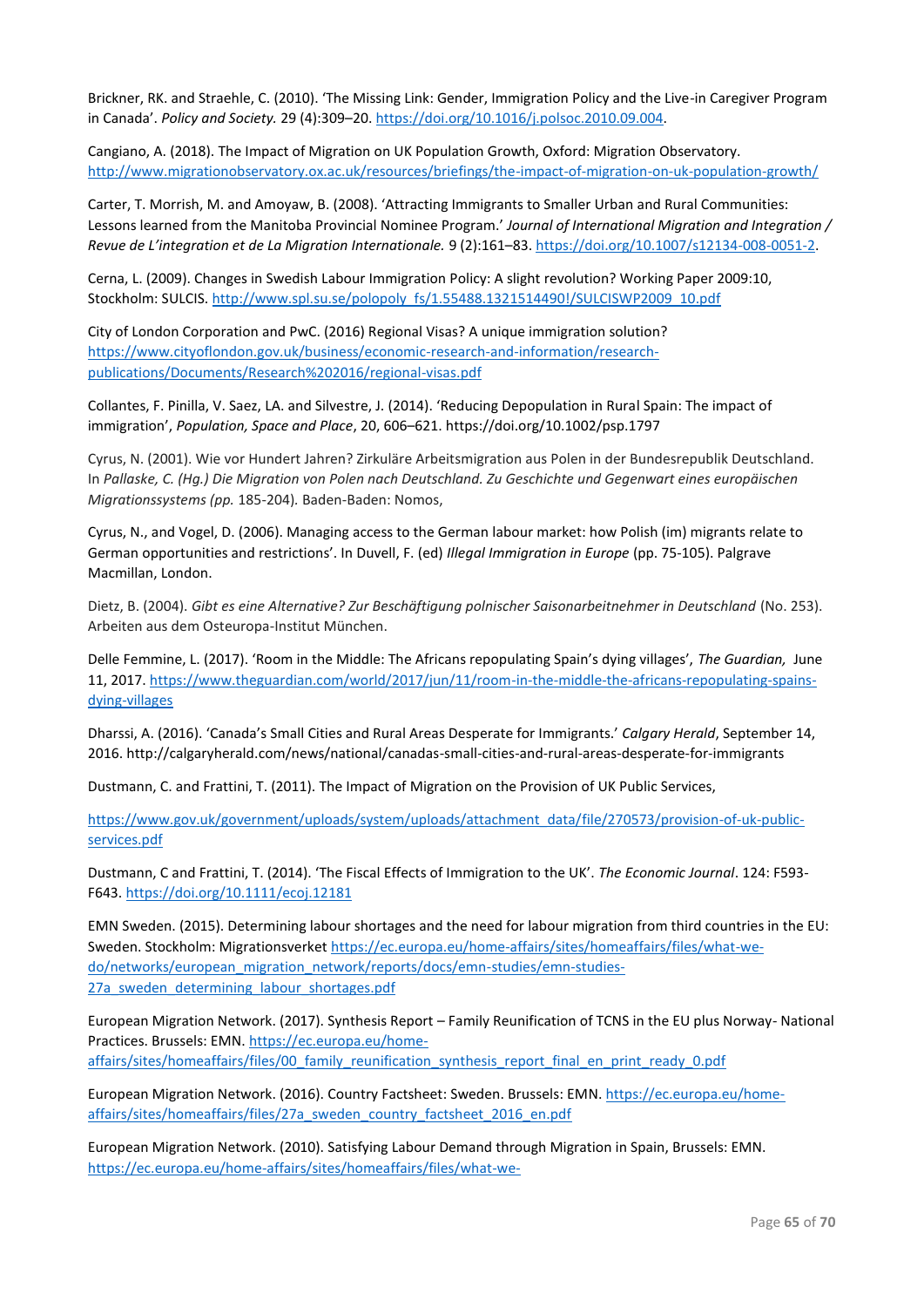[do/networks/european\\_migration\\_network/reports/docs/emn-studies/labour](https://ec.europa.eu/home-affairs/sites/homeaffairs/files/what-we-do/networks/european_migration_network/reports/docs/emn-studies/labour-demand/satisfying_labour_demand_through_migration_in_spain__english_final_20110920_en.pdf)demand/satisfying labour demand through migration in spain english final 20110920 en.pdf

Finotelli, C. (2013). Change of Paradigms? A Comparison of Canadian and Spanish Labour Migration Models. *Journal of Comparative Policy Analysis: Research and Practice*. 15:4, 331-348[. https://doi.org/10.1080/13876988.2012.741440](https://doi.org/10.1080/13876988.2012.741440)

FSB. (2017). A Skilful Exit: What small firms want from Brexit, a Scottish summary. <http://www.fsb.org.uk/docs/default-source/fsb-org-uk/brexit-labour-and-skills---scottish-doc.pdf?sfvrsn=0>

Galerand, E. Gallié, M. and Ollivier-Gobeil, J. (2015). Domestic Labour and Exploitation: The Case of the Live-in Caregiver Program in Canada (LCP). Montreal: SAC-PINAY. [https://www.mcgill.ca/lldrl/files/lldrl/15.01.09\\_rapport\\_en\\_vu1.1.13.pdf](https://www.mcgill.ca/lldrl/files/lldrl/15.01.09_rapport_en_vu1.1.13.pdf)

George, A. Meadows, P. Metcalfe, H. and Rolfe, H. (2011). Impact of migration on the consumption of education and children's services and the consumption of health services, social care and social services. London: NIESR [https://www.gov.uk/government/uploads/system/uploads/attachment\\_data/file/257236/impact-of-migration.pdf](https://www.gov.uk/government/uploads/system/uploads/attachment_data/file/257236/impact-of-migration.pdf)

Gibson, J. and McKenzie, D. (2013). 'The Development Impact of a Best Practice Seasonal Worker Policy'. *The Review of Economics and Statistics.* 96 (2):229–43. [https://doi.org/10.1162/REST\\_a\\_00383](https://doi.org/10.1162/REST_a_00383)

Griffith, P. and Morris, M. (2017). An Immigration Strategy for the UK: Six proposals to manage migration for economic success, discussion paper. London: IPPR [https://www.ippr.org/files/2017-12/1512398373\\_cej-an-immigration](https://www.ippr.org/files/2017-12/1512398373_cej-an-immigration-strategy-for-the-uk-december2017.pdf)[strategy-for-the-uk-december2017.pdf](https://www.ippr.org/files/2017-12/1512398373_cej-an-immigration-strategy-for-the-uk-december2017.pdf)

Hammond, J. and Connell, J. (2009). 'The New Blackbirds? Vanuatu Guestworkers in New Zealand'. *New Zealand Geographer* 65 (3):201–10. https://doi.org/10.1111/j.1745-7939.2009.01163.x

Hepburn, E. (2017). Options for Differentiating the UK's Immigration System, Prepared for the Culture, Tourism, Europe and External Relations Committee. [http://www.parliament.scot/S5\\_European/General%20Documents/CTEER\\_Dr\\_Hepburn\\_report\\_2017.04.24.pdf](http://www.parliament.scot/S5_European/General%20Documents/CTEER_Dr_Hepburn_report_2017.04.24.pdf)

Herbert, U. (2001). *Geschichte de Auslaenderpolitik in Deutschland: Saisonarbeiter, Zwangsarbeiter, Gastarbeiter, Fluechtlinge*. Munich: Beck Verlag C.H Beck

HM Government. (2014). Scotland Analysis: Borders and Citizenship, Cm 8726. [https://assets.publishing.service.gov.uk/government/uploads/system/uploads/attachment\\_data/file/274477/scotlan](https://assets.publishing.service.gov.uk/government/uploads/system/uploads/attachment_data/file/274477/scotland_analysis_borders_citizenship.pdf) d analysis borders citizenship.pdf

Hoenekopp, E. (1997). Labour Migration to Germany from Central and Eastern Europe: Old and new trends, IAB Labour Market Research Topics 23. http://doku.iab.de/topics/1997/topics23.pdf

House of Lords. (2008). The Economic Impact of Immigration, Vol 1 Report. <https://publications.parliament.uk/pa/ld200708/ldselect/ldeconaf/82/82.pdf>

Hudson, N. and Aiton, A. (2016). EU Nationals Living in Scotland. Scottish Parliament Information Centre Briefing. [http://www.parliament.scot/ResearchBriefingsAndFactsheets/S5/SB\\_16-86\\_EU\\_nationals\\_living\\_in\\_Scotland.pdf](http://www.parliament.scot/ResearchBriefingsAndFactsheets/S5/SB_16-86_EU_nationals_living_in_Scotland.pdf)

Kay, R. and Trevena, P. (2017). '(In)security, family and settlement: migration decisions amongst Central and East European families in Scotland'. *Central and Eastern European Migration Review.* doi:10.17467/ceemr.2017.17.

Kelly, PF. (2014a). Canada's Live-in Caregiver Program. Asia Research Brief No. 12. Toronto: York Centre for Asian Research[. https://ycar.apps01.yorku.ca/wp-content/uploads/2013/09/caregivers-kelly.pdf](https://ycar.apps01.yorku.ca/wp-content/uploads/2013/09/caregivers-kelly.pdf)

Kelly, PF. (2014b). Understanding intergenerational social mobility: Filipino youth in Canada. Montreal: Institute for Research on Public Policy. http://www.deslibris.ca/ID/241373.

Kyambi, S. (2009). Room for Manoeuvre? The options for addressing immigration policy divergence between Holyrood and Westminster. https://www.equalityhumanrights.com/sites/default/files/room\_for\_manoeuvre.pdf

Kyrieri, KM. and Roidou, E. (2012). Satisfying Labour Demands in Mid- and Low-Skilled Occupations through Immigration. EIPAScope, 2012 (1). pp. 37-42[. http://aei.pitt.edu/43470/1/20120710144036\\_KKY\\_Eipascope2012.pdf](http://aei.pitt.edu/43470/1/20120710144036_KKY_Eipascope2012.pdf)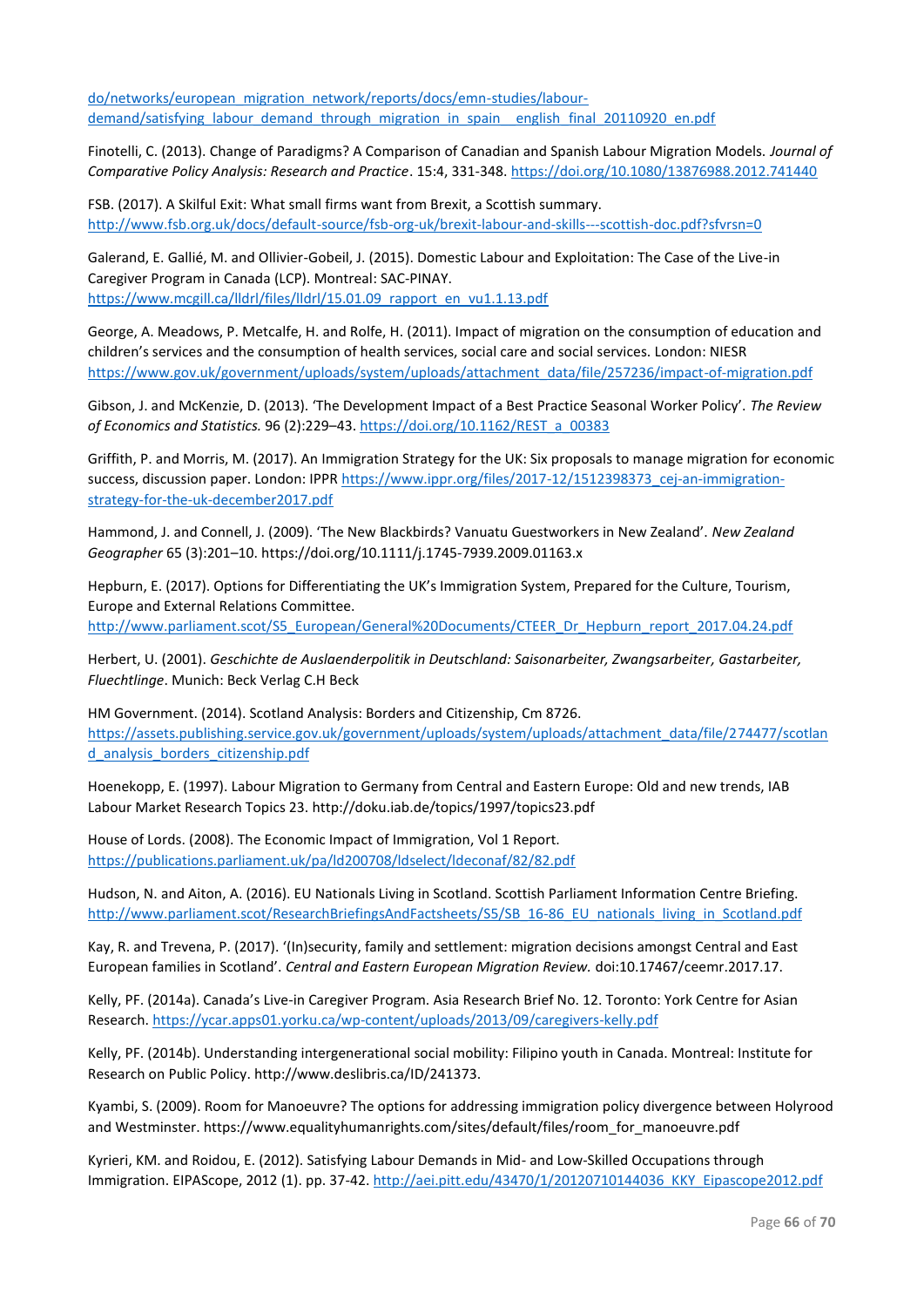Law Library of Congress. (2013). Guest Worker Programs: Germany. Accessed 23 January 2018. <https://www.loc.gov/law/help/guestworker/germany.php>

Laychuk, R. (2016). 'New Fee for Provincial Nominees as Province Looks to Clear Backlog.' CBC News. November 25, 2016. [http://www.cbc.ca/news/canada/manitoba/provincial-nominee-changes-1.3868651.](http://www.cbc.ca/news/canada/manitoba/provincial-nominee-changes-1.3868651)

LCCI. (2016). Permits, Points and Visas: securing practical immigration for post-Brexit London. London: London Chamber of Commerce and Industry.

[https://www.londonchamber.co.uk/LCCI/media/media/Policy%20and%20Campaigning/Permits,-Points-and-](https://www.londonchamber.co.uk/LCCI/media/media/Policy%20and%20Campaigning/Permits,-Points-and-Visas.pdf?ext=.pdf)[Visas.pdf?ext=.pdf](https://www.londonchamber.co.uk/LCCI/media/media/Policy%20and%20Campaigning/Permits,-Points-and-Visas.pdf?ext=.pdf)

Leo, C. and August, M. (2009). 'The Multilevel Governance of Immigration and Settlement: Making deep federalism work'. *Canadian Journal of Political Science/Revue Canadienne de Science Politique* 42 (2):491–510. https://doi.org/10.1017/S0008423909090337.

Lewis, NM. (2010). 'A Decade Later: Assessing successes and challenges in Manitoba's provincial immigrant nominee program'. *Canadian Public Policy / Analyse de Politiques* 36 (2):241–64. https://doi.org/10.3138/cpp.36.2.241

Lovelock, K. and Leopold, T. (2008). 'Labour Force Shortages in Rural New Zealand: Temporary migration and the Recognised Seasonal Employer (RSE) work policy'. *New Zealand Population Review* 33/34:213–234.

MAC. (2018). EEA Workers in the UK Labour Market: Interim Update. London: Migration Advisory Committee. [https://assets.publishing.service.gov.uk/government/uploads/system/uploads/attachment\\_data/file/694494/eea](https://assets.publishing.service.gov.uk/government/uploads/system/uploads/attachment_data/file/694494/eea-workers-uk-labour-market-interim-update.pdf)[workers-uk-labour-market-interim-update.pdf](https://assets.publishing.service.gov.uk/government/uploads/system/uploads/attachment_data/file/694494/eea-workers-uk-labour-market-interim-update.pdf)

MAC. (2017). EEA Workers in the UK Labour Market: A briefing note to accompany the call for evidence. London: Migration Advisory Committee.

[https://assets.publishing.service.gov.uk/government/uploads/system/uploads/attachment\\_data/file/636286/2017\\_0](https://assets.publishing.service.gov.uk/government/uploads/system/uploads/attachment_data/file/636286/2017_08_08_MAC_Briefing_paper.pdf) [8\\_08\\_MAC\\_Briefing\\_paper.pdf](https://assets.publishing.service.gov.uk/government/uploads/system/uploads/attachment_data/file/636286/2017_08_08_MAC_Briefing_paper.pdf)

MAC. (2014). Migrants in Low Skilled Work: The growth of EU and non-EU labour in low-skilled jobs and its impact on the UK. London: Migration Advisory Committee

[https://assets.publishing.service.gov.uk/government/uploads/system/uploads/attachment\\_data/file/333083/MAC-](https://assets.publishing.service.gov.uk/government/uploads/system/uploads/attachment_data/file/333083/MAC-Migrants_in_low-skilled_work__Full_report_2014.pdf)Migrants in low-skilled work Full report 2014.pdf

Maclellan, N. (2008). Workers for All Seasons? Issues from New Zealand's Recognised Seasonal Employer (RSE) Program. Institute for Social Research, Swinburne University of Technology. http://apo.org.au/node/58386

Martin, P. (2006). Managing Labour Migration: Temporary worker programmes for the 21<sup>st</sup> century. Turin: UN Population Division. [http://www.un.org/esa/population/migration/turin/Symposium\\_Turin\\_files/P07\\_Martin.pdf](http://www.un.org/esa/population/migration/turin/Symposium_Turin_files/P07_Martin.pdf)

McKay, D.( 2003). 'Filipinas in Canada - De-Skilling as a Push toward Marriage'. In Piper, N. and Roces, M. (eds) *Wife or Worker? Asian Women and Migration* (pp. 23–52). Oxford: Rowman and Littlefield.

McKenzie, D. Martinez, PG, and Winters, LA. (2008). Who Is Coming from Vanuatu to New Zealand under the New Recognised Seasonal Employer (RSE) Program? CDP No 06/08. London: Centre for Research and Analysis of Migratio[n.](file://///chss.datastore.ed.ac.uk/chss/sps/shared/SPS-CCC/Shared/Web/SPS_cdm/Research/.%20http:/www.econ.ucl.ac.uk/cream/publicationsdiscussionpapers.htm)  [http://www.econ.ucl.ac.uk/cream/publicationsdiscussionpapers.htm](file://///chss.datastore.ed.ac.uk/chss/sps/shared/SPS-CCC/Shared/Web/SPS_cdm/Research/.%20http:/www.econ.ucl.ac.uk/cream/publicationsdiscussionpapers.htm)

Manitoba Labour and Immigration. (2015). Manitoba Immigration Facts: 2014 Statistical Report. Winnipeg: Manitoba Labour and Immigration[. http://www.immigratemanitoba.com/wp-content/uploads/2015/09/MIF-](http://www.immigratemanitoba.com/wp-content/uploads/2015/09/MIF-2014_E_Web_Programmed.pdf)2014 E Web Programmed.pdf.

Miera, F. (2008). 'Long Term Residents and Commuters: Change of patterns in migration from Poland to Germany'. *Journal of Immigrant and Refugee Studies*. 6:3, 297-311, DOI: 10.1080/15362940802371028

Miera, F. (2007). *Polski Berlin. Migration aus Polen nach Berlin.* Münster: Westfälisches Dampfboot.

Migration Observatory. (2014). Immigration and Independence: Public Opinion on Immigration in Scotland in the Context of the Referendum Debate. [http://www.migrationobservatory.ox.ac.uk/wp](http://www.migrationobservatory.ox.ac.uk/wp-content/uploads/2016/04/Report-Immigration_Independence.pdf)[content/uploads/2016/04/Report-Immigration\\_Independence.pdf](http://www.migrationobservatory.ox.ac.uk/wp-content/uploads/2016/04/Report-Immigration_Independence.pdf)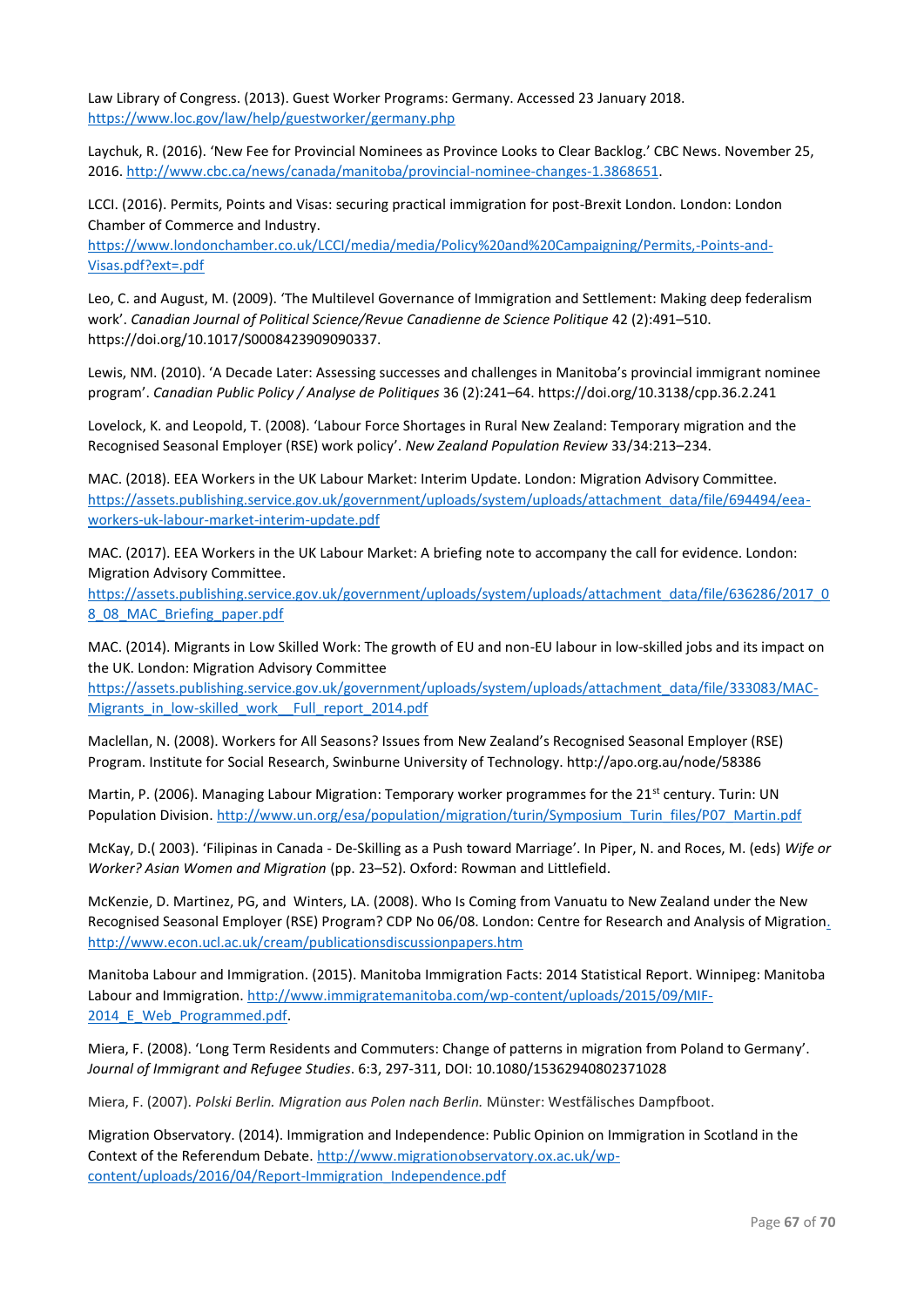MIPEX. (2015). Migrant Integration Policy Index: Spain Key Findings. Accessed 18 January 2018 from <http://www.mipex.eu/spain>

Murphy, M. (2016). 'The Effect of Long-Term Migration Dynamics on Population Structure in England and Wales and Scotland'. *Population Studies*. Vol 70, Issue 2, pp 149-162.<https://doi.org/10.1080/00324728.2016.1185140>

New Zealand Department of Labour. (2012). Return Migration and Earnings of Workers in New Zealand's Recognised Seasonal Employer Scheme. Wellington: Labour and Immigration Research Centre, Department of Labour. [http://www.mbie.govt.nz/publications-research/research/migration/return-migration-and-earnings-of-workers-in-nz](http://www.mbie.govt.nz/publications-research/research/migration/return-migration-and-earnings-of-workers-in-nz-rse.pdf)[rse.pdf](http://www.mbie.govt.nz/publications-research/research/migration/return-migration-and-earnings-of-workers-in-nz-rse.pdf)

OECD. (2014). International Migration Outlook. Paris: OECD Publishing [http://dx.doi.org/10.1787/migr\\_outlook-2014-en.](http://dx.doi.org/10.1787/migr_outlook-2014-en)

OECD. (2013) International Migration Outlook. Paris: OECD Publishing. [http://dx.doi.org/10.1787/migr\\_outlook-2013](http://dx.doi.org/10.1787/migr_outlook-2013-en) [en](http://dx.doi.org/10.1787/migr_outlook-2013-en)

OECD. (2013a). Evolution and Characteristics of Labour Migration to Germany in *Recruiting Immigrant Workers: Germany 2013*. Paris: OECD Publishing[. http://dx.doi.org/10.1787/9789264189034-7-en](http://dx.doi.org/10.1787/9789264189034-7-en)

Ollus, N, Jokinen, A and Joutsen, M (eds). (2013). *Exploitation of migrant workers in Finland, Sweden, Estonia and Lithuania: Uncovering the links between recruitment, irregular employment practices and labour trafficking*. Helsinki, European Institute for Crime Prevention and Control. [http://www.cbss.org/wp-content/uploads/2012/11/HEUNI](http://www.cbss.org/wp-content/uploads/2012/11/HEUNI-report-75-15102013.pdf)[report-75-15102013.pdf](http://www.cbss.org/wp-content/uploads/2012/11/HEUNI-report-75-15102013.pdf)

Pagathkhan, R. (2016). 'Fees a Good Start — but Provincial Nominee Program Needs More Work.' CBC News. December 4, 2016. [http://www.cbc.ca/news/canada/manitoba/fees-a-good-start-but-provincial-nominee-program](http://www.cbc.ca/news/canada/manitoba/fees-a-good-start-but-provincial-nominee-program-needs-more-work-1.3880808)[needs-more-work-1.3880808.](http://www.cbc.ca/news/canada/manitoba/fees-a-good-start-but-provincial-nominee-program-needs-more-work-1.3880808)

Pallaske, C. (2002). *Migrationen aus Polen in die Bundesrepublik Deutschland in den 1980er und 1990er Jahren: Migrationsverläufe und Eingliederungsprozesse in sozialgeschichtlicher Perspektive* (Vol. 394). Waxmann Verlag Gmbh.

Platonova, A. and Urso, G. (eds). (2012). Labour Shortages and Migration Policy, Brussels: IOM. <http://publications.iom.int/books/labour-shortages-and-migration-policy>

Piętka-Nykaza, E. and McGhee, D. (2016). 'EU Post-Accession Polish Migrants Trajectories and their Settlement Practices in Scotland'. *Journal of Ethnic and Migration Studies.* [http://dx.doi.org/ 10.1080/1369183X.2016.1241137.](http://dx.doi.org/%2010.1080/1369183X.2016.1241137)

Pinilla, V. Ayuda, MI. and Saez, LA. (2008). 'Rural Depopulation and the Migration Turnaround in Mediterranean Western Europe: A case study of Aragon'. *Journal of Rural and Community Development*. Vol 3, No 1, 1-2[2.](file://///chss.datastore.ed.ac.uk/chss/sps/shared/SPS-CCC/Shared/Web/SPS_cdm/Research/.%20http:/journals.brandonu.ca/jrcd/article/view/91)  [http://journals.brandonu.ca/jrcd/article/view/91](file://///chss.datastore.ed.ac.uk/chss/sps/shared/SPS-CCC/Shared/Web/SPS_cdm/Research/.%20http:/journals.brandonu.ca/jrcd/article/view/91)

Piore, M. (1979). *Birds of Passage: Migrant Labour and Industrial Societies*. Cambridge University Press, Cambridge.

Ramasamy, S. Krishnan, V. Bedford, R. and Bedford, C. (2008). 'The Recognised Seasonal Employer Policy: Seeking the Elusive Triple Wins for Development through International Migration.' *Pacific Economic Bulletin.* 23 (3):171–86.

Rutter, J. and Carter, R. (2018). National Conversation on Immigration, an interim report to the Home Affairs Committee. London: British Future and HOPE not Hate. [http://nationalconversation.uk/wp](http://nationalconversation.uk/wp-content/uploads/2018/01/national-conversation-interim-report-2018-01-v4.pdf)[content/uploads/2018/01/national-conversation-interim-report-2018-01-v4.pdf](http://nationalconversation.uk/wp-content/uploads/2018/01/national-conversation-interim-report-2018-01-v4.pdf)

Sachdeva, S. (2017). 'RSE Scheme Set to Expand despite Oversight Concerns.' *Newsroom*, July 6, 2017. [https://www.newsroom.co.nz/2017/07/05/37520?slug=rse-scheme-set-to-expand-despite-oversight-concerns.](https://www.newsroom.co.nz/2017/07/05/37520?slug=rse-scheme-set-to-expand-despite-oversight-concerns)

Salami, B., and Nelson, S. (2014). 'The Downward Occupational Mobility of Internationally Educated Nurses to Domestic Workers'. *Nursing Inquiry.* 21 (2):153–61. [https://doi.org/10.1111/nin.12029.](https://doi.org/10.1111/nin.12029)

Scottish Executive. (2004). New Scots: Attracting Fresh Talent to meet the challenge of growth. ISBN: 0-7559-4164-0 <http://www.gov.scot/Publications/2004/02/18984/33666>

Scottish Government. (2017). Brexit: What's at stake for businesses. ISBN: 9781785512664. <http://www.gov.scot/Publications/2017/10/2596>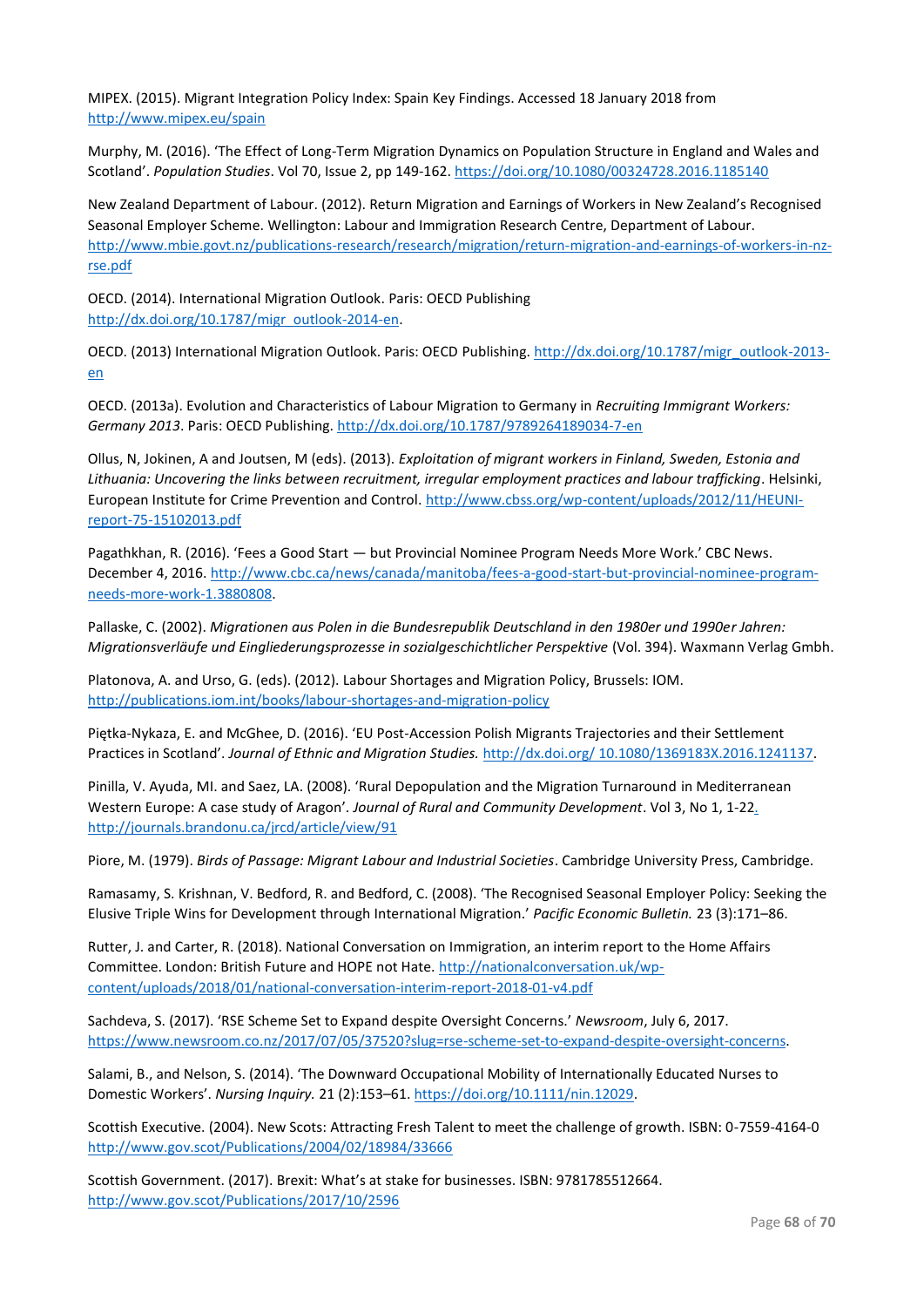Scottish Government. (2017a). The Contribution of EEA Citizens to Scotland: the Scottish Government's Response to the Migration Advisory Committee Call for Evidence on the Role of EEA Workers in the UK Labour Market. ISBN: 9781788514057.<http://www.gov.scot/Publications/2017/11/1376>

Scottish Government. (2017b). The Contribution of EEA Citizens to Scotland: the Scottish Government's Response to the Migration Advisory Committee Call for Evidence on the Role of EEA Workers in the UK Labour Market - Evidence Annex. ISBN: 9781788514064[. http://www.gov.scot/Publications/2017/11/9611.](http://www.gov.scot/Publications/2017/11/9611) 

Scottish Government. (2016). The impacts of migrants and migration into Scotland. ISBN: 9781786525451. <http://www.gov.scot/Publications/2016/10/5974/0>

Scottish Government. (2016a). Scotland's Place in Europe. ISBN: 9781786527110. <http://www.gov.scot/Publications/2016/12/9234>

Sumption, M. (2017). Location, Location, Location: Should different parts of the UK have different immigration policies?. Oxford: Migration Observatory. [http://www.migrationobservatory.ox.ac.uk/wp](http://www.migrationobservatory.ox.ac.uk/wp-content/uploads/2017/10/Report-Location_Regional_Migration_Policy.pdf)[content/uploads/2017/10/Report-Location\\_Regional\\_Migration\\_Policy.pdf](http://www.migrationobservatory.ox.ac.uk/wp-content/uploads/2017/10/Report-Location_Regional_Migration_Policy.pdf)

Taggart, K. (2017). Experiences of Welfare within Glasgow's Central and East European (CEE) Community, SSAMIS briefing for Scottish Green Party MSPs,. [https://www.gla.ac.uk/media/media\\_534217\\_en.pdf](https://www.gla.ac.uk/media/media_534217_en.pdf)

UN Population Division. (2001). Replacement Migration? Is It a Solution to Declining and Ageing Populations? <http://www.un.org/esa/population/publications/migration/execsum.pdf>

Urban, T (2015). 'Distant Shores? Evaluating Spain's Immigration Policy'. *Central European Journal of International and Security Studies*. Issue 9, Vol 2, pp 192-215. [http://www.cejiss.org/static/data/uploaded/1437549330165881/cejiss\\_0215\\_electronic.pdf](http://www.cejiss.org/static/data/uploaded/1437549330165881/cejiss_0215_electronic.pdf)

Vargas-Silva, C. and Markaki, Y. (2017). EU Migration to and from the UK. Oxford: Migration Observatory. <http://www.migrationobservatory.ox.ac.uk/wp-content/uploads/2016/04/EU-Migration-to-and-from-the-UK17.pdf>

Winters, LA. (2016). New Zealand's Recognised Seasonal Employer Scheme: An Object Lesson in Policy Making -- But for Whom? Working Paper 34. Brighton: Migrating Out of Poverty Research Programme Consortium. [http://migratingoutofpoverty.dfid.gov.uk/files/file.php?name=wp34-winters-2016-new-zealands-recognised](http://migratingoutofpoverty.dfid.gov.uk/files/file.php?name=wp34-winters-2016-new-zealands-recognised-seasonal-employer-scheme.pdf&site=354)[seasonal-employer-scheme.pdf&site=354.](http://migratingoutofpoverty.dfid.gov.uk/files/file.php?name=wp34-winters-2016-new-zealands-recognised-seasonal-employer-scheme.pdf&site=354)

Zehtab-Martin, A., and Beesley, KB. (2007). 'Immigrant Service Gaps in a Small City: Brandon, Manitoba.' In Reimer, B. (ed.) *Our Diverse Cities: Rural Communities* (pp. 75–79). Ottawa: Metropolis Project. http://nre.concordia.ca/ ftp2004/featured\_publication/ODC\_Summer07\_3\_en.pdf#page=77